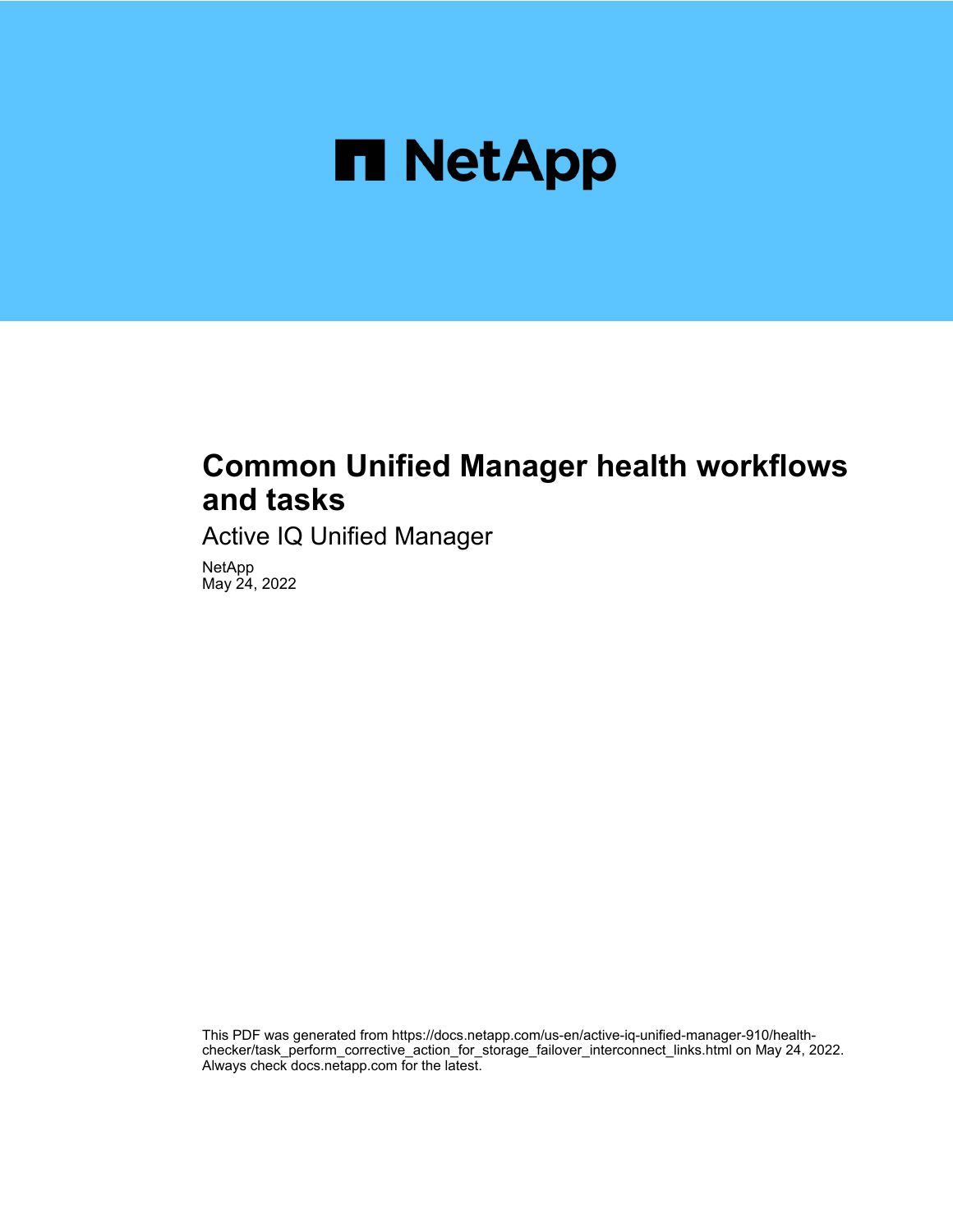# **Table of Contents**

| Prioritizing storage object events using annotations manuscription contained and subset of 53 |  |
|-----------------------------------------------------------------------------------------------|--|
|                                                                                               |  |
|                                                                                               |  |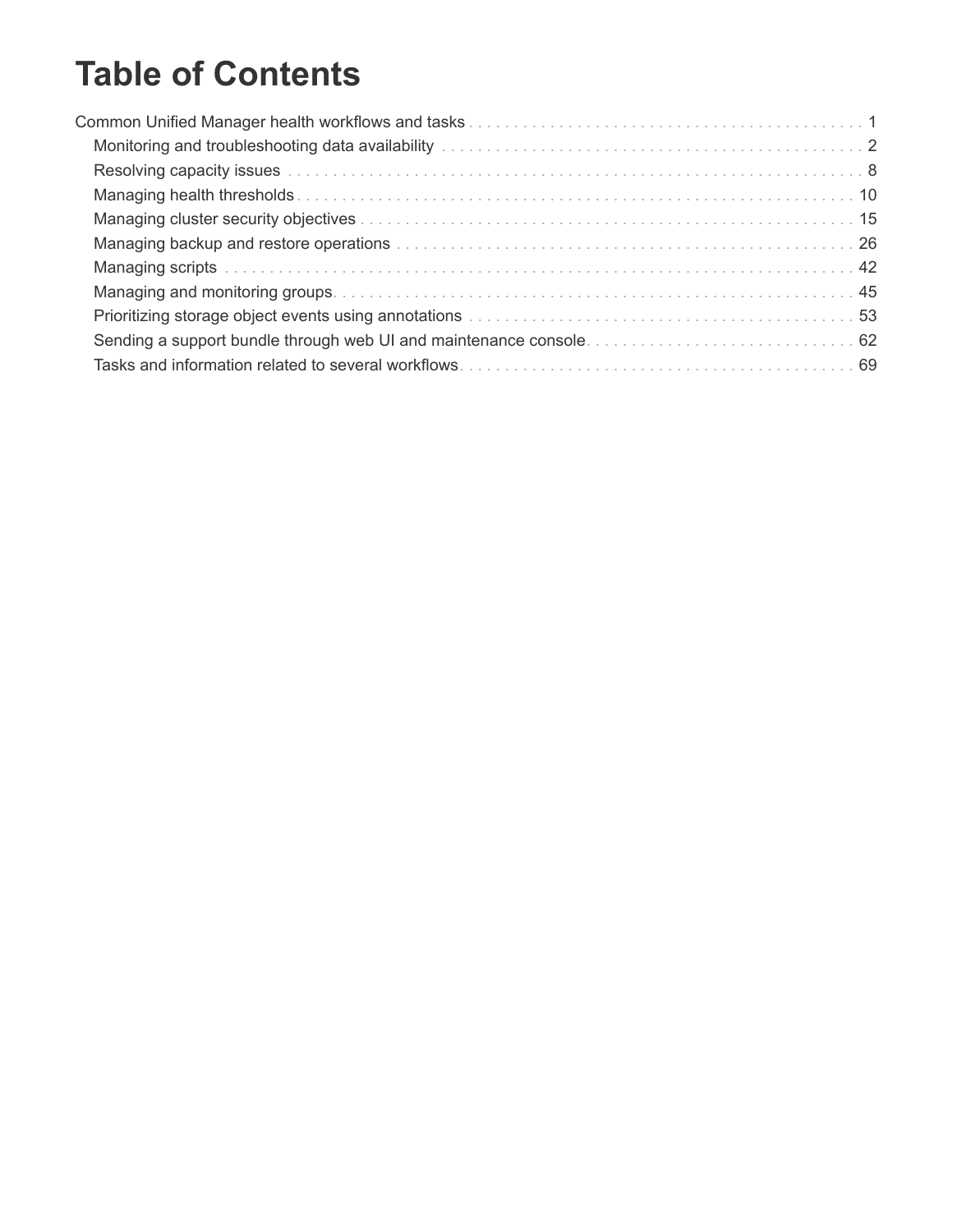# <span id="page-2-0"></span>**Common Unified Manager health workflows and tasks**

Some common administrative workflows and tasks associated with Unified Manager include selecting the storage clusters that are to be monitored; diagnosing conditions that adversely affect data availability, capacity, and protection; restoring lost data; configuring and managing volumes; and bundling and sending diagnostic data to technical support (when necessary).

Unified Manager enables storage administrators to view a dashboard, assess the overall capacity, availability, and protection health of the managed storage clusters, and then quickly identify, locate, diagnose, and assign for resolution any specific issues that might arise.

The most important issues related to a cluster, storage virtual machine (SVM), volume, or FlexGroup volume that affect the storage capacity or data availability of your managed storage objects are displayed in the system health graphs and events on the Dashboard page. When critical issues are identified, this page provides links to support appropriate troubleshooting workflows.

Unified Manager can also be included in workflows that include related manageability tools—such as OnCommand Workflow Automation (WFA)--to support the direct configuration of storage resources.

Common workflows related to the following administrative tasks are described in this document:

• Diagnosing and managing availability issues

If hardware failure or storage resource configuration issues cause the display of data availability events in the Dashboard page, storage administrators can follow the embedded links to view connectivity information about the affected storage resource, view troubleshooting advice, and assign issue resolution to other administrators.

• Configuring and monitoring performance incidents

The Administrator can monitor and manage the performance of the storage system resources that are being monitored. See the [Active IQ Unified Manager Workflow Guide for Managing Cluster Performance](https://docs.netapp.com/us-en/active-iq-unified-manager-910/performance-checker/concept_introduction_to_unified_manager_performance_monitoring.html) for more information.

• Diagnosing and managing volume capacity issues

If volume storage capacity issues are displayed in the Dashboard page, storage administrators can follow the embedded links to view the current and historical trends related to the storage capacity of the affected volume, view troubleshooting advice, and assign issue resolution to other administrators.

• Configuring, monitoring, and diagnosing protection relationship issues

After creating and configuring protection relationships, storage administrators can view the potential issues related to protection relationships, the current state of the protection relationships, the current and historical protection job success information about the affected relationships, and troubleshooting advice. See the [Active IQ Unified Manager Protection Guide](https://docs.netapp.com/us-en/active-iq-unified-manager-910/data-protection/concept_create_and_monitor_protection_relationships.html) for more information.

- Creating backup files and restoring data from backup files.
- Associating storage objects with annotations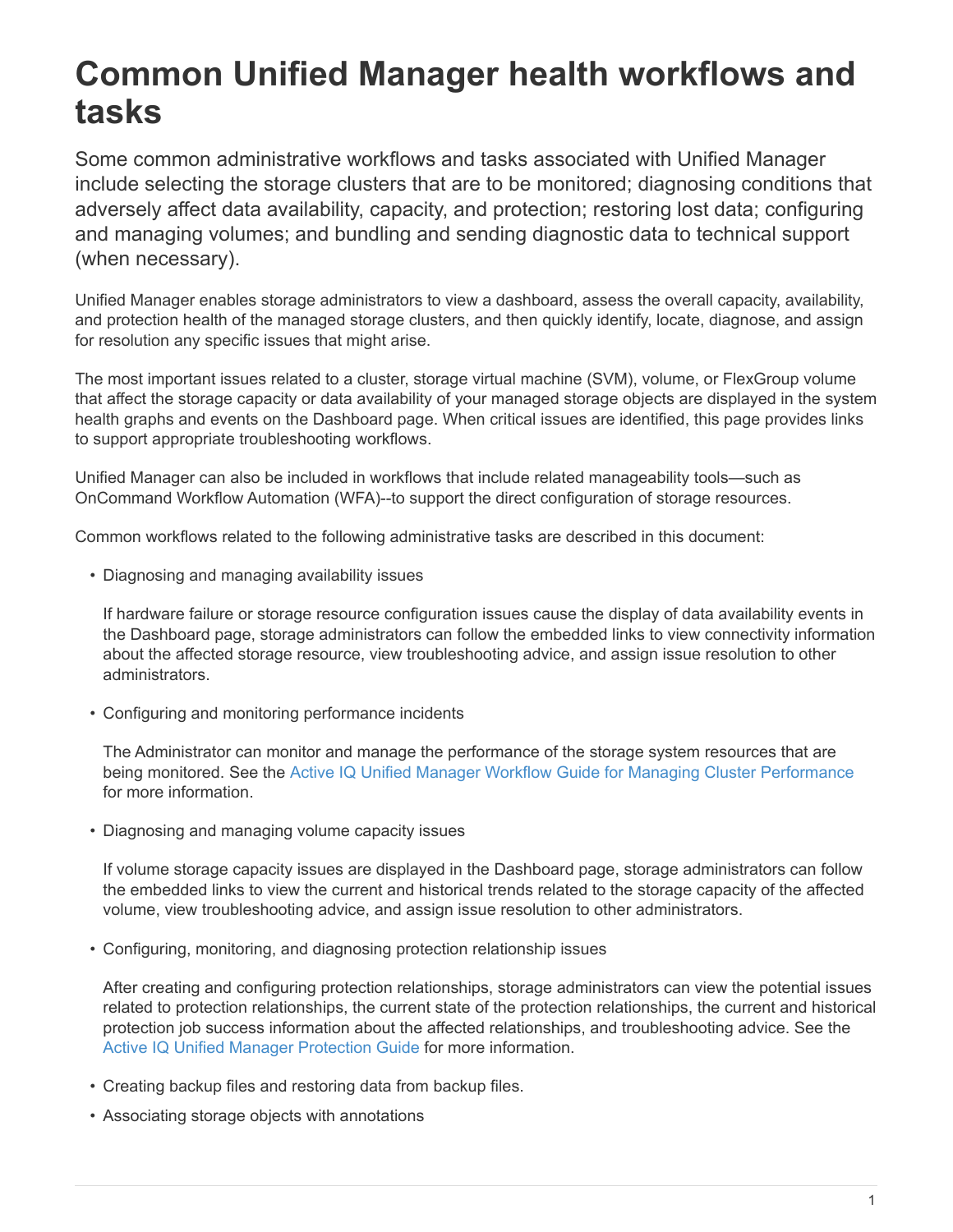By associating storage objects with annotations, storage administrators can filter and view the events that are related to the storage objects, which enables storage administrators to prioritize and resolve the issues that are associated with the events.

- Using REST APIs to help manage your clusters by viewing the health, capacity, and performance information captured by Unified Manager. See the [Active IQ Unified Manager API Developer's Guide](https://docs.netapp.com/us-en/active-iq-unified-manager-910/api-automation/concept_get_started_with_um_apis.html) for more information.
- Sending a support bundle to technical support

Storage administrators can retrieve and send a support bundle to technical support by using the maintenance console. Support bundles must be sent to technical support when the issue requires more detailed diagnosis and troubleshooting than what an AutoSupport message provides.

## <span id="page-3-0"></span>**Monitoring and troubleshooting data availability**

Unified Manager monitors the reliability with which authorized users can access your stored data, alerts you to conditions that block or impede that access, and enables you to diagnose those conditions and assign and track their resolution.

The availability workflow topics in this section describe examples of how a storage administrator can use the Unified Manager web UI to discover, diagnose, and assign for resolution hardware and software conditions that adversely affect data availability.

### **Scanning for and resolving storage failover interconnect link down conditions**

This workflow provides an example of how you might scan for, evaluate, and resolve downed storage failover interconnect link conditions. In this scenario, you are an administrator using Unified Manager to scan for storage failover risks before starting an ONTAP version upgrade on your nodes.

#### **What you'll need**

You must have the Operator, Application Administrator, or Storage Administrator role.

If storage failover interconnections between HA pair nodes fail during a nondisruptive upgrade attempt, the upgrade fails. Therefore, common practice is for the administrator to monitor and confirm storage failover reliability on the cluster nodes targeted for upgrade before the start of an upgrade.

#### **Steps**

- 1. In the left navigation pane, click **Event Management**.
- 2. In the **Event Management** inventory page, select **Active Availability events**.
- 3. At the top of the **Event Management** inventory page **Name** column, click  $\equiv$  and enter \*failover in the text box to limit the event to display to storage failover-related events.

All past events related to storage failover conditions are displayed.

In this scenario, the Unified Manager displays the event, "Storage Failover Interconnect One or More Links Down" in its Availability Incidents section.

4. If one or more events related to storage failover are displayed on the **Event Management** inventory page,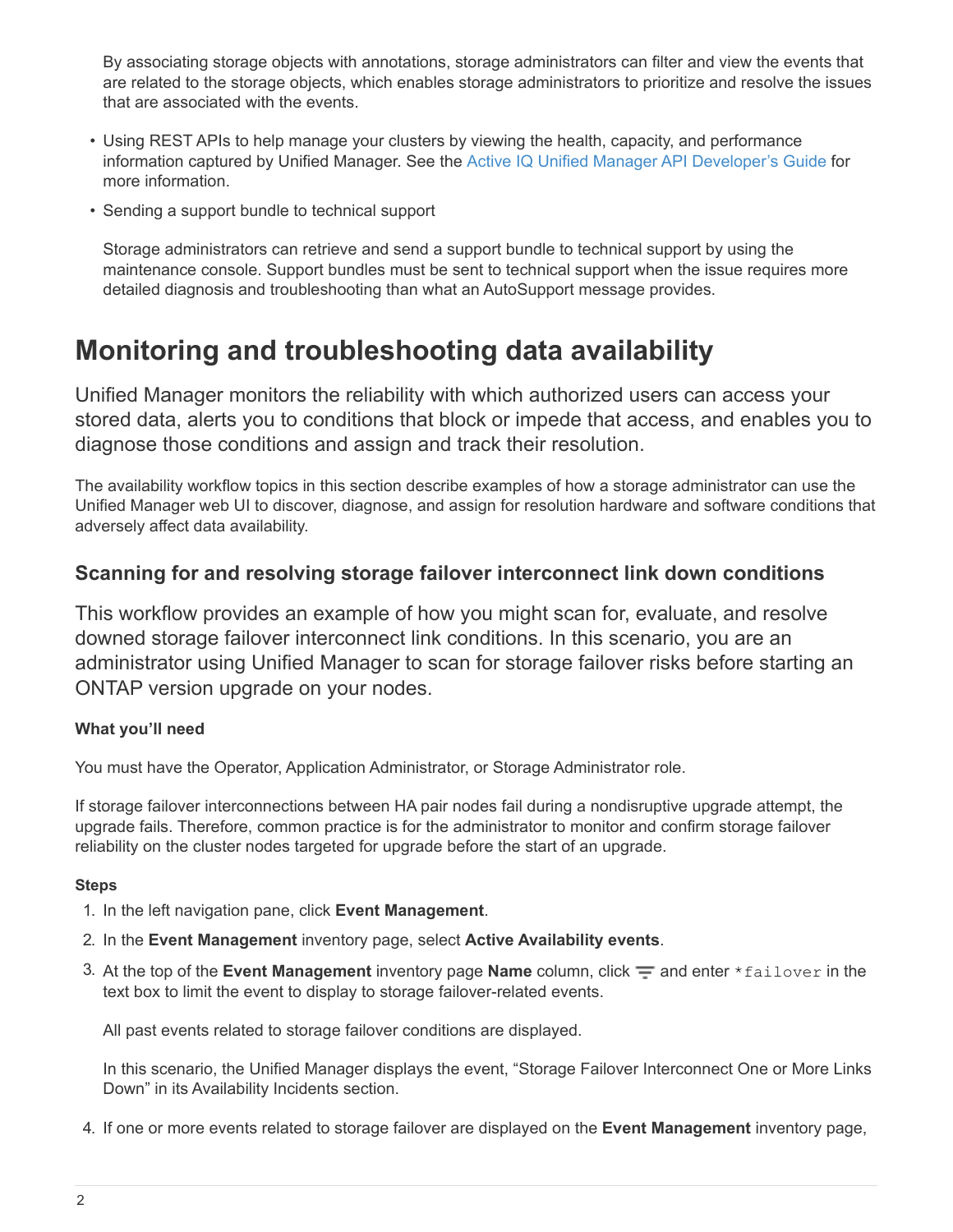perform the following steps:

a. Click the event title link to display event details for that event.

In this example, you click the event title "Storage Failover Interconnect One or More Links Down".

The Event details page for that event is displayed.

- b. On the Event details page, you can perform one or more of the following tasks:
	- **Review the error message in the Cause field and evaluate the issue.**
	- Assign the event to an administrator.
	- Acknowledge the event.

#### **Related information**

[Event details page](https://docs.netapp.com/us-en/active-iq-unified-manager-910/events/reference_event_details_page.html)

#### [Unified Manager user roles and capabilities](https://docs.netapp.com/us-en/active-iq-unified-manager-910/config/reference_unified_manager_roles_and_capabilities.html)

#### **Performing corrective action for storage failover interconnect links down**

When you display the Event details page of a storage failover-related event, you can review the summary information of the page to determine the urgency of the event, possible cause of the issue, and possible resolution to the issue.

#### **What you'll need**

You must have the Operator, Application Administrator, or Storage Administrator role.

In this example scenario, the event summary provided on the Event details page contains the following information about the storage failover interconnect link down condition:

```
Event: Storage Failover Interconnect One or More Links Down
Summary
Severity: Warning
State: New
Impact Level: Risk
Impact Area: Availability
Source: aardvark
Source Type: Node
Acknowledged By:
Resolved By:
Assigned To:
Cause: At least one storage failover interconnected link
         between the nodes aardvark and bonobo is down.
         RDMA interconnect is up (Link0 up, Link1 down)
```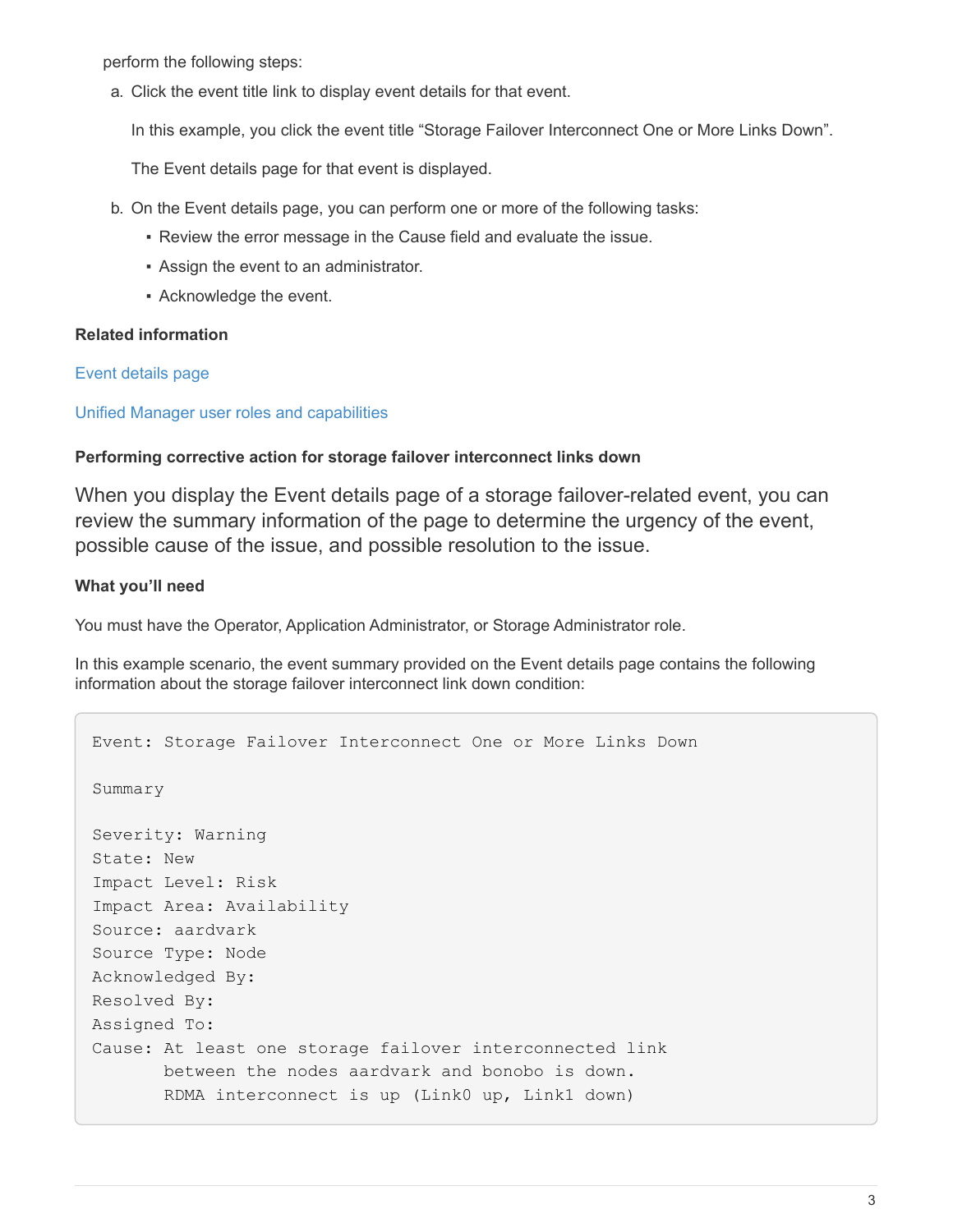The example event information indicates that a storage failover interconnect link, Link1, between HA pair nodes aardvark and bonobo is down, but that Link0 between Apple and Boy is active. Because one link is active, the remote dynamic memory access (RDMA) is still functioning and a storage failover job can still succeed.

However, to ensure against both links failing and storage failover protection being totally disabled, you decide to further diagnose the reason for Link1 going down.

#### **Steps**

1. From the **Event** details page, you can click the link to the event specified in the Source field to obtain further details of other events that might be related to the storage failover interconnection link down condition.

In this example, the source of the event is the node named aardvark. Clicking that node name displays the HA Details for the affected HA pair, aardvark and bonobo, on the Nodes tab of the Cluster / Health details page, and displays other events that recently occurred on the affected HA pair.

2. Review the **HA Details** for more information relating to the event.

In this example, the relevant information is in the Events table. The table shows the "Storage Failover Connection One or More Link Down" event, the time the event was generated, and, again, the node from which this event originated.

Using the node location information in the HA Details, request or personally complete a physical inspection and repair of the storage failover issue on the affected HA pair nodes.

#### **Related information**

[Event details page](https://docs.netapp.com/us-en/active-iq-unified-manager-910/events/reference_event_details_page.html)

[Unified Manager user roles and capabilities](https://docs.netapp.com/us-en/active-iq-unified-manager-910/config/reference_unified_manager_roles_and_capabilities.html)

#### **Resolving volume offline issues**

This workflow provides an example of how you might evaluate and resolve a volume offline event that Unified Manager might display in the Event Management inventory page. In this scenario, you are an administrator using Unified Manager to troubleshoot one or more volume offline events.

#### **What you'll need**

You must have the Operator, Application Administrator, or Storage Administrator role.

Volumes might be reported offline for several reasons:

- The SVM administrator has deliberately taken the volume offline.
- The volume's hosting cluster node is down and storage failover to its HA pair partner has failed also.
- The volume's hosting storage virtual machine (SVM) is stopped because the node hosting the root volume of that SVM is down.
- The volume's hosting aggregate is down due to simultaneous failure of two RAID disks.

You can use the Event Management inventory page and the Cluster/Health, Storage VM/Health, and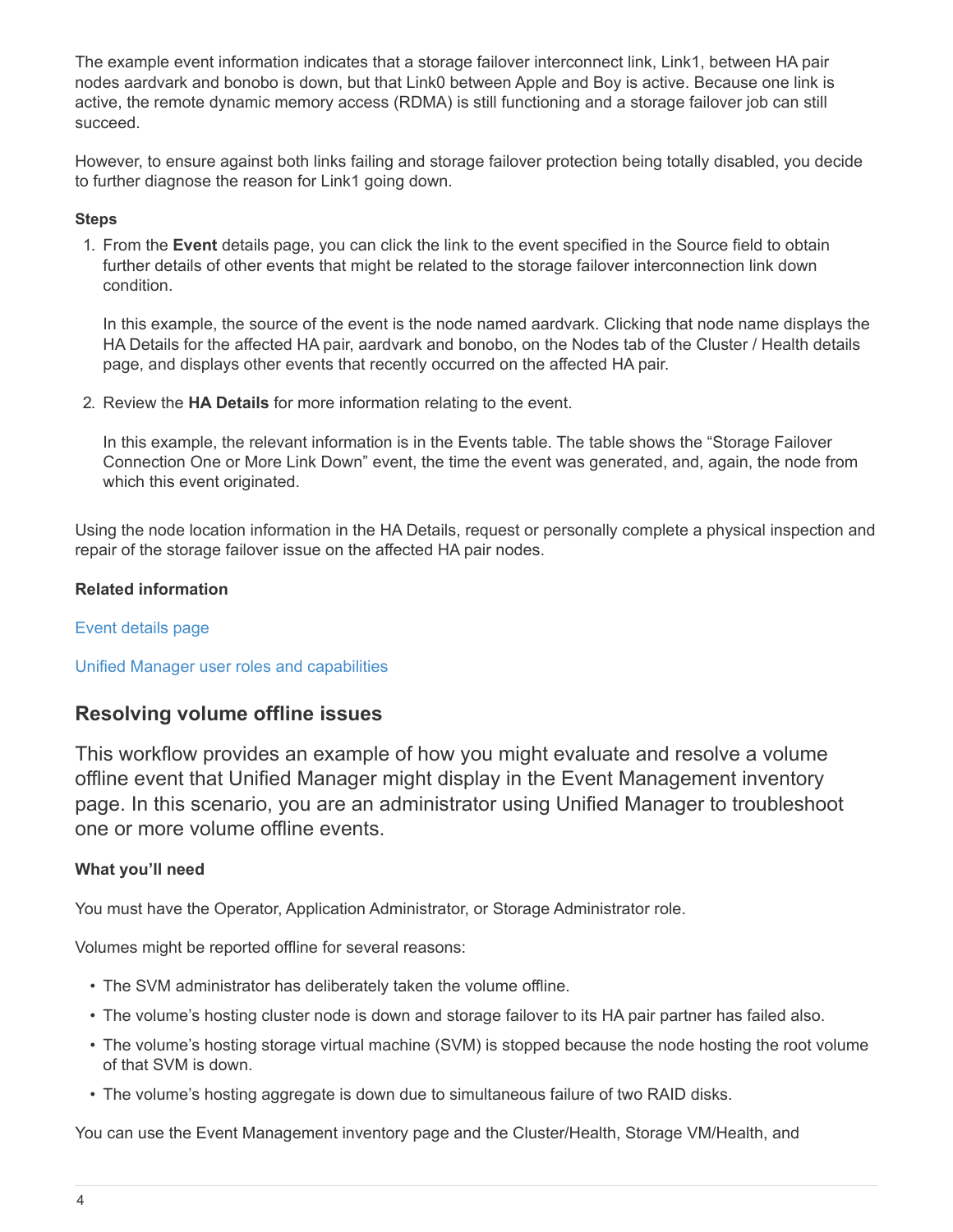Volume/Health details pages to confirm or eliminate one or more of these possibilities.

#### **Steps**

- 1. In the left navigation pane, click **Event Management**.
- 2. In the **Event Management** inventory page, select **Active Availability events**.
- 3. Click the hypertext link displayed for the Volume Offline event.

The Event details page for the availability incident is displayed.

- 4. On that page, check the notes for any indication that the SVM administrator has taken the volume in question offline.
- 5. On the **Event** details page, you can review the information for one or more of the following tasks:
	- Review the information displayed in the Cause field for possible diagnostic guidance.

In this example, the information in the Cause field informs you only that the volume is offline.

- Check the Notes and Updates area for any indication that the SVM administrator has deliberately taken the volume in question offline.
- Click the source of the event, in this case the volume that is reported offline, to get more information about that volume.
- Assign the event to an administrator.
- Acknowledge the event or, if appropriate, mark it as resolved.

#### **Performing diagnostic actions for volume offline conditions**

After navigating to the Volume / Health details page of a volume reported to be offline, you can search for additional information helpful to diagnosing the volume offline condition.

#### **What you'll need**

You must have the Operator, Application Administrator, or Storage Administrator role.

If the volume that is reported offline was not taken offline deliberately, that volume might be offline for several reasons.

Starting at the offline volume's Volume / Health details page, you can navigate to other pages and panes to confirm or eliminate possible causes:

• Click **Volume / Health** details page links to determine if the volume is offline because its host node is down and storage failover to its HA pair partner has failed also.

See [Determining if a volume offline condition is caused by a down node.](#page-7-0)

• Click **Volume / Health** details page links to determine if the volume is offline and its host storage virtual machine (SVM) is stopped because the node hosting the root volume of that SVM is down.

See [Determining if a volume is offline and SVM is stopped because a node is down](#page-8-0).

• Click **Volume / Health** details page links to determine if the volume is offline because of broken disks in its host aggregate.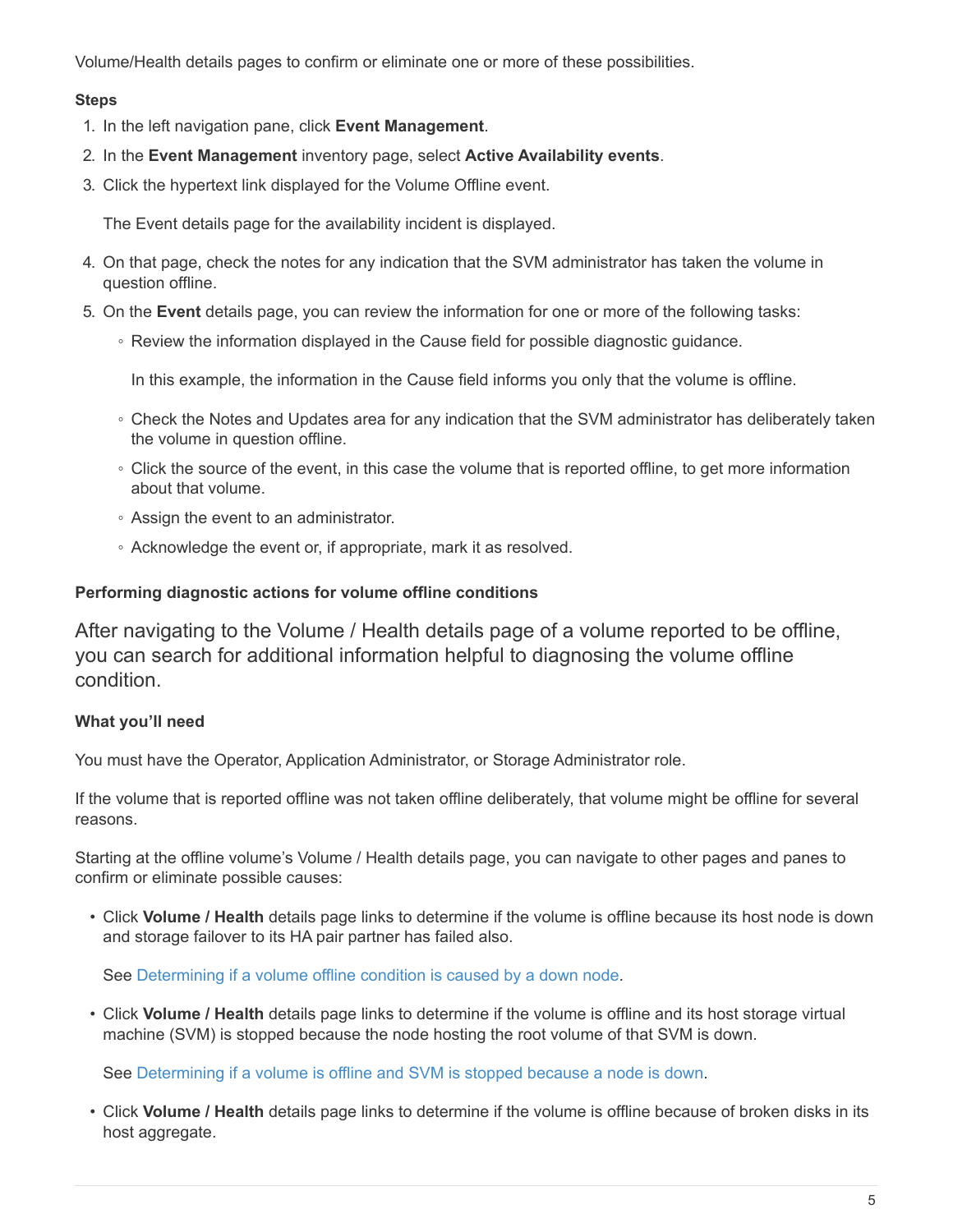See [Determining if a volume is offline because of broken disks in an aggregate](#page-9-1).

#### **Related information**

#### [Unified Manager user roles and capabilities](https://docs.netapp.com/us-en/active-iq-unified-manager-910/config/reference_unified_manager_roles_and_capabilities.html)

#### <span id="page-7-0"></span>**Determining if a volume is offline because its host node is down**

You can use the Unified Manager web UI to confirm or eliminate the possibility that a volume is offline because its host node is down and that storage failover to its HA pair partner is unsuccessful.

#### **What you'll need**

You must have the Operator, Application Administrator, or Storage Administrator role.

To determine if the volume offline condition is caused by failure of the hosting node and subsequent unsuccessful storage failover, perform the following actions:

#### **Steps**

1. Locate and click the hypertext link displayed under SVM in the **Related Devices** pane of the offline volume's **Volume / Health** details page.

The Storage VM / Health details page displays information about the offline volume's hosting storage virtual machine (SVM).

2. In the **Related Devices** pane of the **Storage VM / Health** details page, locate and click hypertext link displayed under Volumes.

The Health: All Volumes view displays a table of information about all the volumes hosted by the SVM.

3. On the **Health: All Volumes** view State column header, click the filter symbol  $\equiv$ , and then select the option **Offline**.

Only the SVM volumes that are in offline state are listed.

4. On the Health: All Volumes view, click the grid symbol , and then select the option **Cluster Nodes**.

You might need to scroll in the grid selection box to locate the **Cluster Nodes** option.

The Cluster Nodes column is added to the volumes inventory and displays the name of the node that hosts each offline volume.

5. On the **Health: All Volumes** view, locate the listing for the offline volume and, in its Cluster Node column, click the name of its hosting node.

The Nodes tab on the Cluster / Health details page displays the state of the HA pair of nodes to which the hosting node belongs. The state of the hosting node and the success of any cluster failover operation is indicated in the display.

After you confirm that the volume offline condition exists because its host node is down and storage failover to the HA pair partner has failed, contact the appropriate administrator or operator to manually restart the down node and fix the storage failover problem.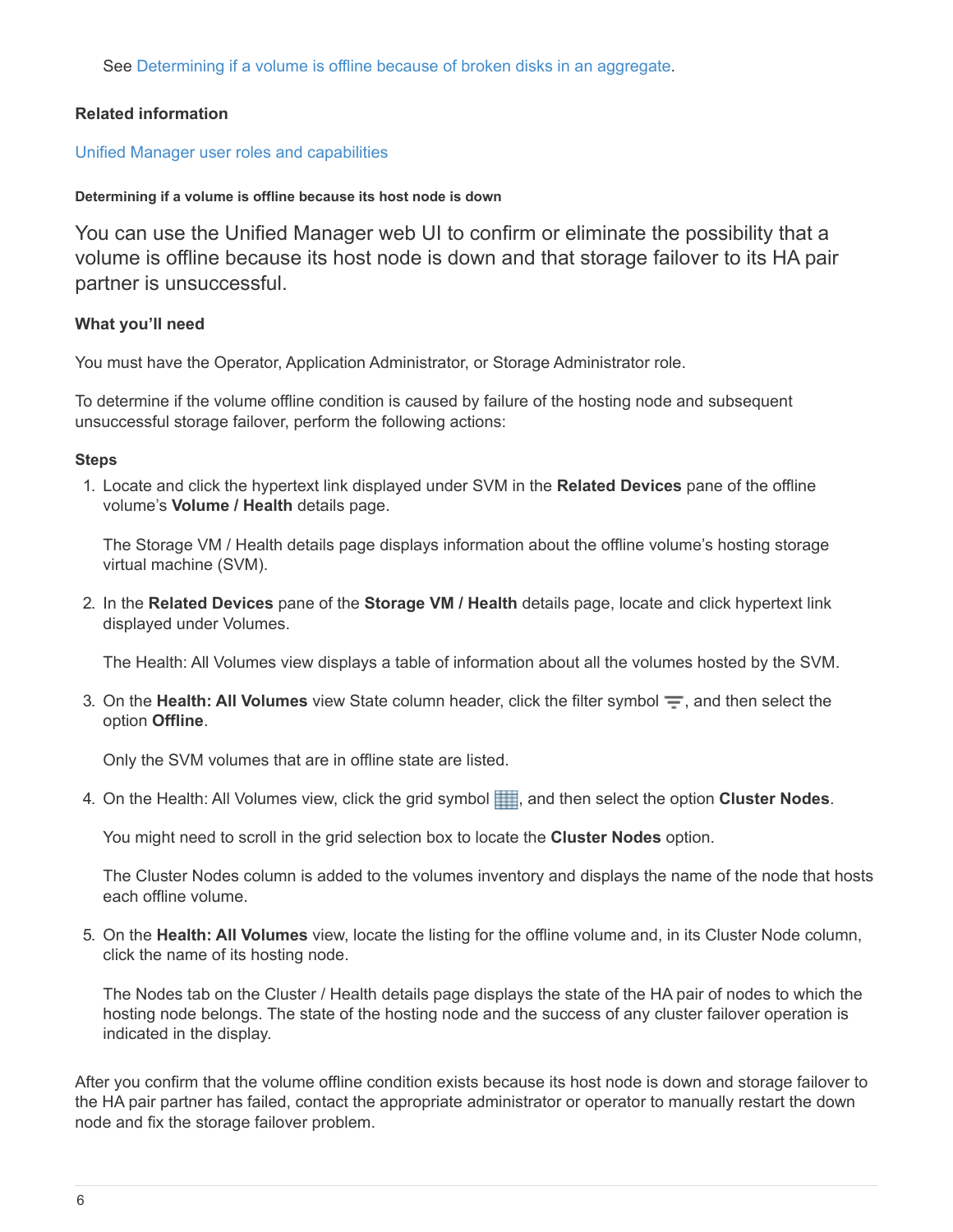<span id="page-8-0"></span>You can use the Unified Manager web UI to confirm or eliminate the possibility that a volume is offline because its host storage virtual machine (SVM) is stopped due to the node hosting the root volume of that SVM being down.

#### **What you'll need**

You must have the Operator, Application Administrator, or Storage Administrator role.

To determine if the volume offline condition is caused its host SVM being stopped because the node hosting the root volume of that SVM is down, perform the following actions:

#### **Steps**

1. Locate and click the hypertext link displayed under the SVM in the **Related Devices** pane of the offline volume's **Volume / Health** details page.

The Storage VM / Health details page displays the "running" or the "stopped" status of the hosting SVM. If the SVM status is running, then the volume offline condition is not caused by the node hosting the root volume of that SVM being down.

- 2. If the SVM status is stopped, then click **View SVMs** to further identify the cause of the hosting SVM being stopped.
- 3. On the **Health: All Storage VMs** view SVM column header, click the filter symbol  $\equiv$  and then type the name of the stopped SVM.

The information for that SVM is shown in a table.

4. On the Health: All Storage VMs view, click **and then select the option Root Volume**.

The Root Volume column is added to the SVM inventory and displays the name of the root volume of the stopped SVM.

5. In the Root Volume column, click the name of the root volume to display the **Storage VM / Health** details page for that volume.

If the status of the SVM root volume is (Online), then the original volume offline condition is not caused because the node hosting the root volume of that SVM is down.

- 6. If the status of the SVM root volume is (Offline), then locate and click the hypertext link displayed under Aggregate in the Related Devices pane of the SVM root volume's Volume / Health details page.
- 7. Locate and click the hypertext link displayed under Node in the **Related Devices** pane of the Aggregate's **Aggregate / Health** details page.

The Nodes tab on the Cluster / Health details page displays the state of the HA pair of nodes to which the SVM root volume's hosting node belongs. The state of the node is indicated in the display.

After you confirm that the volume offline condition is caused by that volume's host SVM offline condition, which itself is caused by the node that hosts the root volume of that SVM being down, contact the appropriate administrator or operator to manually restart the down node.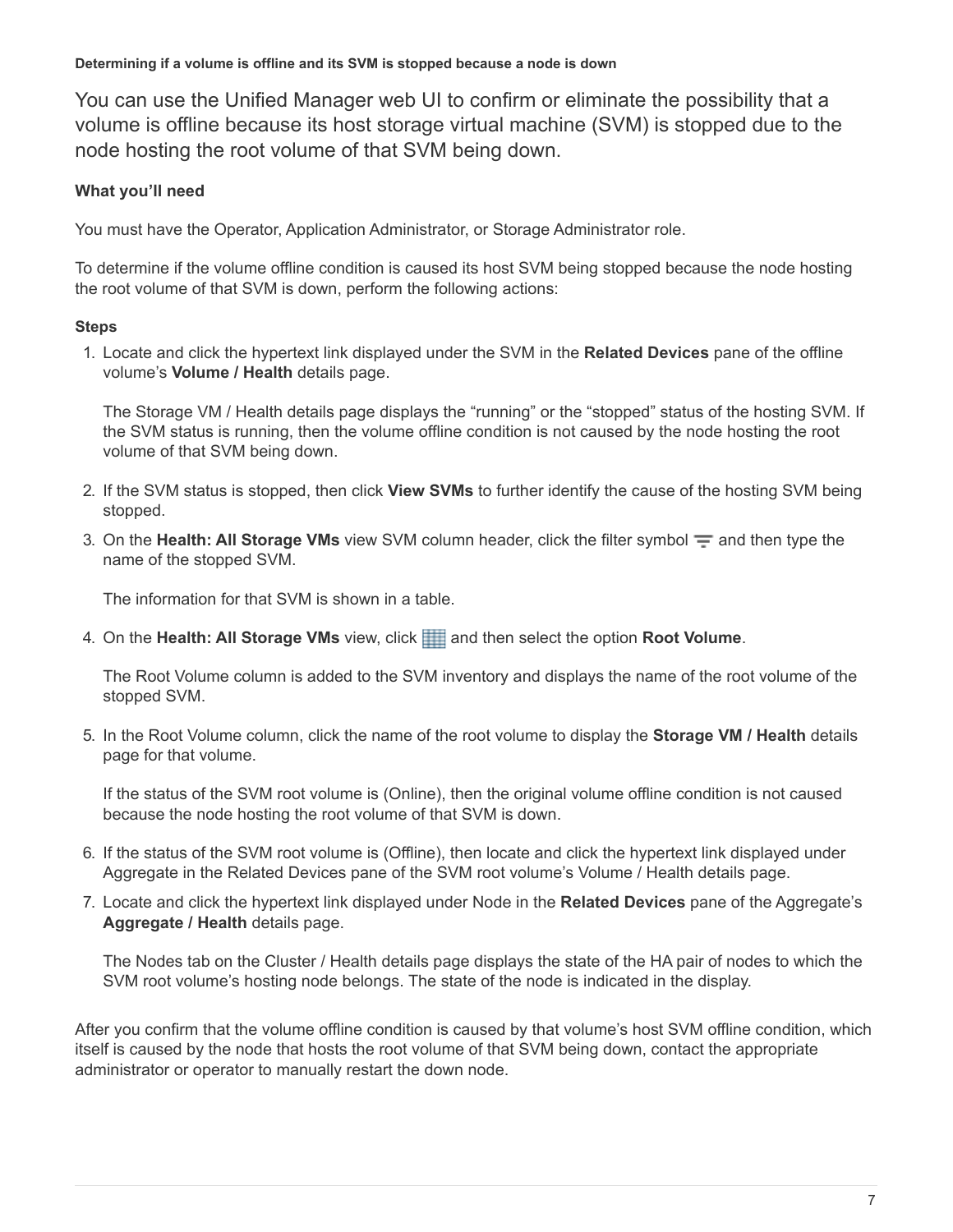<span id="page-9-1"></span>You can use the Unified Manager web UI to confirm or eliminate the possibility that a volume is offline because RAID disk problems have taken its host aggregate offline.

#### **What you'll need**

You must have the Operator, Application Administrator, or Storage Administrator role.

To determine if the volume offline condition is caused by RAID disk problems that are taking the hosting aggregate offline, perform the following actions:

#### **Steps**

1. Locate and click the hypertext link displayed under Aggregate in the **Related Devices** pane of the **Volume / Health** details page.

The Aggregate / Health details page displays the online or offline status of the hosting aggregate. If the aggregate status is online, then RAID disk problems are not the cause of the volume being offline.

- 2. If the aggregate status is offline, then click **Disk Information** and look for broken disk events in the **Events** list on the **Disk Information** tab.
- 3. To further identify the broken disks, click the hypertext link displayed under Node in the **Related Devices** pane.

The Cluster / Health details page is displayed.

4. Click **Disks**, and then select **Broken** in the **Filters** pane to list all disks in the broken state.

If the disks in the broken state caused the offline state of the host aggregate, the name of the aggregate is displayed in the Impacted Aggregate column.

After confirming that the volume offline condition is caused by broken RAID disks and the consequent offline host aggregate, contact the appropriate administrator or operator to manually replace the broken disks and put the aggregate back online.

## <span id="page-9-0"></span>**Resolving capacity issues**

This workflow provides an example of how you can resolve a capacity issue. In this scenario, you are an administrator or operator and you access the Unified ManagerDashboard page to see if any of the monitored storage objects have capacity issues. You want to determine the possible cause of and resolution to the problem.

#### **What you'll need**

You must have the Operator, Application Administrator, or Storage Administrator role.

On the Dashboard page, you look for a "Volume Space Full" error event in the Capacity panel under the events drop-down list.

#### **Steps**

1. In the **Capacity** panel of the **Dashboard** page, click the name of the Volume Space Full error event.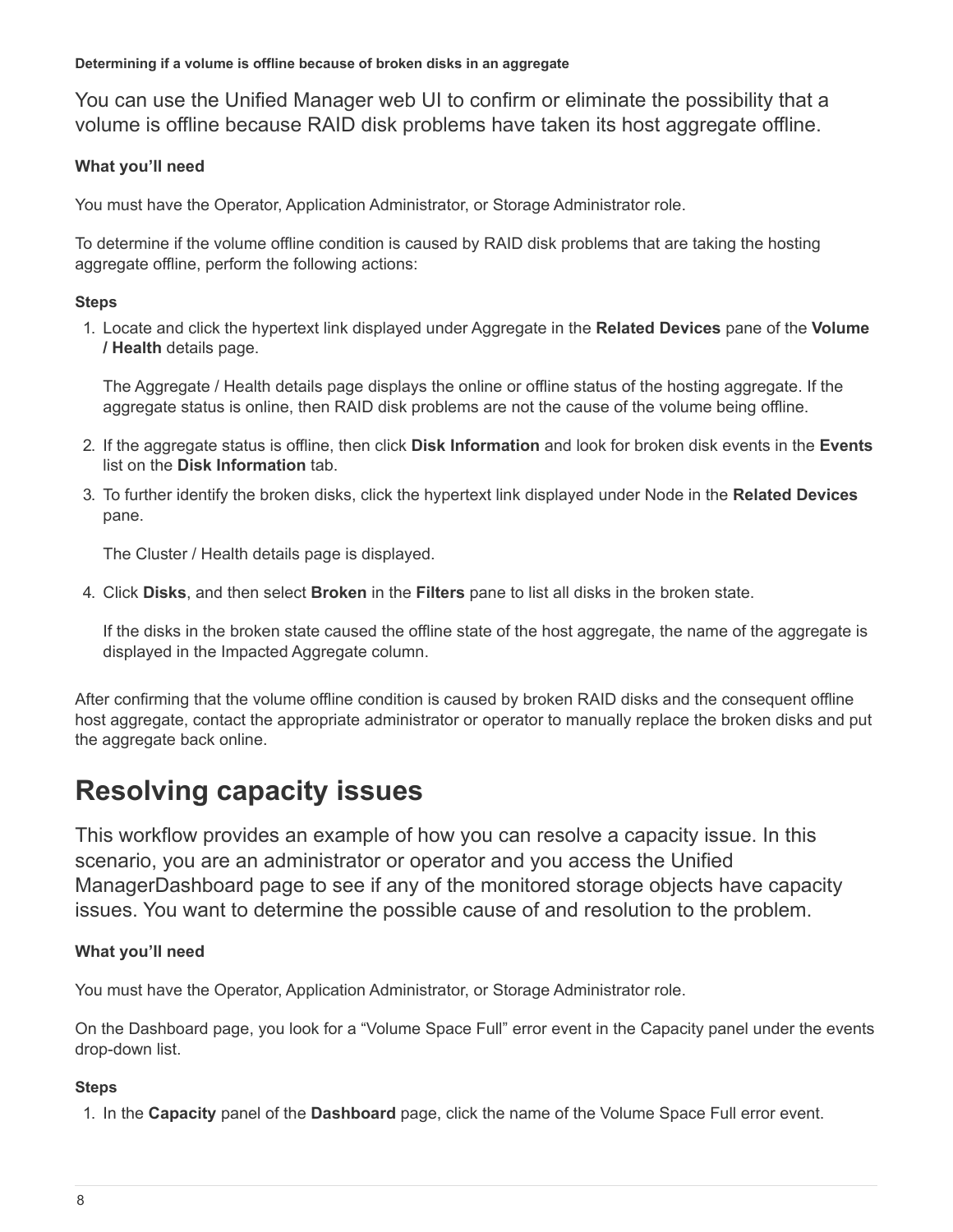The Event details page for the error is displayed.

- 2. From the **Event** details page, you can perform one or more of the following tasks:
	- Review the error message in the Cause field and click the suggestions under Suggested Remedial Actions to review descriptions of possible remediations.
	- Click the object name, in this case a volume, in the Source field to get details about the object.
	- Look for notes that might have been added about this event.
	- Add a note to the event.
	- Assign the event to another user.
	- Acknowledge the event.
	- Mark the event as resolved.

#### **Related information**

#### [Event details page](https://docs.netapp.com/us-en/active-iq-unified-manager-910/events/reference_event_details_page.html)

### **Performing suggested remedial actions for a full volume**

After receiving a "Volume Space Full" error event, you review the suggested remedial actions on the Event details page and decide to perform one of the suggested actions.

#### **What you'll need**

You must have the Application Administrator or Storage Administrator role.

A user with any role can perform all of the tasks in this workflow that use Unified Manager.

In this example, you have seen a Volume Space Full error event on the Unified ManagerEvent Management inventory page and have clicked the name of the event.

Possible remedial actions you might perform for a full volume include the following:

- Enabling autogrow, deduplication, or compression on the volume
- Resizing or moving the volume
- Deleting or moving data from the volume

Although all of these actions must be performed from either ONTAP System Manager or the ONTAP CLI, you can use Unified Manager to find information you might need to determine which actions to take.

#### **Steps**

- 1. From the **Event** details page, you click the volume name in the Source field to view details about the affected volume.
- 2. On the **Volume / Health** details page, you click **Configuration** and see that deduplication and compression are already enabled on the volume.

You decide to resize the volume.

3. In the **Related Devices** pane, you click the name of the hosting aggregate to see if the aggregate can accommodate a larger volume.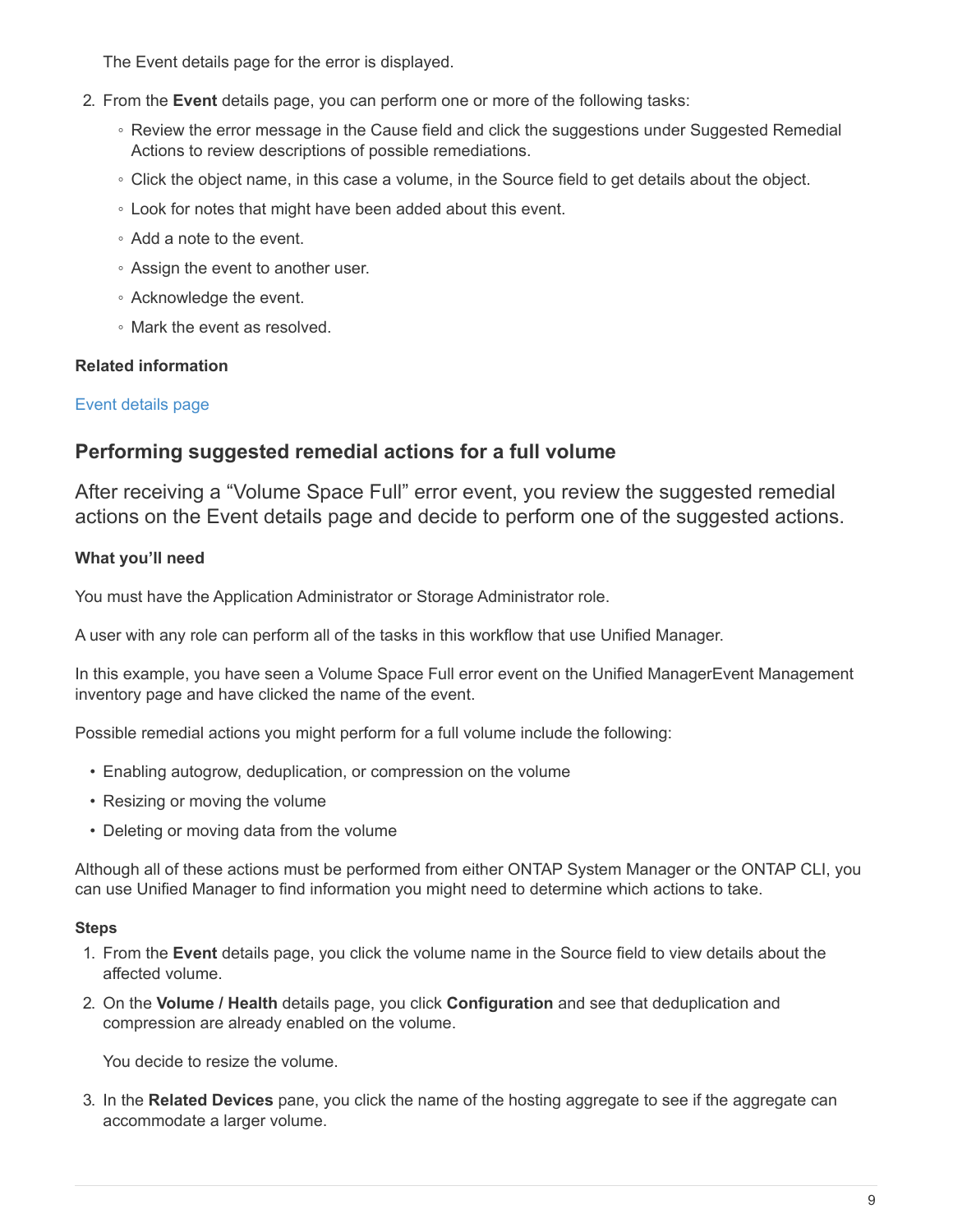4. On the **Aggregate / Health** details page, you see that the aggregate hosting the full volume does have enough uncommitted capacity, so you use ONTAP System Manager to resize the volume, giving it more capacity.

#### **Related information**

[Event details page](https://docs.netapp.com/us-en/active-iq-unified-manager-910/events/reference_event_details_page.html)

## <span id="page-11-0"></span>**Managing health thresholds**

You can configure global health threshold values for all the aggregates, volumes, and qtrees to track any health threshold breaches.

### **What storage capacity health thresholds are**

A storage capacity health threshold is the point at which the Unified Manager server generates events to report any capacity problem with storage objects. You can configure alerts to send notification whenever such events occurs.

The storage capacity health thresholds for all aggregates, volumes, and qtrees are set to default values. You can change the settings as required for an object or a group of objects.

## **Configuring global health threshold settings**

You can configure global health threshold conditions for capacity, growth, Snapshot reserve, quotas, and inodes to monitor your aggregate, volume, and qtree size effectively. You can also edit the settings for generating events for exceeding lag thresholds.

Global health threshold settings apply to all objects with which they are associated, such as aggregates, volumes, and so forth. When thresholds are crossed, an event is generated and, if alerts are configured, an alert notification is sent. Threshold defaults are set to recommended values, but you can modify them to generate events at intervals to meet your specific needs. When thresholds are changed, events are generated or obsoleted in the next monitoring cycle.

Global health threshold settings are accessible from the Event Thresholds section of the left-navigation menu. You can also modify threshold settings for individual objects, from the inventory page or the details page for that object.

• [Configuring global aggregate health threshold values](#page-12-0)

You can configure the health threshold settings for capacity, growth, and Snapshot copies for all aggregates to track any threshold breach.

• [Configuring global volume health threshold values](#page-12-1)

You can edit the health threshold settings for capacity, Snapshot copies, qtree quotas, volume growth, overwrite reserve space, and inodes for all volumes to track any threshold breach.

• [Configuring global qtree health threshold values](#page-13-0)

You can edit the health threshold settings for capacity for all qtrees to track any threshold breach.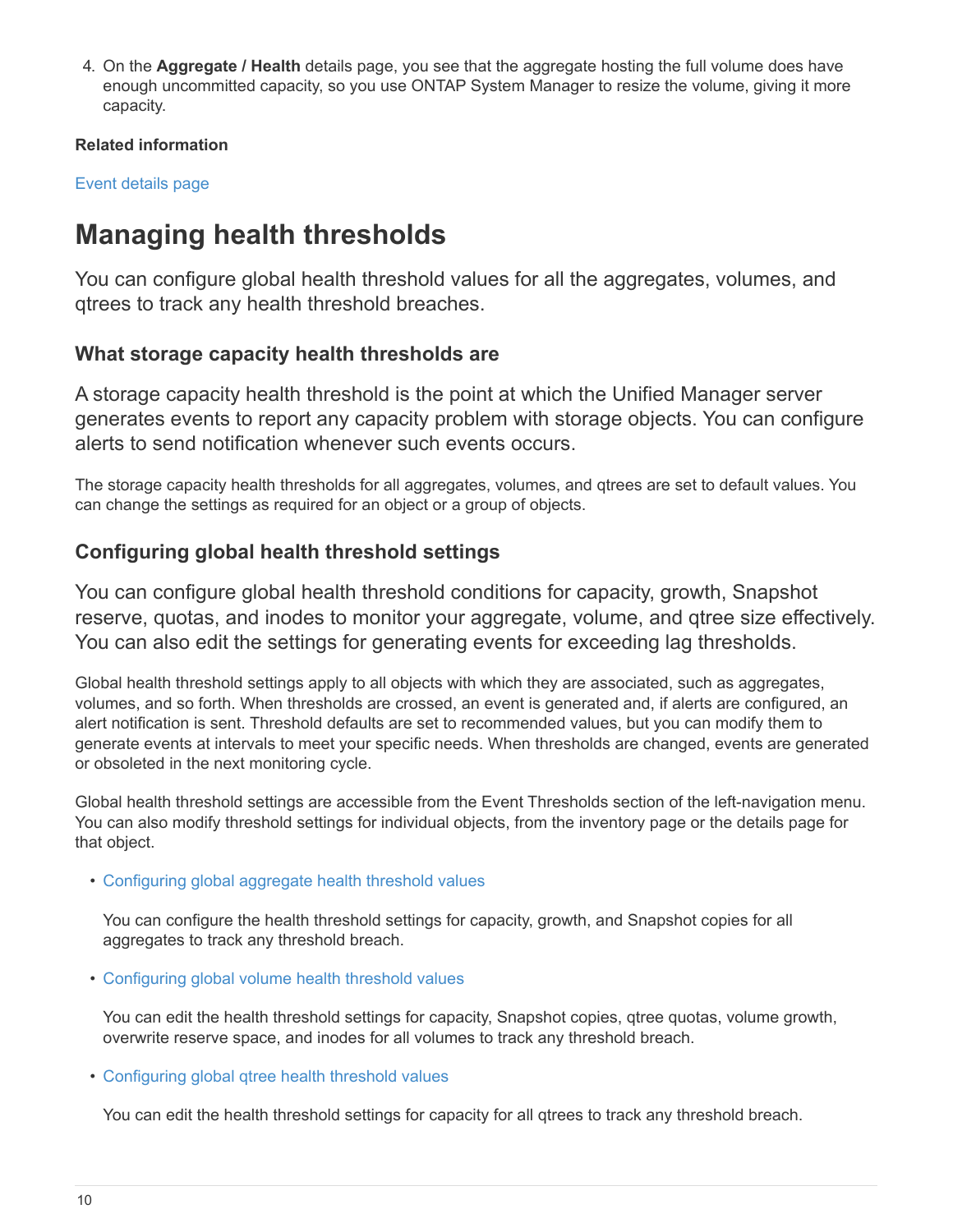• [Editing lag health threshold settings for unmanaged protection relationships](#page-13-1)

You can increase or decrease the warning or error lag time percentage so that events are generated at intervals that are more appropriate to your needs.

#### <span id="page-12-0"></span>**Configuring global aggregate health threshold values**

You can configure global health threshold values for all aggregates to track any threshold breach. Appropriate events are generated for threshold breaches and you can take preventive measures based on these events. You can configure the global values based on the best practice settings for thresholds that apply to all monitored aggregates.

#### **What you'll need**

You must have the Application Administrator or Storage Administrator role.

When you configure the options globally, the default values of the objects are modified. However, if the default values have been changed at the object level, the global values are not modified.

The threshold options have default values for better monitoring, however, you can change the values to suit the requirements of your environment.

When Autogrow is enabled on volumes that reside on the aggregate, the aggregate capacity thresholds are considered breached based on the maximum volume size set by autogrow, not based on the original volume size.



Health threshold values are not applicable to the root aggregate of the node.

#### **Steps**

- 1. In the left navigation pane, click **Event Thresholds** > **Aggregate**.
- 2. Configure the appropriate threshold values for capacity, growth, and Snapshot copies.
- 3. Click **Save**.

#### **Related information**

#### [Adding users](https://docs.netapp.com/us-en/active-iq-unified-manager-910/config/task_add_users.html)

#### <span id="page-12-1"></span>**Configuring global volume health threshold values**

You can configure the global health threshold values for all volumes to track any threshold breach. Appropriate events are generated for health threshold breaches, and you can take preventive measures based on these events. You can configure the global values based on the best practice settings for thresholds that apply to all monitored volumes.

#### **What you'll need**

You must have the Application Administrator or Storage Administrator role.

Most of the threshold options have default values for better monitoring. However, you can change the values to suit the requirements of your environment.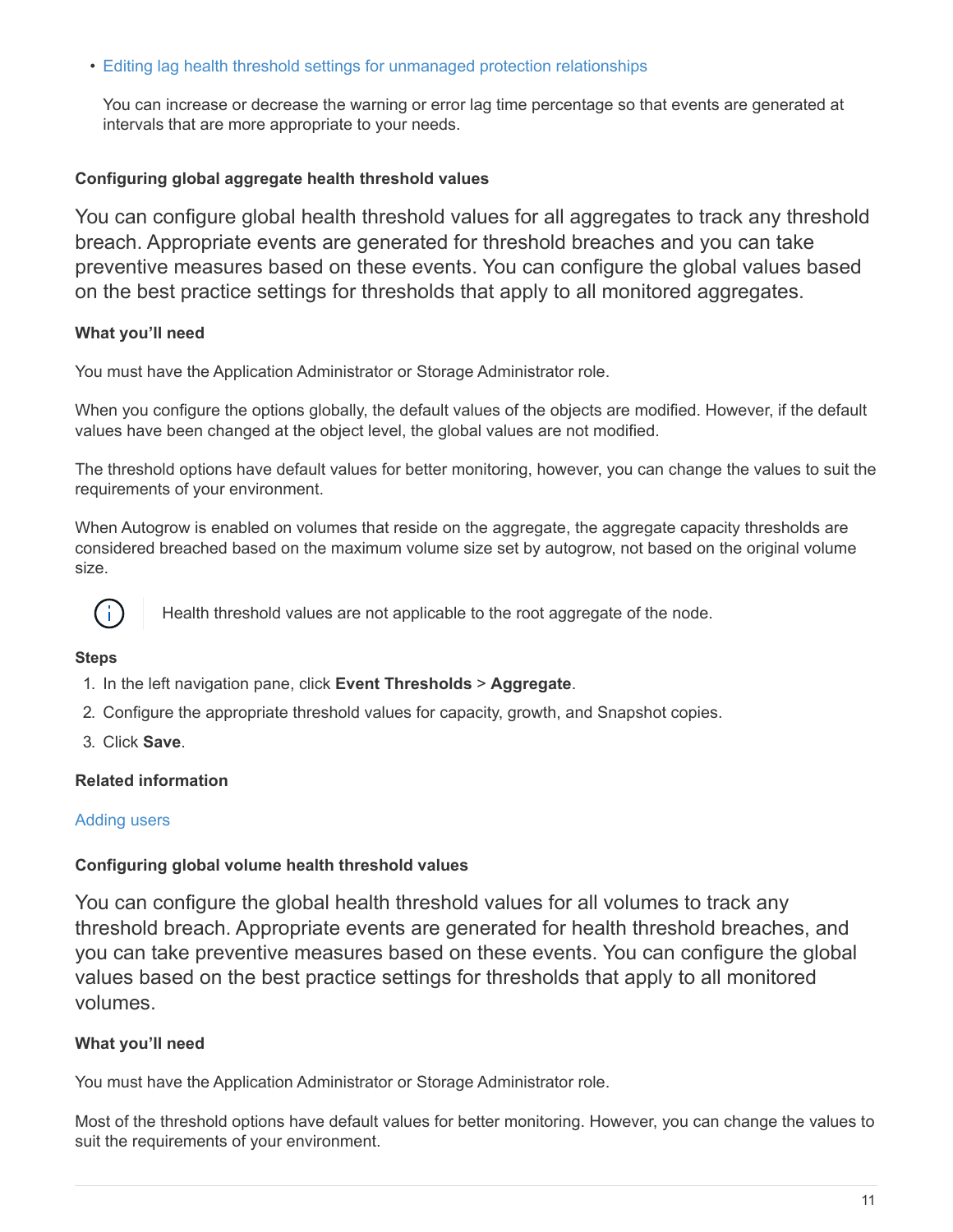Note that when Autogrow is enabled on a volume that capacity thresholds are considered breached based on the maximum volume size set by autogrow, not based on the original volume size.



The default value of 1000 Snapshot copies is applicable only to FlexVol volumes when the ONTAP version is 9.4 or greater, and to FlexGroup volumes when the ONTAP version is 9.8 and greater. For clusters installed with older versions of ONTAP software, the maximum number is 250 Snapshot copies per volume. For these older versions, Unified Manager interprets this number 1000 (and any number between 1000 and 250) as 250; meaning you will continue to receive events when the number of Snapshot copies reaches 250. If you wish to set this threshold to less than 250 for these older versions, you must set the threshold to 250 or lower here, in the Health: All Volumes view, or in the Volume / Health details page.

#### **Steps**

- 1. In the left navigation pane, click **Event Thresholds** > **Volume**.
- 2. Configure the appropriate threshold values for capacity, Snapshot copies, qtree quotas, volume growth, and inodes.
- 3. Click **Save**.

#### **Related information**

#### [Adding users](https://docs.netapp.com/us-en/active-iq-unified-manager-910/config/task_add_users.html)

#### <span id="page-13-0"></span>**Configuring global qtree health threshold values**

You can configure the global health threshold values for all qtrees to track any threshold breach. Appropriate events are generated for health threshold breaches, and you can take preventive measures based on these events. You can configure the global values based on the best practice settings for thresholds that apply to all monitored qtrees.

#### **What you'll need**

You must have the Application Administrator or Storage Administrator role.

The threshold options have default values for better monitoring, however, you can change the values to suit the requirements of your environment.

Events are generated for a qtree only when a Qtree quota or a Default quota has been set on the qtree. Events are not generated if the space defined in a User quota or Group quota has exceeded the threshold.

#### **Steps**

- 1. In the left navigation pane, click **Event Thresholds** > **Qtree**.
- 2. Configure the appropriate capacity threshold values.
- 3. Click **Save**.

#### <span id="page-13-1"></span>**Configuring lag threshold settings for unmanaged protection relationships**

You can edit the global default lag warning and error health threshold settings for unmanaged protection relationships so that events are generated at intervals that are appropriate to your needs.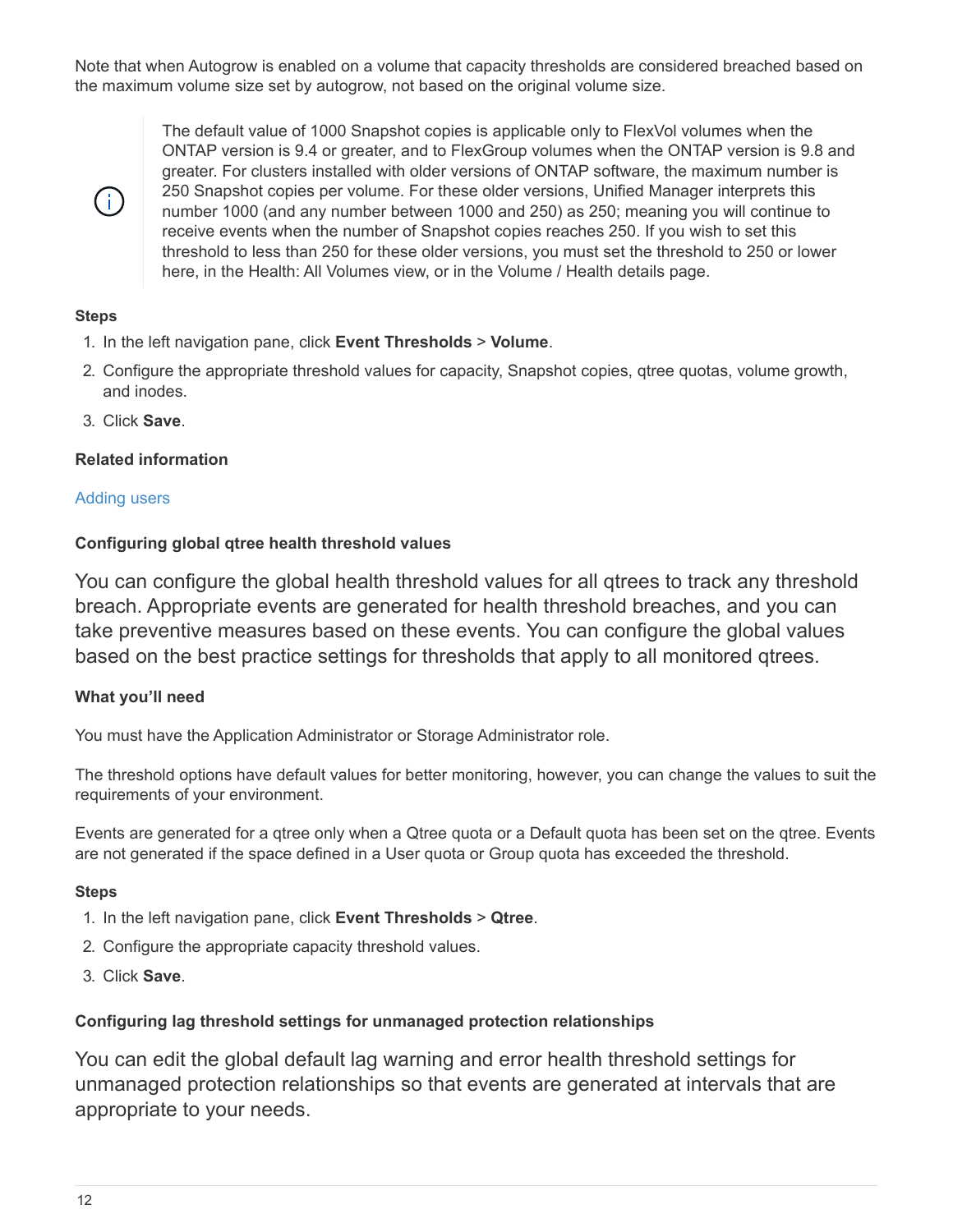#### **What you'll need**

You must have the Application Administrator or Storage Administrator role.

The lag time must be no more than the defined transfer schedule interval. For example, if the transfer schedule is hourly, then the lag time must not be more than one hour. The lag threshold specifies a percentage that the lag time must not exceed. Using the example of one hour, if the lag threshold is defined as 150%, then you will receive an event when the lag time is more than 1.5 hours.

The settings described in this task are applied globally to all unmanaged protection relationships. The settings cannot be specified and applied exclusively to one unmanaged protection relationship.

#### **Steps**

- 1. In the left navigation pane, click **Event Thresholds** > **Relationship**.
- 2. Increase or decrease the global default warning or error lag time percentage as required.
- 3. To disable a warning or error event from being triggered from any lag threshold amount, uncheck the box next to **Enabled**.
- 4. Click **Save**.

#### **Related information**

#### [Adding users](https://docs.netapp.com/us-en/active-iq-unified-manager-910/config/task_add_users.html)

#### **Editing individual aggregate health threshold settings**

You can edit the health threshold settings for aggregate capacity, growth, and Snapshot copies of one or more aggregates. When a threshold is crossed, alerts are generated and you receive notifications. These notifications help you to take preventive measures based on the event generated.

#### **What you'll need**

You must have the Application Administrator or Storage Administrator role.

Based on changes to the threshold values, events are generated or obsoleted in the next monitoring cycle.

When Autogrow is enabled on volumes that reside on the aggregate, the aggregate capacity thresholds are considered breached based on the maximum volume size set by autogrow, not based on the original volume size.

#### **Steps**

- 1. In the left navigation pane, click **Storage** > **Aggregates**.
- 2. In the **Health: All Aggregates** view, select one or more aggregates and then click **Edit Thresholds**.
- 3. In the **Edit Aggregate Thresholds** dialog box, edit the threshold settings of one of the following: capacity, growth, or Snapshot copies by selecting the appropriate check box and then modifying the settings.
- 4. Click **Save**.

#### **Related information**

#### [Adding users](https://docs.netapp.com/us-en/active-iq-unified-manager-910/config/task_add_users.html)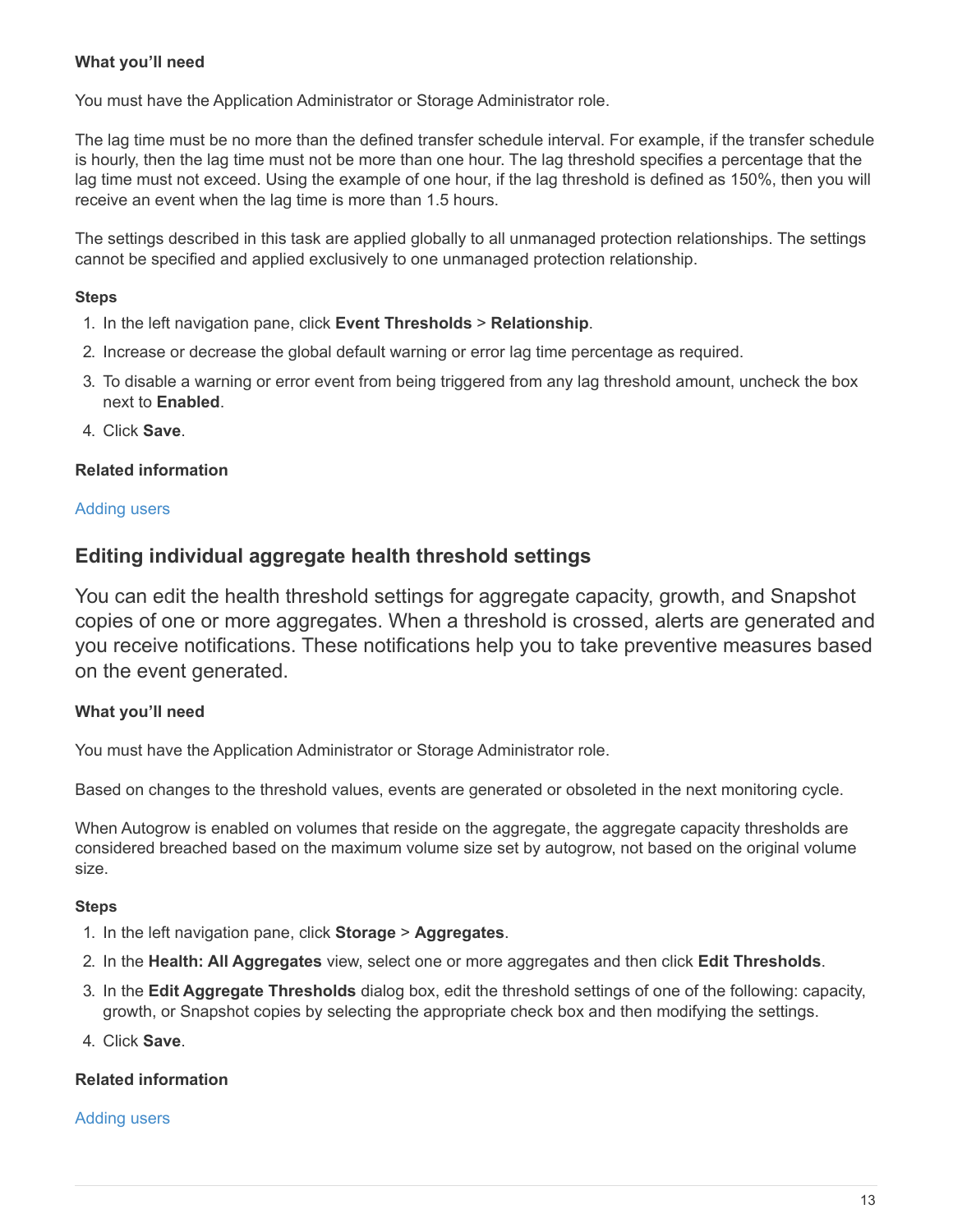## **Editing individual volume health threshold settings**

You can edit the health threshold settings for volume capacity, growth, quota, and space reserve of one or more volumes. When a threshold is crossed, alerts are generated and you receive notifications. These notifications help you to take preventive measures based on the event generated.

#### **What you'll need**

You must have the Application Administrator or Storage Administrator role.

Based on changes to the threshold values, events are generated or obsoleted in the next monitoring cycle.

Note that when Autogrow is enabled on a volume that capacity thresholds are considered breached based on the maximum volume size set by autogrow, not based on the original volume size.



The default value of 1000 Snapshot copies is applicable only to FlexVol volumes when the ONTAP version is 9.4 or greater, and to FlexGroup volumes when the ONTAP version is 9.8 and greater. For clusters installed with older versions of ONTAP software, the maximum number is 250 Snapshot copies per volume. For these older versions, Unified Manager interprets this number 1000 (and any number between 1000 and 250) as 250; meaning you will continue to receive events when the number of Snapshot copies reaches 250. If you wish to set this threshold to less than 250 for these older versions, you must set the threshold to 250 or lower here, in the Health: All Volumes view, or in the Volume / Health details page.

#### **Steps**

- 1. In the left navigation pane, click **Storage** > **Volumes**.
- 2. In the **Health: All Volumes** view, select one or more volumes and then click **Edit Thresholds**.
- 3. In the **Edit Volume Thresholds** dialog box, edit the threshold settings of one of the following: capacity, Snapshot copies, qtree quota, growth, or inodes by selecting the appropriate check box and then modifying the settings.
- 4. Click **Save**.

#### **Related information**

#### [Adding users](https://docs.netapp.com/us-en/active-iq-unified-manager-910/config/task_add_users.html)

## **Editing individual qtree health threshold settings**

You can edit the health threshold settings for qtree capacity for one or more qtrees. When a threshold is crossed, alerts are generated and you receive notifications. These notifications help you to take preventive measures based on the event generated.

#### **What you'll need**

You must have the Application Administrator or Storage Administrator role.

Based on changes to the threshold values, events are generated or obsoleted in the next monitoring cycle.

#### **Steps**

1. In the left navigation pane, click **Storage** > **Qtrees**.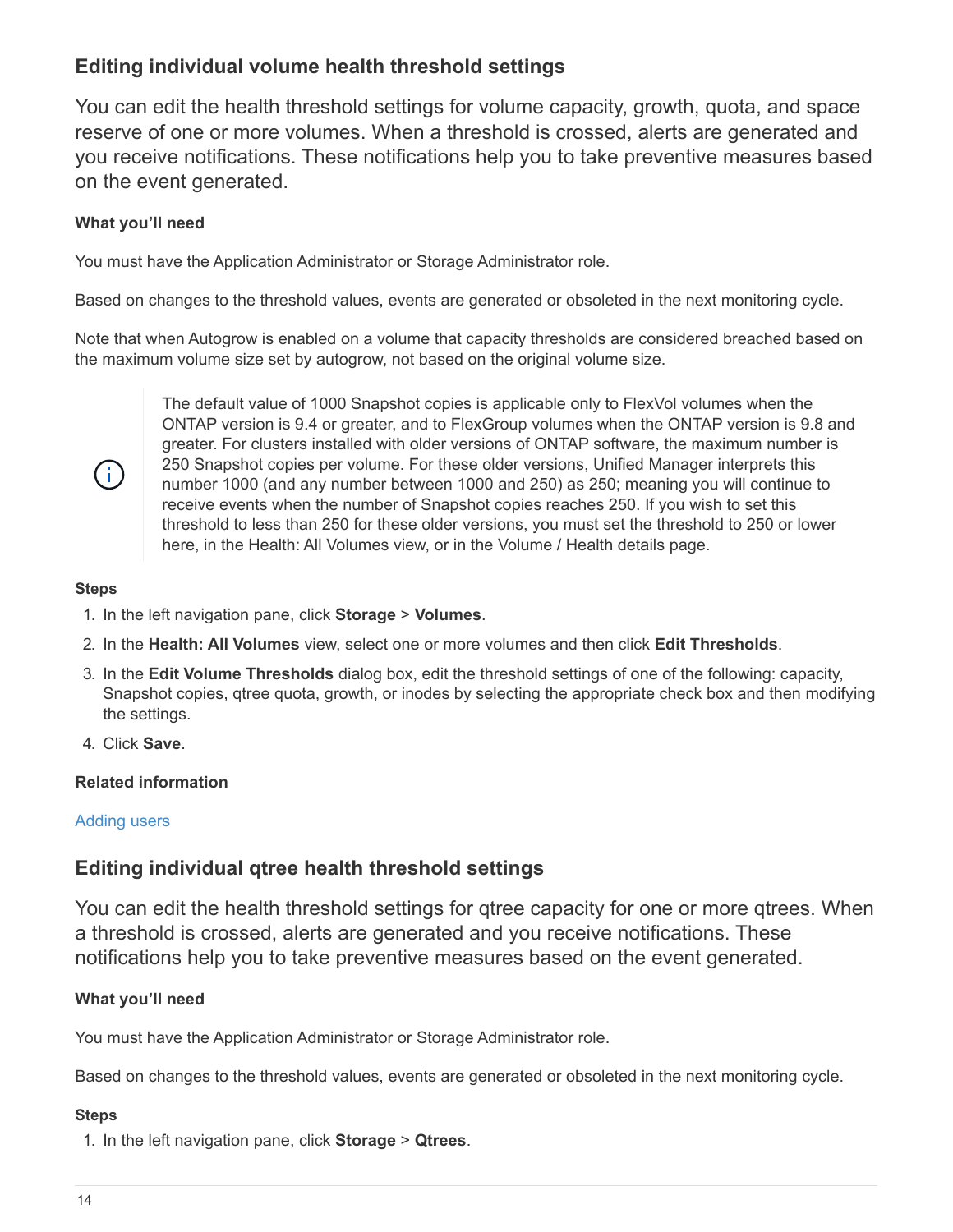- 2. In the **Capacity: All Qtrees** view, select one or more qtrees and then click **Edit Thresholds**.
- 3. In the **Edit Qtree Thresholds** dialog box, change the capacity thresholds for the selected qtree or qtrees and click **Save**.



You can also set individual qtree thresholds from the Qtrees tab on the Storage VM / Health details page.

## <span id="page-16-0"></span>**Managing cluster security objectives**

Unified Manager provides a dashboard that identifies how secure your ONTAP clusters, storage virtual machines (SVMs), and volumes are based on recommendations defined in the *NetApp Security Hardening Guide for ONTAP 9*.

The goal of the security dashboard is to show any areas where your ONTAP clusters do not align with the NetApp recommended guidelines so that you can fix these potential issues. In most cases you will fix the issues using ONTAP System Manager or the ONTAP CLI. Your organization may not follow all of the recommendations, so in some cases you will not need to make any changes.

See the [NetApp Security Hardening Guide for ONTAP 9](http://www.netapp.com/us/media/tr-4569.pdf) (TR-4569) for detailed recommendations and resolutions.

In addition to reporting security status, Unified Manager also generates security events for any cluster or SVM that has security violations. You can track these issues in the Event Management inventory page and you can configure alerts for these events so that your storage administrator is notified when new security events occur.

## **What security criteria is being evaluated**

In general, security criteria for your ONTAP clusters, storage virtual machines (SVMs), and volumes are being evaluated against the recommendations defined in the *NetApp Security Hardening Guide for ONTAP 9*.

Some of the security checks include:

- whether a cluster is using a secure authentication method, such as SAML
- whether peered clusters have their communication encrypted
- whether a storage VM has its audit log enabled
- whether your volumes have software or hardware encryption enabled

See the topics on compliance categories and the [NetApp Security Hardening Guide for ONTAP 9](http://www.netapp.com/us/media/tr-4569.pdf) for detailed information.



Upgrade events that are reported from the Active IQ platform are also considered security events. These events identify issues where the resolution requires you to upgrade ONTAP software, node firmware, or operating system software (for security advisories). These events are not displayed in the Security panel, but they are available from the Event Management inventory page.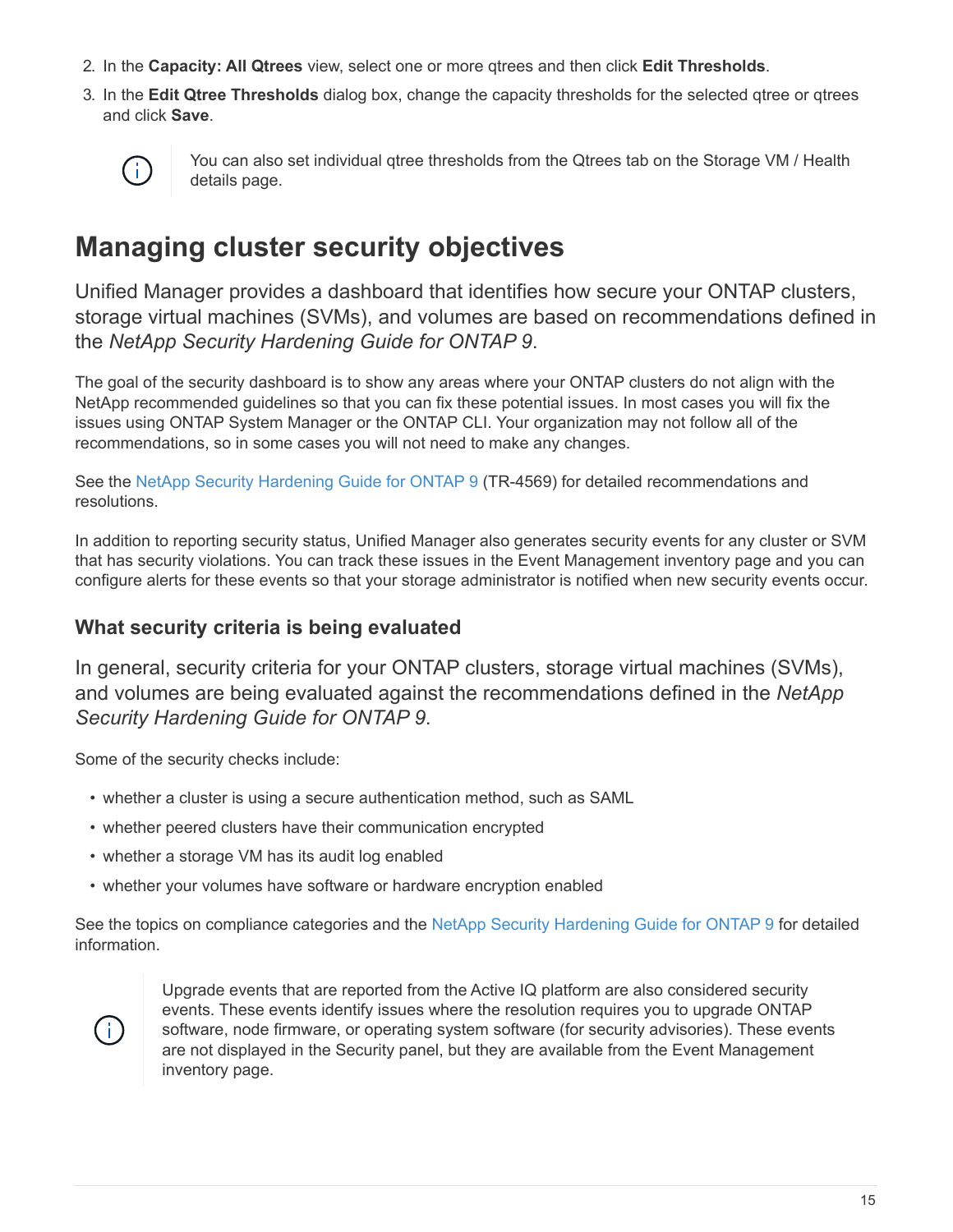#### **Cluster compliance categories**

This table describes the cluster security compliance parameters that Unified Manager evaluates, the NetApp recommendation, and whether the parameter affects the overall determination of the cluster being complaint or not complaint.

Having non-compliant SVMs on a cluster will affect the compliance value for the cluster. So in some cases you may need to fix a security issues with an SVM before your cluster security is seen as compliant.

Note that not every parameter listed below appears for all installations. For example, if you have no peered clusters, or if you have disabled AutoSupport on a cluster, then you will not see the Cluster Peering or AutoSupport HTTPS Transport items in the UI page.

| <b>Parameter</b>             | <b>Description</b>                                                                                                                                                                                                                        | <b>Recommendation</b> | <b>Affects Cluster</b><br><b>Compliance</b> |
|------------------------------|-------------------------------------------------------------------------------------------------------------------------------------------------------------------------------------------------------------------------------------------|-----------------------|---------------------------------------------|
| <b>Global FIPS</b>           | Indicates if Global FIPS<br>(Federal Information<br>Processing Standard)<br>140-2 compliance mode is<br>enabled or disabled.<br>When FIPS is enabled,<br>TLSv1 and SSLv3 are<br>disabled, and only<br>TLSv1.1 and TLSv1.2 are<br>allowed. | Enabled               | Yes                                         |
| <b>Telnet</b>                | Indicates if Telnet access<br>to the system is enabled<br>or disabled. NetApp<br>recommends Secure<br>Shell (SSH) for secure<br>remote access.                                                                                            | <b>Disabled</b>       | Yes                                         |
| <b>Insecure SSH Settings</b> | Indicates if SSH uses<br>insecure ciphers, for<br>example ciphers<br>beginning with *cbc.                                                                                                                                                 | <b>No</b>             | Yes                                         |
| Login Banner                 | Indicates if the Login<br>banner is enabled or<br>disabled for users<br>accessing the system.                                                                                                                                             | Enabled               | Yes                                         |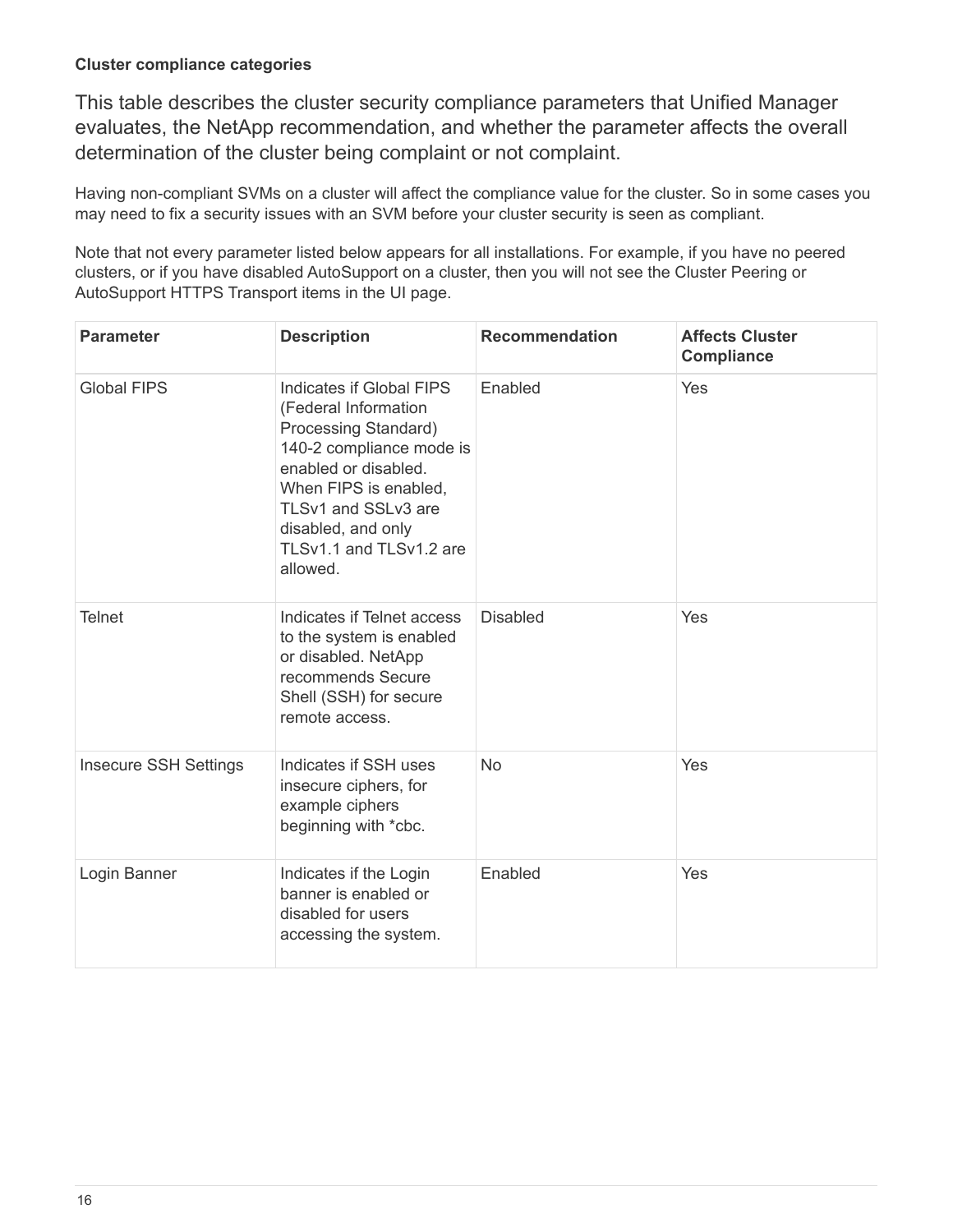| <b>Parameter</b>                      | <b>Description</b>                                                                                                                                                                                                                                | <b>Recommendation</b> | <b>Affects Cluster</b><br><b>Compliance</b> |
|---------------------------------------|---------------------------------------------------------------------------------------------------------------------------------------------------------------------------------------------------------------------------------------------------|-----------------------|---------------------------------------------|
| <b>Cluster Peering</b>                | Indicates if<br>communication between<br>peered clusters is<br>encrypted or unencrypted.<br>Encryption must be<br>configured on both the<br>source and destination<br>clusters for this parameter<br>to be considered<br>compliant.               | Encrypted             | Yes                                         |
| <b>Network Time Protocol</b>          | Indicates if the cluster has<br>one or more configured<br>NTP servers. For<br>redundancy and best<br>service NetApp<br>recommends that you<br>associate at least three<br>NTP servers with the<br>cluster.                                        | Configured            | Yes                                         |
| <b>OCSP</b>                           | Indicates if there are<br>applications in ONTAP<br>that are not configured<br>with OCSP (Online<br><b>Certificate Status</b><br>Protocol) and therefore<br>communications are not<br>encrypted. The non-<br>compliant applications are<br>listed. | Enabled               | No                                          |
| <b>Remote Audit Logging</b>           | Indicates if log forwarding<br>(Syslog) is encrypted or<br>not encrypted.                                                                                                                                                                         | Encrypted             | Yes                                         |
| <b>AutoSupport HTTPS</b><br>Transport | Indicates if HTTPS is<br>used as the default<br>transport protocol for<br>sending AutoSupport<br>messages to NetApp<br>support.                                                                                                                   | Enabled               | Yes                                         |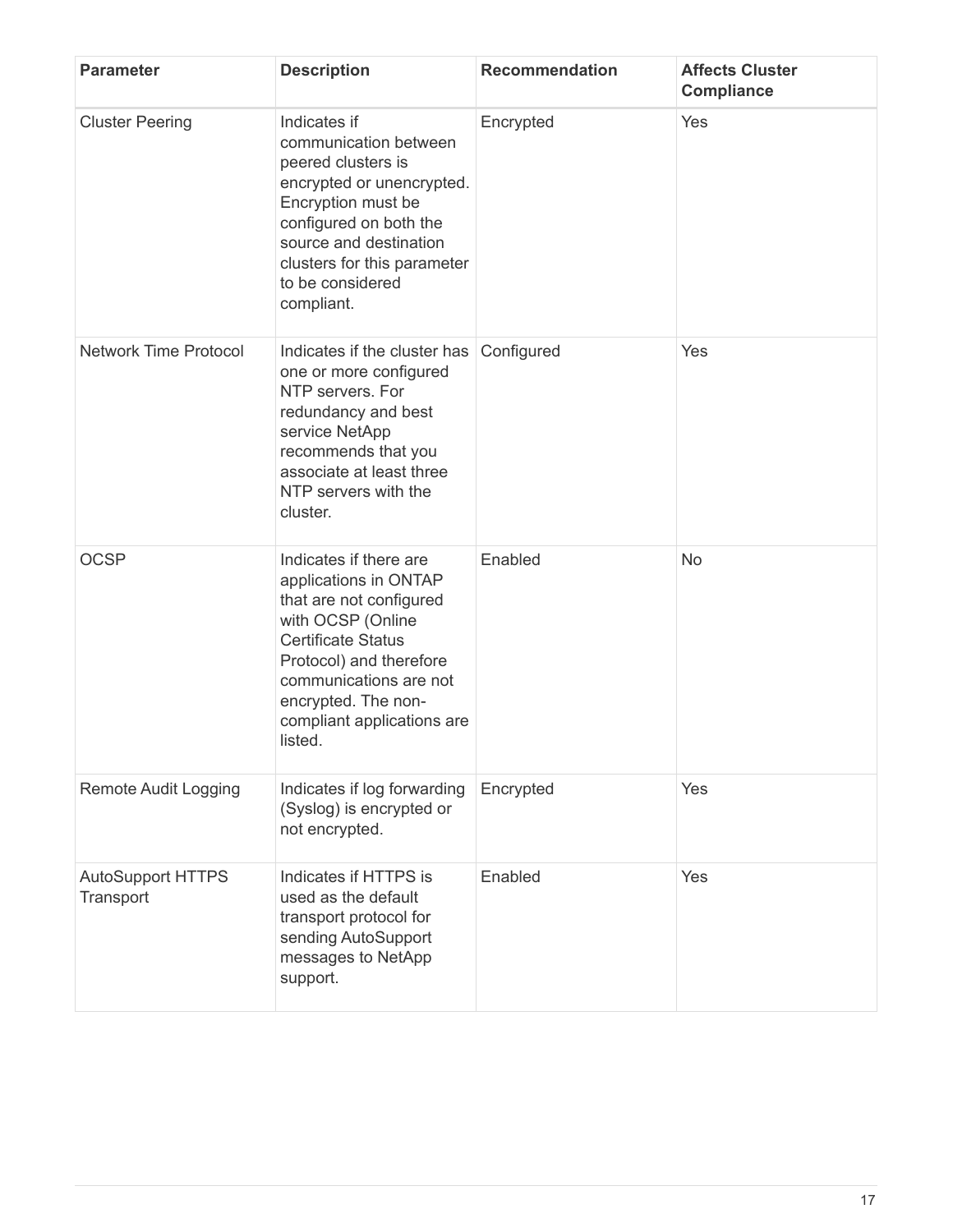| <b>Parameter</b>              | <b>Description</b>                                                                                                                                                        | <b>Recommendation</b> | <b>Affects Cluster</b><br><b>Compliance</b> |
|-------------------------------|---------------------------------------------------------------------------------------------------------------------------------------------------------------------------|-----------------------|---------------------------------------------|
| Default Admin User            | Indicates if the Default<br>Admin User (built-in) is<br>enabled or disabled.<br>NetApp recommends<br>locking (disabling) any<br>unneeded built-in<br>accounts.            | <b>Disabled</b>       | Yes                                         |
| <b>SAML Users</b>             | Indicates if SAML is<br>configured. SAML<br>enables you to configure<br>multi-factor authentication<br>(MFA) as a login method<br>for single sign-on.                     | <b>No</b>             | No                                          |
| <b>Active Directory Users</b> | <b>Indicates if Active</b><br>Directory is configured.<br>Active Directory and<br>LDAP are the preferred<br>authentication<br>mechanisms for users<br>accessing clusters. | <b>No</b>             | No                                          |
| <b>LDAP Users</b>             | Indicates if LDAP is<br>configured. Active<br>Directory and LDAP are<br>the preferred<br>authentication<br>mechanisms for users<br>managing clusters over<br>local users. | <b>No</b>             | No                                          |
| <b>Certificate Users</b>      | Indicates if a certificate<br>user is configured to log<br>into the cluster.                                                                                              | <b>No</b>             | <b>No</b>                                   |
| <b>Local Users</b>            | Indicates if local users are<br>configured to log into the<br>cluster.                                                                                                    | <b>No</b>             | <b>No</b>                                   |
| <b>Remote Shell</b>           | Indicates if RSH is<br>enabled. For security<br>reasons, RSH should be<br>disabled. The Secure<br>Shell (SSH) for secure<br>remote access is<br>preferred.                | <b>Disabled</b>       | Yes                                         |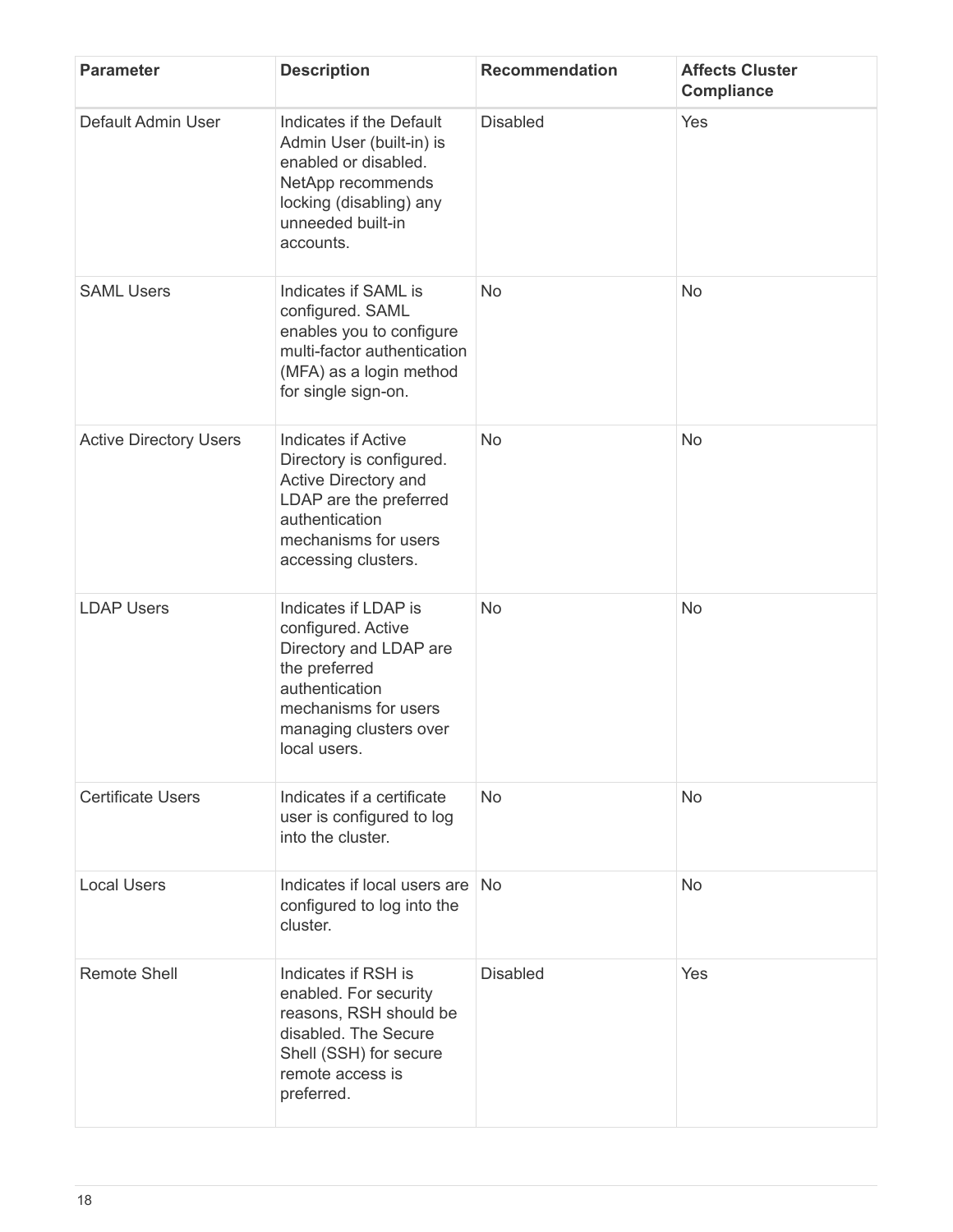| <b>Parameter</b>        | <b>Description</b>                                                                                                                                                                                           | <b>Recommendation</b> | <b>Affects Cluster</b><br><b>Compliance</b> |
|-------------------------|--------------------------------------------------------------------------------------------------------------------------------------------------------------------------------------------------------------|-----------------------|---------------------------------------------|
| MD5 in Use              | Indicates if ONTAP user<br>accounts use less-secure<br>MD5 Hash function. The<br>MD5 Hashed user<br>accounts migration to the<br>more secure<br>cryptographic hash<br>function like SHA-512 is<br>preferred. | <b>No</b>             | Yes                                         |
| Certificate Issuer Type | Indicates the type of<br>digital certificate used.                                                                                                                                                           | CA-Signed             | N <sub>o</sub>                              |

#### **Storage VM compliance categories**

This table describes the storage virtual machine (SVM) security compliance criteria that Unified Manager evaluates, the NetApp recommendation, and whether the parameter affects the overall determination of the SVM being complaint or not complaint.

| <b>Parameter</b>             | <b>Description</b>                                                                                       | <b>Recommendation</b> | <b>Affects SVM Compliance</b> |
|------------------------------|----------------------------------------------------------------------------------------------------------|-----------------------|-------------------------------|
| <b>Audit Log</b>             | Indicates if Audit logging<br>is enabled or disabled.                                                    | Enabled               | Yes                           |
| <b>Insecure SSH Settings</b> | Indicates if SSH uses<br>insecure ciphers, for<br>example ciphers<br>beginning with cbc*.                | <b>No</b>             | Yes                           |
| Login Banner                 | Indicates if the Login<br>banner is enabled or<br>disabled for users<br>accessing SVMs on the<br>system. | Enabled               | Yes                           |
| <b>LDAP Encryption</b>       | Indicates if LDAP<br>Encryption is enabled or<br>disabled.                                               | Enabled               | No                            |
| <b>NTLM Authentication</b>   | <b>Indicates if NTLM</b><br>Authentication is enabled<br>or disabled.                                    | Enabled               | No                            |
| <b>LDAP Payload Signing</b>  | Indicates if LDAP Payload<br>Signing is enabled or<br>disabled.                                          | Enabled               | <b>No</b>                     |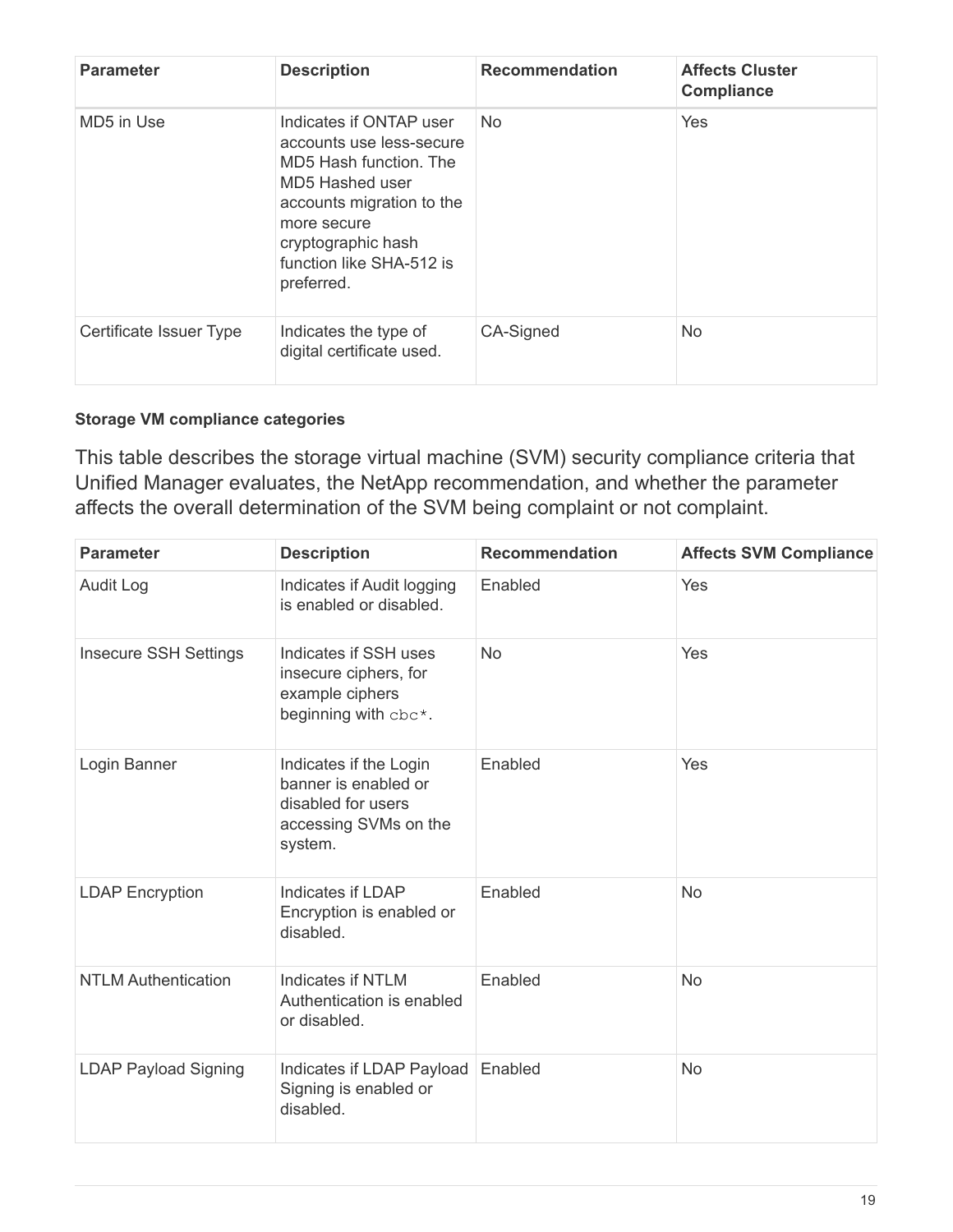| <b>Parameter</b>              | <b>Description</b>                                                    | <b>Recommendation</b> | <b>Affects SVM Compliance</b> |
|-------------------------------|-----------------------------------------------------------------------|-----------------------|-------------------------------|
| <b>CHAP Settings</b>          | Indicates if CHAP is<br>enabled or disabled.                          | Enabled               | No.                           |
| Kerberos V5                   | Indicates if Kerberos V5<br>authentication is enabled<br>or disabled. | Enabled               | No.                           |
| <b>NIS Authentication</b>     | Indicates if the use of NIS<br>authentication is<br>configured.       | <b>Disabled</b>       | <b>No</b>                     |
| <b>FPolicy Status Active</b>  | Indicates if FPolicy is<br>created or not.                            | Yes                   | <b>No</b>                     |
| <b>SMB Encryption Enabled</b> | Indicates if SMB -Signing<br>& Sealing is not enabled.                | Yes                   | <b>No</b>                     |
| <b>SMB Signing Enabled</b>    | Indicates if SMB -Signing<br>is not enabled.                          | Yes                   | <b>No</b>                     |

#### **Volume compliance categories**

This table describes the volume encryption parameters that Unified Manager evaluates to determine whether the data on your volumes is adequately protected from being accessed by unauthorized users.

Note that the volume encryption parameters do not affect whether the cluster or storage VM is considered compliant.

| <b>Parameter</b>                | <b>Description</b>                                                                                                                                                 |
|---------------------------------|--------------------------------------------------------------------------------------------------------------------------------------------------------------------|
| Software Encrypted              | Displays the number of volumes that are protected<br>using NetApp Volume Encryption (NVE) or NetApp<br>Aggregate Encryption (NAE) software encryption<br>solutions |
| Hardware Encrypted              | Displays the number of volumes that are protected<br>using NetApp Storage Encryption (NSE) hardware<br>encryption.                                                 |
| Software and Hardware Encrypted | Displays the number of volumes that are protected by<br>both software and hardware encryption.                                                                     |
| Not Encrypted                   | Displays the number of volumes that are not<br>encrypted.                                                                                                          |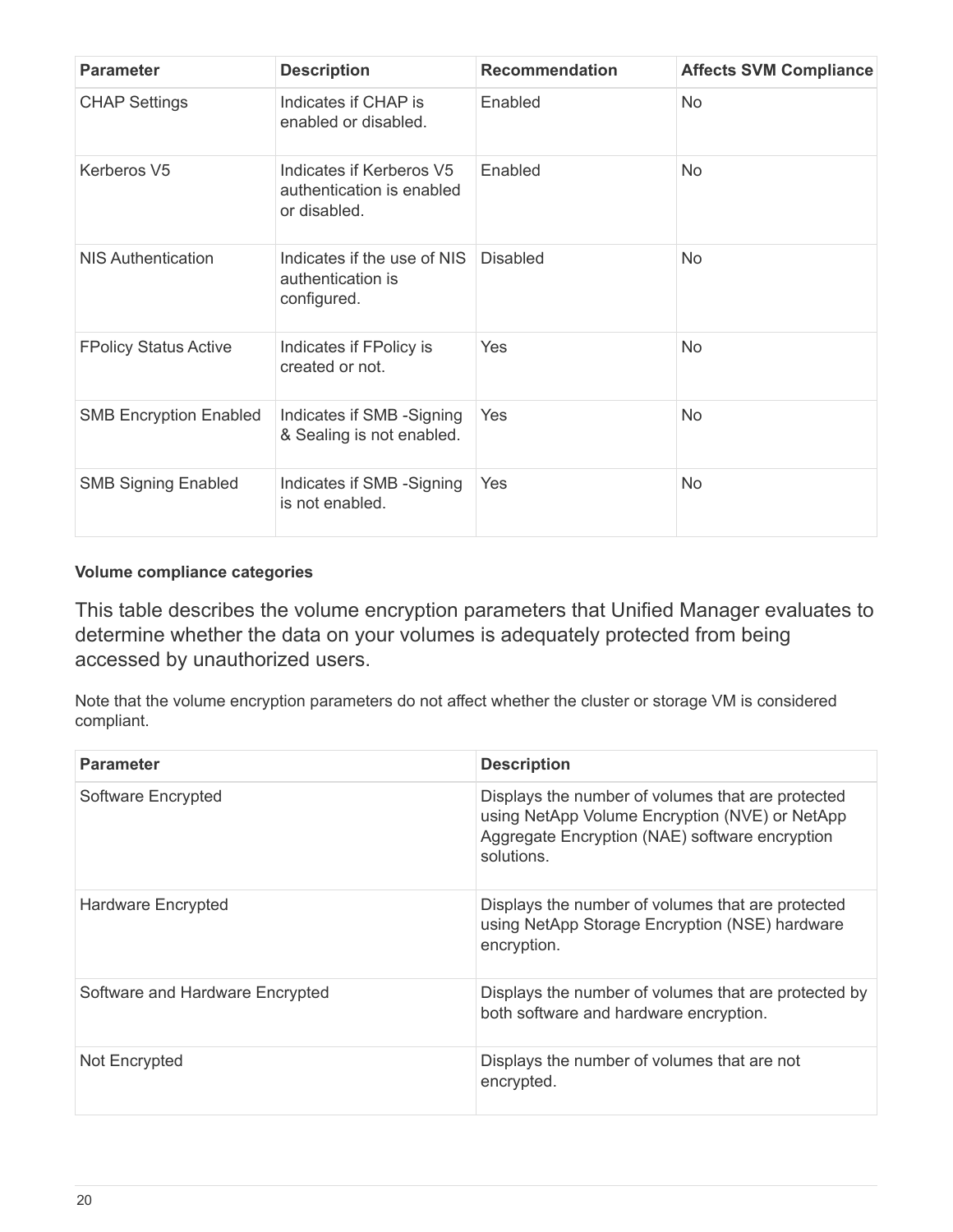## **What does not compliant mean**

Clusters and storage virtual machines (SVMs) are considered not compliant when any of the security criteria that is being evaluated against the recommendations defined in the *NetApp Security Hardening Guide for ONTAP 9* are not met. Additionally, a cluster is considered not compliant when any SVM is flagged as being not compliant.

The status icons in the security cards have the following meanings in relation to their compliance:

- The parameter is configured as recommended.
- $\cdot$   $\triangle$  The parameter is not configured as recommended.
- $\bullet$  Either the functionality is not enabled on the cluster, or the parameter is not configured as recommended, but this parameter does not contribute to the compliance of the object.

Note that volume encryption status does not contribute to whether the cluster or SVM are considered compliant.

## **Viewing high-level cluster security status**

The Security panel on the Unified ManagerDashboard shows high-level security status for all clusters or for a single cluster, depending on your current view.

#### **Steps**

- 1. In the left navigation pane, click **Dashboard**.
- 2. Depending on whether you want to view security status for all monitored clusters or for a single cluster, select **All Clusters** or select a single cluster from the drop-down menu.
- 3. View the **Security** panel to see the overall status.

This panel displays:

- a list of the security events received in the past 24 hours
- a link from each of these events to the Event details page
- a link so that you can view all active security events in the Event Management inventory page
- the cluster security status (number of clusters that are compliant or not compliant)
- the SVM security status (number of SVMs that are compliant or not compliant)
- the volume encryption status (number of volumes that are encrypted or not encrypted)
- 4. Click the right-arrow at the top of the panel to view security details in the **Security** page.

## **Viewing detailed security status for clusters and Storage VMs**

The Security page shows high-level security status for all clusters, and detailed security status for individual clusters.

As a system administrator, you can use the **Security** page to get visibility into the security strength of your ONTAP clusters and storage VMs at the datacenter and site levels.

Based on the defined parameters, you can collect and analyze information to detect suspicious behavior or any unauthorized system changes on the monitored clusters and storage VMs.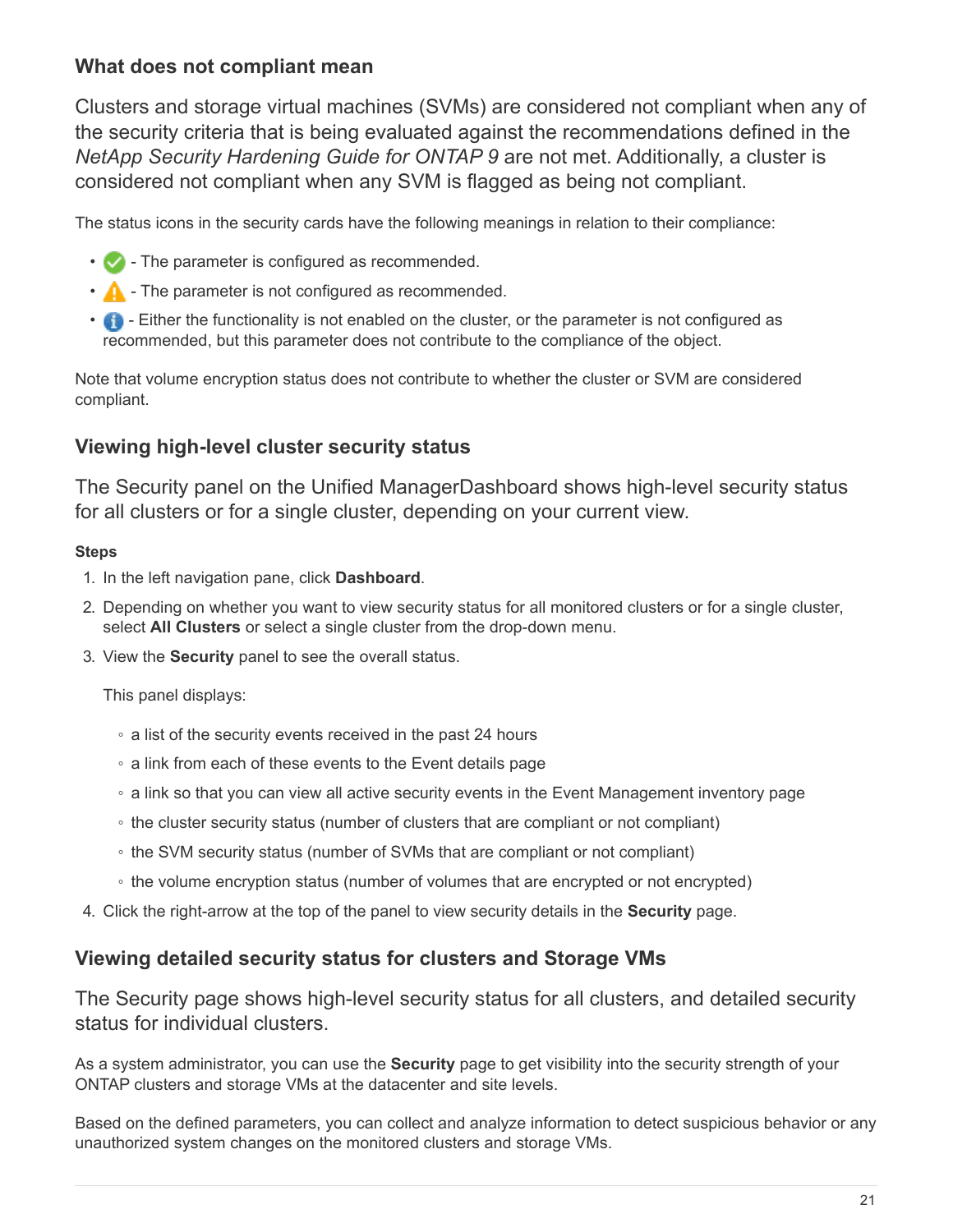The detailed cluster status includes cluster compliance, SVM compliance, and volume encryption compliance.

The Cluster / Security details page provides a default view of the clusters' security compliance by checking the security parameters, such as Global FIPS, Telnet, insecure SSH settings, login banner, network time protocol, AutoSupport HTTPS Transport, and default Admins.

The Storage VMs/ Security details page provides a default view of the storage VMs' security compliance by checking the security parameters, such as storage VMs, cluster, login banner, audit log, and insecure SSH settings.

You can generate, schedule, and download security compliance reports from the Cluster and Storage VMs details pages as well.

From the **Security Dashboard**, click **View Reports** in the **Cluster Compliance** and **Storage VMs Compliance** cards.

#### **Steps**

- 1. In the left navigation pane, click **Dashboard**.
- 2. Depending on whether you want to view security status for all monitored clusters or for a single cluster, select **All Clusters** or select a single cluster from the drop-down menu.
- 3. Click the right-arrow in the **Security** panel.

The Security page displays the following information:

- the cluster security status (number of clusters that are compliant or not compliant)
- the SVM security status (number of SVMs that are compliant or not compliant)
- the volume encryption status (number of volumes that are encrypted or not encrypted)
- the cluster authentication methods being used on each cluster
- 4. Refer to the [NetApp Security Hardening Guide for ONTAP 9](http://www.netapp.com/us/media/tr-4569.pdf) for instructions on how to make all of your clusters, SVMs, and volumes compliant with NetApp security recommendations.

#### **Viewing security events that may require software or firmware updates**

There are certain security events that have an impact area of "Upgrade". These events are reported from the Active IQ platform, and they identify issues where the resolution requires you to upgrade ONTAP software, node firmware, or operating system software (for security advisories).

#### **What you'll need**

You must have the Operator, Application Administrator, or Storage Administrator role.

You may want to perform immediate corrective action for some of these issues, whereas other issues may be able to wait until your next scheduled maintenance. You can view all of these events and assign them to users who can resolve the issues. Additionally, if there are certain security upgrade events that you do not want to be notified about, this list can help you identify those events so that you can disable them.

#### **Steps**

1. In the left navigation pane, click **Event Management**.

By default, all Active (New and Acknowledged) events are displayed on the Event Management inventory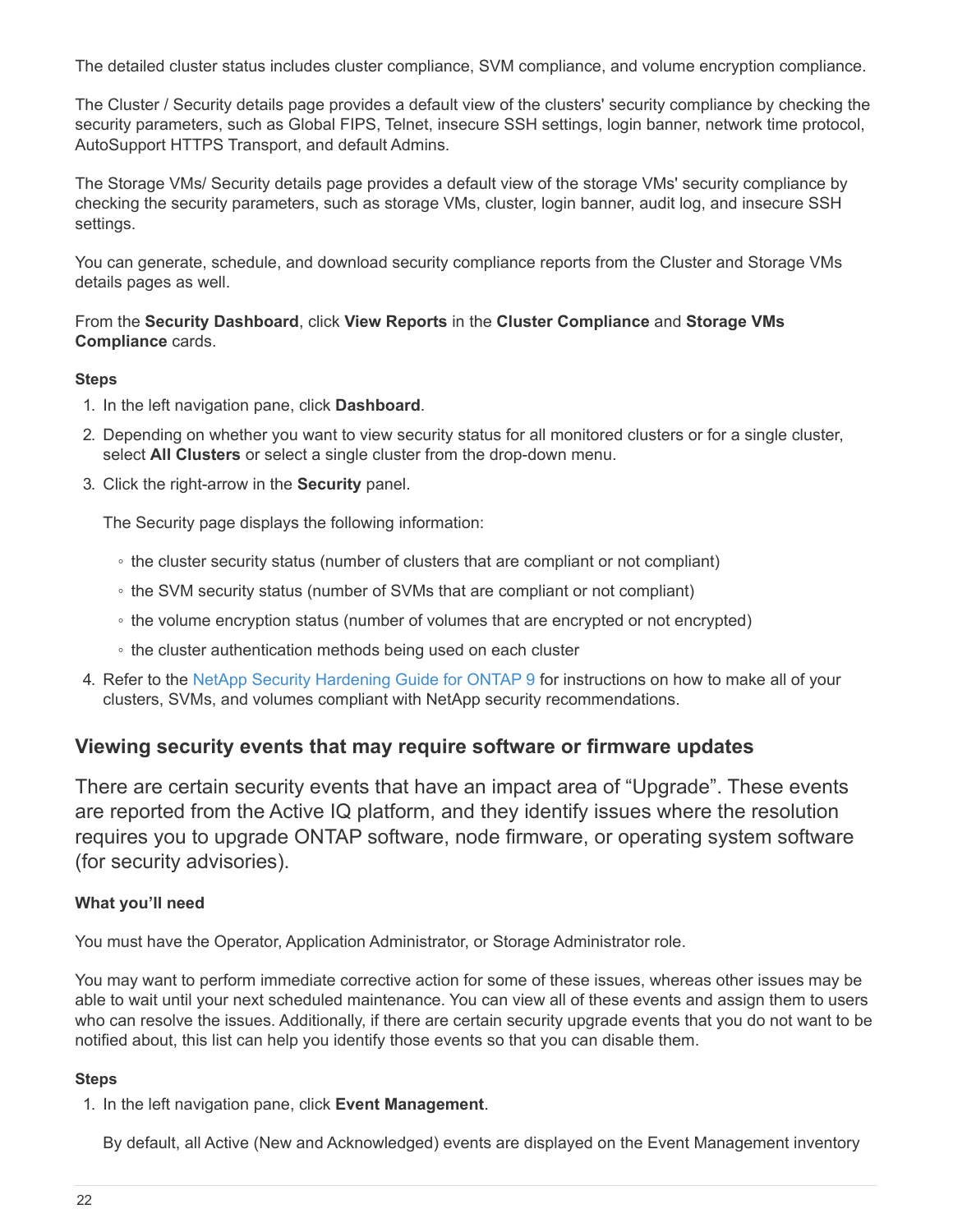page.

2. From the View menu, select **Upgrade events**.

The page displays all active upgrade security events.

### **Viewing how user authentication is being managed on all clusters**

The Security page displays the types of authentication being used to authenticate users on each cluster, and the number of users who are accessing the cluster using each type. This enables you to verify that user authentication is being performed securely as defined by your organization.

#### **Steps**

- 1. In the left navigation pane, click **Dashboard**.
- 2. At the top of the dashboard, select **All Clusters** from the drop-down menu.
- 3. Click the right-arrow in the **Security** panel and the **Security** page is displayed.
- 4. View the **Cluster Authentication** card to see the number of users who are accessing the system using each authentication type.
- 5. View the **Cluster Security** card to view the authentication mechanisms being used to authenticate users on each cluster.

If there are some users accessing the system using an insecure method, or using a method that is not recommended by NetApp, you can disable the method.

## **Viewing the encryption status of all volumes**

You can view a list of all the volumes and their current encryption status so you can determine whether the data on your volumes is adequately protected from being accessed by unauthorized users.

#### **What you'll need**

You must have the Operator, Application Administrator, or Storage Administrator role.

The types of encryption that can be applied to a volume are:

- Software Volumes that are protected using NetApp Volume Encryption (NVE) or NetApp Aggregate Encryption (NAE) software encryption solutions.
- Hardware Volumes that are protected using NetApp Storage Encryption (NSE) hardware encryption.
- Software and Hardware Volumes that are protected by both software and hardware encryption.
- None Volumes that are not encrypted.

#### **Steps**

- 1. In the left navigation pane, click **Storage** > **Volumes**.
- 2. In the View menu, select **Health** > **Volumes Encryption**
- 3. In the **Health: Volumes Encryption** view, sort on the **Encryption Type** field, or use the Filter to display volumes that have a specific encryption type, or that are not encrypted (Encryption Type of "None").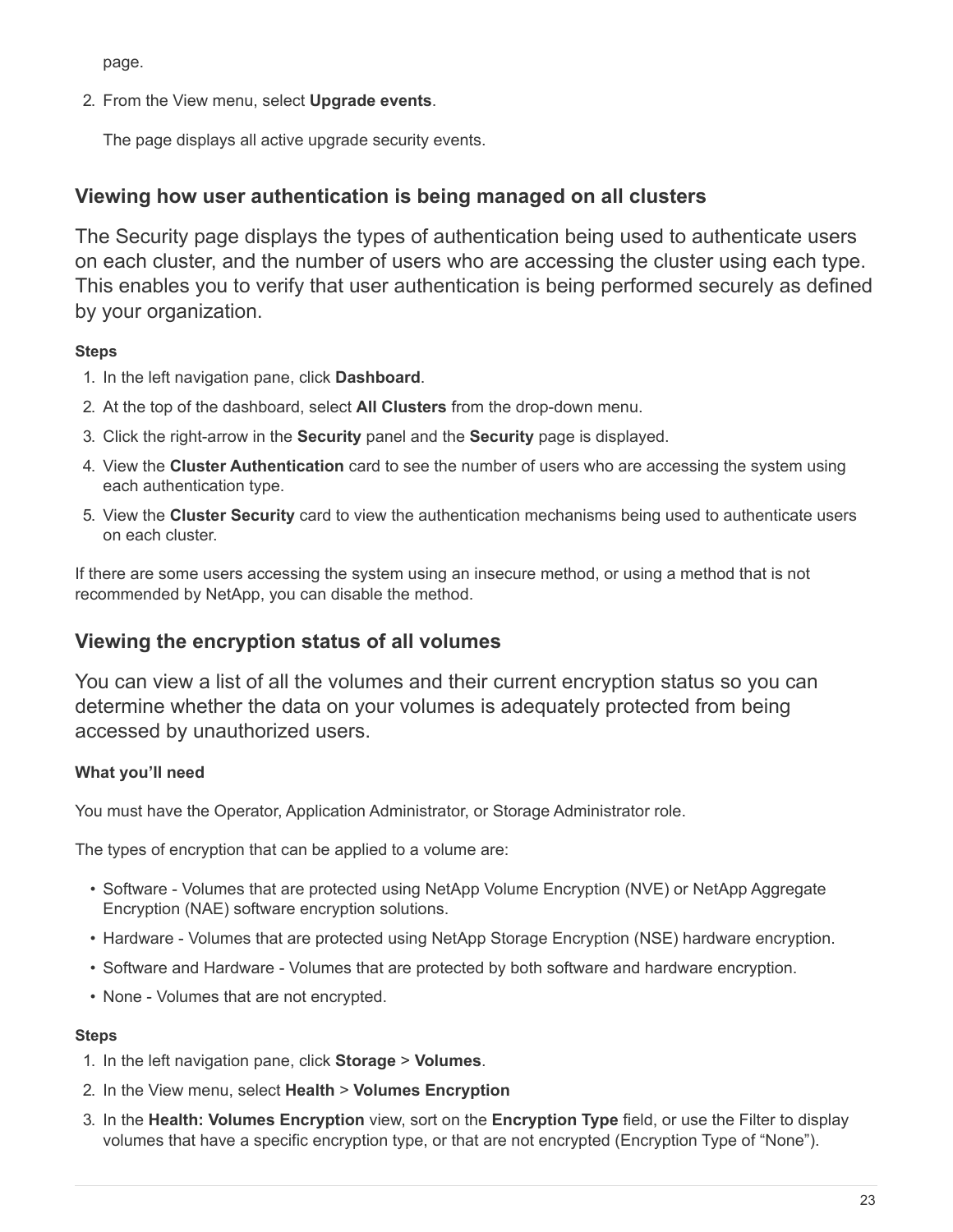## **Viewing all active security events**

You can view all the active security events and then assign each of them to a user who can resolve the issue. Additionally, if there are certain security events that you do not want to receive, this list can help you identify the events that you want to disable.

#### **What you'll need**

You must have the Operator, Application Administrator, or Storage Administrator role.

#### **Steps**

1. In the left navigation pane, click **Event Management**.

By default, New and Acknowledged events are displayed on the Event Management inventory page.

2. From the View menu, select **Active security events**.

The page displays all New and Acknowledged Security events that have been generated in the past 7 days.

## **Adding alerts for security events**

You can configure alerts for individual security events just like any other events received by Unified Manager. Additionally, if you want to treat all security events alike and have email sent to the same person, you can create a single alert to notify you when any security events are triggered.

### **What you'll need**

You must have the Application Administrator or Storage Administrator role.

The example below shows how to create an alert for the "Telnet Protocol Enabled" security event. This will send an alert if Telnet access is configured for remote administrative access into the cluster. You can use this same methodology to create alerts for all security events.

#### **Steps**

- 1. In the left navigation pane, click **Storage Management** > **Alert Setup**.
- 2. In the **Alert Setup** page, click **Add**.
- 3. In the **Add Alert** dialog box, click **Name**, and enter a name and description for the alert.
- 4. Click **Resources** and select the cluster or cluster on which you want to enable this alert.
- 5. Click **Events** and perform the following actions:
	- a. In the Event Severity list, select **Warning**.
	- b. In the Matching Events list, select **Telnet Protocol Enabled**.
- 6. Click **Actions** and then select the name of the user who will receive the alert email in the **Alert these users** field.
- 7. Configure any other options on this page for notification frequency, issuing SNMP taps, and executing a script.
- 8. Click **Save**.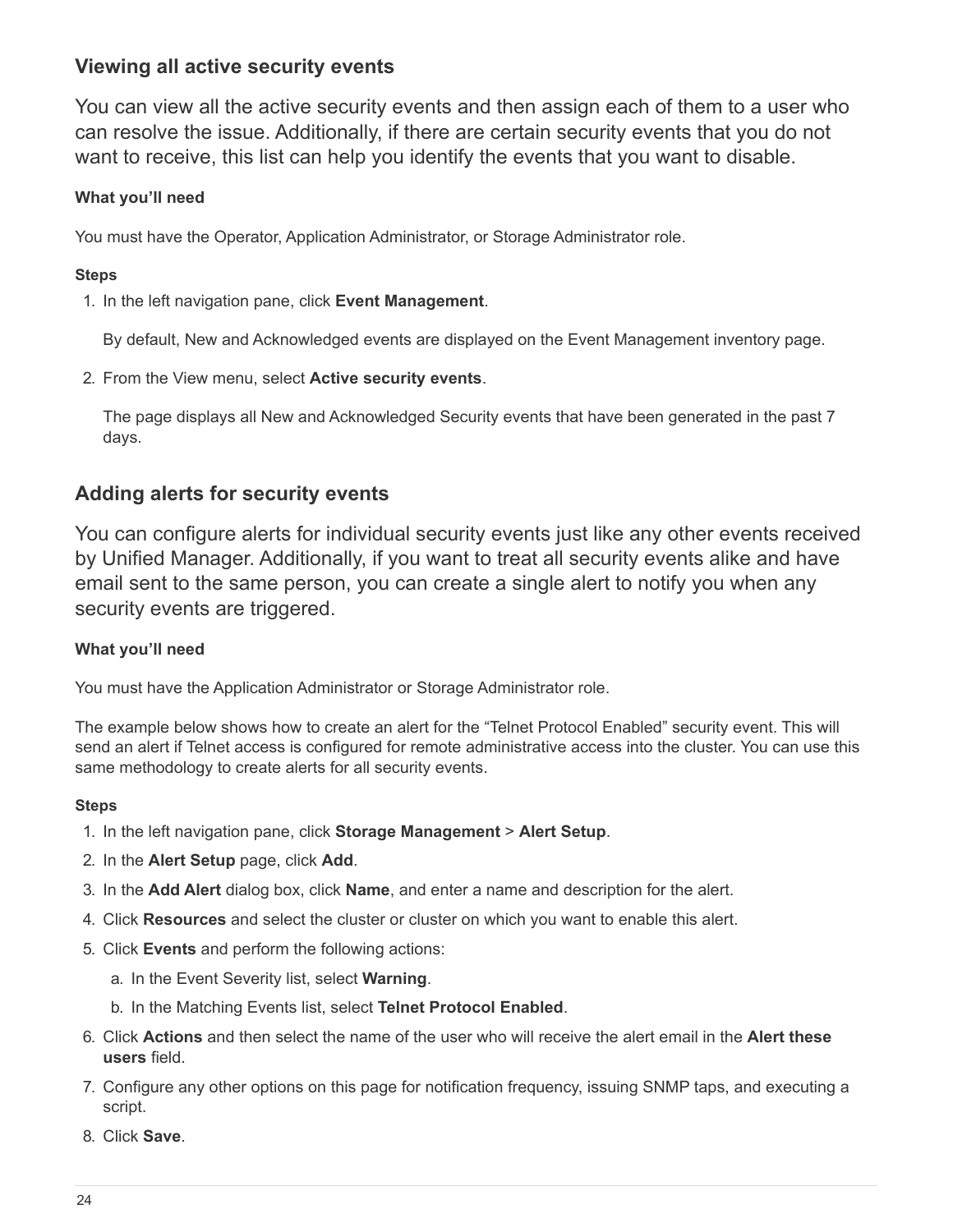## **Disabling specific security events**

All events are enabled by default. You can disable specific events to prevent the generation of notifications for those events that are not important in your environment. You can enable events that are disabled if you want to resume receiving notifications for them.

### **What you'll need**

You must have the Application Administrator or Storage Administrator role.

When you disable events, the previously generated events in the system are marked obsolete, and the alerts that are configured for these events are not triggered. When you enable events that are disabled, the notifications for these events are generated starting with the next monitoring cycle.

#### **Steps**

- 1. In the left navigation pane, click **Storage Management** > **Event Setup**.
- 2. In the **Event** Setup page, disable or enable events by choosing one of the following options:

| If you want to | Then do this                                                                                                                                                                      |
|----------------|-----------------------------------------------------------------------------------------------------------------------------------------------------------------------------------|
| Disable events | a. Click Disable.                                                                                                                                                                 |
|                | b. In the Disable Events dialog box, select the<br><b>Warning</b> severity. This is the category for all<br>security events.                                                      |
|                | c. In the Matching Events column, select the<br>security events that you want to disable, and<br>then click the right arrow to move those events<br>to the Disable Events column. |
|                | d. Click Save and Close.                                                                                                                                                          |
|                | e. Verify that the events that you disabled are<br>displayed in the list view of the Event Setup<br>page.                                                                         |
| Enable events  | a. From the list of disabled events, select the<br>check box for the event, or events, that you<br>want to reenable.<br>b. Click <b>Enable</b> .                                  |

## **Security events**

Security events provide you with information about the security status of ONTAP clusters, storage virtual machines (SVMs), and volumes based on parameters defined in the *NetApp Security Hardening Guide for ONTAP 9*. These events notify you of potential issues so that you can evaluate their severity and fix the issue if necessary.

Security events are grouped by source type and include the event and trap name, impact level, and severity. These events appear in the cluster and storage VM event categories.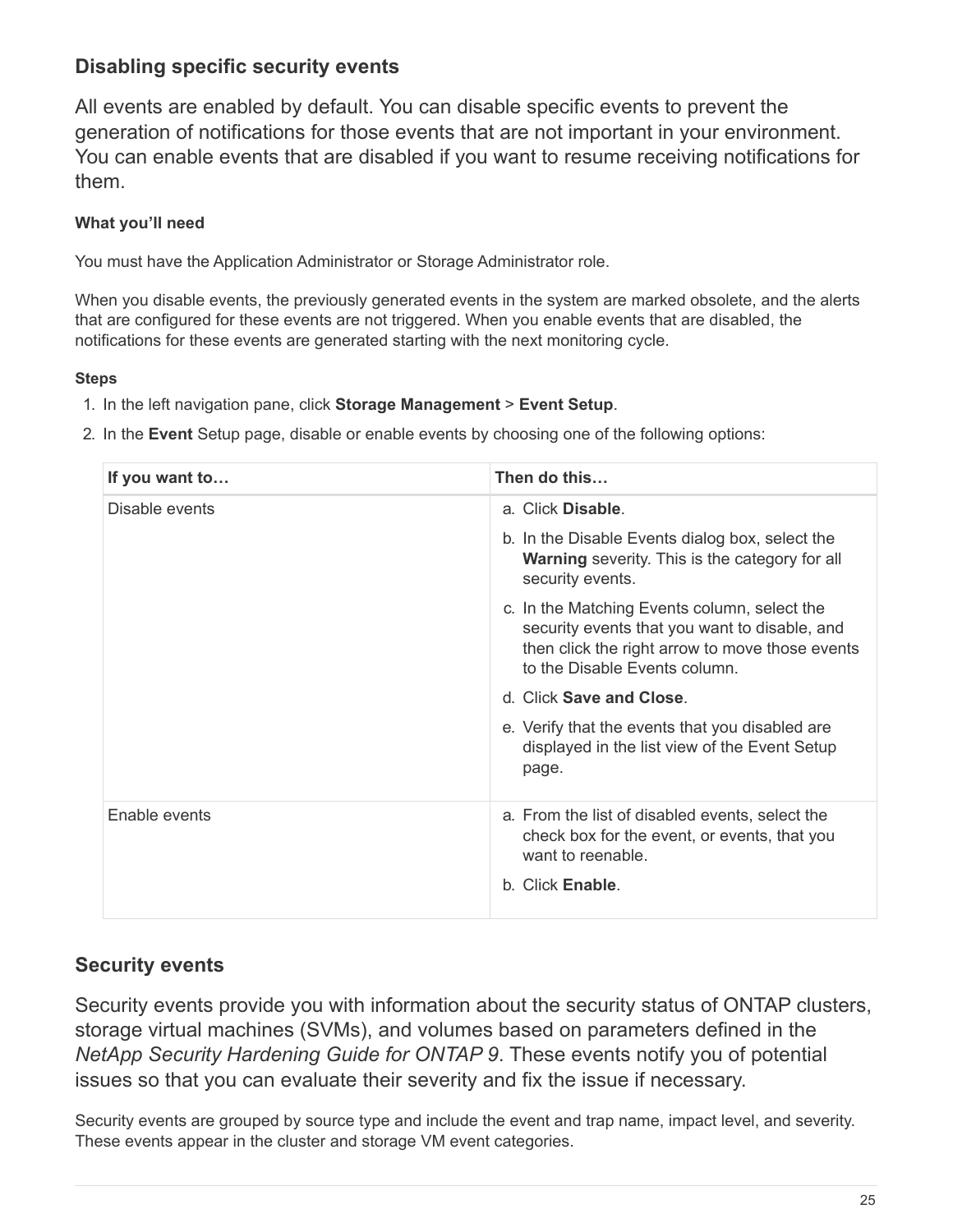## <span id="page-27-0"></span>**Managing backup and restore operations**

You can create backups of Active IQ Unified Manager and use the restore feature to restore the backup to the same (local) system or a new (remote) system in case of a system failure or data loss.

There are three backup and restore methods depending on the operating system on which you have installed Unified Manager, and based on the number of clusters and nodes being managed:

| <b>Operating System</b>                            | <b>Size of Deployment</b> | <b>Recommended Backup Method</b>                                      |
|----------------------------------------------------|---------------------------|-----------------------------------------------------------------------|
| <b>VMware vSphere</b>                              | Any                       | VMware snapshot of the Unified<br>Manager virtual appliance           |
| Red Hat Enterprise Linux or<br><b>CentOS Linux</b> | Small                     | Unified Manager MySQL database<br>dump                                |
|                                                    | Large                     | NetApp Snapshot of Unified<br>Manager database                        |
| Microsoft Windows                                  | Small                     | Unified Manager MySQL database<br>dump                                |
|                                                    | Large                     | NetApp Snapshot of Unified<br>Manager database with iSCSI<br>protocol |

These different methods are described in the sections that follow.

## **Backup and restore for Unified Manager on virtual appliance**

The backup and restore model for Unified Manager when installed on a virtual appliance is to capture and restore an image of the full virtual application.

The following tasks enable you to complete a backup of the virtual appliance:

- 1. Power off the VM and take a VMware snapshot of the Unified Manager virtual appliance.
- 2. Make a NetApp Snapshot copy on the datastore to capture the VMware snapshot.

If the datastore is not hosted on a system running ONTAP software, follow the storage vendor guidelines to create a backup of the VMware snapshot.

- 3. Replicate the NetApp Snapshot copy, or snapshot equivalent, to alternate storage.
- 4. Delete the VMware snapshot.

You should implement a backup schedule using these tasks to ensure that the Unified Manager virtual appliance is protected if issues arise.

To restore the VM, you can use the VMware snapshot you created to restore the VM to the backup point-intime state.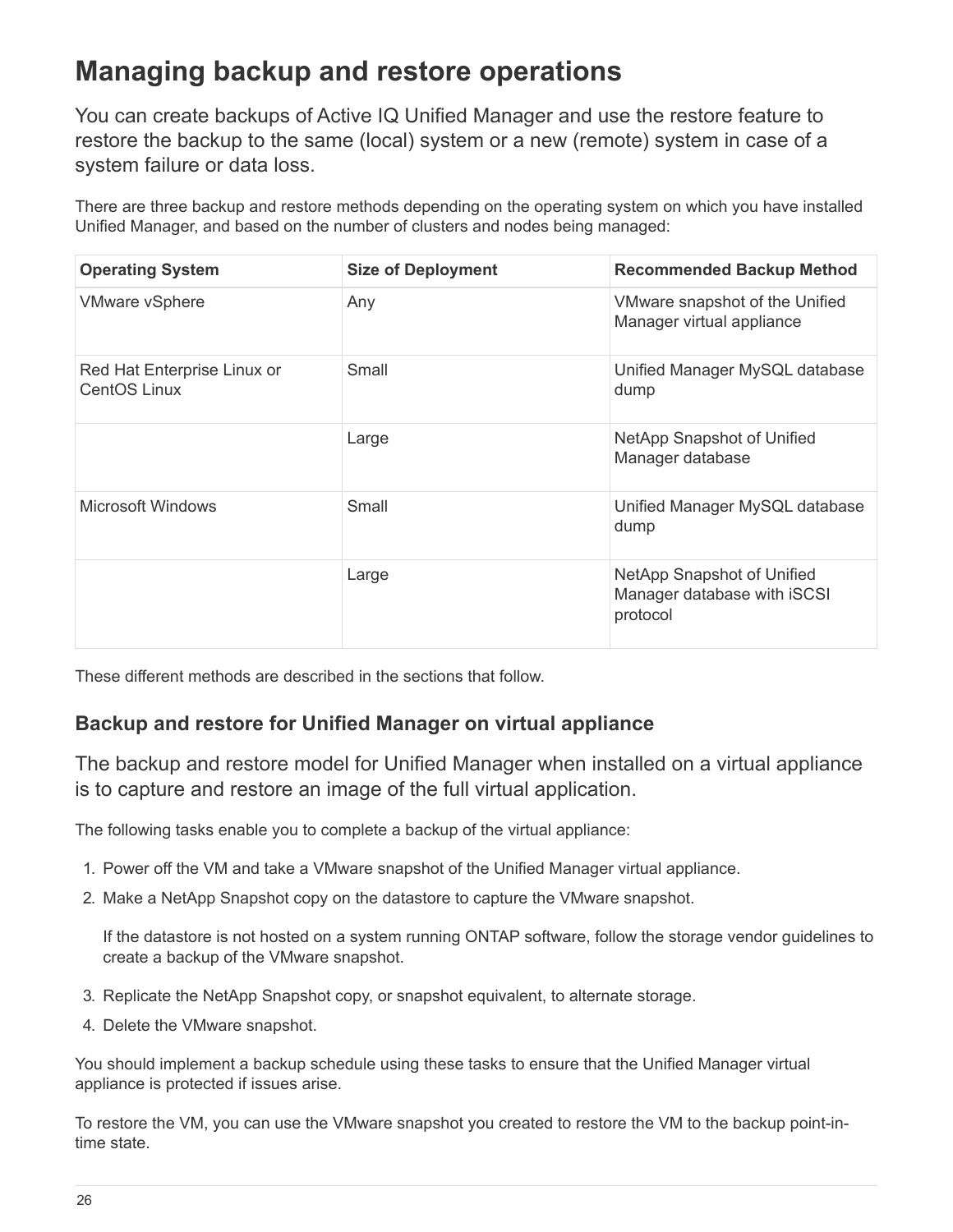## **Backup and restore using a MySQL database dump**

A MySQL database dump backup is a copy of the Active IQ Unified Manager database and configuration files that you can use in case of a system failure or data loss. You can schedule a backup to be written to a local destination or to a remote destination. It is highly recommended that you define a remote location that is external to the Active IQ Unified Manager host system.

 $\left(\mathbf{i}\right)$ 

 $\mathbf{f}$ 

MySQL database dump is the default backup mechanism when Unified Manager is installed on a Linux and Windows server. For Red Hat Enterprise Linux, CentOS Linux systems or Windows, you can use the NetApp Snapshot backup method if Active IQ Unified Manager is managing a large number of cluster and nodes, or if your MySQL backups are taking many hours to complete.

A database dump backup consists of a single file in the backup directory and one or more files in the database repository directory. The file in the backup directory is very small because it contains only a pointer to the files located in the database repository directory that are required to recreate the backup.

The first time you generate a database backup a single file is created in the backup directory and a full backup file is created in the database repository directory. The next time you generate a backup a single file is created in the backup directory and an incremental backup file is created in the database repository directory that contains the differences from the full backup file. This process continues as you create additional backups, up to the maximum retention setting, as shown in the following figure.



Do not rename or remove any of the backup files in these two directories or any subsequent restore operation will fail.

If you write your backup files to the local system, you should initiate a process to copy the backup files to a remote location so they will be available in case you have a system issue that requires a complete restore.

Before beginning a backup operation, Active IQ Unified Manager performs an integrity check to verify that all the required backup files and backup directories exist and are writable. It also checks that there is enough space on the system to create the backup file.

#### **Configuring the destination and schedule for database dump backups**

You can configure the Unified Manager database dump backup settings to set the database backup path, retention count, and backup schedule. You can enable daily or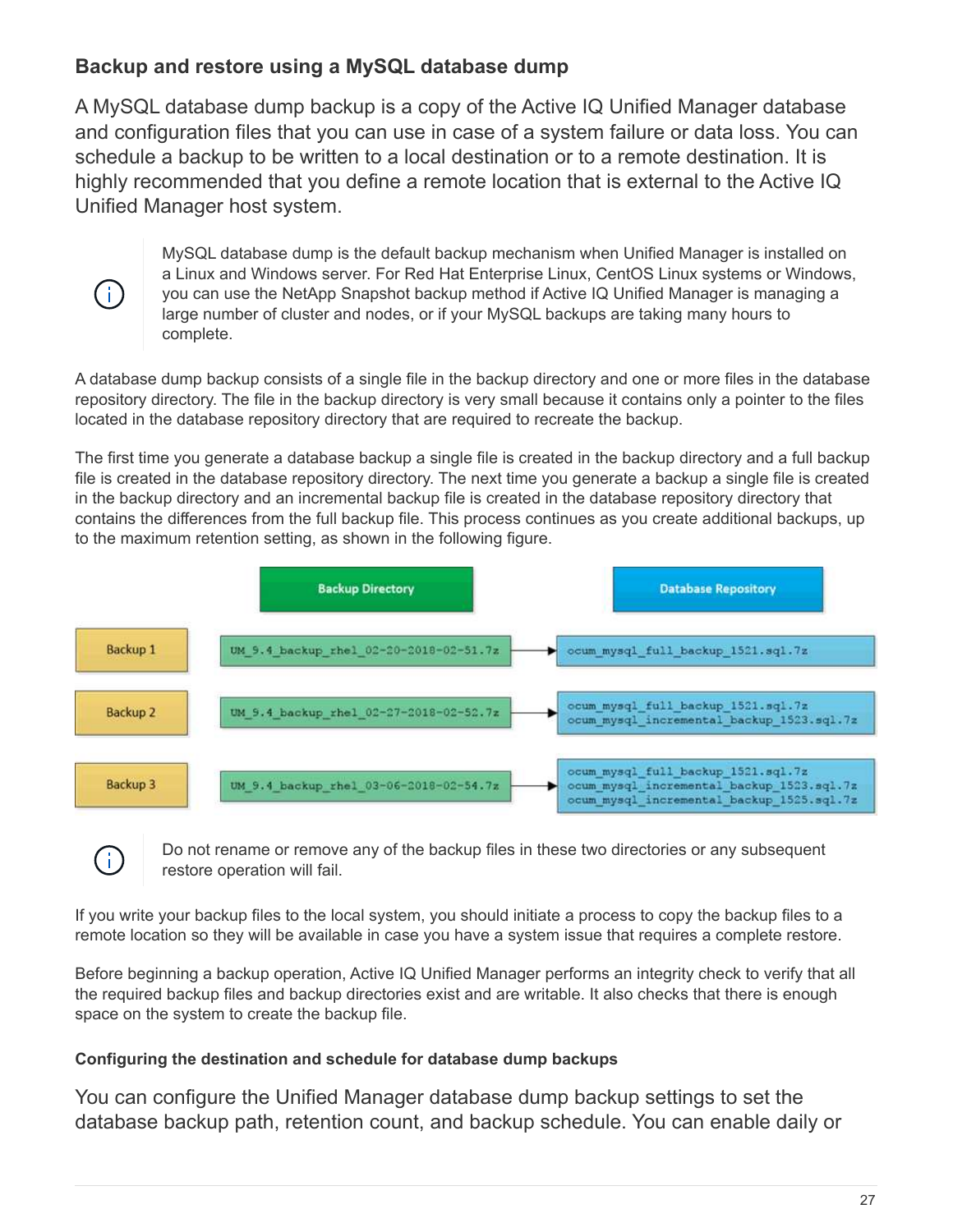weekly scheduled backups. By default, scheduled backups are disabled, but you should set a backup schedule.

#### **What you'll need**

- You must have the Operator, Application Administrator, or Storage Administrator role.
- You must have a minimum of 150 GB of space available in the location you define as the backup path.

It is recommended that you use a remote location that is external to the Unified Manager host system.

• When Unified Manager is installed on a Linux system, and using MySQL backup, ensure that the following permissions and ownerships are set on the backup directory.

Permissions: 0750, Ownership: jboss:maintenance

• When Unified Manager is installed on a Windows system, and using MySQL backup, ensure that only the administrator has access to the backup directory.

More time is required the first time a backup is performed than for subsequent backups because the first backup is a full backup. A full backup can be over 1 GB and can take three to four hours. Subsequent backups are incremental and require less time.

- If you find that the number of incremental backup files is getting too large for the space you have allocated for backups, you can create a new full backup periodically to replace the old full backup and all of its' child incremental files. As another option, you may want to start using the NetApp Snapshot backup method if Unified Manager is installed on a Linux system.
- Backup taken during initial 15 days of a new cluster addition might not be accurate enough to get the historical performance data.

#### **Steps**

 $\left( \begin{array}{c} 1 \end{array} \right)$ 

- 1. In the left navigation pane, click **General** > **Database Backup**.
- 2. In the **Database Backup** page, click **Backup Settings**.
- 3. Configure the appropriate values for a backup path, retention count, and schedule.

The default value for retention count is 10; you can use 0 for creating unlimited backups.

- 4. Select the **Scheduled Daily** or **Scheduled Weekly** button, and then specify the schedule details.
- 5. Click **Apply**.

Database dump backup files are created based on the schedule. You can see the available backup files in the Database Backup page.

#### **What a database restore is**

A MySQL database restore is the process of restoring an existing Unified Manager backup file to the same or a different Unified Manager server. You perform the restore operation from the Unified Manager maintenance console.

If you are performing a restore operation on the same (local) system, and the backup files are all stored locally, you can run the restore option using the default location. If you are performing a restore operation on a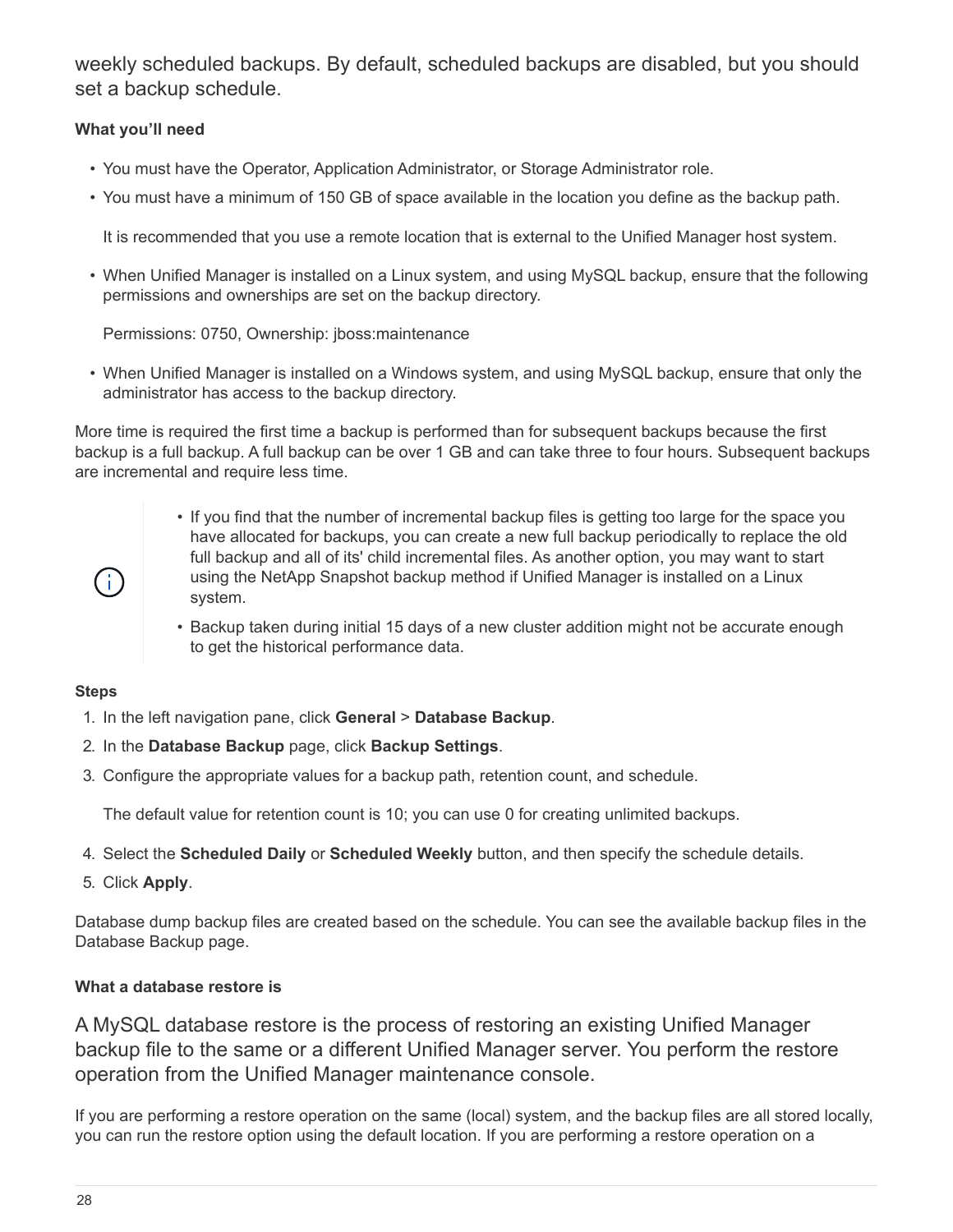different Unified Manager system (a remote system), you must copy the backup file, or files, from secondary storage to the local disk before running the restore option.

During the restore process, you are logged out of Unified Manager. You can log in to the system after the restore process is complete.

If you are restoring the backup image to a new server, after the restore operation completes you need to generate a new HTTPS security certificate and restart the Unified Manager server. You will also need to reconfigure SAML authentication settings, if they are required, when restoring the backup image to a new server.



Old backup files cannot be used to restore an image after Unified Manager has been upgraded to a newer version of software. To save space, all old backup files, except the newest file, are removed automatically when you upgrade Unified Manager.

#### **Related information**

[Generating an HTTPS security certificate](https://docs.netapp.com/us-en/active-iq-unified-manager-910/config/task_generate_an_https_security_certificate_ocf.html)

[Enabling SAML authentication](https://docs.netapp.com/us-en/active-iq-unified-manager-910/config/task_enable_saml_authentication_um.html)

[Authentication with Active Directory or OpenLDAP](https://docs.netapp.com/us-en/active-iq-unified-manager-910/config/concept_authentication_with_active_directory_or_openldap.html)

#### **Restoring a MySQL database backup on a Linux system**

If data loss or data corruption occurs, you can restore Unified Manager to the previous stable state with minimum loss of data. You can restore the Unified Manager database to a local or remote Red Hat Enterprise Linux or CentOS system by using the Unified Manager maintenance console.

#### **What you'll need**

- You must have the root user credentials for the Linux host on which Unified Manager is installed.
- You must have a user ID and password authorized to log in to the maintenance console of the Unified Manager server.
- You must have copied the Unified Manager backup file and the contents of the database repository directory to the system on which you will perform the restore operation.

It is recommended that you copy the backup file to the default directory /data/ocum-backup. The database repository files must be copied to the /database-dumps-repo subdirectory under the /ocumbackup directory.

• The backup files must be of .7z type.

The restore feature is platform-specific and version-specific. You can restore a Unified Manager backup only on the same version of Unified Manager. You can restore a Linux backup file or a virtual appliance backup file to a Red Hat Enterprise Linux or CentOS system.



If the backup folder name contains a space, you must include the absolute path or relative path in double quotation marks.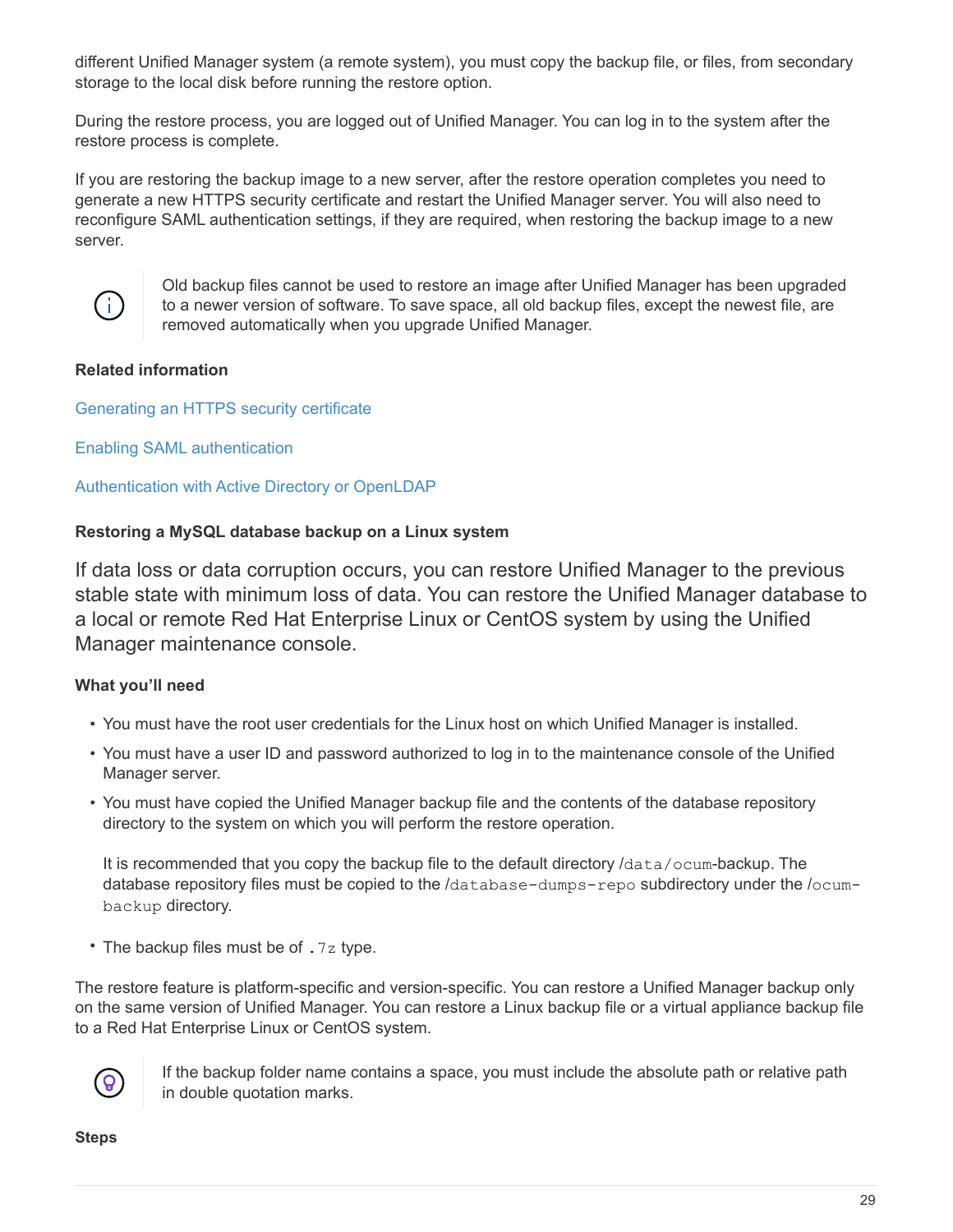- 1. If you are performing a restore onto a new server, after installing Unified Manager do not launch the UI or configure any clusters, users, or authentication settings when the installation is complete. The backup file populates this information during the restore process.
- 2. Using Secure Shell, connect to the IP address or fully qualified domain name of the Unified Manager system.
- 3. Log in to the system with the maintenance user (umadmin) name and password.
- 4. Enter the command maintenance console and press Enter.
- 5. In the maintenance console **Main Menu**, enter the number for the **Backup Restore** option.
- 6. Enter the number for the **Restore MySQL Backup**.
- 7. When prompted, enter the absolute path of the backup file.

```
Bundle to restore from: /data/ocum-
backup/UM_9.8.N151113.1348_backup_rhel_02-20-2020-04-45.7z
```
After the restore operation is complete, you can log in to Unified Manager.

After you restore the backup, if the OnCommand Workflow Automation server does not work, perform the following steps:

- 1. On the Workflow Automation server, change the IP address of the Unified Manager server to point to the latest machine.
- 2. On the Unified Manager server, reset the database password if the acquisition fails in step 1.

#### **Restoring a MySQL database backup on Windows**

In case of data loss or data corruption, you can use the restore feature to restore Unified Manager to the previous stable state with minimal loss. You can restore the Unified Manager MySQL database to a local Windows system or a remote Windows system by using the Unified Manager maintenance console.

#### **What you'll need**

- You must have Windows administrator privileges.
- You must have copied the Unified Manager backup file and the contents of the database repository directory to the system on which you will perform the restore operation.

It is recommended that you copy the backup file to the default directory \ProgramData\NetApp\OnCommandAppData\ocum\backup. The database repository files must be copied to the \database\_dumps\_repo subdirectory under the \backup directory.

• The backup files must be of .7z type.

The restore feature is platform-specific and version-specific. You can restore a Unified Manager MySQL backup only on the same version of Unified Manager, and a Windows backup can be restored only on a Windows platform.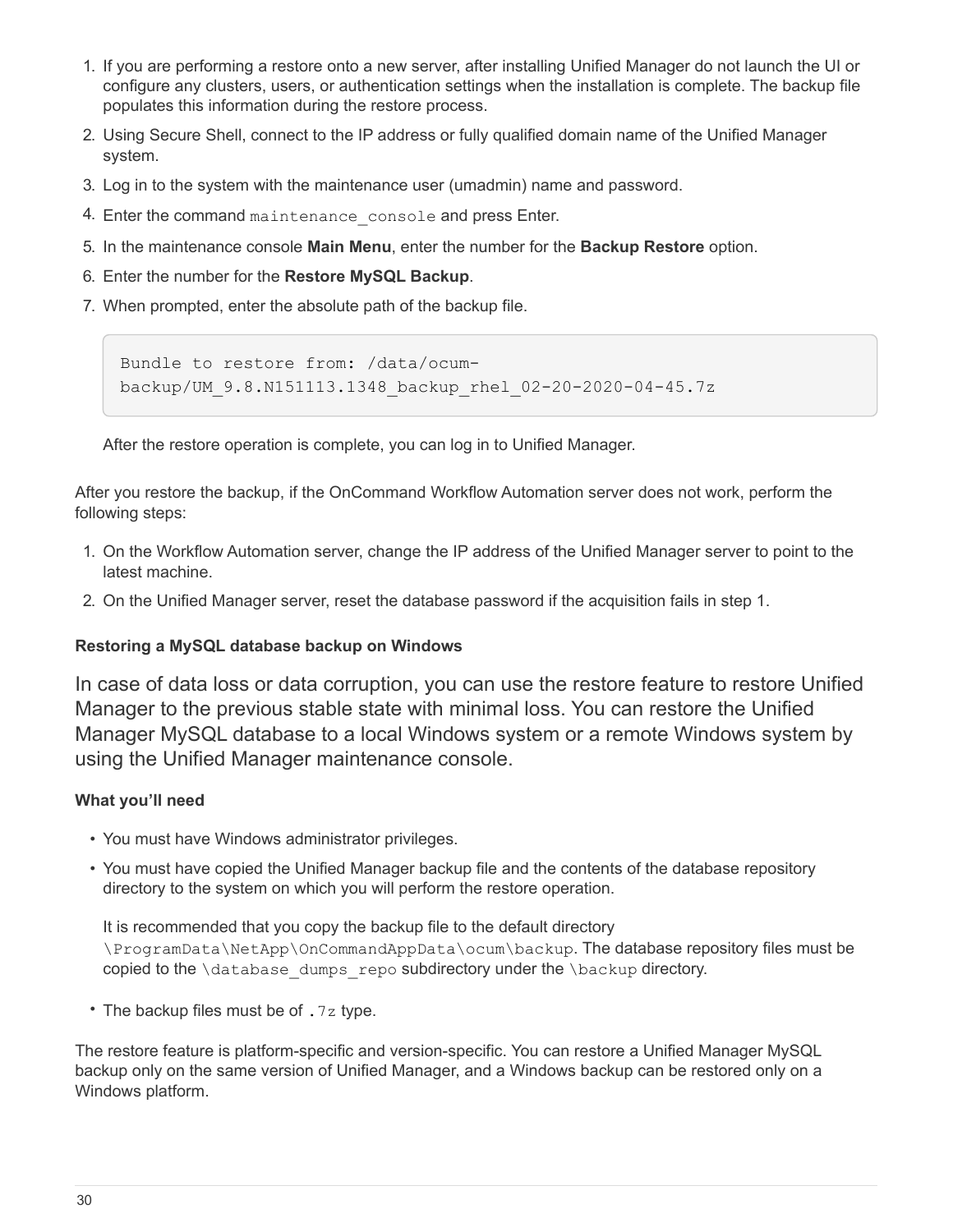

If the folder names contain a space, you must include the absolute path or relative path of the backup file in double quotation marks.

#### **Steps**

- 1. If you are performing a restore onto a new server, after installing Unified Manager do not launch the UI or configure any clusters, users, or authentication settings when the installation is complete. The backup file populates this information during the restore process.
- 2. Log in to the Unified Manager system with administrator credentials.
- 3. Launch PowerShell as a Windows administrator.
- 4. Enter the command maintenance console and press Enter.
- 5. In the maintenance console **Main Menu**, enter the number for the **Backup Restore** option.
- 6. Enter the number for the **Restore MySQL Backup**.
- 7. When prompted, enter the absolute path of the backup file.

```
Bundle to restore from:
\ProgramData\NetApp\OnCommandAppData\ocum\backup\UM_9.8.N151118.2300_bac
kup_windows_02-20-2020-02-51.7z
```
After the restore operation is complete, you can log in to Unified Manager.

After you restore the backup, if the OnCommand Workflow Automation server does not work, perform the following steps:

- 1. On the Workflow Automation server, change the IP address of the Unified Manager server to point to the latest machine.
- 2. On the Unified Manager server, reset the database password if the acquisition fails in step 1.

## **Backup and restore using NetApp Snapshots**

A NetApp Snapshot backup creates a point-in-time image of the Unified Manager database and configuration files that you can use to restore in case of a system failure or data loss. You schedule a Snapshot backup to be written to a volume on one of your ONTAP clusters periodically so that you always have a current copy.



This functionality is not available for Active IQ Unified Manager installed on a virtual appliance.

#### **Configuring backup on Linux**

If your Active IQ Unified Manager is installed on a Linux machine, then you can decide to configure your backup and restore using NetApp Snapshots.

Snapshot backups take very little time, usually just a few minutes, and the Unified Manager database is locked for a very short timeframe, so there is very little disruption to your installation. The image consumes minimal storage space and incurs negligible performance overhead because it records only changes to files since the last Snapshot copy was made. Because the Snapshot is created on an ONTAP cluster, you can take advantage of other NetApp features such as SnapMirror to create secondary protection, if needed.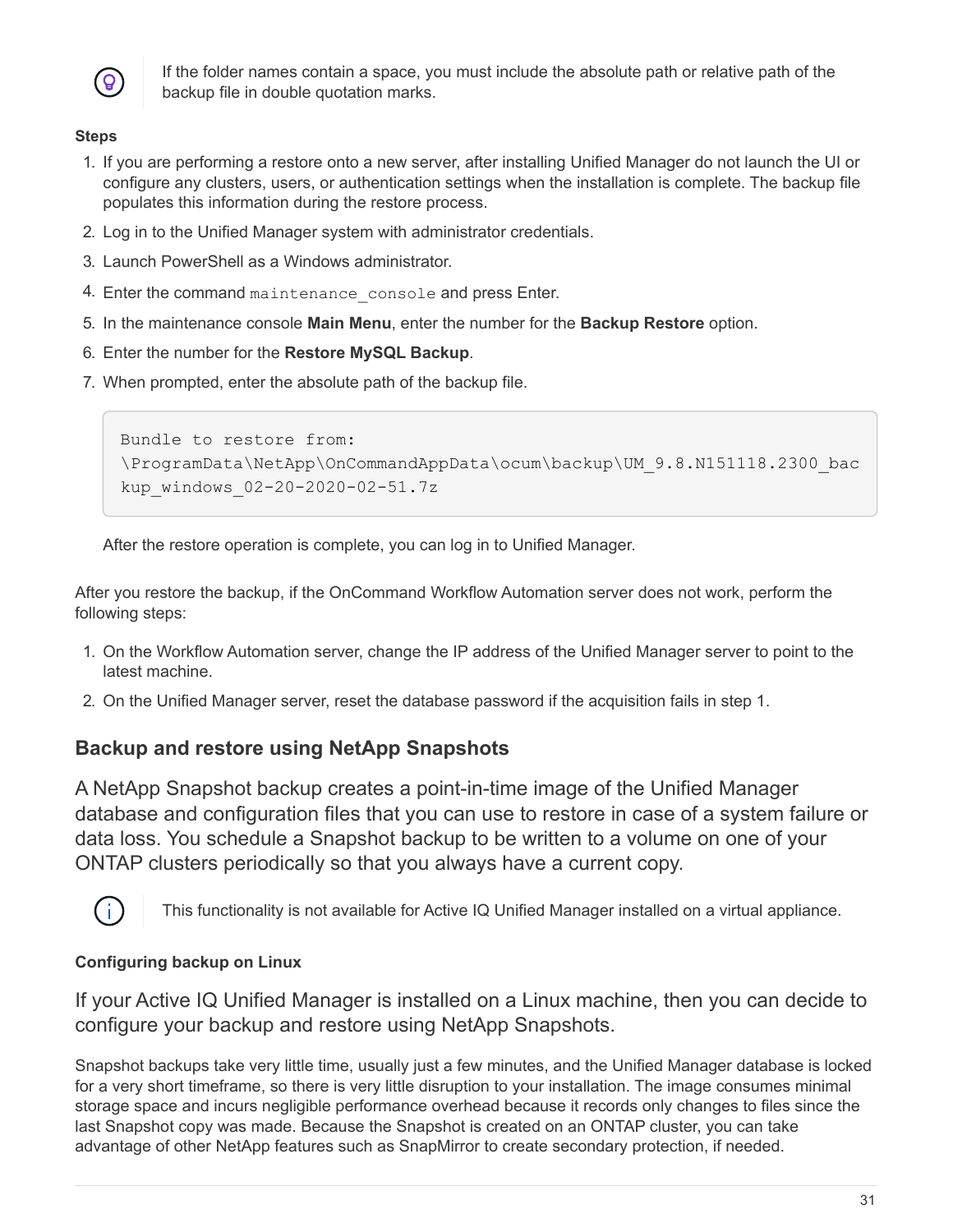Before beginning a backup operation, Unified Manager performs an integrity check to verify that the destination system is available.

• You can restore a Snapshot backup only on the same version of Active IQ Unified Manager.



For example, if you created a backup on Unified Manager 9.9, the backup can be restored only on Unified Manager 9.9 systems.

• If there is any change in the Snapshot configuration, it might cause the snapshot to be invalid.

#### **Configuring Snapshot backup location**

You can configure the volume where Snapshot backups will be stored on one of your ONTAP clusters using ONTAP System Manager or using the ONTAP CLI.

#### **What you'll need**

The cluster, storage VM, and volume must meet the following requirements:

- Cluster requirements:
	- ONTAP 9.3 or greater must be installed
	- It should be geographically close to the Unified Manager server
	- It can be monitored by Unified Manager, but it is not required
- Storage VM requirements:
	- The name switch and name mapping must be set to use "files"
	- Local users created to correspond with client-side users
	- Make sure All Read/Write access is selected
	- Make sure that Superuser Access is set to "any" in the export policy
	- NFS for NetApp Snapshot for Linux
	- NFSv4 must be enabled on the NFS server and NFSv4 ID domain specified on the client and storage VM
	- The volume should be at least double the size of the Unified Manager/opt/netapp/data directory

Use the command du -sh /opt/netapp/data/ to check the current size.

- Volume requirements:
	- The volume should be at least double the size of the Unified Manager /opt/netapp/data directory
	- The security style must be set to UNIX
	- The local snapshot policy must be disabled
	- Volume autosize should be enabled
	- The performance service level should be set to a policy with high IOPS and low latency, such as "Extreme"

For detailed steps to create the NFS volume, see [How to configure NFSv4 in ONTAP 9](https://kb.netapp.com/Advice_and_Troubleshooting/Data_Storage_Software/ONTAP_OS/How_to_configure_NFSv4_in_Cluster-Mode) and the [ONTAP 9 NFS](http://docs.netapp.com/ontap-9/topic/com.netapp.doc.exp-nfsv3-cg/home.html) [Configuration Express Guide](http://docs.netapp.com/ontap-9/topic/com.netapp.doc.exp-nfsv3-cg/home.html).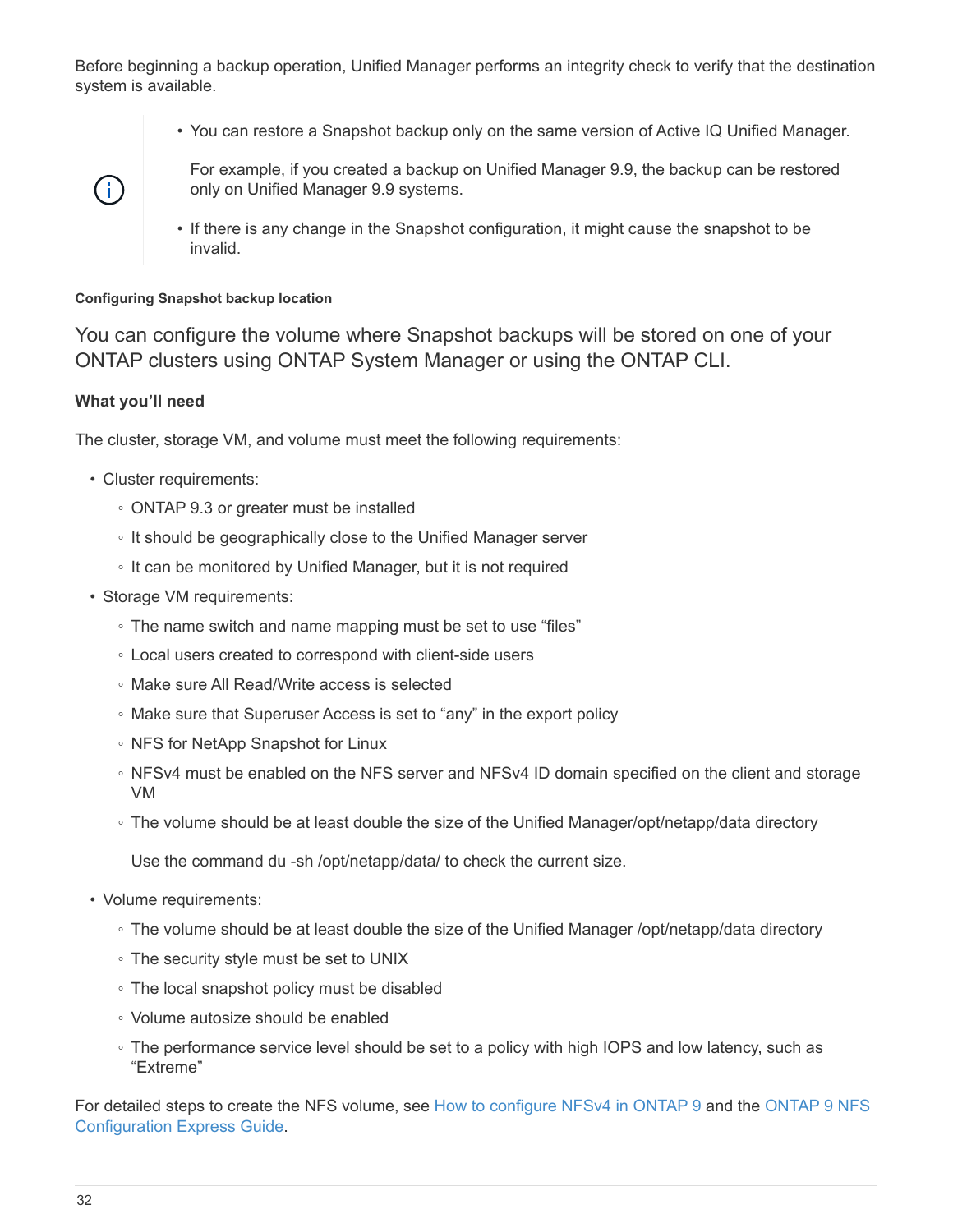**Specifying the destination location for Snapshot backups**

You configure the destination location for Active IQ Unified Manager Snapshot backups on a volume you have already configured in one of your ONTAP clusters. You define the location from the Active IQ Unified Manager maintenance console.

- You must have the root user credentials for the Linux host on which Active IQ Unified Manager is installed.
- You must have a user ID and password authorized to log in to the maintenance console of the Unified Manager server.
- You must have the Cluster Management IP address, the name of the storage VM, the name of the volume, and the storage system user name and password.
- You must have mounted the volume to the Active IQ Unified Manager host, and you must have the mount path.

#### **Steps**

- 1. Use Secure Shell to connect to the IP address or FQDN of the Active IQ Unified Manager system.
- 2. Log in to the system with the maintenance user (umadmin) name and password.
- 3. Enter the command maintenance console and press Enter.
- 4. In the maintenance console **Main Menu**, enter the number for the **Backup Restore** option.
- 5. Enter the number for **Configure NetApp Snapshot Backup**.
- 6. Enter the number to configure NFS.
- 7. Review the information that you will need to provide and then enter the number for **Enter Backup Configuration Details**.
- 8. To identify the volume where the Snapshot will be written, enter the IP address of the Cluster Management interface, the name of the storage VM, the name of the volume, LUN name, the storage system user name and password, and the mount path.
- 9. Verify this information and enter  $v$ .

The system performs the following tasks:

- Establishes the connection to the cluster
- Stops all the services
- Creates a new directory in the volume and copies the Active IQ Unified Manager database configuration files
- Deletes the files from Active IQ Unified Manager and creates a symlink to the new database directory
- Restarts all the services
- 10. Exit the maintenance console and launch the Active IQ Unified Manager interface to create the Snapshot backup schedule if you have not already done this.

#### **Configuring backup on Windows**

Active IQ Unified Manager supports backup and restore using NetApp Snapshots on Windows operating system with the help of LUN using iSCSI protocol.

Snapshot based backup can be taken while all UM services are running. A consistent state of database is captured as part of the Snapshot as the backup puts a global read lock on the entire database that prevents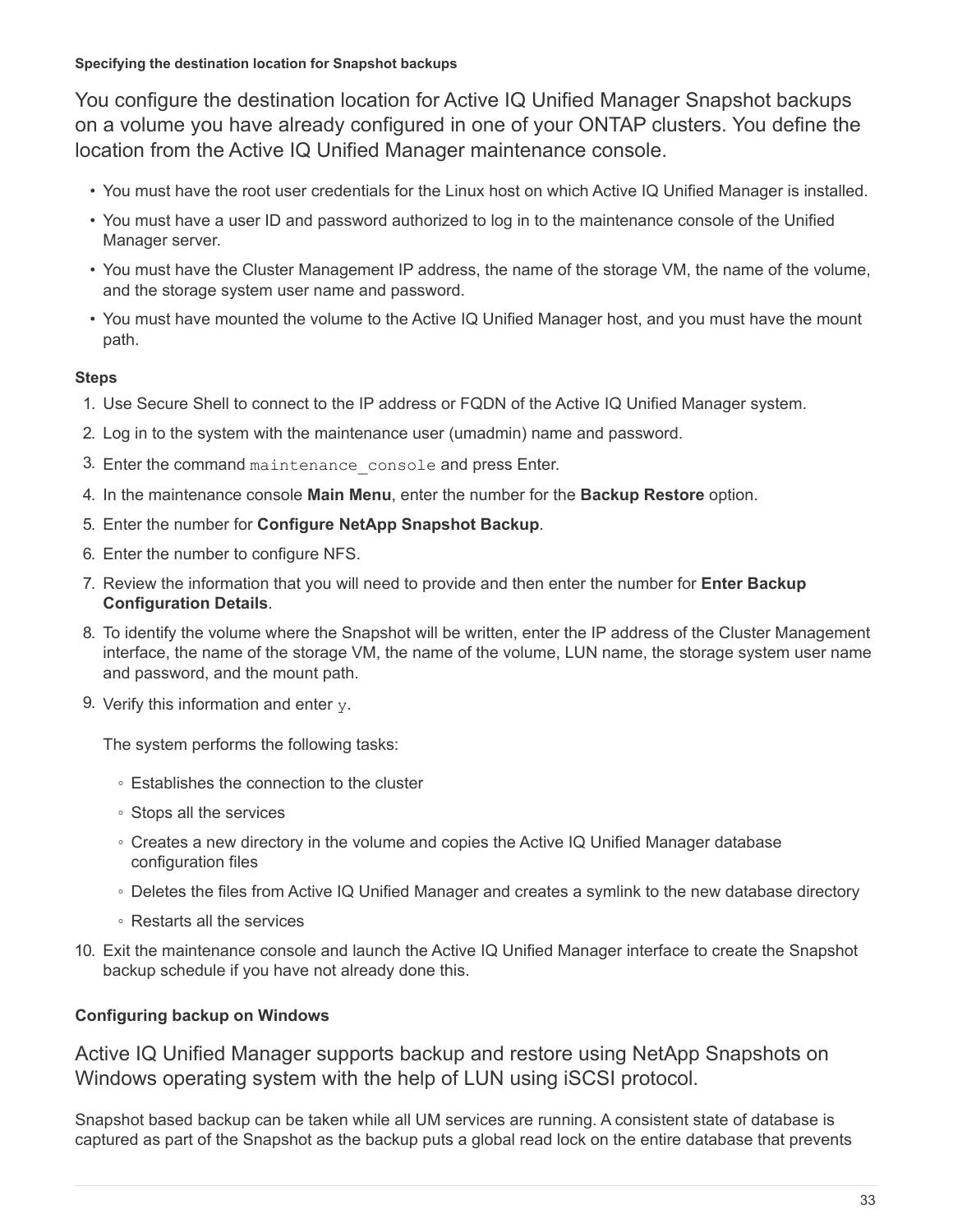any concurrent write. For your Unified Manager system installed on Windows OS to perform backup and restore using NetApp Snapshots, you should first configure Unified Manager backup to Snapshot based using the maintenance console.

Before you configure your Active IQ Unified Manager installation for Snapshot backup, you will need to perform the following configurations tasks.

- Configure ONTAP cluster
- Configure Windows host machine

#### **Configuring backup location for Windows**

You should configure the volume for Snapshot backups to be stored even when you have Active IQ Unified Manager installed on Windows.

#### **What you'll need**

The cluster, storage VM, and volume must meet the following requirements:

- Cluster requirements:
	- ONTAP 9.3 or greater must be installed
	- It should be geographically close to the Unified Manager server
	- It is monitored by Unified Manager
- Storage VM requirements:
	- iSCSI connectivity on ONTAP cluster
	- iSCSI protocol must be enabled for the configured machine
	- You should have a dedicated volume and LUN for backup configuration. The selected volume should contain only one LUN and nothing else.
	- The size of the LUN should be at least twice the data size expected to be handled in the 9.9 Active IQ Unified Manager.

This sets the same size requirement on volume as well.

- Make sure All Read/Write access is selected
- Make sure that Superuser Access is set to "any" in the export policy
- Volume and LUN requirements:
	- The volume should be at least double the size of the Unified Manager MySQL data directory.
	- The security style must be set to Windows
	- The local snapshot policy must be disabled
	- Volume autosize should be enabled
	- The performance service level should be set to a policy with high IOPS and low latency, such as "Extreme"

#### **Configuring ONTAP cluster**

Before configuring Active IQ Unified Manager for Snapshot backup and restore for Windows, you should perform few pre-configurations for ONTAP and Windows host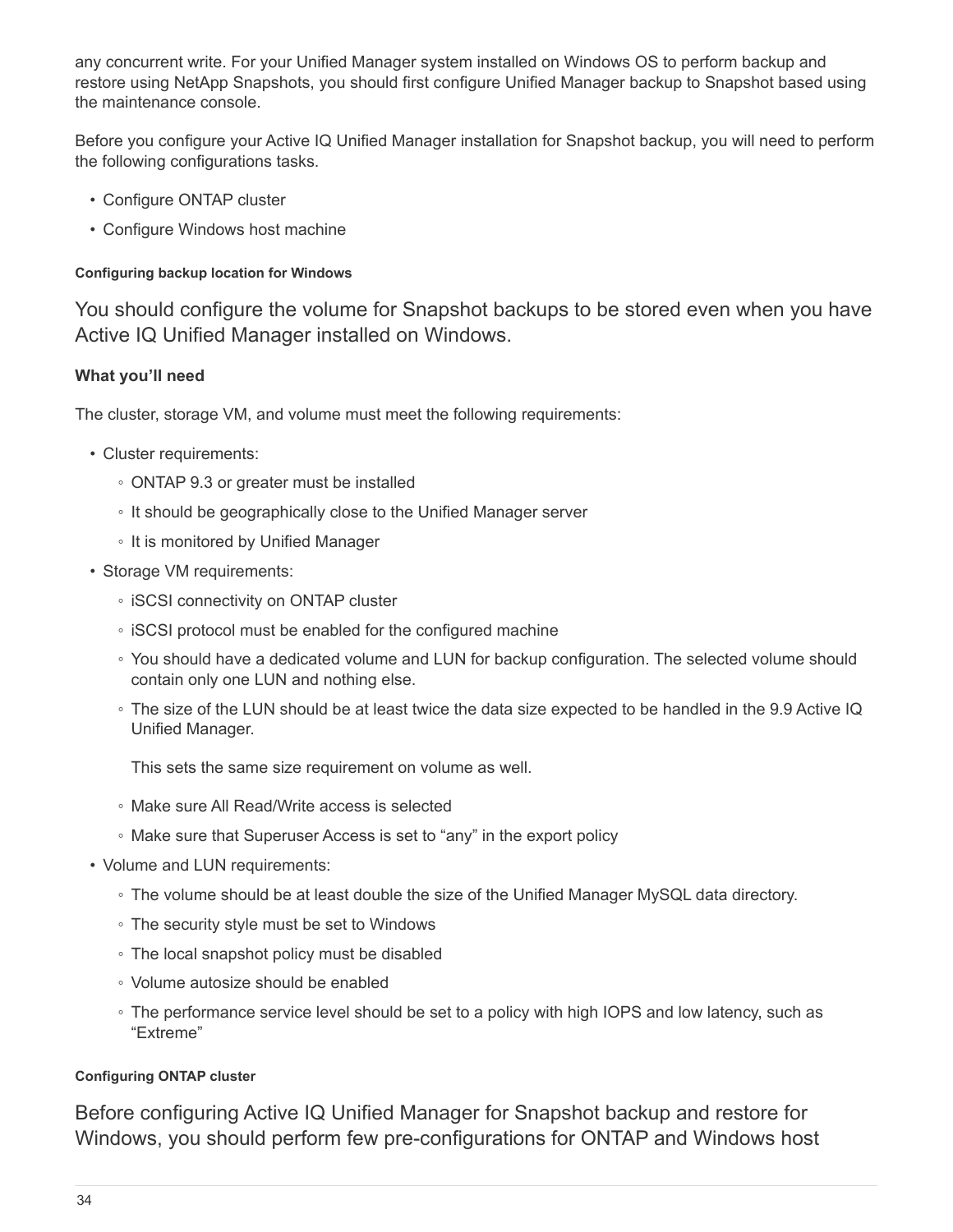## machine.

You can configure ONTAP cluster using either the command prompt or System Manager user interface. The configuration of ONTAP cluster involves configuring Data LIFs to be available to be assigned as iSCSI LIFs to the storage VM. The next step is to configure an iSCSI enabled storage VM using the System Manager user interface. You will need to configure a static network route for this storage VM to control how LIFs use the network for outbound traffic.



You should have a dedicated volume and a LUN for backup configuration. The selected volume should include only one LUN. The size of the LUN should be at least twice the data size expected to be handled by Active IQ Unified Manager.

You need to perform the following configuration:

#### **Steps**

- 1. Configure a iSCSI enabled storage VM or use an existing storage VM that has the same configuration.
- 2. Configure a network route for the configured storage VM.
- 3. Configure a volume of appropriate capacity and a single LUN inside ensuring that the volume is dedicated only for this LUN.



In a scenario when the LUN is created on System Manager, unmapping the LUN might delete the igroup, and restore might fail. To avoid this scenario, ensure that while creating a LUN, it is created explicitly and is not deleted when the LUN is unmapped.

- 4. Configure an initiator group in the storage VM.
- 5. Configure a port set.
- 6. Integrate the igroup with the portset.
- 7. Map the LUN to the igroup.

#### **Configuring Windows host machine**

You need to configure your Windows host machine, on which Active IQ Unified Manager is installed, to prepare for NetApp Snapshot backup. To start the Microsoft iSCSI initiator on a Windows host machine, type "iscsi" in the search bar and click **iSCSI Initiator**.

#### **What you'll need**

You should clean up any previous configurations on the host machine.

If you are trying to start the iSCSI initiator on a fresh installation of Windows, you are prompted for confirmation, and on your confirmation, the iSCSI Properties dialog box is displayed. If it is an existing Windows installation, then the iSCSI Properties dialog box displayed with a target that is either inactive or trying to connect. So, you will need to ensure that all the previous configurations on the Windows host are removed.

- 1. Clean up any previous configurations on the host machine.
- 2. Discover the target portal.
- 3. Connect to the target portal.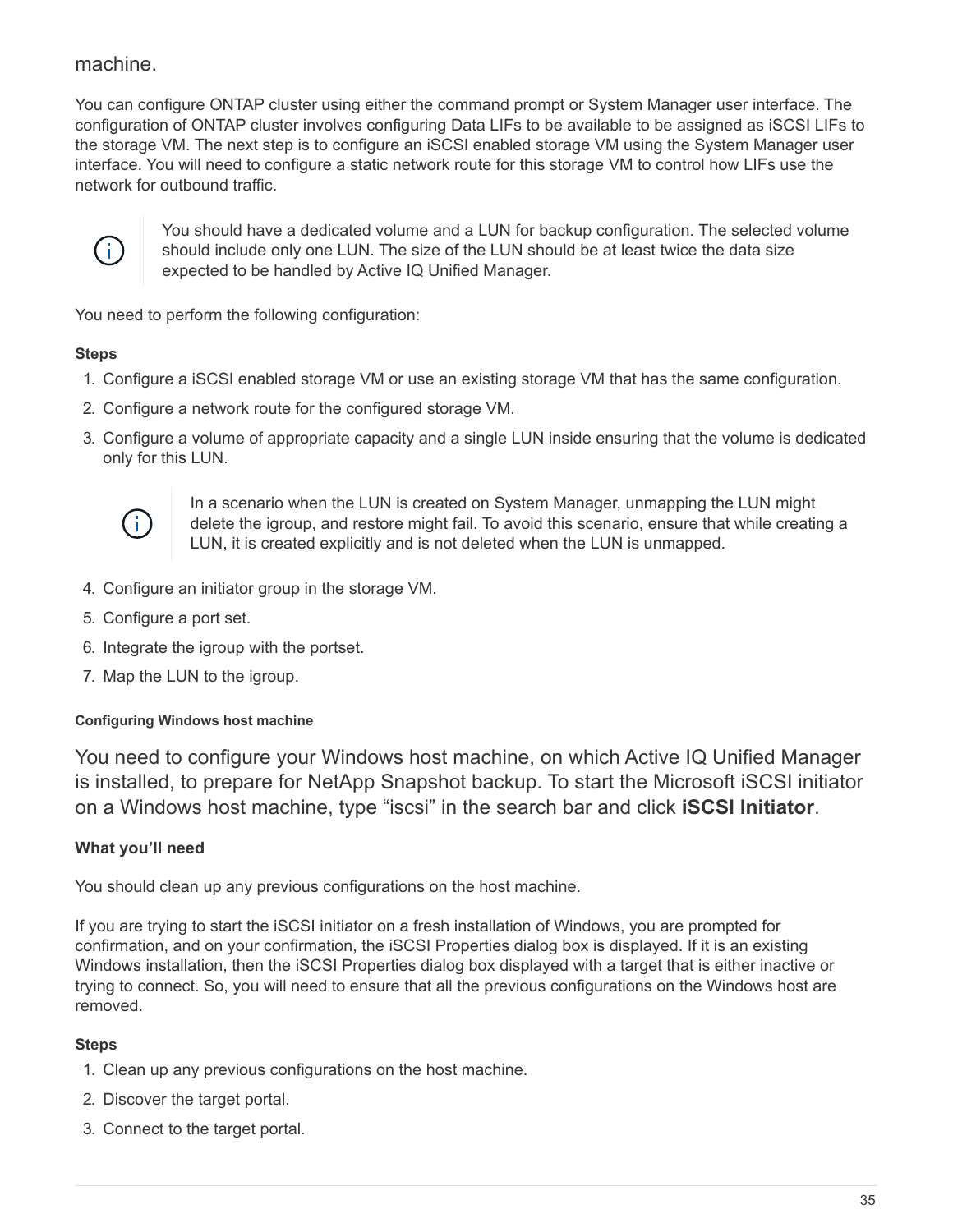- 4. Connect using multipath to the target portal.
- 5. Discover both the LIFs.
- 6. Discover the LUN configured in the Windows machine as a device.
- 7. Configure the discovered LUN as a new volume drive in Windows.

#### **Specifying the destination location for Windows Snapshot backups**

You should configure the destination location for Active IQ Unified Manager Snapshot backups on a volume you have already configured in one of your ONTAP clusters and use maintenance console to define the location.

- You must have the administrator privilege for Windows host on which Active IQ Unified Manager is installed.
- You must have a user ID and password authorized to log in to the maintenance console of the Unified Manager server.
- You must have the Cluster Management IP address, the name of the storage VM, the name of the volume, LUN name, and the storage system user name and password.
- You must have mounted the volume as a network drive to the Active IQ Unified Manager host, and you must have the mount drive.

#### **Steps**

- 1. Using Power Shell, connect to the IP address or fully qualified domain name of the Active IQ Unified Manager system.
- 2. Log in to the system with the maintenance user (umadmin) name and password.
- 3. Enter the command maintenance console and press Enter.
- 4. In the maintenance console **Main Menu**, enter the number for the **Backup Restore** option.
- 5. Enter the number for **Configure NetApp Snapshot Backup**.
- 6. Enter the number to configure iSCSI.
- 7. Review the information that you will need to provide and then enter the number for **Enter Backup Configuration Details**.
- 8. To identify the volume where the Snapshot will be written, enter the IP address of the Cluster Management interface, the name of the storage VM, the name of the volume, LUN name, the storage system user name and password, and the mount drive.
- 9. Verify this information and enter  $y$ .

The system performs the following tasks:

- Storage VM is validated
- Volume is validated
- Mount drive and status is validated
- LUN existence and status
- Network drive existence
- Existence of recommend space (more than twice of mysql data directory) at mounted volume is validated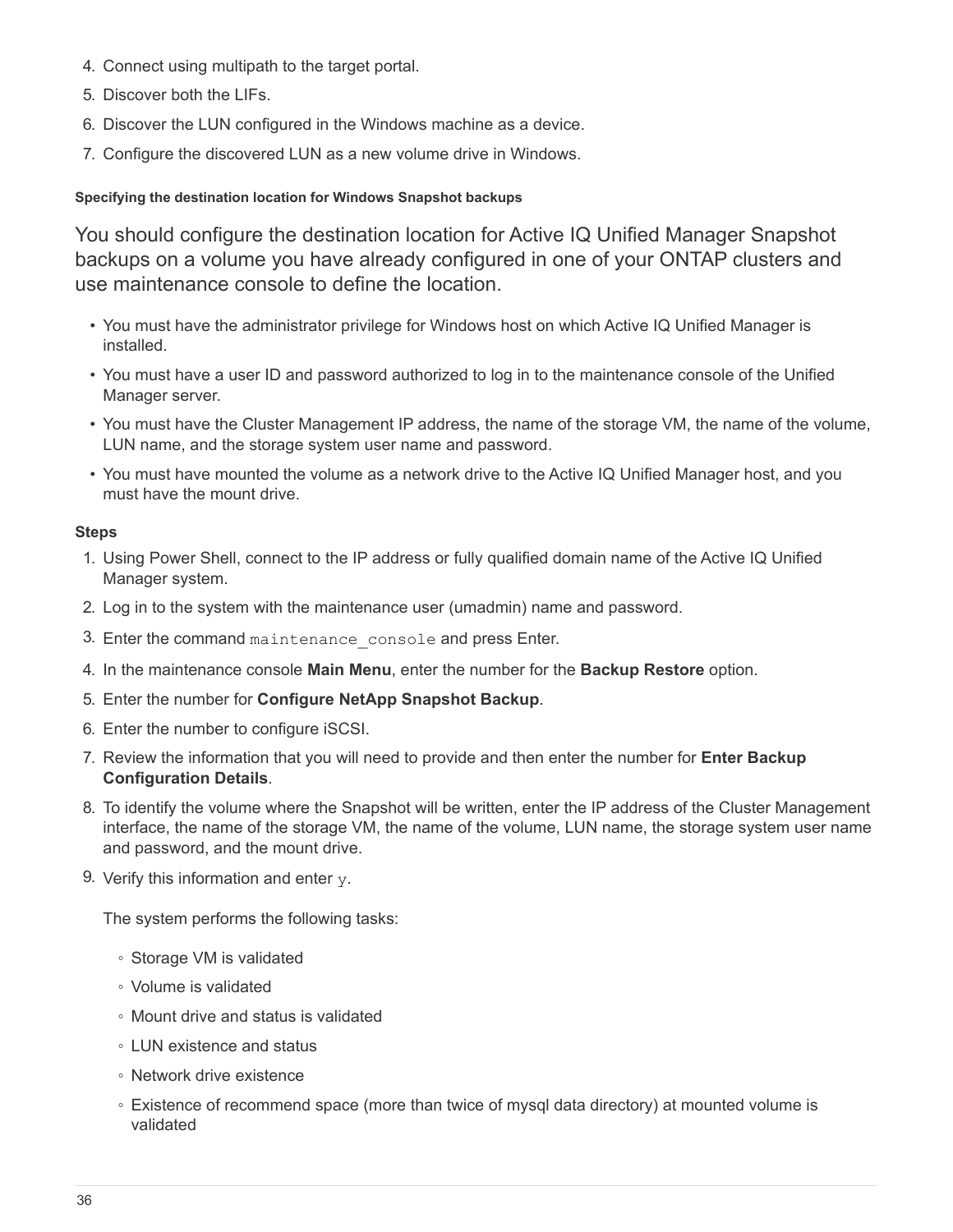- LUN path corresponding to the dedicated LUN in the volume
- igroup name
- GUID of the volume where the network drive is mounted
- iSCSI initiator used to communicate with ONTAP
- 10. Exit the maintenance console and launch the Active IQ Unified Manager interface to create the Snapshot backup schedule if you have not already done this.

#### **Configuring NetApp Snapshot backup from maintenance console**

You should configure Active IQ Unified Manager backup to NetApp Snapshot backup from the maintenance console.

## **What you'll need**

You should have the following details for your system:

- Cluster IP address
- Storage VM name
- Volume name
- LUN name
- Mount path
- Storage system credentials

#### **Steps**

- 1. Access the maintenance console of Unified Manager.
- 2. Enter 4 to select **Backup Restore**.
- 3. Enter 2 to select **Backup and Restore using NetApp Snapshot**.



If you want to change the backup configuration, then enter 3 for Update NetApp Snapshot Backup Configuration. You can only update the password.

- 4. From the menu, enter 1 to select the **Configure NetApp Snapshot Backup**.
- 5. Enter 1 to provide the required information.
- 6. Provide the username and password for the maintenance console, and then provide the confirmation that LUN is mounted on host.

The process then verifies that the data directory, LUN path, storage VM, volumes, space availability, drive, and so on provided by you are correct. The operations that proceed in the background are:

- Services are stopped
- Database directory is moved to mounted storage
- Database directory is deleted and symlinks are established
- Services are restarted After the configuration completes in the Active IQ Unified Manager interface, the backup type is modified to NetApp Snapshot and reflects in the user interface as Database backup (Snapshot based).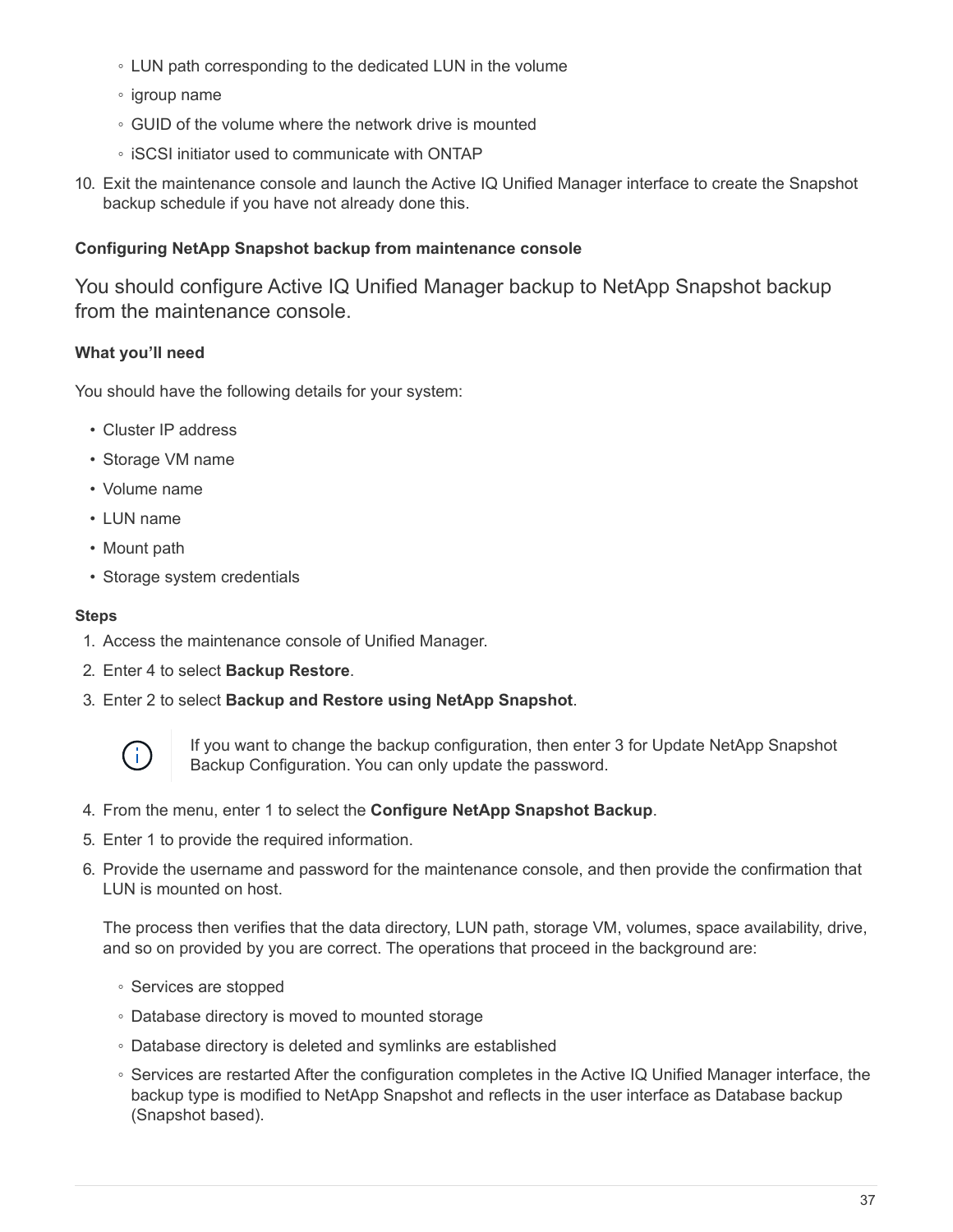Before beginning a backup operation, you must check whether there is any change in the Snapshot configuration because it might cause the snapshot to be invalid. Suppose you configured backup in G drive and Snapshot taken. You later reconfigured the backup to E drive and data is saved to E drive as per the new configuration. If you try to restore Snapshot taken while it was in G drive, it fails with error that G drive does not exist.

#### **Defining a backup schedule for Linux and Windows**

You can configure the schedule at which Unified Manager Snapshot backups are created by using the Unified Manager UI.

#### **What you'll need**

- You must have the Operator, Application Administrator, or Storage Administrator role.
- You must have configured the NetApp Snapshot backup settings from the maintenance console to identify the destination where the snapshots will be created.

Snapshot backups are created in just a few minutes and the Unified Manager database is locked only for few seconds.



Backup taken during initial 15 days of a new cluster addition might not be accurate enough to get the historical performance data.

#### **Steps**

- 1. In the left navigation pane, click **General** > **Database Backup**.
- 2. In the **Database Backup** page, click **Backup Settings**.
- 3. Enter the maximum number of Snapshot copies that you want to retain in the **Retention Count** field.

The default value for retention count is 10. The maximum number of Snapshot copies is determined by the version of ONTAP software on the cluster. You can leave this field blank to implement the maximum value regardless of ONTAP version.

- 4. Select the **Scheduled Daily** or **Scheduled Weekly** button, and then specify the schedule details.
- 5. Click **Apply**.

Snapshot backup files are created based on the schedule. You can see the available backup files in the Database Backup page.

Because of the importance of this volume and the snapshots, you may want to create one or two alerts for this volume so you are notified when either:

• The volume space is 90% full. Use the event **Volume Space Full** to set up the alert.

You can add capacity to the volume using ONTAP System Manager or the ONTAP CLI so that the Unified Manager database does not run out of space.

• The number of snapshots is close to reaching the maximum number. Use the event **Too Many Snapshot Copies** to set up the alert.

You can delete older snapshots using ONTAP System Manager or the ONTAP CLI so that there is always room for new snapshot backups.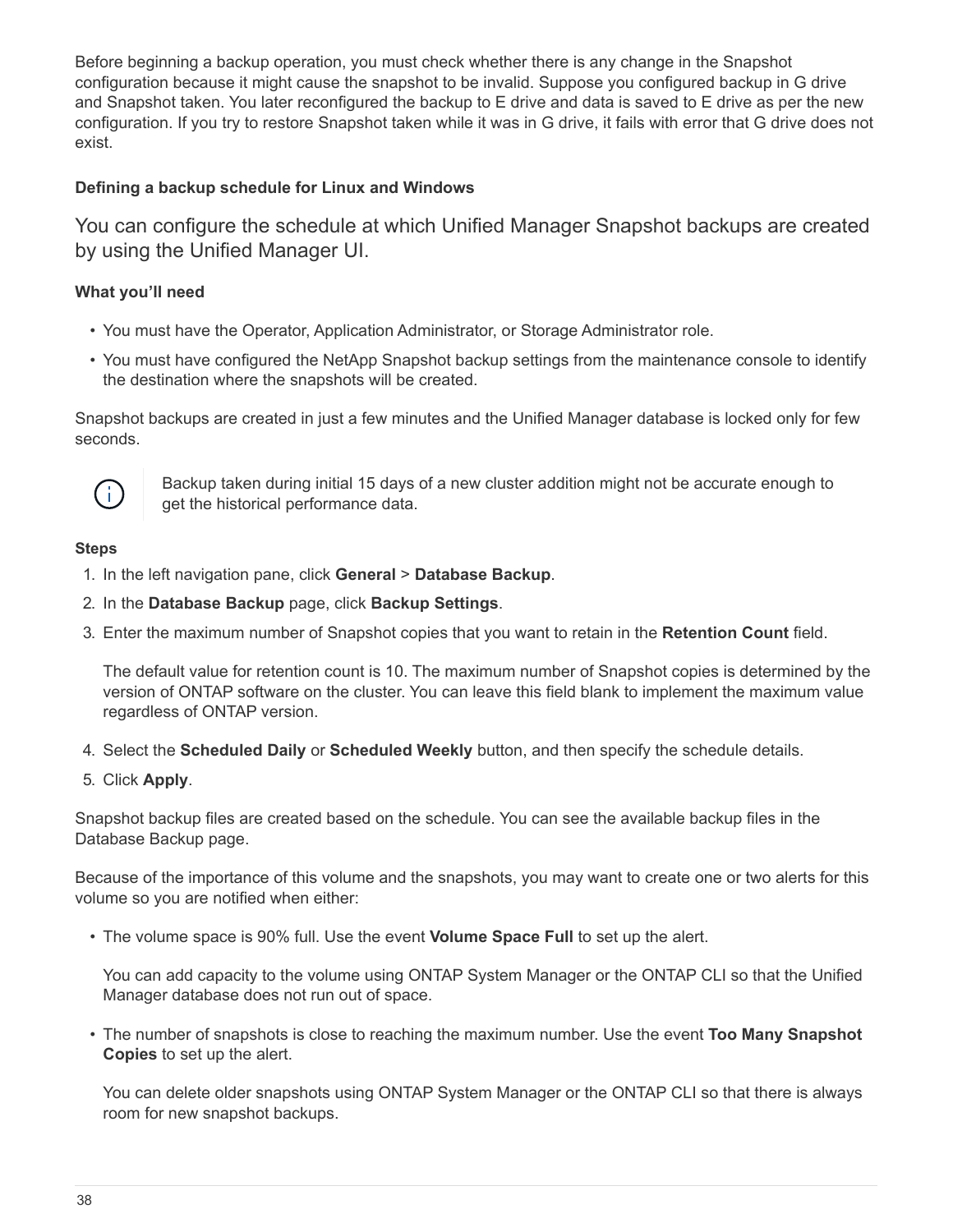You configure alerts in the Alert Setup page.

#### **Restoring a Snapshot backup for Linux and Windows**

If data loss or data corruption occurs, you can restore Unified Manager to the previous stable state with minimum loss of data. You can restore the Unified Manager Snapshot database to a local or remote operating system by using the Unified Manager maintenance console.

#### **What you'll need**

- You must have the root user credentials for the Linux host and administrative privileges for Windows host machine on which Unified Manager is installed.
- You must have a user ID and password authorized to log in to the maintenance console of the Unified Manager server.

The restore feature is platform-specific and version-specific. You can restore a Unified Manager backup only on the same version of Unified Manager.

#### **Steps**

1. Connect to the IP address or fully qualified domain name of the Unified Manager system.

| Linux          |  |
|----------------|--|
| Secure Shell   |  |
| <b>Windows</b> |  |
| Power Shell    |  |

- 2. Log in to the system with the root user credentials.
- 3. Enter the command maintenance console and press Enter.
- 4. In the maintenance console **Main Menu**, enter the number for the **Backup Restore** option.
- 5. Enter the number for **Backup and Restore using NetApp Snapshot**.

If you are performing a restore onto a new server, after installing Unified Manager do not launch the UI or configure any clusters, users, or authentication settings when the installation is complete. Enter the number for **Configure NetApp Snapshot Backup** and configure the Snapshot backup settings as they were configured on the original system.

- 6. Enter the number for **Restore using NetApp Snapshot**.
- 7. Select the Snapshot backup file that you want to restore and press **Enter**.
- 8. After the restore process is complete, log in to the Unified Manager user interface.

After you restore the backup, if the Workflow Automation server does not work, perform the following steps:

1. On the Workflow Automation server, change the IP address of the Unified Manager server to point to the latest machine.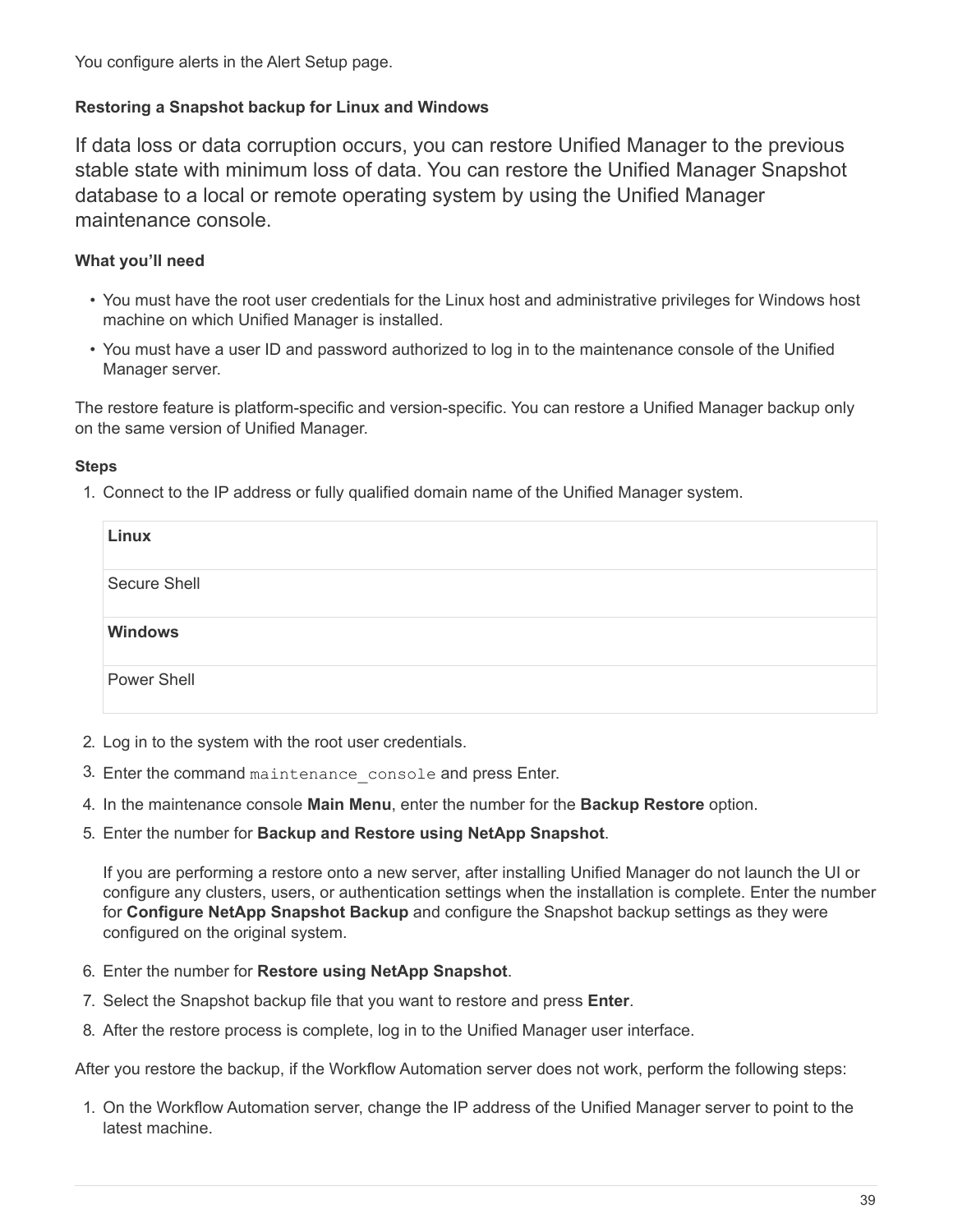2. On the Unified Manager server, reset the database password if the acquisition fails in step 1.

#### **Modifying the backup type**

If you want to change the type of backup for your Active IQ Unified Manager system, then you can use the maintenance console options. The Unconfigure NetApp Snapshot Backup option enables you to fall back to the MySQL based backup.

#### **What you'll need**

You must have a user ID and password authorized to log in to the maintenance console of the Unified Manager server.

#### **Steps**

- 1. Access the maintenance console.
- 2. Select 4 from the **Main Menu** for backing restore.
- 3. Select 2 from the **Backup and Restore Menu**.
- 4. Select 4 for **Unconfigure NetApp Snapshot Backup**.

The actions that are performed are displayed which are, stop the services, break the symlink, move the data from storage to directory, and then start the services again.

After the NetApp Snapshot backup is unconfigured, the backup mechanism changes to the default MySQL based. This change appears in the Database Backup section of the General settings.

## **On-demand backup for Unified Manager**

You can use the Active IQ Unified Manager user interface to generate on demand backup whenever required. The on-demand backup enables you to instantaneously create a backup using the existing backup method. The on-demand backup does not differentiate between MySQL or NetApp Snapshot based backup.

You can perform on-demand backup using the **Backup Now** button on the Database Backup page. The ondemand backup does not depend on the schedules that you have configured for Active IQ Unified Manager.

## **Migrating a Unified Manager virtual appliance to a Linux system**

You can restore a Unified Manager MySQL database dump backup from a virtual appliance to a Red Hat Enterprise Linux or CentOS Linux system if you want to change the host operating system on which Unified Manager is running.

## **What you'll need**

- On the virtual appliance:
	- You must have the Operator, Application Administrator, or Storage Administrator role.
	- You must know the name of the Unified Manager maintenance user for the restore operation.
- On the Linux system:
	- You must have installed Unified Manager on a RHEL or CentOS server following the instructions in the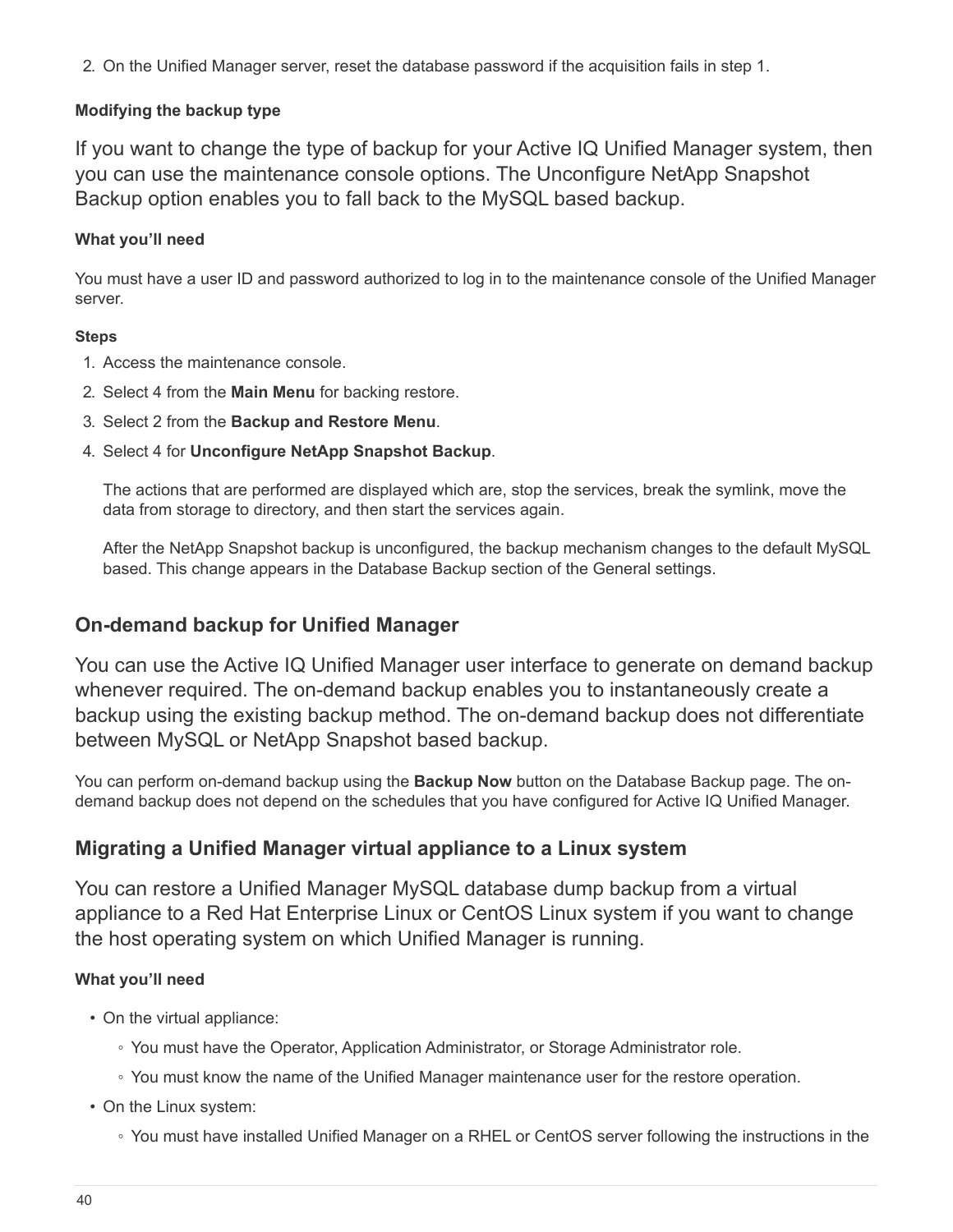Installation Guide.

- The version of Unified Manager on this server must be the same as the version on the virtual appliance from which you are using the backup file.
- Do not launch the UI or configure any clusters, users, or authentication settings on the Linux system after installation. The backup file populates this information during the restore process.
- You must have the root user credentials for the Linux host.

These steps describe how to create a backup file on the virtual appliance, copy the backup files to the Red Hat Enterprise Linux or CentOS system, and then restore the database backup to the new system.

#### **Steps**

- 1. On the virtual appliance, click **Management** > **Database Backup**.
- 2. In the **Database Backup** page, click **Backup Settings**.
- 3. Change the backup path to /jail/support.
- 4. In the Schedule section, select **Scheduled Daily**, and enter a time a few minutes past the current time so that the backup is created shortly.
- 5. Click **Apply**.
- 6. Wait a few hours for the backup to be generated.

A full backup can be over 1 GB and can take three to four hours to complete.

7. Log in as the root user to the Linux host on which Unified Manager is installed and copy the backup files from /support on the virtual appliance using SCP.root@<rhel\_server>:/# scp -r admin@<vapp\_server\_ip\_address>:/support/\* .

root@ocum\_rhel-21:/# scp -r admin@10.10.10.10:/support/\* .

Make sure you have copied the .7z backup file and all the .7z repository files in the /database-dumps-repo subdirectory.

8. At the command prompt, restore the backup: um backup restore -f /<br/>backup file path>/<br/>backup file name>

um backup restore -f / UM 9.7.N151113.1348 backup unix 02-12-2019-04-16.7z

9. After the restore operation completes, log in to the Unified Manager web UI.

You should perform the following tasks:

- Generate a new HTTPS security certificate and restart the Unified Manager server.
- Change the backup path to the default setting for your Linux system (/data/ocum-backup), or to a new path of your choice, because there is no /jail/support path on the Linux system.
- Reconfigure both sides of your Workflow Automation connection, if WFA is being used.
- Reconfigure SAML authentication settings, if you are using SAML.

After you have verified that everything is running as expected on your Linux system, you can shut down and remove the Unified Manager virtual appliance.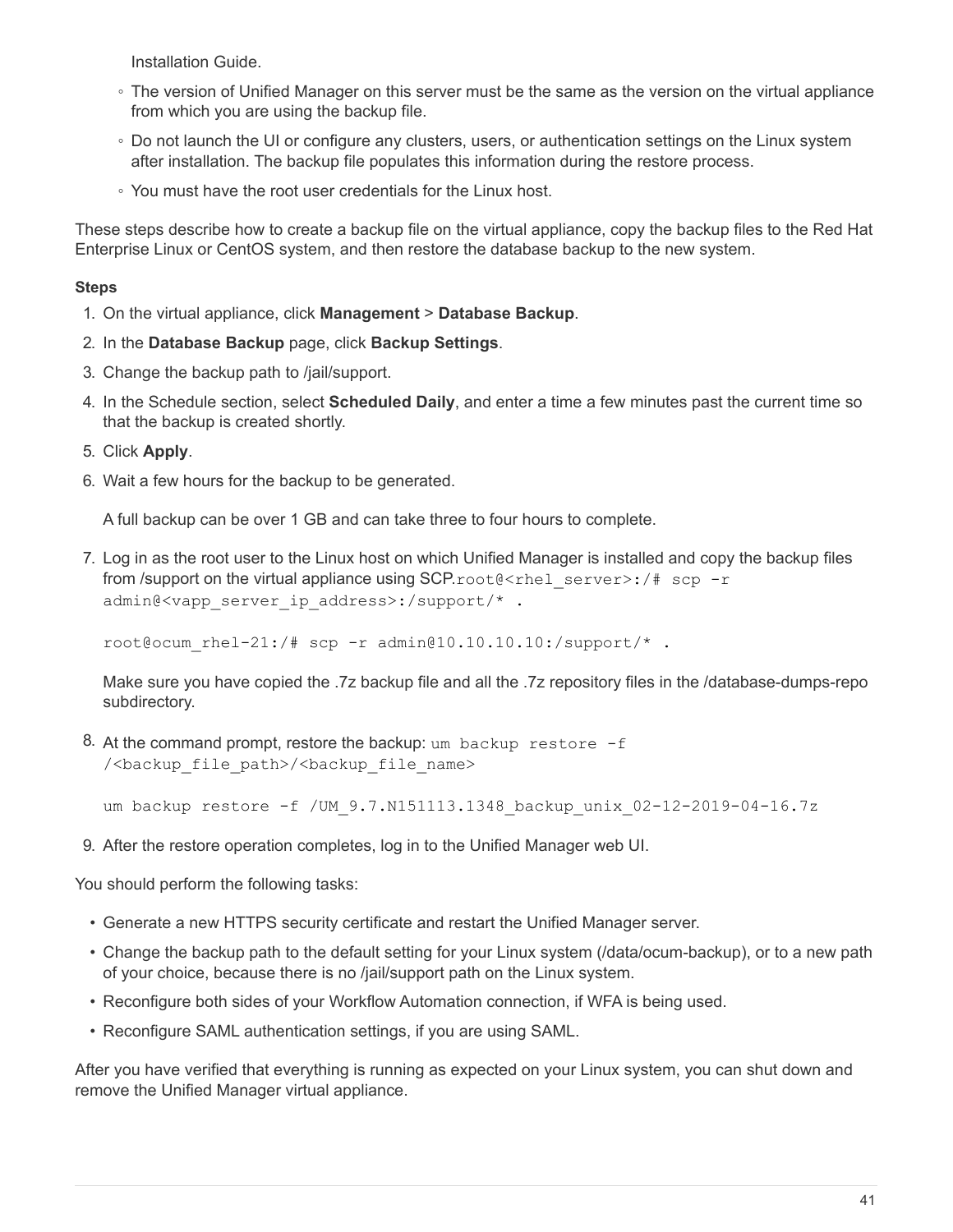# **Managing scripts**

You can use scripts to automatically modify or update multiple storage objects in Unified Manager. The script is associated with an alert. When an event triggers an alert, the script is executed. You can upload custom scripts and test their execution when an alert is generated.

The ability to upload scripts to Unified Manager and run them is enabled by default. If your organization does not want to allow this functionality because of security reasons, you can disable this functionality from **Storage Management** > **Feature Settings**.

# **How scripts work with alerts**

You can associate an alert with your script so that the script is executed when an alert is raised for an event in Unified Manager. You can use the scripts to resolve issues with storage objects or identify which storage objects are generating the events.

When an alert is generated for an event in Unified Manager, an alert email is sent to the specified recipients. If you have associated an alert with a script, the script is executed. You can get the details of the arguments passed to the script from the alert email.



If you have created a custom script and associated it with an alert for a specific event type, actions are taken based on your custom script for that event type, and the **Fix it** actions are not available by default on the Management Actions page or Unified Manager dashboard.

The script uses the following arguments for execution:

- -eventID
- -eventName
- -eventSeverity
- -eventSourceID
- -eventSourceName
- -eventSourceType
- -eventState
- -eventArgs

You can use the arguments in your scripts and gather related event information or modify storage objects.

#### **Example for obtaining arguments from scripts**

```
print "$ARGV[0] : $ARGV[1]\n"
print "$ARGV[7] : $ARGV[8]\n"
```
When an alert is generated, this script is executed and the following output is displayed: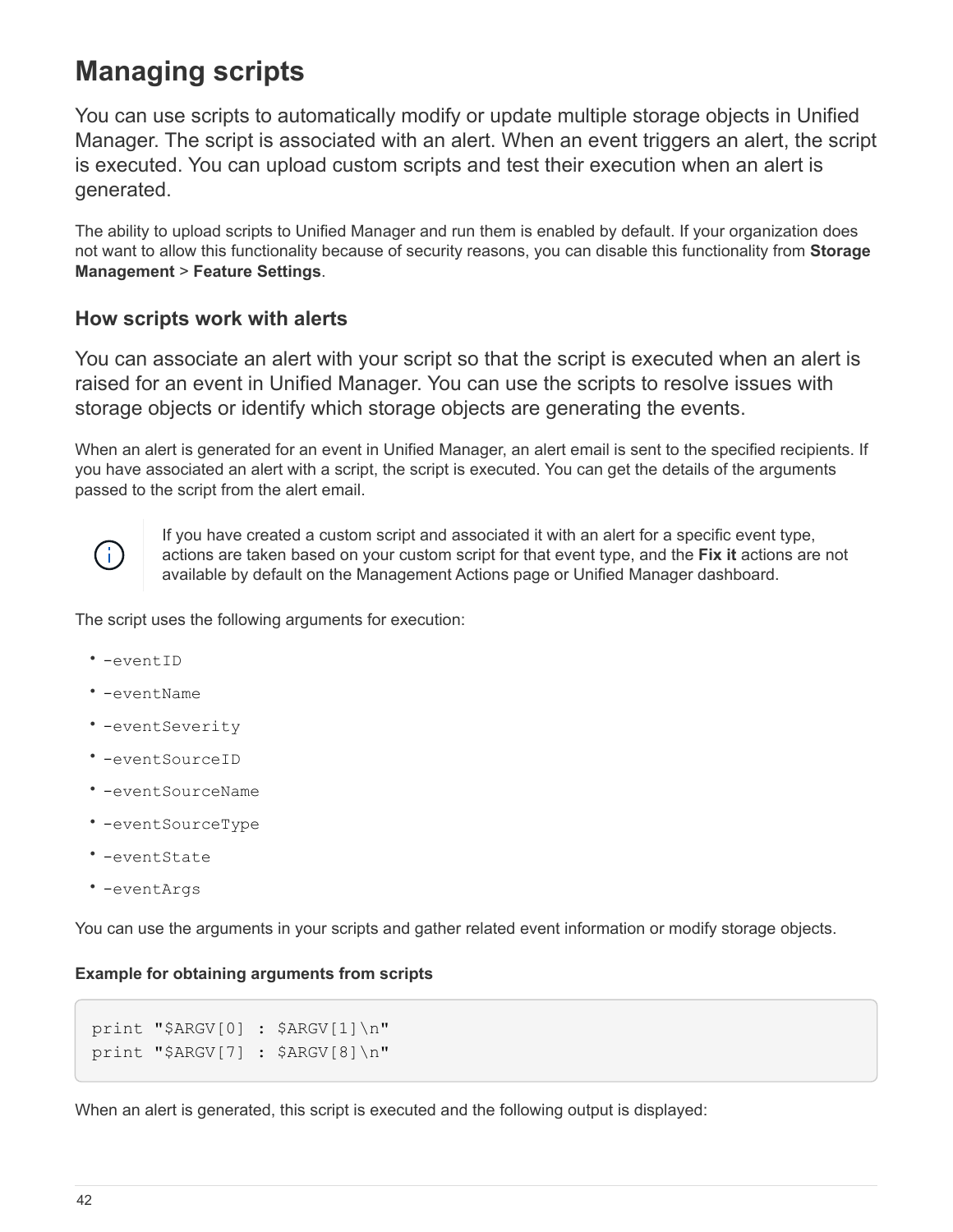```
-eventID : 290
-eventSourceID : 4138
```
# **Adding scripts**

You can add scripts in Unified Manager, and associate the scripts with alerts. These scripts are executed automatically when an alert is generated, and enable you to obtain information about storage objects for which the event is generated.

## **What you'll need**

- You must have created and saved the scripts that you want to add to the Unified Manager server.
- The supported file formats for scripts are Perl, Shell, PowerShell, Python, and .bat files.

| <b>Platform on which Unified Manager is installed</b> | <b>Supported languages</b>                 |
|-------------------------------------------------------|--------------------------------------------|
| <b>VMware</b>                                         | Perl and Shell scripts                     |
| Linux                                                 | Perl, Python, and Shell scripts            |
| <b>Windows</b>                                        | PowerShell, Perl, Python, and .bat scripts |

- For Perl scripts, Perl must be installed on the Unified Manager server. For VMware installations, Perl 5 is installed by default and scripts will support only what Perl 5 supports. If Perl was installed after Unified Manager, you must restart the Unified Manager server.
- For PowerShell scripts, the appropriate PowerShell execution policy must be set on the Windows server so that the scripts can be executed.



If your script creates log files to track the alert script progress, you must make sure that the log files are not created anywhere within the Unified Manager installation folder.

• You must have the Application Administrator or Storage Administrator role.

You can upload custom scripts and gather event details about the alert.



If you do not see this capability available in the user interface it is because the functionality has been disabled by your administrator. If required, you can enable this functionality from **Storage Management** > **Feature Settings**.

- 1. In the left navigation pane, click **Storage Management** > **Scripts**.
- 2. In the **Scripts** page, click **Add**.
- 3. In the **Add Script** dialog box, click **Browse** to select your script file.
- 4. Enter a description for the script that you select.
- 5. Click **Add**.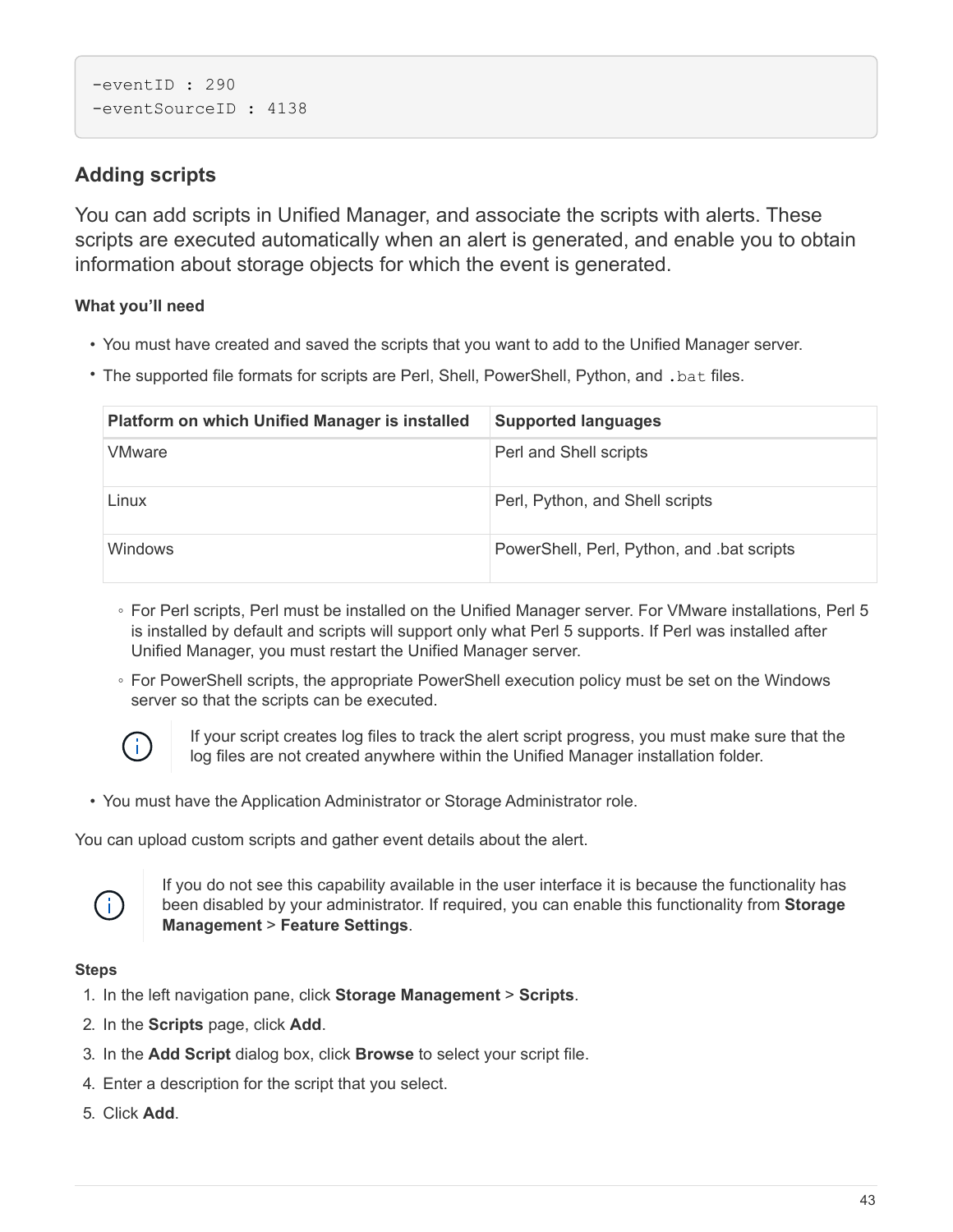# **Deleting scripts**

You can delete a script from Unified Manager when the script is no longer required or valid.

## **What you'll need**

- You must have the Application Administrator or Storage Administrator role.
- The script must not be associated with an alert.

## **Steps**

- 1. In the left navigation pane, click **Storage Management** > **Scripts**.
- 2. In the **Scripts** page, select the script that you want to delete, and then click **Delete**.
- 3. In the **Warning** dialog box, confirm the deletion by clicking **Yes**.

# **Testing script execution**

You can verify that your script is executed correctly when an alert is generated for a storage object.

- You must have the Application Administrator or Storage Administrator role.
- You must have uploaded a script in the supported file format to Unified Manager.

## **Steps**

- 1. In the left navigation pane, click **Storage Management** > **Scripts**.
- 2. In the Scripts page, add your test script.
- 3. In the left navigation pane, click **Storage Management** > **Alert Setup**.
- 4. In the **Alert Setup** page, perform one of the following actions:

| <b>To</b>     | Do this                                                                                                              |
|---------------|----------------------------------------------------------------------------------------------------------------------|
| Add an alert  | a. Click Add.<br>b. In the Actions section, associate the alert with<br>your test script.                            |
| Edit an alert | a. Select an alert, and then click Edit.<br>b. In the Actions section, associate the alert with<br>your test script. |

- 5. Click **Save**.
- 6. In the **Alert Setup** page, select the alert that you added or modified, and then click **Test**.

The script is executed with the "-test" argument, and a notification alert is sent to the email addresses that were specified when the alert was created.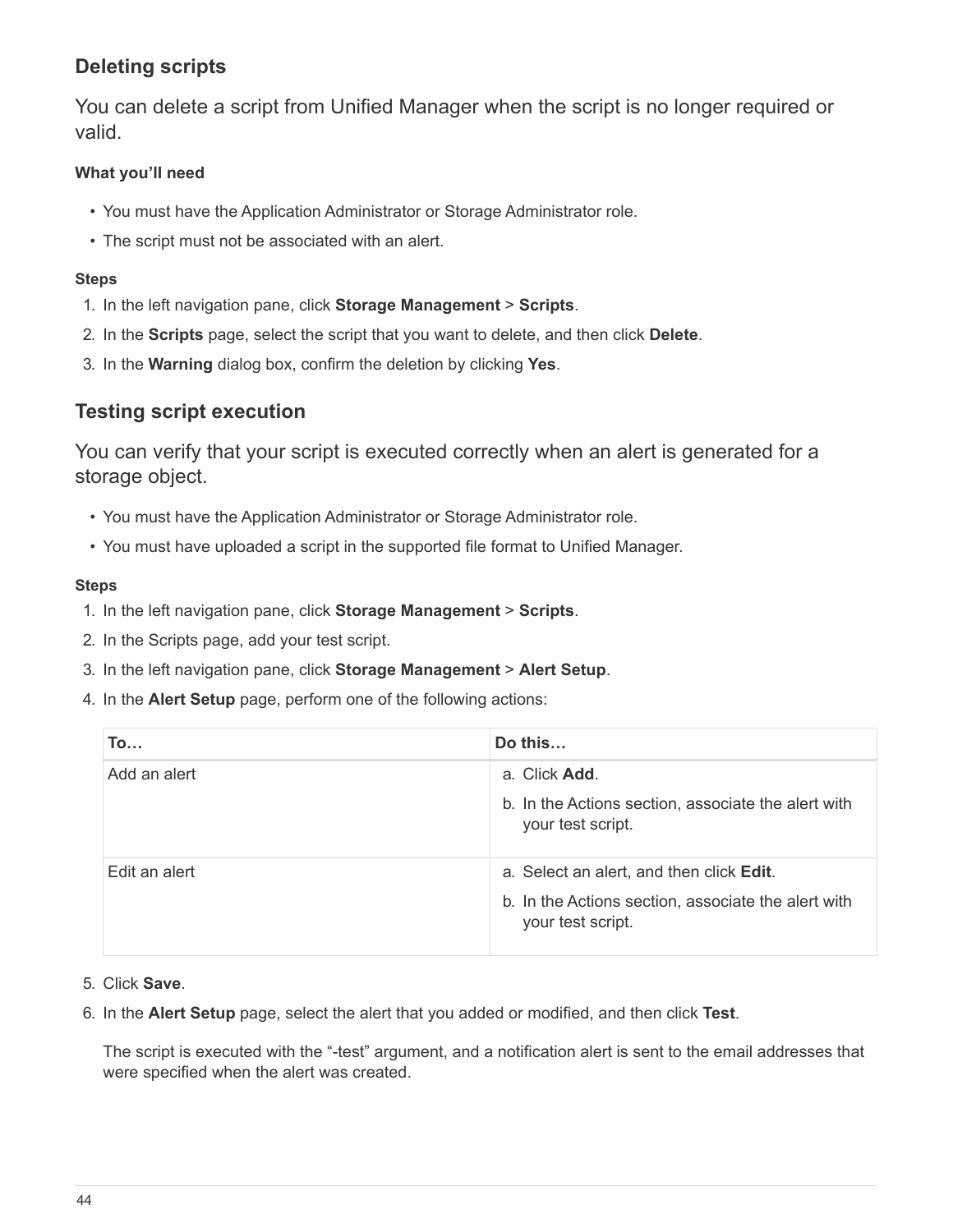# **Managing and monitoring groups**

You can create groups in Unified Manager to manage storage objects.

# **Understanding groups**

You can create groups in Unified Manager to manage storage objects. Understanding the concepts about groups and how group rules enable you to add storage objects to a group will help you to manage the storage objects in your environment.

# **What a group is**

A group is a dynamic collection of heterogeneous storage objects (clusters, SVMs, or volumes). You can create groups in Unified Manager to easily manage a set of storage objects. The members in a group might change, depending on the storage objects that are monitored by Unified Manager at a point in time.

- Each group has a unique name.
- You must configure a minimum of one group rule for each group.
- You can associate a group with more than one group rule.
- Each group can include multiple types of storage objects such as clusters, SVMs, or volumes.
- Storage objects are dynamically added to a group based on when a group rule is created or when Unified Manager completes a monitoring cycle.
- You can simultaneously apply actions on all the storage objects in a group such as setting thresholds for volumes.

# **How group rules work for groups**

A group rule is a criterion that you define to enable storage objects (volumes, clusters, or SVMs) to be included in a specific group. You can use condition groups or conditions for defining group rule for a group.

- You must associate a group rule to a group.
- You must associate an object type for a group rule; only one object type is associated for a group rule.
- Storage objects are added or removed from the group after each monitoring cycle or when a rule is created, edited, or deleted.
- A group rule can have one or more condition groups, and each condition group can have one or more conditions.
- Storage objects can belong to multiple groups based on group rules you create.

## **Conditions**

You can create multiple condition groups, and each condition group can have one or more conditions. You can apply all the defined condition groups in a group rule for groups in order to specify which storage objects are included in the group.

Conditions within a condition group are executed using logical AND. All the conditions in a condition group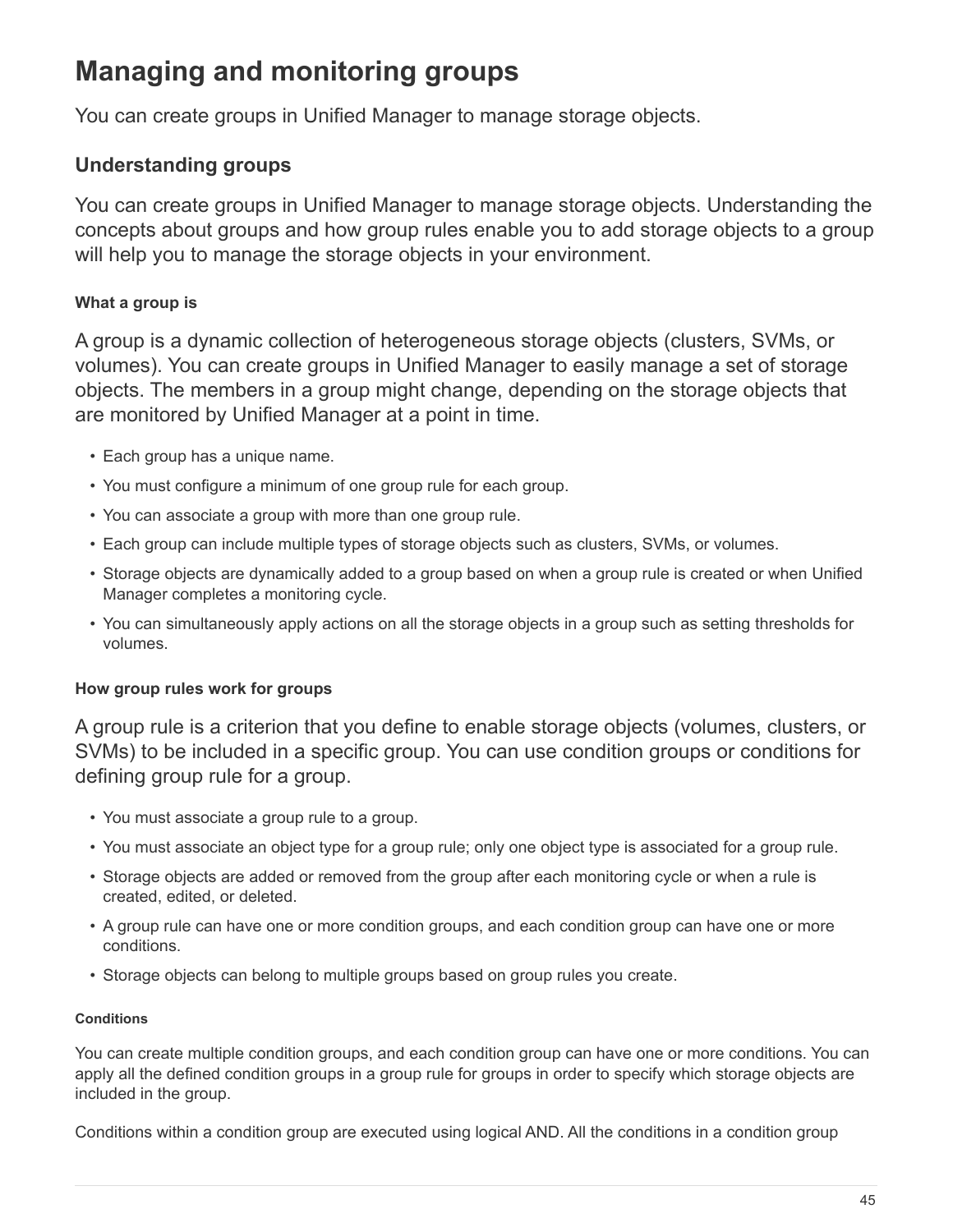must be met. When you create or modify a group rule, a condition is created that applies, selects, and groups only those storage objects that satisfy all conditions in the condition group. You can use multiple conditions within a condition group when you want to narrow the scope of which storage objects to include in a group.

You can create conditions with storage objects by using the following operands and operator and specifying the required value.

| <b>Storage object type</b> | <b>Applicable operands</b> |
|----------------------------|----------------------------|
| Volume                     | • Object name              |
|                            | • Owning cluster name      |
|                            | • Owning SVM name          |
|                            | • Annotations              |
| <b>SVM</b>                 | • Object name              |
|                            | • Owning cluster name      |
|                            | • Annotations              |
| Cluster                    | • Object name              |
|                            | • Annotations              |

When you select annotation as an operand for any storage object, the "Is" operator is available. For all other operands, you can select either "Is" or "Contains" as operator.

• Operand

The list of operands in Unified Manager changes based on the selected object type. The list includes the object name, owning cluster name, owning SVM name, and annotations that you define in Unified Manager.

• Operator

The list of operators changes based on the selected operand for a condition. The operators supported in Unified Manager are "Is" and "Contains".

When you select the "Is" operator, the condition is evaluated for exact match of operand value to the value provided for the selected operand.

When you select the "Contains" operator, the condition is evaluated to meet one of the following criteria:

- The operand value is an exact match to the value provided for the selected operand
- The operand value contains the value provided for the selected operand
- Value

The value field changes based on the operand selected.

#### **Example of a group rule with conditions**

Consider a condition group for a volume with the following two conditions: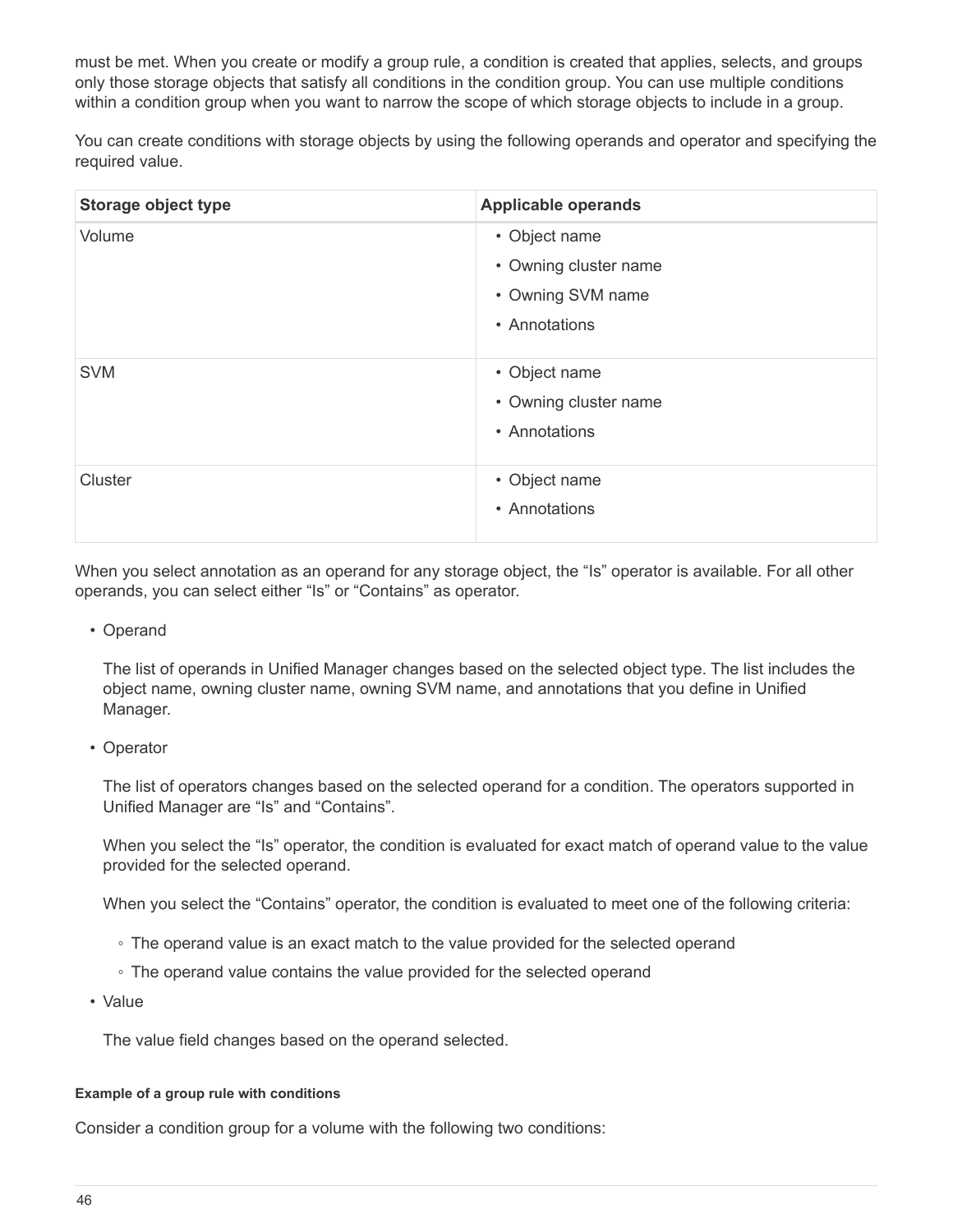- Name contains "vol"
- SVM name is "data\_svm"

This condition group selects all volumes that include "vol" in their names and that are hosted on SVMs with the name "data\_svm".

#### **Condition groups**

Condition groups are executed using logical OR, and then applied to storage objects. The storage objects must satisfy one of the condition groups to be included in a group. The storage objects of all the condition groups are combined. You can use condition groups to increase the scope of storage objects to include in a group.

#### **Example of a group rule with condition groups**

Consider two condition groups for a volume, with each group containing the following two conditions:

- Condition group 1
	- Name contains "vol"
	- SVM name is "data\_svm" Condition group 1 selects all volumes that include "vol" in their names and that are hosted on SVMs with the name "data\_svm".
- Condition group 2
	- Name contains "vol"
	- The annotation value of data-priority is "critical" Condition group 2 selects all volumes that include "vol" in their names and that are annotated with the data-priority annotation value as "critical".

When a group rule containing these two condition groups is applied on storage objects, then the following storage objects are added to a selected group:

- All volumes that include "vol" in their names and that are hosted on the SVM with the name "data\_svm".
- All volumes that include "vol" in their names and that are annotated with the data-priority annotation value "critical".

#### **How group actions work on storage objects**

A group action is an operation that is performed on all the storage objects in a group. For example, you can configure volume threshold group action to simultaneously change the volume threshold values of all volumes in a group.

Groups support unique group action types. You can have a group with only one volume health threshold group action type. However, you can configure a different type of group action, if available, for the same group. The rank of a group action determines the order in which the action is applied to storage objects. The details page of a storage object provides information about which group action is applied on the storage object.

#### **Example of unique group actions**

Consider a volume A that belongs to groups G1 and G2, and the following volume health threshold group actions are configured for these groups:

- Change capacity threshold group action with rank 1, for configuring the capacity of the volume
- Change snapshot copies group action with rank 2, for configuring the Snapshot copies of the volume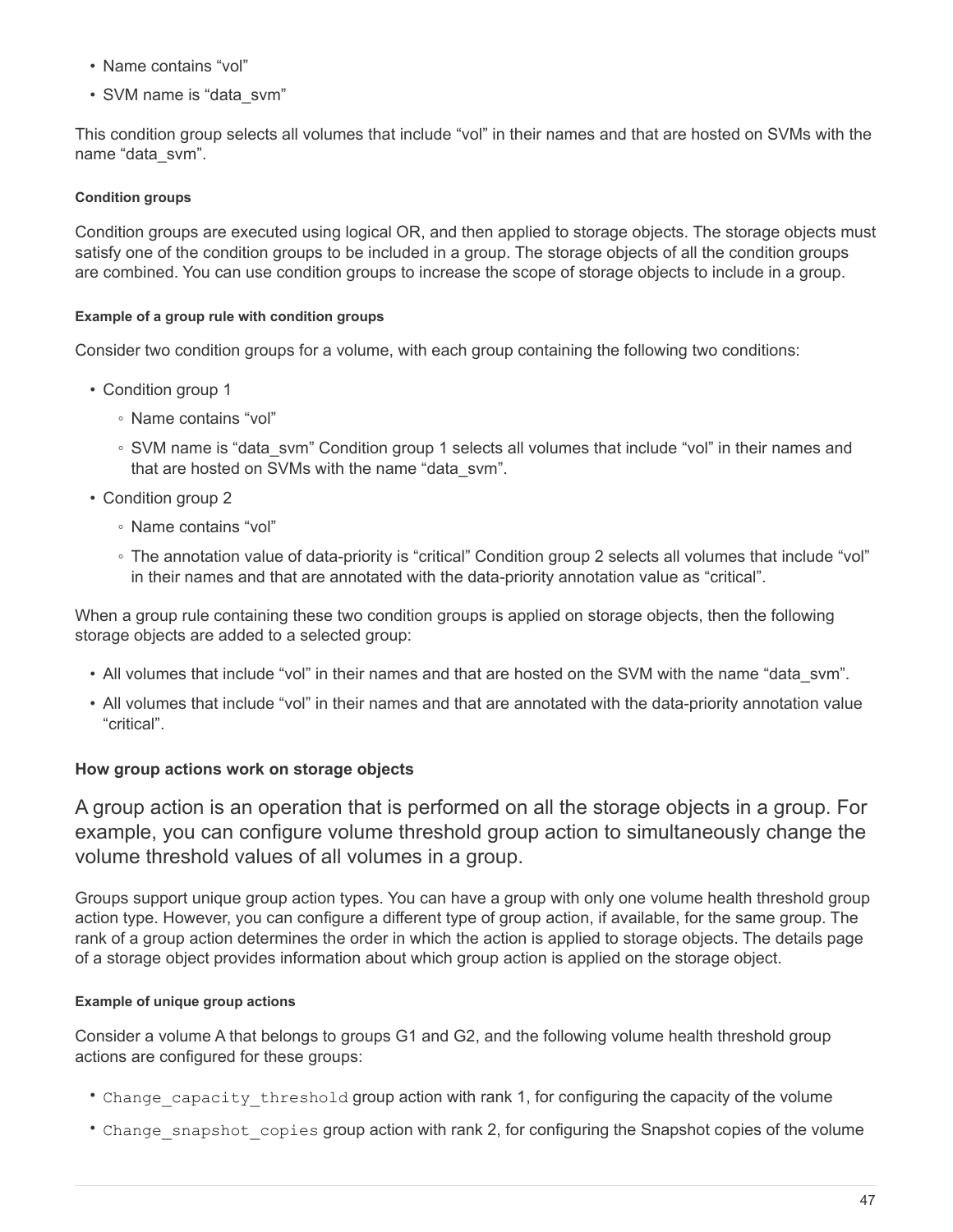The Change capacity threshold group action always takes priority over the Change snapshot copies group action and is applied to volume A. When Unified Manager completes one cycle of monitoring, the health threshold related events of volume A are re-evaluated per the Change capacity threshold group action. You cannot configure another volume threshold type of group action for either G1 or G2 group.

# **Adding groups**

You can create groups to combine clusters, volumes, and storage virtual machines (SVMs) for ease of management.

## **What you'll need**

You must have the Application Administrator or Storage Administrator role.

You can define group rules to add or remove members from the group and to modify group actions for the group.

#### **Steps**

- 1. In the left navigation pane, click **Storage Management** > **Groups**.
- 2. In the **Groups** tab, click **Add**.
- 3. In the **Add Group** dialog box, enter a name and description for the group.
- 4. Click **Add**.

# **Editing groups**

You can edit the name and description of a group that you created in Unified Manager.

## **What you'll need**

You must have the Application Administrator or Storage Administrator role.

When you edit a group to update the name, you must specify a unique name; you cannot use an existing group name.

## **Steps**

- 1. In the left navigation pane, click **Storage Management** > **Groups**.
- 2. In the **Groups** tab, select the group that you want to edit, and then click **Edit**.
- 3. In the **Edit Group** dialog box, change the name, description, or both for the group.
- 4. Click **Save**.

# **Deleting groups**

You can delete a group from Unified Manager when the group is no longer required.

## **What you'll need**

• None of the storage objects (clusters, SVMs, or volumes) must be associated with any group rule that is associated with the group that you want to delete.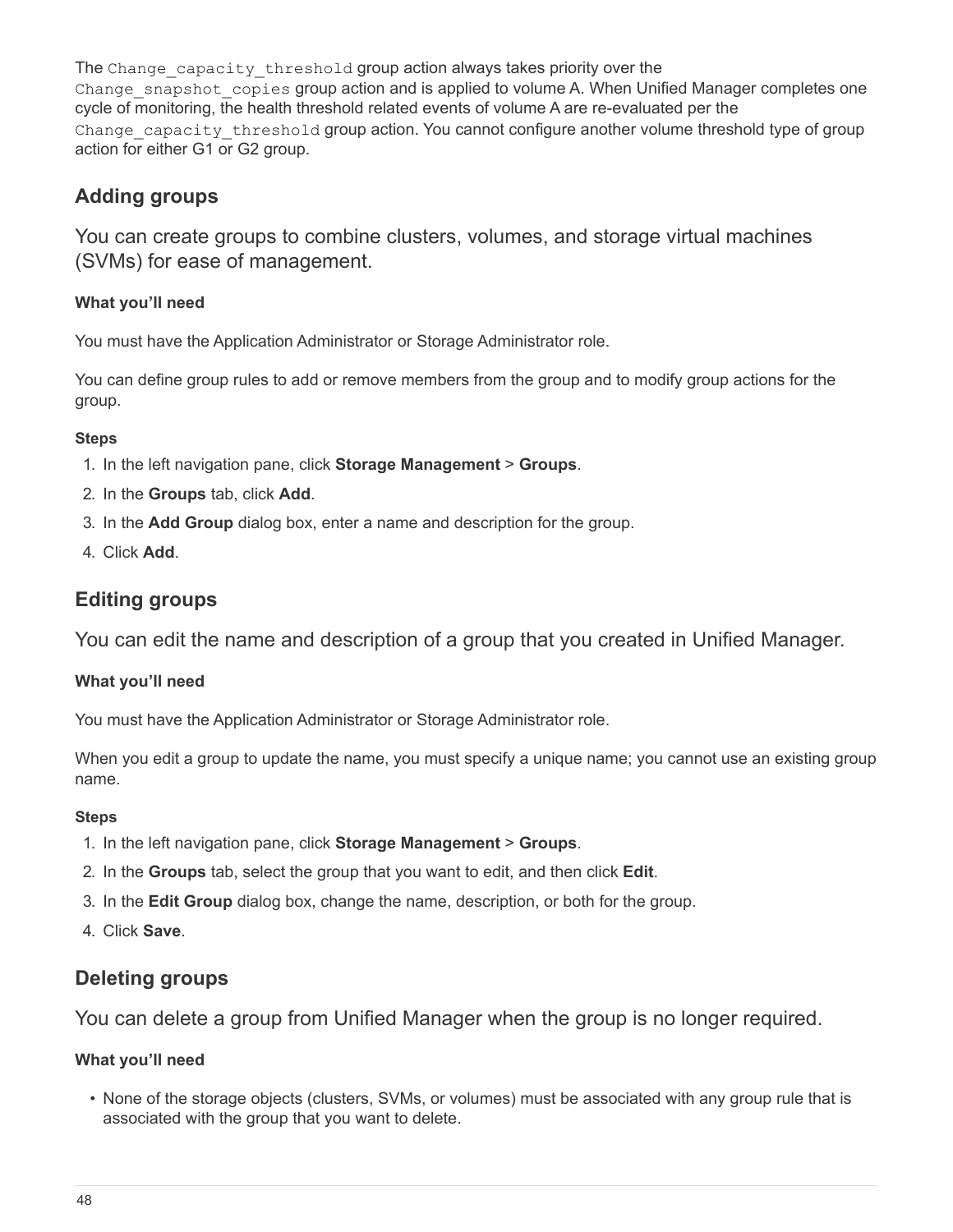• You must have the Application Administrator or Storage Administrator role.

#### **Steps**

- 1. In the left navigation pane, click **Storage Management** > **Groups**.
- 2. In the **Groups** tab, select the group that you want to delete, and then click **Delete**.
- 3. In the **Warning** dialog box, confirm the deletion by clicking **Yes**.

Deleting a group does not delete the group actions that are associated with the group. However, these group actions will be unmapped after the group is deleted.

# **Adding group rules**

You can create group rules for a group to dynamically add storage objects such as volumes, clusters, or storage virtual machines (SVMs) to the group. You must configure at least one condition group with at least one condition to create a group rule.

## **What you'll need**

You must have the Application Administrator or Storage Administrator role.

Storage objects that are currently monitored are added as soon as the group rule is created. New objects are added only after the monitoring cycle is completed.

- 1. In the left navigation pane, click **Storage Management** > **Groups**.
- 2. In the **Group Rules** tab, click **Add**.
- 3. In the **Add Group Rule** dialog box, specify a name for the group rule.
- 4. In the **Target Object Type** field, select the type of storage object that you want to group.
- 5. In the **Group** field, select the required group for which you want to create group rules.
- 6. In the **Conditions** section, perform the following steps to create a condition, a condition group, or both:

| To create   | Do this                                                                                                           |
|-------------|-------------------------------------------------------------------------------------------------------------------|
| A condition | a. Select an operand from the list of operands.<br>b. Select either <b>Contains</b> or <b>Is</b> as the operator. |
|             | c. Enter a value, or select a value from the<br>available list.                                                   |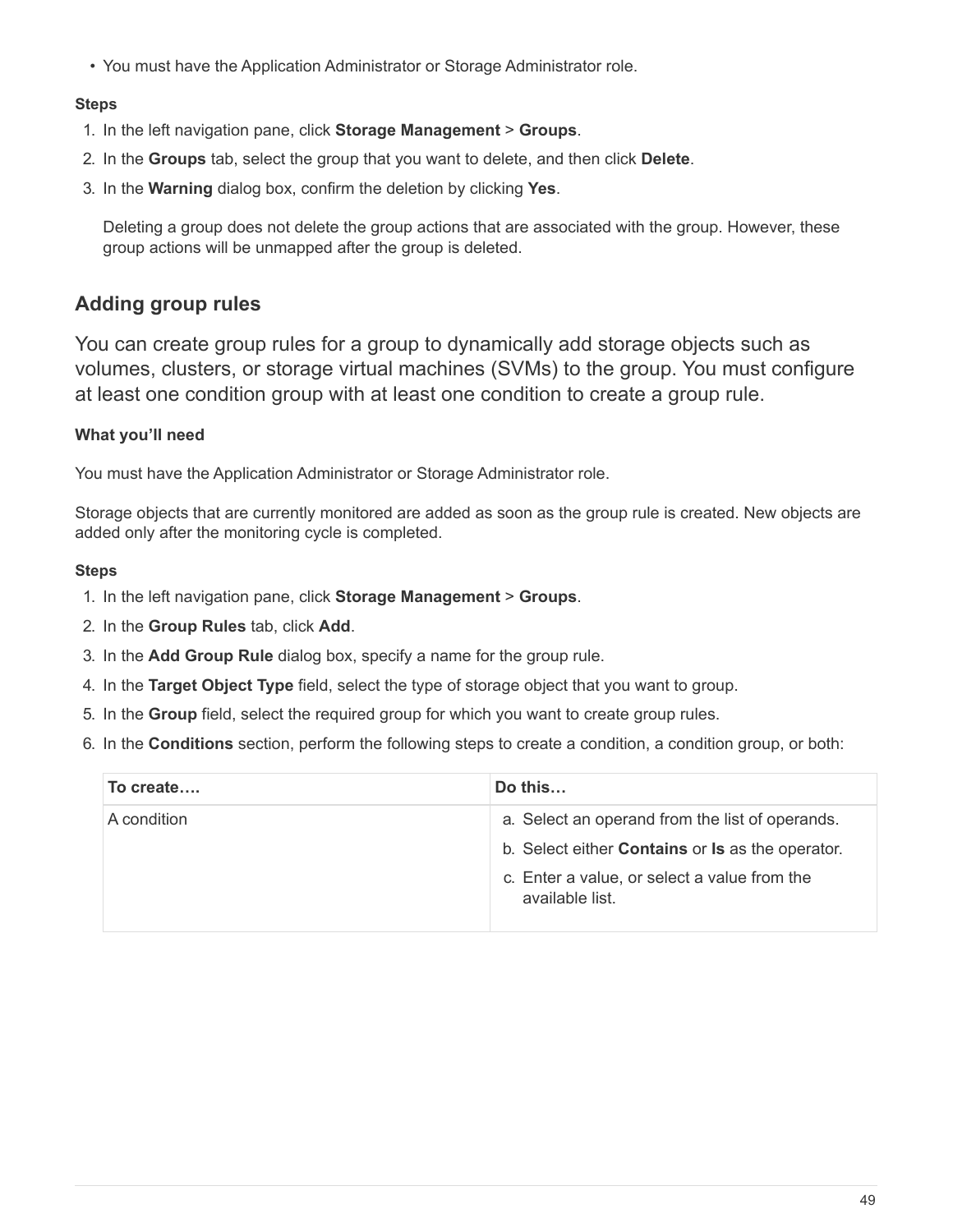| To create         | Do this                                                                                                              |
|-------------------|----------------------------------------------------------------------------------------------------------------------|
| A condition group | a. Click Add Condition Group                                                                                         |
|                   | b. Select an operand from the list of operands.                                                                      |
|                   | c. Select either <b>Contains</b> or <b>Is</b> as the operator.                                                       |
|                   | d. Enter a value, or select a value from the<br>available list.                                                      |
|                   | e. Click Add condition to create more conditions<br>if required, and repeat steps a through d for<br>each condition. |

#### 7. Click **Add**.

#### **Example for creating a group rule**

Perform the following steps in the Add Group Rule dialog box to create a group rule, including configuring a condition and adding a condition group:

#### **Steps**

- 1. Specify a name for the group rule.
- 2. Select the object type as storage virtual machine (SVM).
- 3. Select a group from the list of groups.
- 4. In the Conditions section, select **Object Name** as the operand.
- 5. Select **Contains** as the operator.
- 6. Enter the value as svm data.
- 7. Click **Add condition group**.
- 8. Select **Object Name** as the operand.
- 9. Select **Contains** as the operator.
- 10. Enter the value as  $vol.$
- 11. Click **Add condition**.
- 12. Repeat steps 8 through 10 by selecting **data-priority** as the operand in step 8, **Is** as the operator in step 9, and **critical** as the value in step 10.
- 13. Click **Add** to create the condition for the group rule.

## **Editing group rules**

You can edit group rules to modify the condition groups and the conditions within a condition group to add or remove storage objects to or from a specific group.

#### **What you'll need**

You must have the Application Administrator or Storage Administrator role.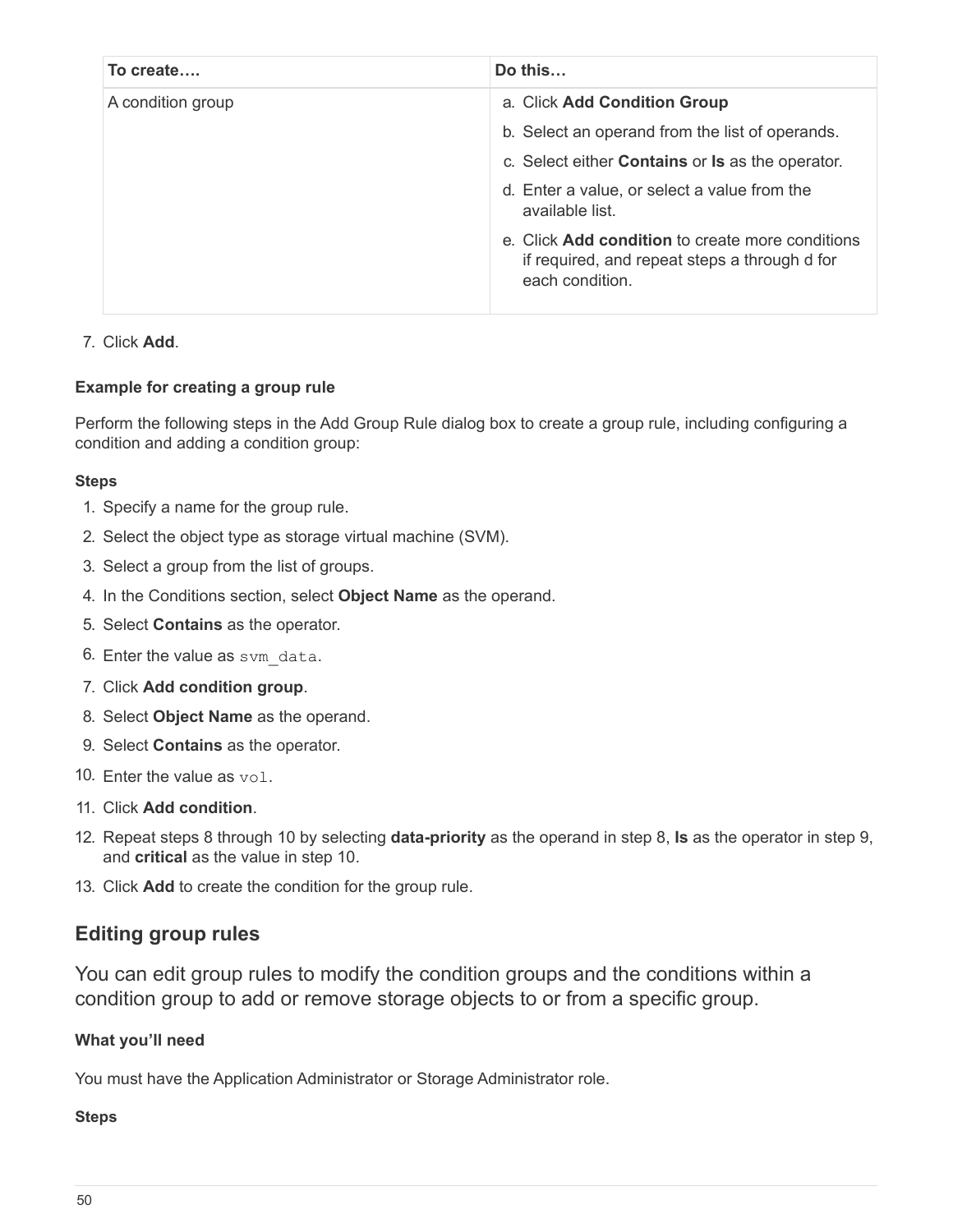- 1. In the left navigation pane, click **Storage Management** > **Groups**.
- 2. In the **Group Rules** tab, select the group rule that you want to edit, and then click **Edit**.
- 3. In the **Edit Group Rule** dialog box, change the group rule name, associated group name, condition groups, and conditions as required.



You cannot change the target object type for a group rule.

4. Click **Save**.

## **Deleting group rules**

You can delete a group rule from Active IQ Unified Manager when the group rule is no longer required.

#### **What you'll need**

You must have the Application Administrator or Storage Administrator role.

When a group rule is deleted, the associated storage objects will be removed from the group.

#### **Steps**

- 1. In the left navigation pane, click **Storage Management** > **Groups**.
- 2. In the **Group Rules** tab, select the group rule that you want to delete, and then click **Delete**.
- 3. In the **Warning** dialog box, confirm the deletion by clicking **Yes**.

## **Adding group actions**

You can configure group actions that you want to apply to storage objects in a group. Configuring actions for a group enables you to save time, because you do not have to add these actions to each object individually.

#### **What you'll need**

You must have the Application Administrator or Storage Administrator role.

#### **Steps**

- 1. In the left navigation pane, click **Storage Management** > **Groups**.
- 2. In the **Group Actions** tab, click **Add**.
- 3. In the **Add Group Action** dialog box, enter a name and description for the action.
- 4. From the **Group** menu, select a group for which you want to configure the action.
- 5. From the **Action Type** menu, select an action type.

The dialog box expands, enabling you to configure the selected action type with required parameters.

- 6. Enter appropriate values for the required parameters to configure a group action.
- 7. Click **Add**.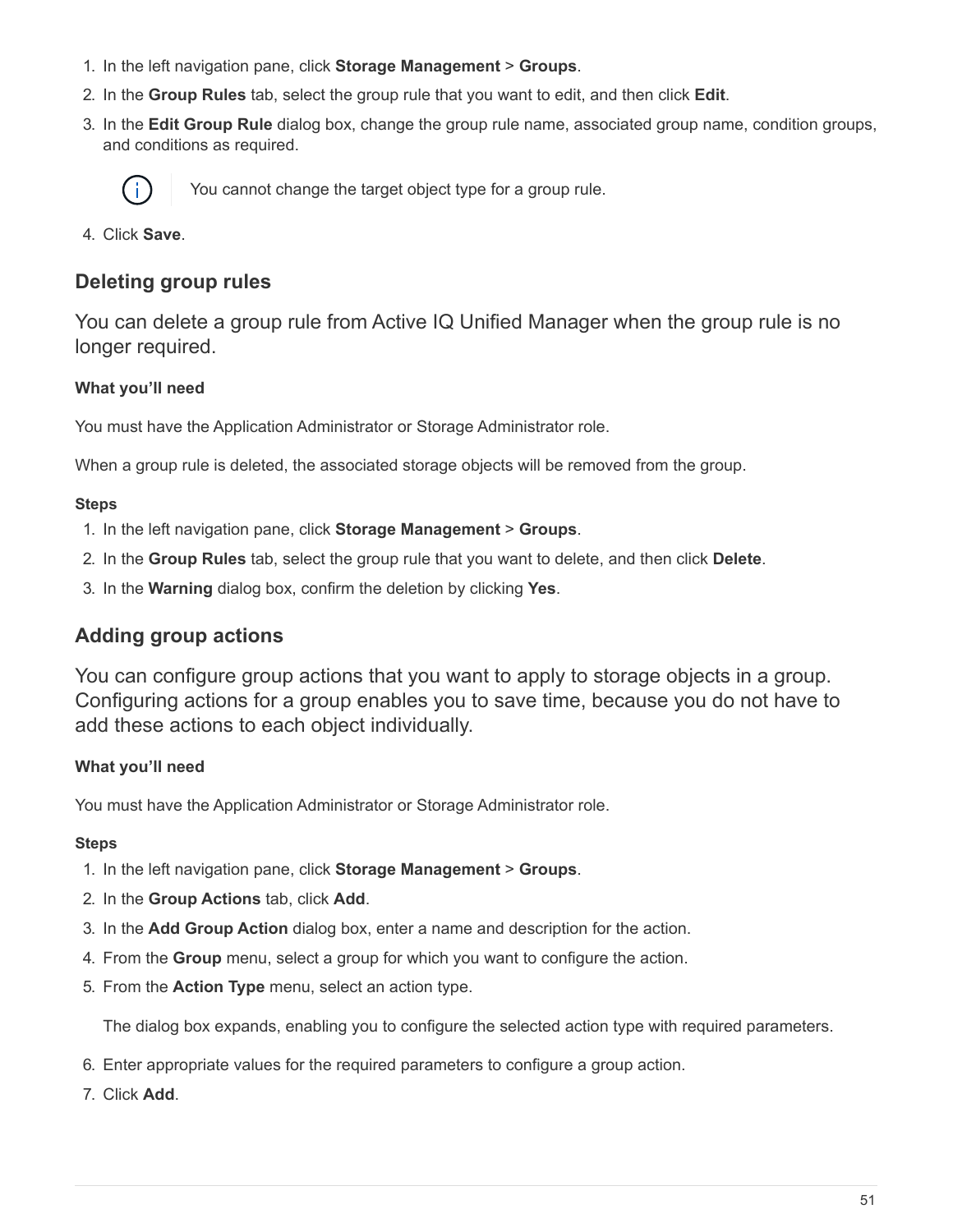# **Editing group actions**

You can edit the group action parameters that you configured in Unified Manager, such as the group action name, description, associated group name, and parameters of the action type.

## **What you'll need**

You must have the Application Administrator or Storage Administrator role.

#### **Steps**

- 1. In the left navigation pane, click **Storage Management** > **Groups**.
- 2. In the **Group Actions** tab, select the group action that you want to edit, and then click **Edit**.
- 3. In the **Edit Group Action** dialog box, change the group action name, description, associated group name, and parameters of the action type, as required.
- 4. Click **Save**.

# **Configuring volume health thresholds for groups**

You can configure group-level volume health thresholds for capacity, Snapshot copies, qtree quotas, growth, and inodes.

## **What you'll need**

You must have the Application Administrator or Storage Administrator role.

The volume health threshold type of group action is applied only on volumes of a group.

#### **Steps**

- 1. In the left navigation pane, click **Storage Management** > **Groups**.
- 2. In the **Group Actions** tab, click **Add**.
- 3. Enter a name and description for the group action.
- 4. From the **Group** drop-down box, select a group for which you want to configure group action.
- 5. Select **Action Type** as the volume health threshold.
- 6. Select the category for which you want to set the threshold.
- 7. Enter the required values for the health threshold.
- 8. Click **Add**.

# **Deleting group actions**

You can delete a group action from Unified Manager when the group action is no longer required.

## **What you'll need**

You must have the Application Administrator or Storage Administrator role.

When you delete the group action for the volume health threshold, global thresholds are applied to the storage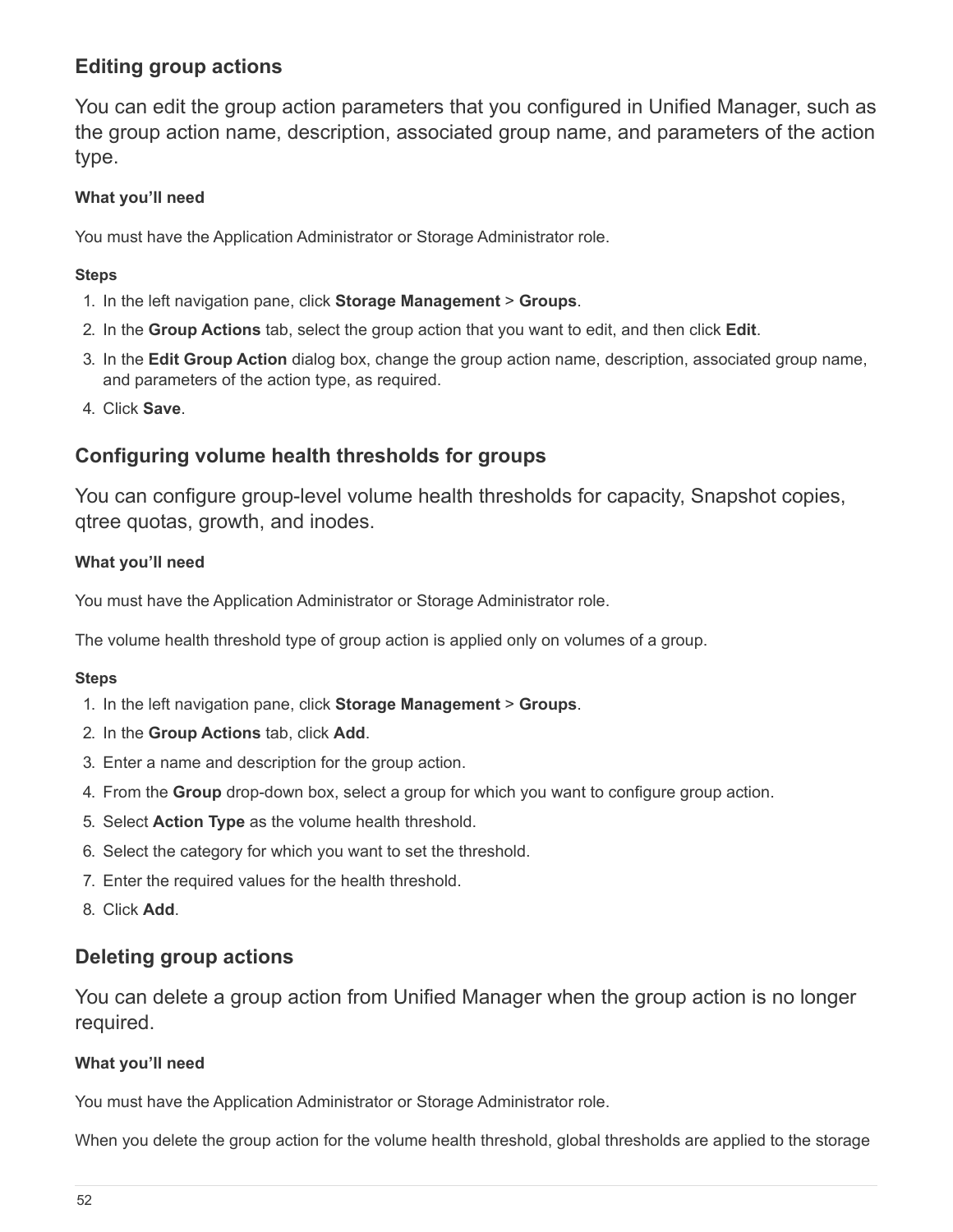objects in that group. Any object-level health thresholds that are set on the storage object are not impacted.

#### **Steps**

- 1. In the left navigation pane, click **Storage Management** > **Groups**.
- 2. In the **Group Actions** tab, select the group action that you want to delete, and then click **Delete**.
- 3. In the **Warning** dialog box, confirm the deletion by clicking **Yes**.

# **Reordering group actions**

You can change the order of the group actions that are to be applied to the storage objects in a group. Group actions are applied to storage objects sequentially based on their rank. The lowest rank is assigned to the group action that you configured last. You can change the rank of the group action depending on your requirements.

## **What you'll need**

You must have the Application Administrator or Storage Administrator role.

You can select either a single row or multiple rows, and then perform multiple drag-and-drop operations to change the rank of group actions. However, you must save the changes for the re-prioritization to be reflected in the group actions grid.

## **Steps**

- 1. In the left navigation pane, click **Storage Management** > **Groups**.
- 2. In the **Group Actions** tab, click **Reorder**.
- 3. In the **Reorder Group Actions** dialog box, drag and drop the rows to rearrange the sequence of group actions as required.
- 4. Click **Save**.

# **Prioritizing storage object events using annotations**

You can create and apply annotation rules to storage objects so that you can identify and filter those objects based on the type of annotation applied and its priority.

## **Understanding more about annotations**

Understanding the concepts about annotations helps you to manage the events related to the storage objects in your environment.

## **What annotations are**

An annotation is a text string (the name) that is assigned to another text string (the value). Each annotation name-value pair can be dynamically associated with storage objects using annotation rules. When you associate storage objects with predefined annotations, you can filter and view the events that are related to them. You can apply annotations to clusters, volumes, and storage virtual machines (SVMs).

Each annotation name can have multiple values; each name-value pair can be associated with a storage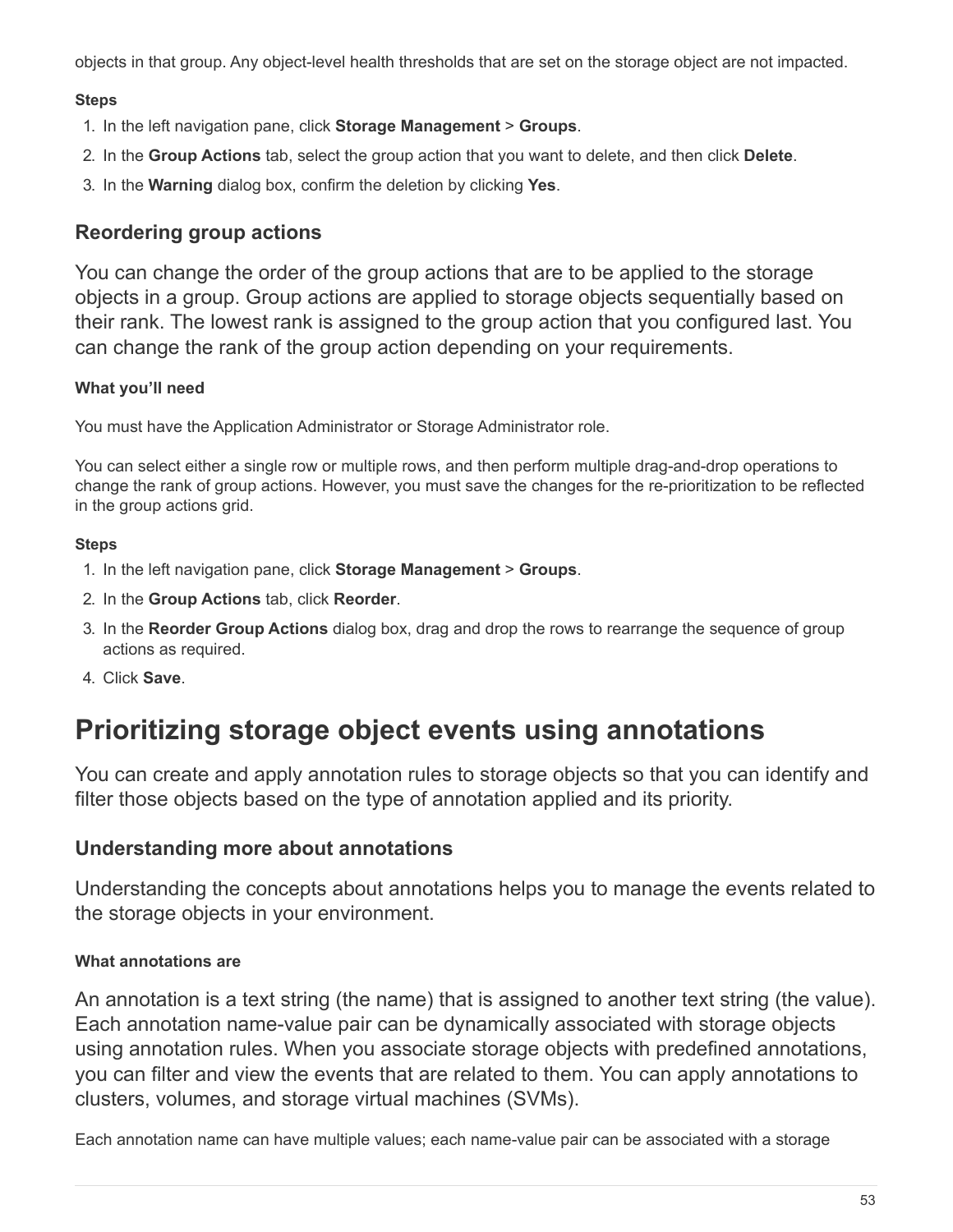object through rules.

For example, you can create an annotation named "data-center" with the values "Boston" and "Canada". You can then apply the annotation "data-center" with the value "Boston" to volume v1. When an alert is generated for any event on a volume v1 that is annotated with "data-center", the generated email indicates the location of the volume, "Boston", and this enables you to prioritize and resolve the issue.

#### **How annotation rules work in Unified Manager**

An annotation rule is a criterion that you define to annotate storage objects (volumes, clusters, or storage virtual machines (SVMs)). You can use either condition groups or conditions for defining annotation rules.

- You must associate an annotation rule to an annotation.
- You must associate an object type for an annotation rule; only one object type can be associated for an annotation rule.
- Unified Manager adds or removes annotations from storage objects after each monitoring cycle or when a rule is created, edited, deleted, or reordered.
- An annotation rule can have one or more condition groups, and each condition group can have one or more conditions.
- Storage objects can have multiple annotations. An annotation rule for a particular annotation can also use different annotations in the rule conditions to add another annotation to already annotated objects.

#### **Conditions**

You can create multiple condition groups, and each condition group can have one or more conditions. You can apply all the defined condition groups in an annotation rule of an annotation in order to annotate storage objects.

Conditions within a condition group are executed using logical AND. All the conditions in a condition group must be met. When you create or modify an annotation rule, a condition is created that applies, selects, and annotates only those storage objects that meet all the conditions in the condition group. You can use multiple conditions within a condition group when you want to narrow the scope of which storage objects to annotate.

You can create conditions with storage objects by using the following operands and operator and specifying the required value.

| Storage object type | <b>Applicable operands</b>                                                   |
|---------------------|------------------------------------------------------------------------------|
| Volume              | • Object name<br>• Owning cluster name<br>• Owning SVM name<br>• Annotations |
| <b>SVM</b>          | • Object name<br>• Owning cluster name<br>• Annotations                      |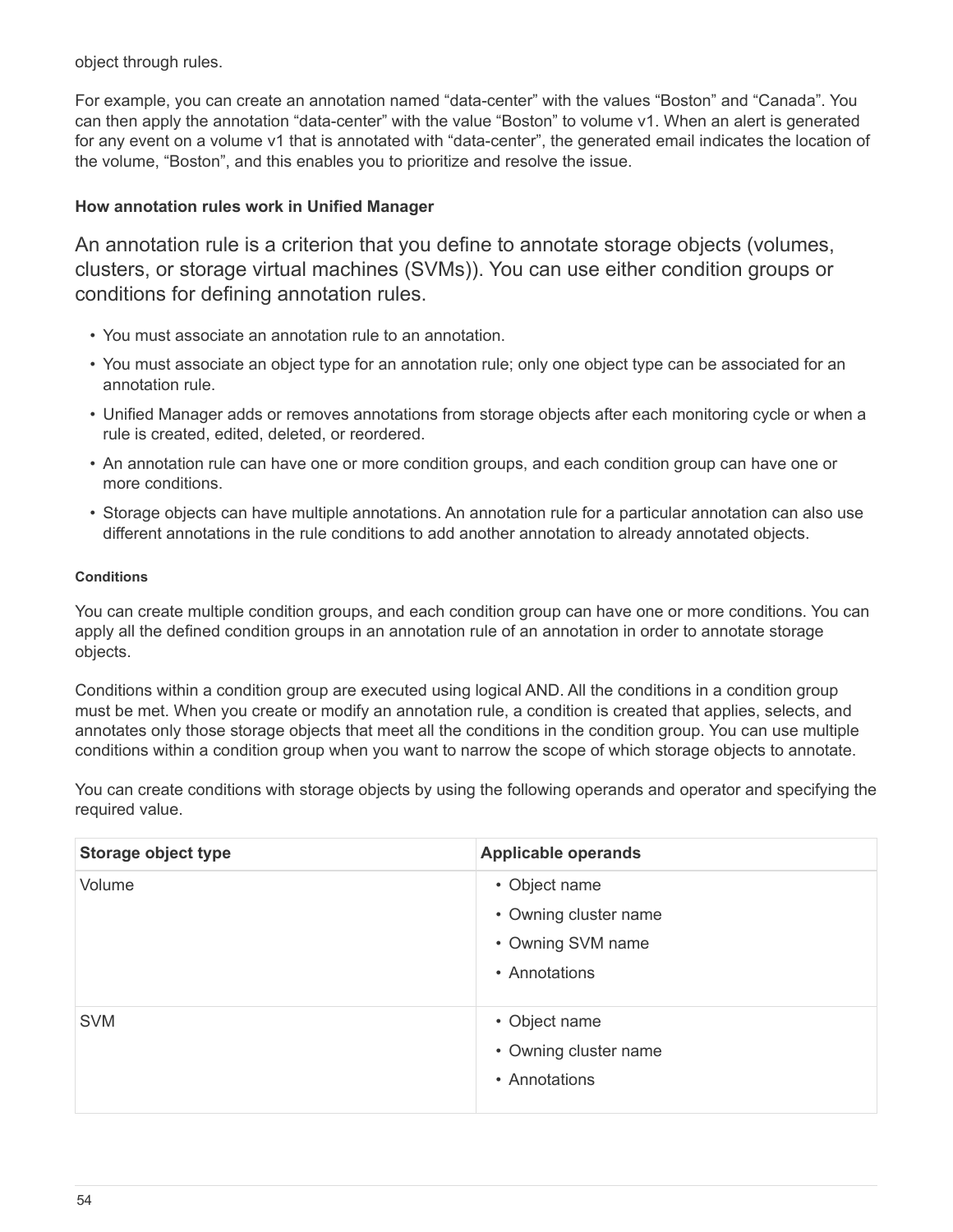| Storage object type | <b>Applicable operands</b> |
|---------------------|----------------------------|
| Cluster             | • Object name              |
|                     | • Annotations              |

When you select annotation as an operand for any storage object, the "Is" operator is available. For all other operands, you can select either "Is" or "Contains" as operator. When you select the "Is" operator, the condition is evaluated for an exact match of the operand value with the value provided for the selected operand. When you select the "Contains" operator, the condition is evaluated to meet one of the following criteria:

- The operand value is an exact match to the value of the selected operand.
- The operand value contains the value provided for the selected operand.

#### **Example of an annotation rule with conditions**

Consider an annotation rule with one condition group for a volume with the following two conditions:

- Name contains "vol"
- SVM name is "data\_svm"

This annotation rule annotates all volumes that include "vol" in their names and that are hosted on SVMs with the name "data\_svm" with the selected annotation and the annotation type.

#### **Condition groups**

Condition groups are executed using logical OR, and then applied to storage objects. The storage objects must meet the requirements of one of the condition groups to be annotated. The storage objects that meet the conditions of all the condition groups are annotated. You can use condition groups to increase the scope of storage objects to be annotated.

#### **Example of an annotation rule with condition groups**

Consider an annotation rule with two condition groups for a volume; each group contains the following two conditions:

- Condition group 1
	- Name contains "vol"
	- SVM name is "data\_svm" This condition group annotates all volumes that include "vol" in their names and that are hosted on SVMs with the name "data\_svm".
- Condition group 2
	- Name contains "vol"
	- The annotation value of data-priority is "critical" This condition group annotates all volumes that include "vol" in their names and that are annotated with the data-priority annotation value as "critical".

When an annotation rule containing these two condition groups is applied on storage objects, then the following storage objects are annotated:

- All volumes that include "vol" in their names and that are hosted on SVM with the name "data\_svm".
- All volumes that include "vol" in their names and that are annotated with the data-priority annotation value as "critical".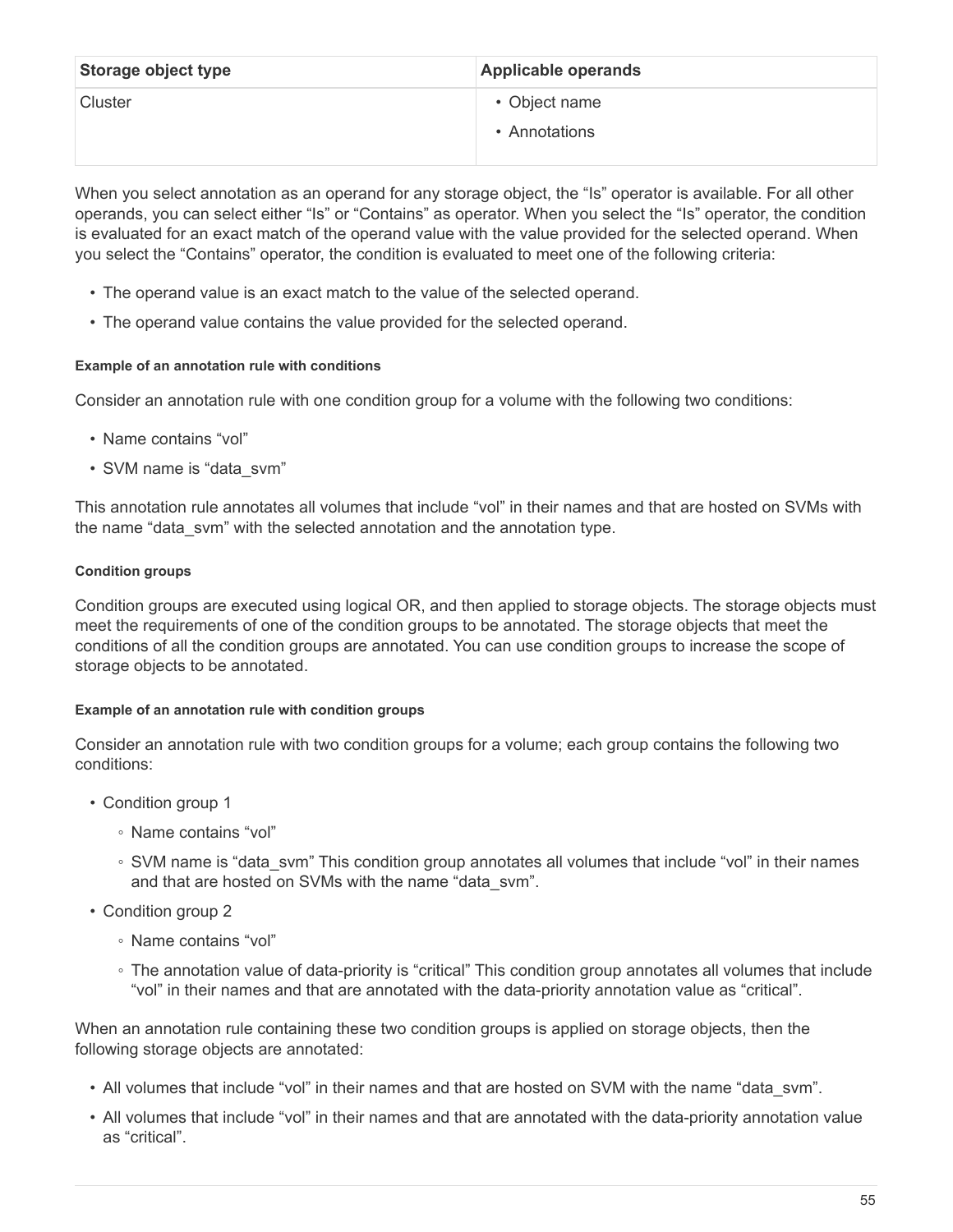#### **Description of predefined annotation values**

**Data-priority** is a predefined annotation that has the values Mission critical, High, and Low. These values enable you to annotate storage objects based on the priority of data that they contain. You cannot edit or delete the predefined annotation values.

#### • **Data-priority:Mission critical**

This annotation is applied to storage objects that contain mission-critical data. For example, objects that contain production applications can be considered as mission critical.

#### • **Data-priority:High**

This annotation is applied to storage objects that contain high-priority data. For example, objects that are hosting business applications can be considered high priority.

#### • **Data-priority:Low**

This annotation is applied to storage objects that contain low-priority data. For example, objects that are on secondary storage, such as backup and mirror destinations, might be of low priority.

# **Adding annotations dynamically**

When you create custom annotations, Unified Manager dynamically associates clusters, storage virtual machines (SVMs), and volumes with the annotations by using rules. These rules automatically assign the annotations to storage objects.

## **What you'll need**

You must have the Application Administrator or Storage Administrator role.

#### **Steps**

- 1. In the left navigation pane, click **Storage Management** > **Annotations**.
- 2. In the **Annotations** page, click **Add Annotation**.
- 3. In the **Add Annotation** dialog box, type a name and description for the annotation.
- 4. Optional: In the **Annotation Values** section, click **Add** to add values to the annotation.
- 5. Click **Save**.

## **Adding values to annotations**

You can add values to annotations, and then associate storage objects with a particular annotation name-value pair. Adding values to annotations helps you to manage storage objects more effectively.

#### **What you'll need**

You must have the Application Administrator or Storage Administrator role.

You cannot add values to predefined annotations.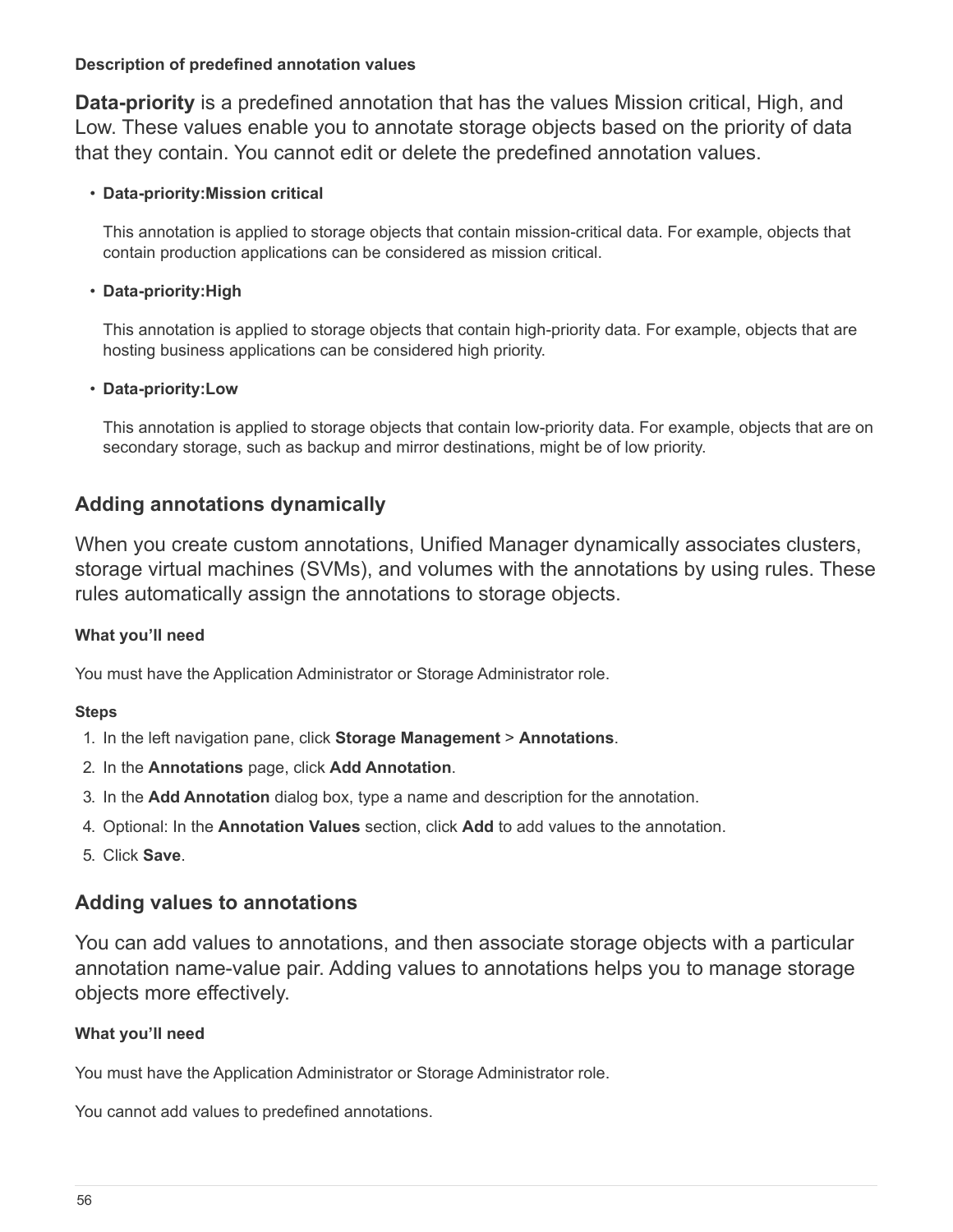#### **Steps**

- 1. In the left navigation pane, click **Storage Management** > **Annotations**.
- 2. In the **Annotations** page, select the annotation to which you want to add a value and then click **Add** in the **Values** section.
- 3. In the **Add Annotation Value** dialog box, specify a value for the annotation.

The value that you specify must be unique for the selected annotation.

4. Click **Add**.

# **Deleting annotations**

You can delete custom annotations and their values when they are no longer required.

## **What you'll need**

- You must have the Application Administrator or Storage Administrator role.
- The annotation values must not be used in other annotations or group rules.

## **Steps**

- 1. In the left navigation pane, click **Storage Management** > **Annotations**.
- 2. In the **Annotations** tab, select the annotation that you want to delete.

The details of the selected annotation are displayed.

- 3. Click **Actions** > **Delete** to delete the selected annotation and its value.
- 4. In the warning dialog box, click **Yes** to confirm the deletion.

# **Viewing the annotation list and details**

You can view the list of annotations that are dynamically associated with clusters, volumes, and storage virtual machines (SVMs). You can also view details such as the description, created by, created date, values, rules, and the objects associated with the annotation.

## **Steps**

- 1. In the left navigation pane, click **Storage Management** > **Annotations**.
- 2. In the **Annotations** tab, click the annotation name to view the associated details.

# **Deleting values from annotations**

You can delete values associated with custom annotations when that value no longer applies to the annotation.

## **What you'll need**

- You must have the Application Administrator or Storage Administrator role.
- The annotation value must not be associated with any annotation rules or group rules.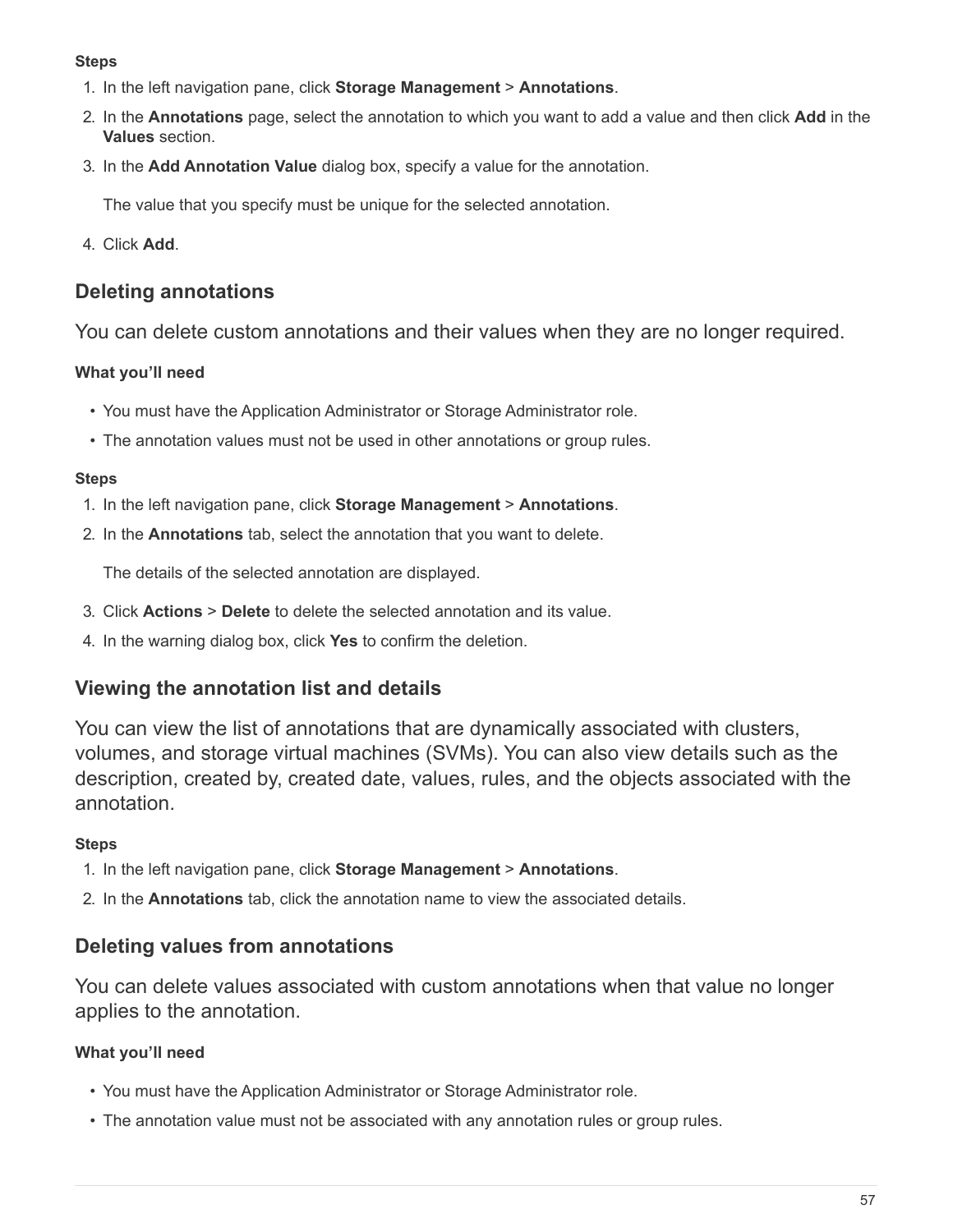You cannot delete values from predefined annotations.

#### **Steps**

- 1. In the left navigation pane, click **Storage Management** > **Annotations**.
- 2. In the annotations list in the **Annotations** tab, select the annotation from which you want to delete a value.
- 3. In the **Values** area of the **Annotations** tab, select the value you want to delete, and then click **Delete**.
- 4. In the **Warning** dialog box, click **Yes**.

The value is deleted and no longer displayed in the list of values for the selected annotation.

## **Creating annotation rules**

You can create annotation rules that Unified Manager uses to dynamically annotate storage objects such as volumes, clusters, or storage virtual machines (SVMs).

#### **What you'll need**

You must have the Application Administrator or Storage Administrator role.

Storage objects that are currently monitored are annotated as soon as the annotation rule is created. New objects are annotated only after the monitoring cycle is completed.

- 1. In the left navigation pane, click **Storage Management** > **Annotations**.
- 2. In the **Annotation Rules** tab, click **Add**.
- 3. In the **Add Annotation Rule** dialog box, specify a name for the annotation rule.
- 4. In the **Target Object Type** field, select the type of storage object that you want to annotate.
- 5. In the **Apply Annotation** fields, select the annotation and annotation value that you want to use.
- 6. In the Conditions section, perform the appropriate action to create a condition, a condition group, or both:

| To create         | Do this                                                                                                                                                                                                                                                                                                                                              |
|-------------------|------------------------------------------------------------------------------------------------------------------------------------------------------------------------------------------------------------------------------------------------------------------------------------------------------------------------------------------------------|
| A condition       | a. Select an operand from the list of operands.<br>b. Select either <b>Contains</b> or <b>Is</b> as the operator.<br>c. Enter a value, or select a value from the<br>available list.                                                                                                                                                                 |
| A condition group | a. Click Add Condition Group.<br>b. Select an operand from the list of operands.<br>c. Select either <b>Contains</b> or <b>Is</b> as the operator.<br>d. Enter a value, or select a value from the<br>available list.<br>e. Click <b>Add condition</b> to create more conditions<br>if required, and repeat steps a through d for<br>each condition. |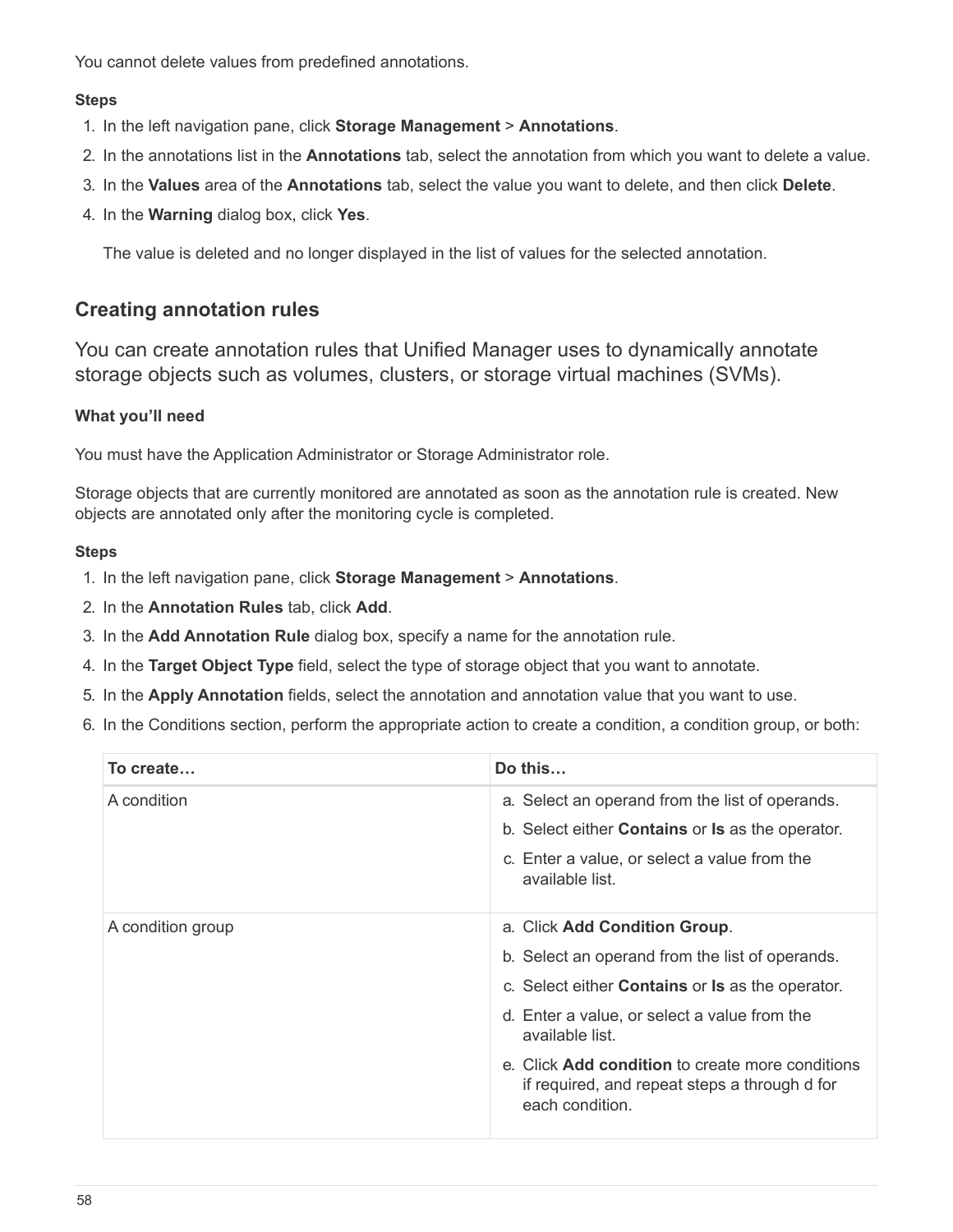#### 7. Click **Add**.

## **Example of creating an annotation rule**

Perform the following steps in the Add Annotation Rule dialog box to create an annotation rule, including configuring a condition and adding a condition group:

#### **Steps**

- 1. Specify a name for the annotation rule.
- 2. Select the target object type as storage virtual machine (SVM).
- 3. Select an annotation from the list of annotations, and specify a value.
- 4. In the Conditions section, select **Object Name** as the operand.
- 5. Select **Contains** as the operator.
- 6. Enter the value as svm data.
- 7. Click **Add condition group**.
- 8. Select **Object Name** as the operand.
- 9. Select **Contains** as the operator.
- 10. Enter the value as vol.
- 11. Click **Add condition**.
- 12. Repeat steps 8 through 10 by selecting **data-priority** as the operand in step 8, **Is** as the operator in step 9, and **mission-critical** as the value in step 10.
- 13. Click **Add**.

## **Adding annotations manually to individual storage objects**

You can manually annotate selected volumes, clusters, and SVMs without using annotation rules. You can annotate a single storage object or multiple storage objects, and specify the required name-value pair combination for the annotation.

#### **What you'll need**

You must have the Application Administrator or Storage Administrator role.

#### **Steps**

1. Navigate to the storage objects you want to annotate:

| To add annotation to | Do this                                                         |
|----------------------|-----------------------------------------------------------------|
| <b>Clusters</b>      | a. Click Storage > Clusters.<br>b. Select one or more clusters. |
| Volumes              | a. Click Storage > Volumes.<br>b. Select one or more volumes.   |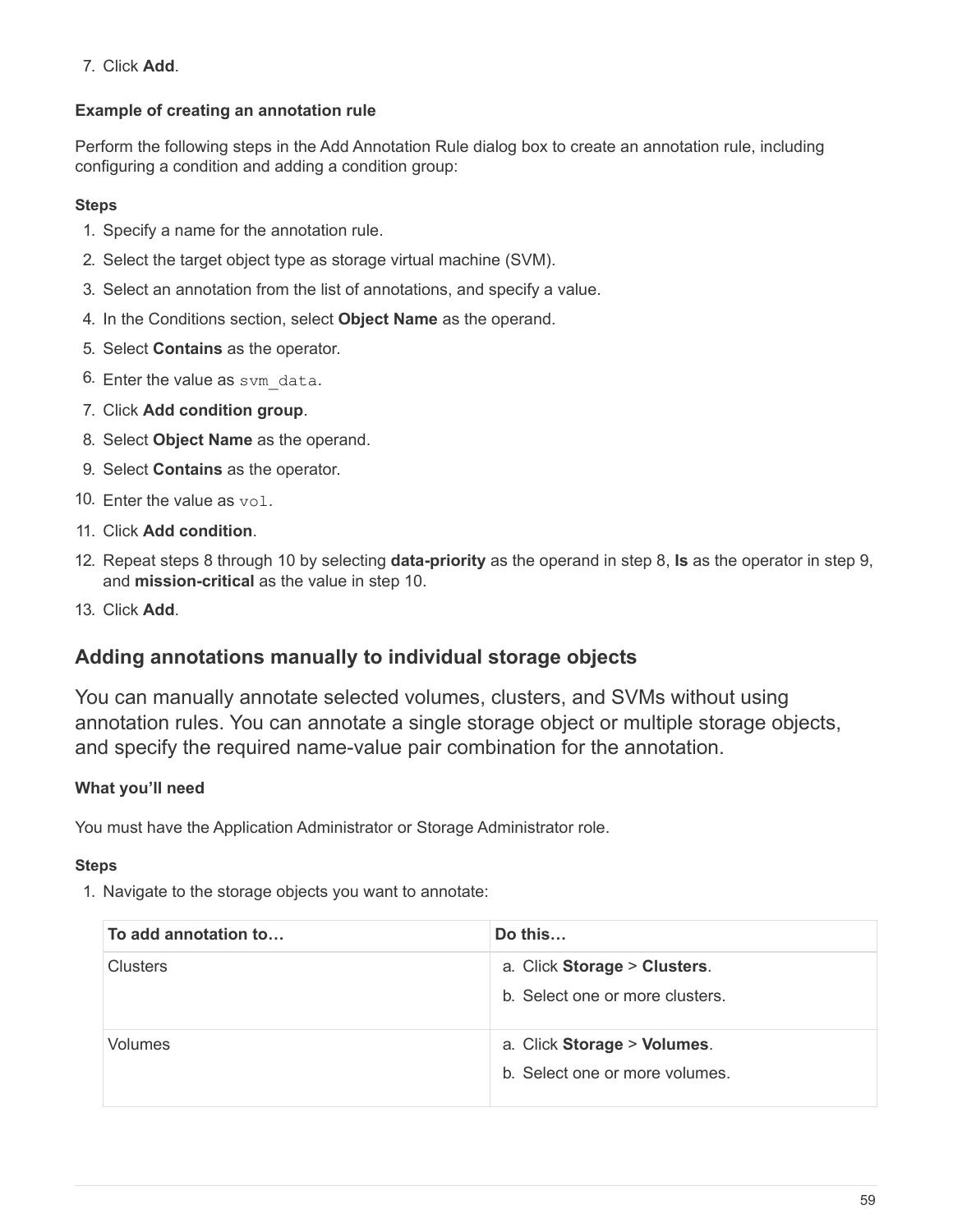| To add annotation to | Do this                     |
|----------------------|-----------------------------|
| <b>SVMs</b>          | a. Click Storage > SVMs.    |
|                      | b. Select one or more SVMs. |

- 2. Click **Annotate** and select a name-value pair.
- 3. Click **Apply**.

# **Editing annotation rules**

You can edit annotation rules to modify the condition groups and conditions within the condition group to add annotations to or remove annotations from storage objects.

#### **What you'll need**

You must have the Application Administrator or Storage Administrator role.

Annotations are dissociated from storage objects when you edit the associated annotation rules.

#### **Steps**

- 1. In the left navigation pane, click **Storage Management** > **Annotations**.
- 2. In the **Annotation Rules** tab, select the annotation rule you want to edit, and then click **Actions** > **Edit**.
- 3. In the **Edit Annotation Rule** dialog box, change the rule name, annotation name and value, condition groups, and conditions as required.

You cannot change the target object type for an annotation rule.

4. Click **Save**.

## **Configuring conditions for annotation rules**

You can configure one or more conditions to create annotation rules that Unified Manager applies on the storage objects. The storage objects that satisfy the annotation rule are annotated with the value specified in the rule.

#### **What you'll need**

You must have the Application Administrator or Storage Administrator role.

- 1. In the left navigation pane, click **Storage Management** > **Annotations**.
- 2. In the **Annotation Rules** tab, click **Add**.
- 3. In the **Add Annotation Rule** dialog box, enter a name for the rule.
- 4. Select one object type from the Target Object Type list, and then select an annotation name and value from the list.
- 5. In the **Conditions** section of the dialog box, select an operand and an operator from the list and enter a condition value, or click **Add Condition** to create a new condition.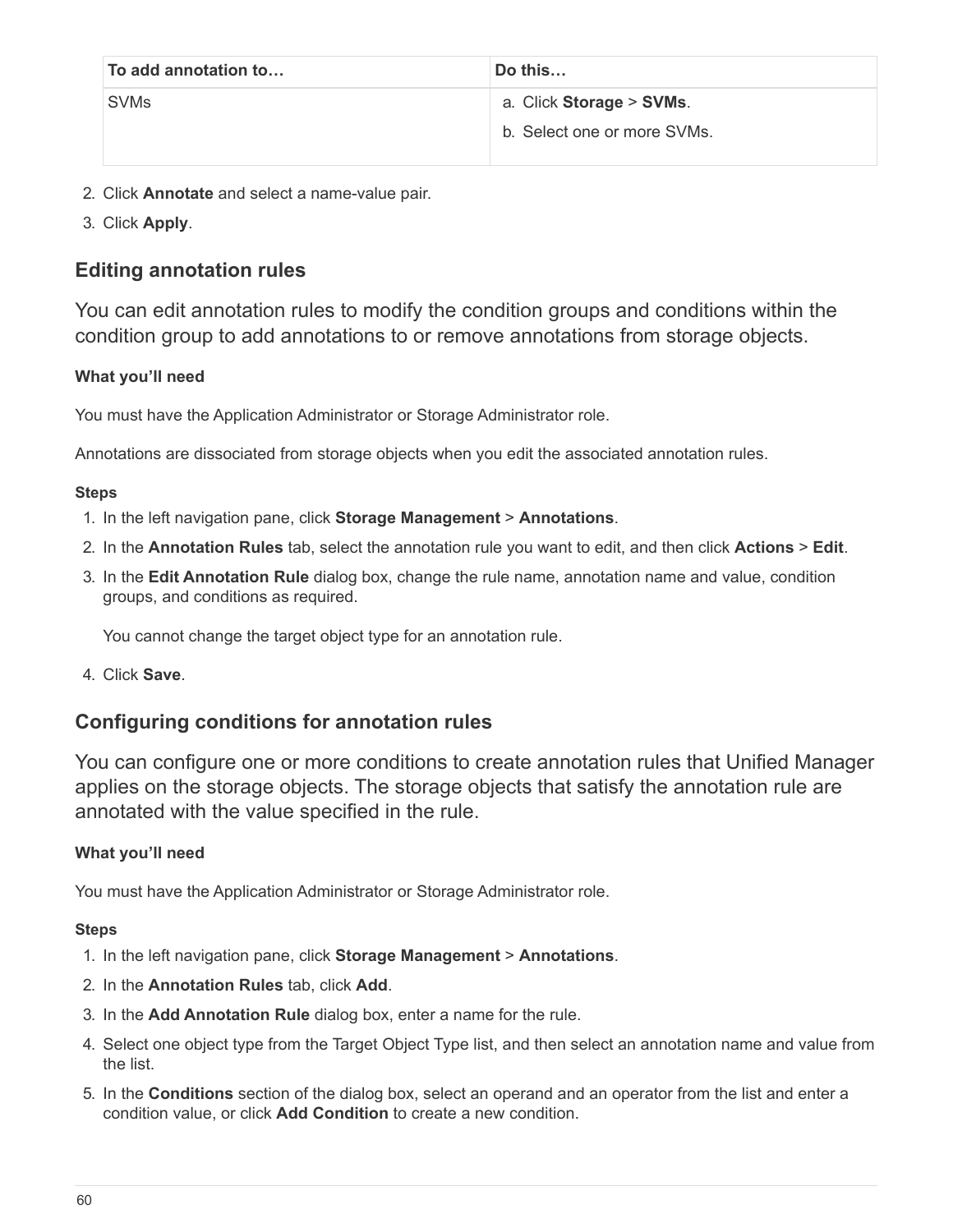#### 6. Click **Save and Add**.

#### **Example of configuring a condition for an annotation rule**

Consider a condition for the object type SVM, where the object name contains "svm\_data".

Perform the following steps in the Add Annotation Rule dialog box to configure the condition:

#### **Steps**

- 1. Enter a name for the annotation rule.
- 2. Select the target object type as SVM.
- 3. Select an annotation from the list of annotations and a value.
- 4. In the **Conditions** field, select **Object Name** as the operand.
- 5. Select **Contains** as the operator.
- 6. Enter the value as sym data.
- 7. Click **Add**.

# **Deleting annotation rules**

You can delete annotation rules from Active IQ Unified Manager when the rules are no longer required.

#### **What you'll need**

You must have the Application Administrator or Storage Administrator role.

When you delete an annotation rule, the annotation is disassociated and removed from the storage objects.

#### **Steps**

- 1. In the left navigation pane, click **Storage Management** > **Annotations**.
- 2. In the **Annotation Rules** tab, select the annotation rule that you want to delete, and then click **Delete**.
- 3. In the **Warning** dialog box, click **Yes** to confirm the deletion.

## **Reordering annotation rules**

You can change the order in which Unified Manager applies annotation rules to storage objects. Annotation rules are applied to storage objects sequentially based on their rank. When you configure an annotation rule, the rank is least. But you can change the rank of the annotation rule depending on your requirements.

#### **What you'll need**

You must have the Application Administrator or Storage Administrator role.

You can select either a single row or multiple rows and perform many drag-and-drop operations to change the rank of annotation rules. However, you must save the changes for the reprioritization to be displayed in the Annotation Rules tab.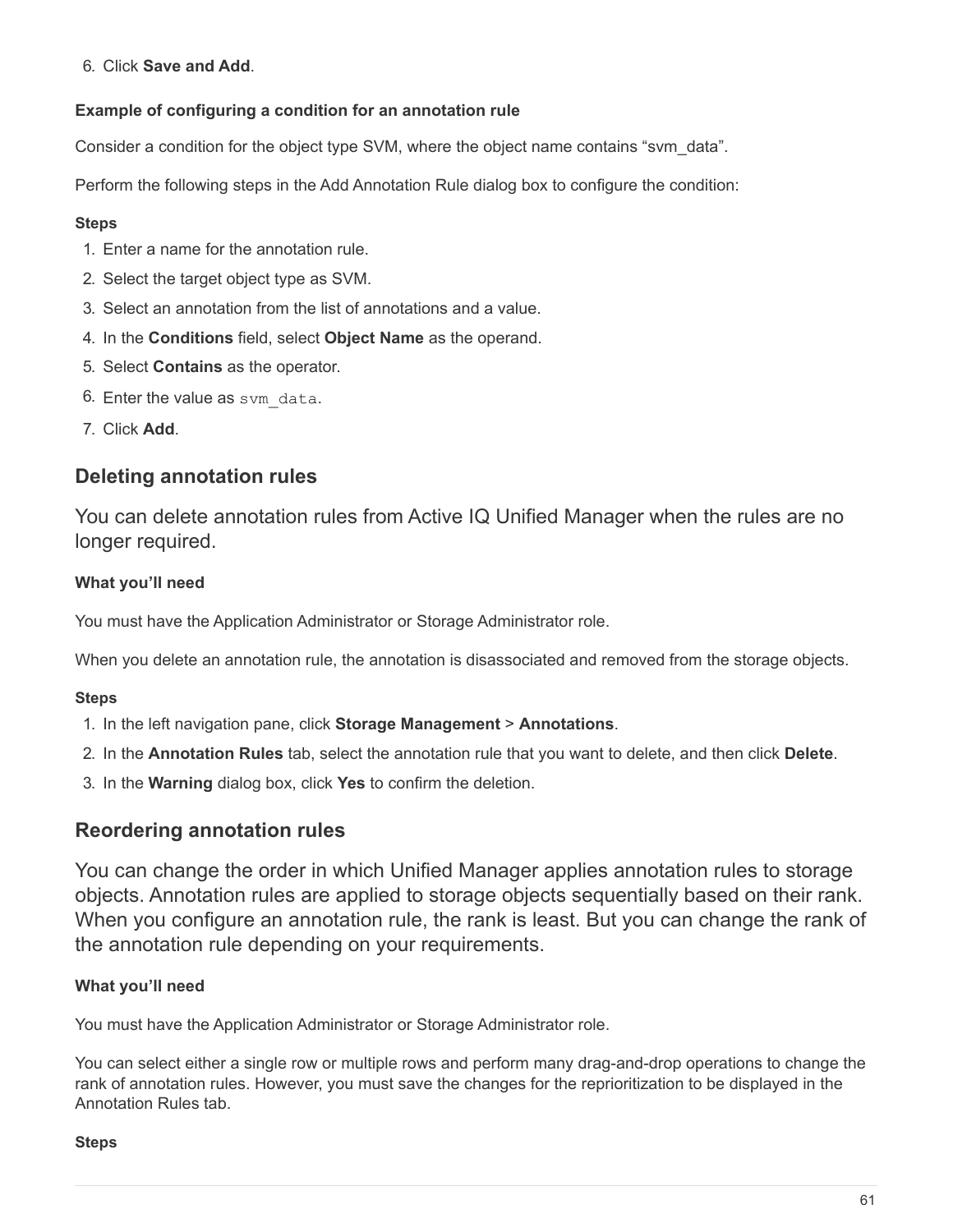- 1. In the left navigation pane, click **Storage Management** > **Annotations**.
- 2. In the **Annotation Rules** tab, click **Reorder**.
- 3. In the **Reorder Annotation Rule** dialog box, drag and drop single or multiple rows to rearrange the sequence of the annotation rules.
- 4. Click **Save**.

You must save the changes for the reorder to be displayed.

# **Sending a support bundle through web UI and maintenance console**

You should send a support bundle when the issue that you have requires more detailed diagnosis and troubleshooting than an AutoSupport message provides. You can send a support bundle to technical support using the Unified Manager web Ui and maintenance console.

Unified Manager stores a maximum of two full support bundles and three lightweight support bundles at one time.

## **Related information**

[Unified Manager user roles and capabilities](https://docs.netapp.com/us-en/active-iq-unified-manager-910/config/reference_unified_manager_roles_and_capabilities.html)

# **Sending AutoSupport messages and support bundles to technical support**

The AutoSupport page enables you to send predefined and on-demand AutoSupport messages to your technical support team to ensure a correct operation of your environment, and to assist you in maintaining the integrity of your environment. AutoSupport is enabled by default and it should not be disabled, for you to receive the benefits of NetAppActive IQ.

You can send diagnostic system information and detailed data about the Unified Manager server in a message as and when required, schedule a message to be sent periodically, or even generate and send support bundles to the technical support team.



A user with a storage administrator role can generate and send on-demand AutoSupport messages and support bundles to technical support. However, only an administrator or maintenance user can enable or disable periodic AutoSupport and configure the HTTP settings as described in the Setting up HTTP proxy server section. In an environment that needs to use an HTTP proxy server, the configuration should be complete before a storage administrator can send on-demand AutoSupport messages and support bundles to technical support.

#### **Sending on-demand AutoSupport messages**

You can generate and send an on-demand message to technical support, or to a specified email recipient, or to both.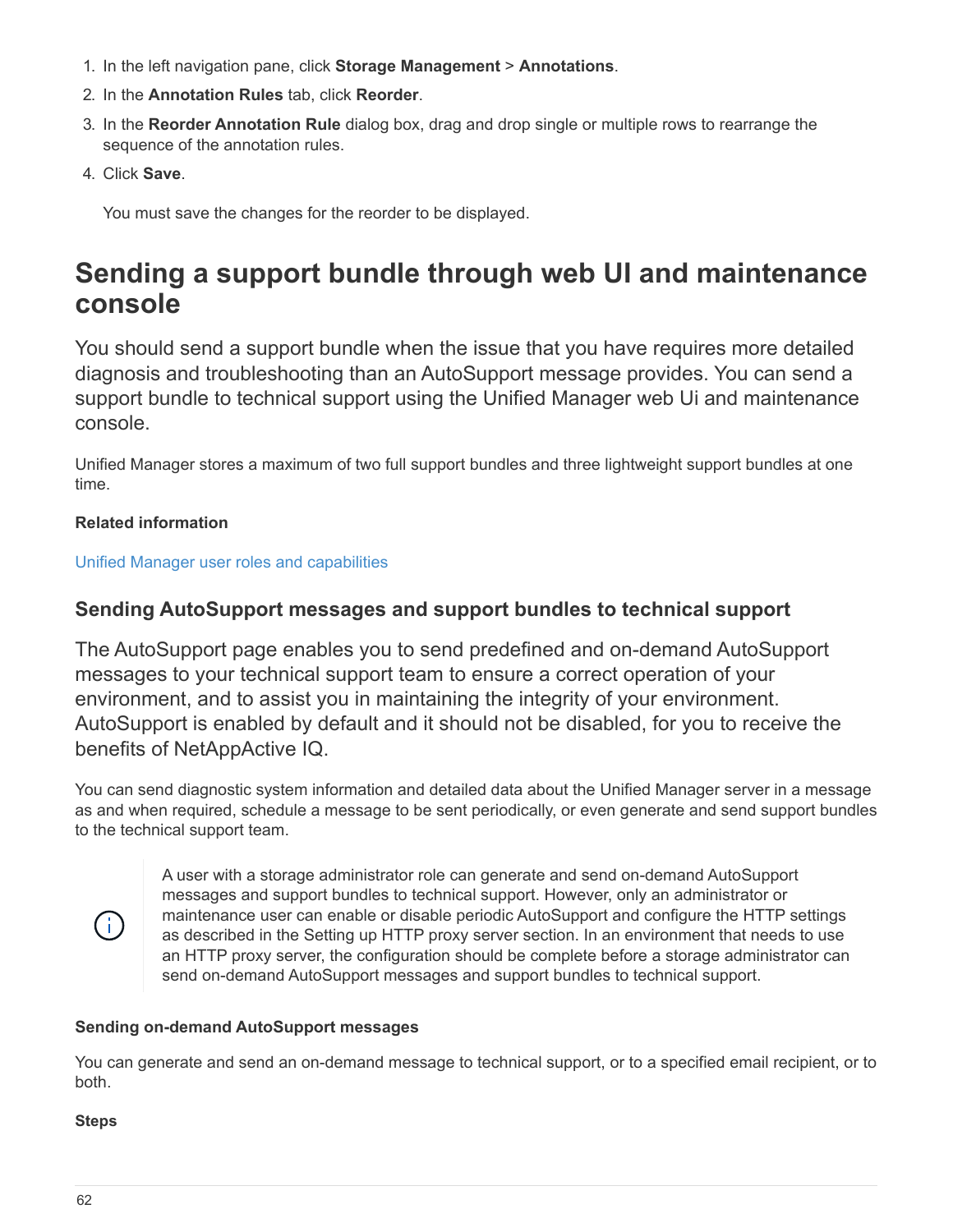- 1. Navigate to **General** > **AutoSupport**, and perform one or both of the following actions:
- 2. If you want to send the AutoSupport message to technical support, select the **Send to Technical Support** check box.
- 3. If you want to send the AutoSupport message to a specific email recipient, select the **Send to Email Recipient** check box, and enter the email address of the recipient.
- 4. Click **Save**.
- 5. Click **Generate and Send AutoSupport**.

#### **Enabling periodic AutoSupport**

You can send specific, predefined messages to technical support for issue diagnosis and resolution periodically. This functionality is enabled by default. If disabled, an administrator or maintenance user can enable the settings.

#### **Steps**

#### 1. Navigate to **General** > **AutoSupport**.

- 2. In the Periodic AutoSupport section, select the **Enable Sending AutoSupport Data Periodically to Active IQ** check box.
- 3. If required, define the name, port, and authentication information for the HTTP proxy server as described in Setting up HTTP proxy server section.
- 4. Click **Save**.

## **Uploading on-demand support bundle**

You can generate and send a support bundle to technical support based on the requirement for troubleshooting. Unified Manager stores only the two most recently generated support bundles. Older support bundles are deleted from the system.

Because some types of support data can use a large amount of cluster resources or take a long time to complete, when you select the full support bundle, you can include or exclude specific data types to reduce the support bundle size. You also have the option to create a lightweight support bundle that contains just 30 days of logs and configuration database records — it excludes performance data, acquisition recording files, and server heap dump.

#### **Steps**

- 1. Navigate to **General** > **AutoSupport**.
- 2. In the On-Demand Support Bundle section, click **Generate and Send Support Bundle**.
- 3. To send a light support bundle to technical support, in the Generate and Send Support Bundle pop-up, select the**Generate light support bundle** check box.
- 4. Alternately, to send a full support bundle, select the **Generate full support bundle** check box. Select the specific data types to include or exclude in the support bundle.



Even if you do not select any data type, the support bundle is still generated with other Unified Manager data.

5. Select the **Send the bundle to technical support** check box to generate and send the bundle to technical support. If you do not select this check box, the bundle is generated and stored locally in the Unified Manager server. The generated support bundle is available for later use in the /support directory on VMware systems, in /opt/netapp/data/support/ on Linux systems, and in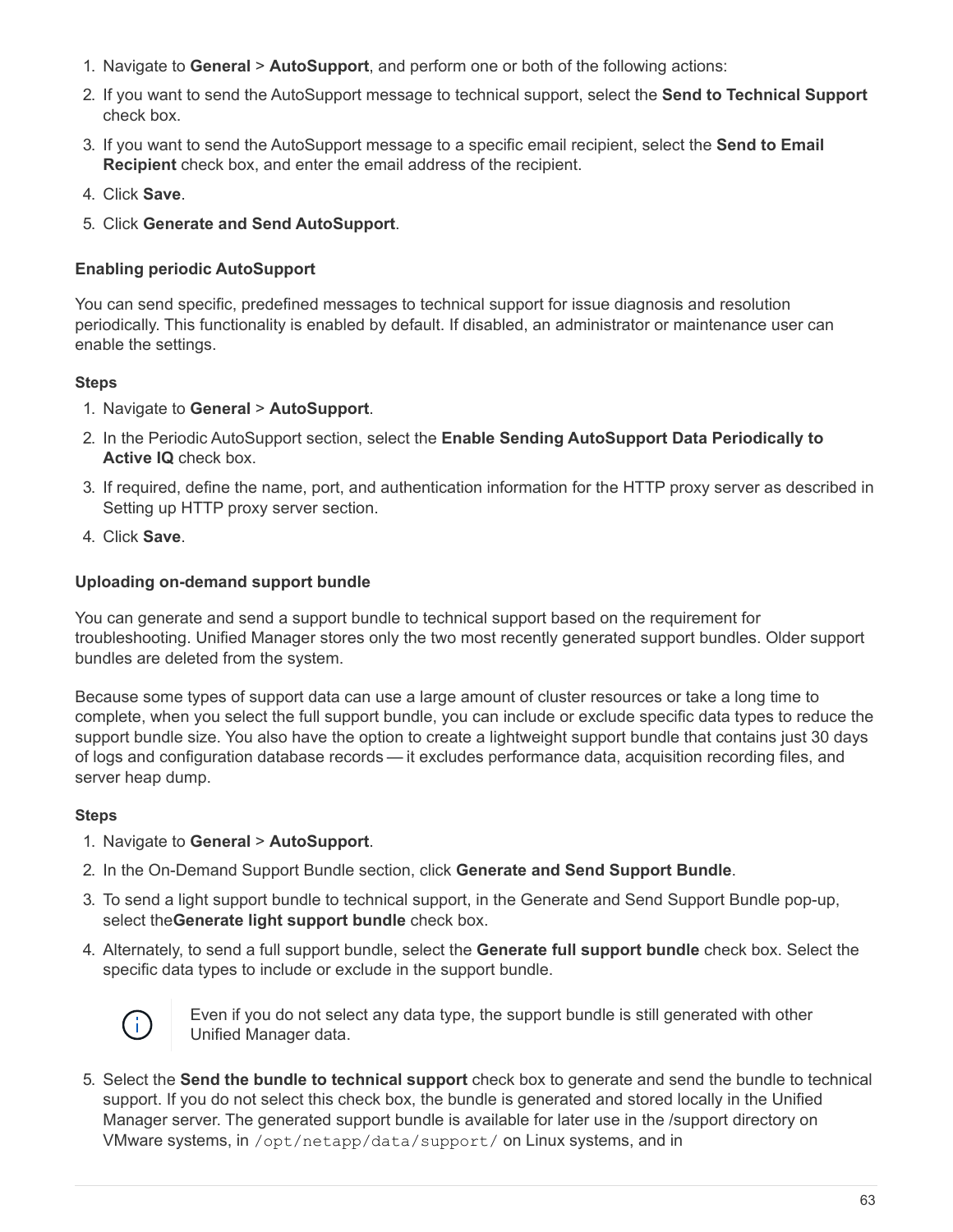ProgramData\NetApp\OnCommandAppData\ocum\support on Windows systems.

6. Click **Send**.

#### **Setting up HTTP proxy server**

You can designate a proxy to provide Internet access in order to send AutoSupport content to support if your environment does not provide direct access from the Unified Manager server. This section is available for only administrator and maintenance users.

#### • **Use HTTP proxy**

Check this box to identify the server being used as the HTTP proxy.

Enter the host name or IP address of the proxy server, and the port number used to connect to the server.

#### • **Use authentication**

Check this box if you need to provide authentication information to access the server being used as the HTTP proxy.

Enter the user name and the password required to authenticate with the HTTP proxy.



HTTP proxies that provide only Basic Authentication are not supported.

# **Accessing the maintenance console**

If the Unified Manager user interface is not in operation, or if you need to perform functions that are not available in the user interface, you can access the maintenance console to manage your Unified Manager system.

## **What you'll need**

You must have installed and configured Unified Manager.

After 15 minutes of inactivity, the maintenance console logs you out.



When installed on VMware, if you have already logged in as the maintenance user through the VMware console, you cannot simultaneously log in using Secure Shell.

#### **Step**

1. Follow these steps to access the maintenance console:

| On this operating system | Follow these steps                                                                                                                                                                                                        |
|--------------------------|---------------------------------------------------------------------------------------------------------------------------------------------------------------------------------------------------------------------------|
| VMware                   | a. Using Secure Shell, connect to the IP address<br>or fully qualified domain name of the Unified<br>Manager virtual appliance.<br>b. Log in to the maintenance console using your<br>maintenance user name and password. |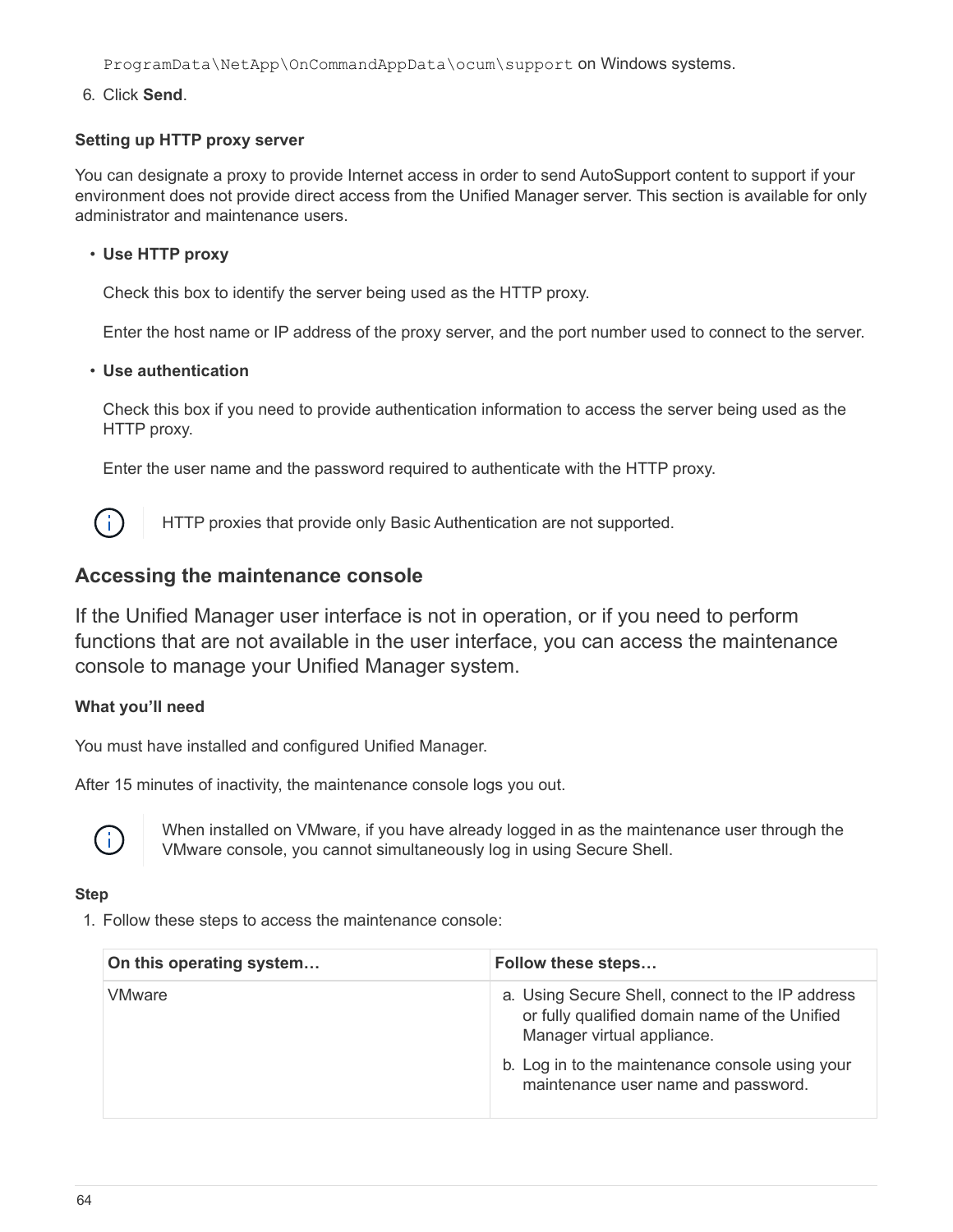| On this operating system | Follow these steps                                                                                                   |
|--------------------------|----------------------------------------------------------------------------------------------------------------------|
| Linux                    | a. Using Secure Shell, connect to the IP address<br>or fully qualified domain name of the Unified<br>Manager system. |
|                          | b. Log in to the system with the maintenance user<br>(umadmin) name and password.                                    |
|                          | C. Enter the command maintenance console<br>and press Enter.                                                         |
| <b>Windows</b>           | a. Log in to the Unified Manager system with<br>administrator credentials.                                           |
|                          | b. Launch PowerShell as a Windows administrator.                                                                     |
|                          | C. Enter the command maintenance console<br>and press Enter.                                                         |

The Unified Manager maintenance console menu is displayed.

# **Generating and uploading a support bundle**

You can generate a support bundle, containing diagnostic information, so that you can send it to technical support for troubleshooting help. Starting with Unified Manager 9.8, if your Unified Manager server is connected to the internet, you can also upload the support bundle to NetApp from the maintenance console.

## **What you'll need**

You must have access to the maintenance console as the maintenance user.

Because some types of support data can use a large amount of cluster resources or take a long time to complete, when you select the full support bundle you can specify data types to include or exclude to reduce the support bundle size. You also have the option to create a lightweight support bundle that contains just 30 days of logs and configuration database records — it excludes performance data, acquisition recording files, and server heap dump.

Unified Manager stores only the two most recently generated support bundles. Older support bundles are deleted from the system.

#### **Steps**

- 1. In the maintenance console **Main Menu**, select **Support/Diagnostics**.
- 2. Select **Generate Light Support Bundle** or **Generate Support Bundle** depending on the level of details you want to have in the support bundle.
- 3. If you choose the full support bundle, select or deselect the following data types to include or exclude in the support bundle:

## ◦ **database dump**

A dump of the MySQL Server database.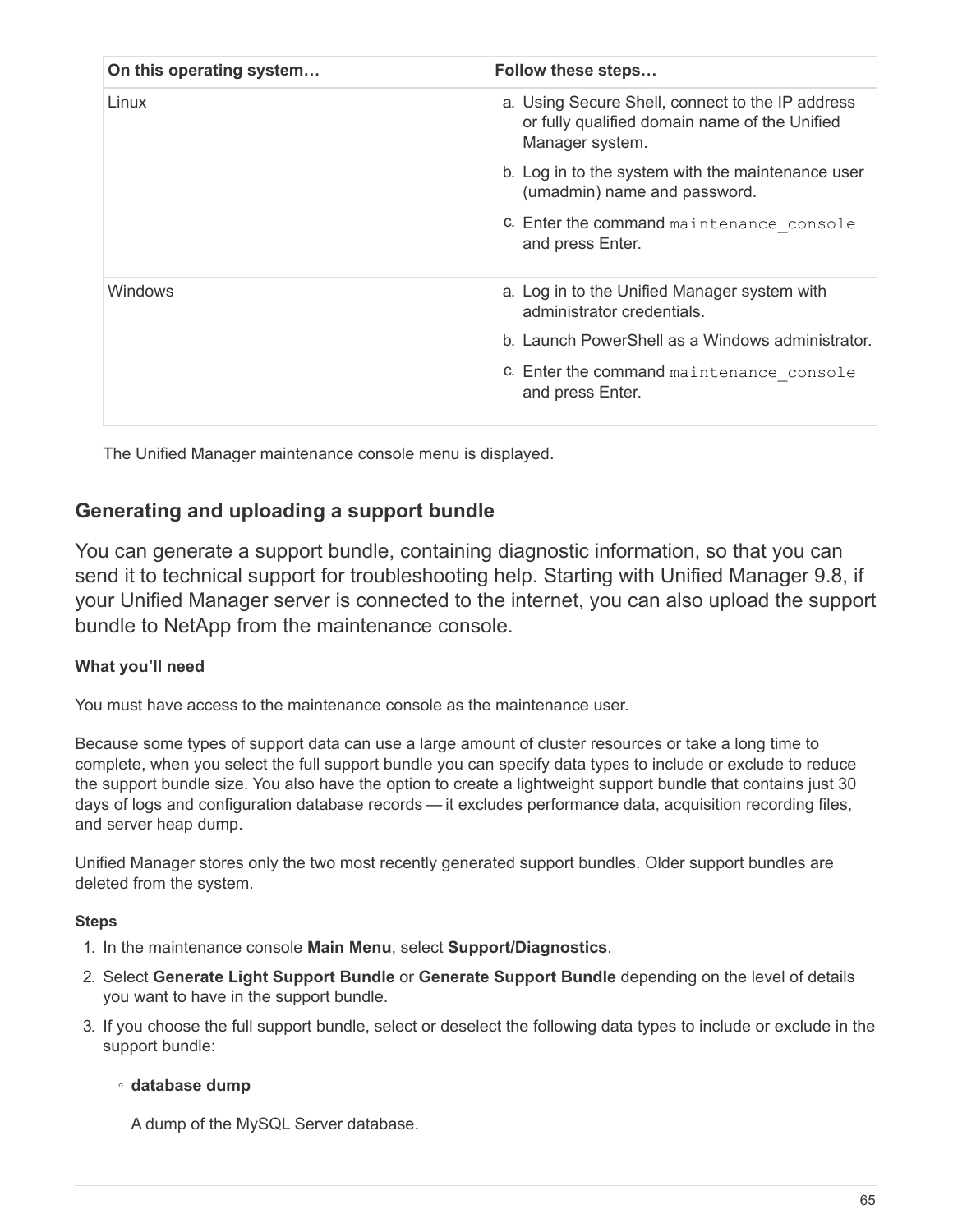#### ◦ **heap dump**

A snapshot of the state of the main Unified Manager server processes. This option is disabled by default and should be selected only when requested by customer support.

#### ◦ **acquisition recordings**

A recording of all communications between Unified Manager and the monitored clusters.



If you deselect all data types, the support bundle is still generated with other Unified Manager data.

4. Type  $q$ , and then press Enter to generate the support bundle.

Since the generation of a support bundle is a memory intensive operation, you are prompted to verify that you are sure you want to generate the support bundle at this time.

5. Type  $y$ , and then press Enter to generate the support bundle.

If you do not want to generate the support bundle at this time, type  $n$ , and then press Enter.

- 6. If you included database dump files in the full support bundle, you are prompted to specify the time period for which you want performance statistics included. Including performance statistics can take a lot of time and space, so you can also dump the database without including performance statistics:
	- a. Enter the starting date in the format YYYYMMDD.

For example, enter 20210101 for January 1, 2021. Enter n if you do not want performance statistics to be included.

b. Enter the number of days of statistics to include, beginning from 12 a.m. on the specified starting date.

You can enter a number from 1 through 10.

If you are including performance statistics, the system displays the period of time for which performance statistics will be collected.

7. After the support bundle is created you are prompted whether you want to upload it to NetApp. Type y, and then press Enter.

You are prompted to enter your support case number.

8. If you have a case number already, enter the number and press Enter. Otherwise just press Enter.

The support bundle is uploaded to NetApp.

If your Unified Manager server is not connected to the internet, or if you are unable to upload the support bundle for any other reason, then you can retrieve it and send it manually. You can retrieve it using an SFTP client or by using UNIX or Linux CLI commands. On Windows installations you can use Remote Desktop (RDP) to retrieve the support bundle.

The generated support bundle resides in the /support directory on VMware systems, in /opt/netapp/data/support/ on Linux systems, and in ProgramData\NetApp\OnCommandAppData\ocum\support on Windows systems.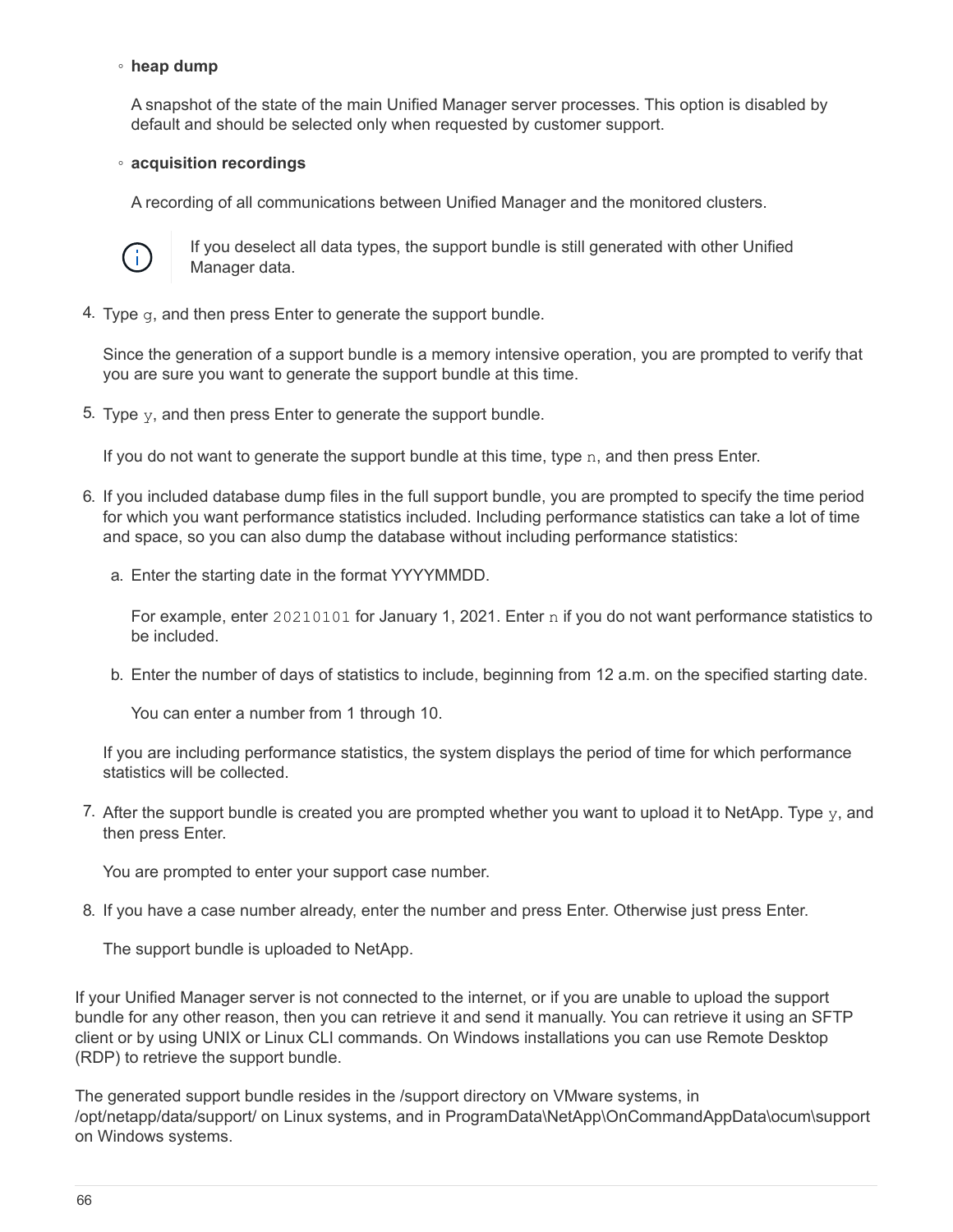#### **Related information**

#### [Unified Manager user roles and capabilities](https://docs.netapp.com/us-en/active-iq-unified-manager-910/config/reference_unified_manager_roles_and_capabilities.html)

## **Retrieving the support bundle using a Windows client**

If you are a Windows user, you can download and install a tool to retrieve the support bundle from your Unified Manager server. You can send the support bundle to technical support for a more detailed diagnosis of an issue. Filezilla or WinSCP are examples of tools you can use.

#### **What you'll need**

You must be the maintenance user to perform this task.

You must use a tool that supports SCP or SFTP.

#### **Steps**

- 1. Download and install a tool to retrieve the support bundle.
- 2. Open the tool.
- 3. Connect to your Unified Manager management server over SFTP.

The tool displays the contents of the /support directory and you can view all existing support bundles.

- 4. Select the destination directory for the support bundle you want to copy.
- 5. Select the support bundle you want to copy and use the tool to copy the file from the Unified Manager server to your local system.

## **Retrieving the support bundle using a UNIX or Linux client**

If you are a UNIX or Linux user, you can retrieve the support bundle from your vApp by using the command-line interface (CLI) on your Linux client server. You can use either SCP or SFTP to retrieve the support bundle.

## **What you'll need**

You must be the maintenance user to perform this task.

You must have generated a support bundle using the maintenance console and have the support bundle name available.

- 1. Access the CLI through Telnet or the console, using your Linux client server.
- 2. Access the /support directory.
- 3. Retrieve the support bundle and copy it to the local directory using the following command: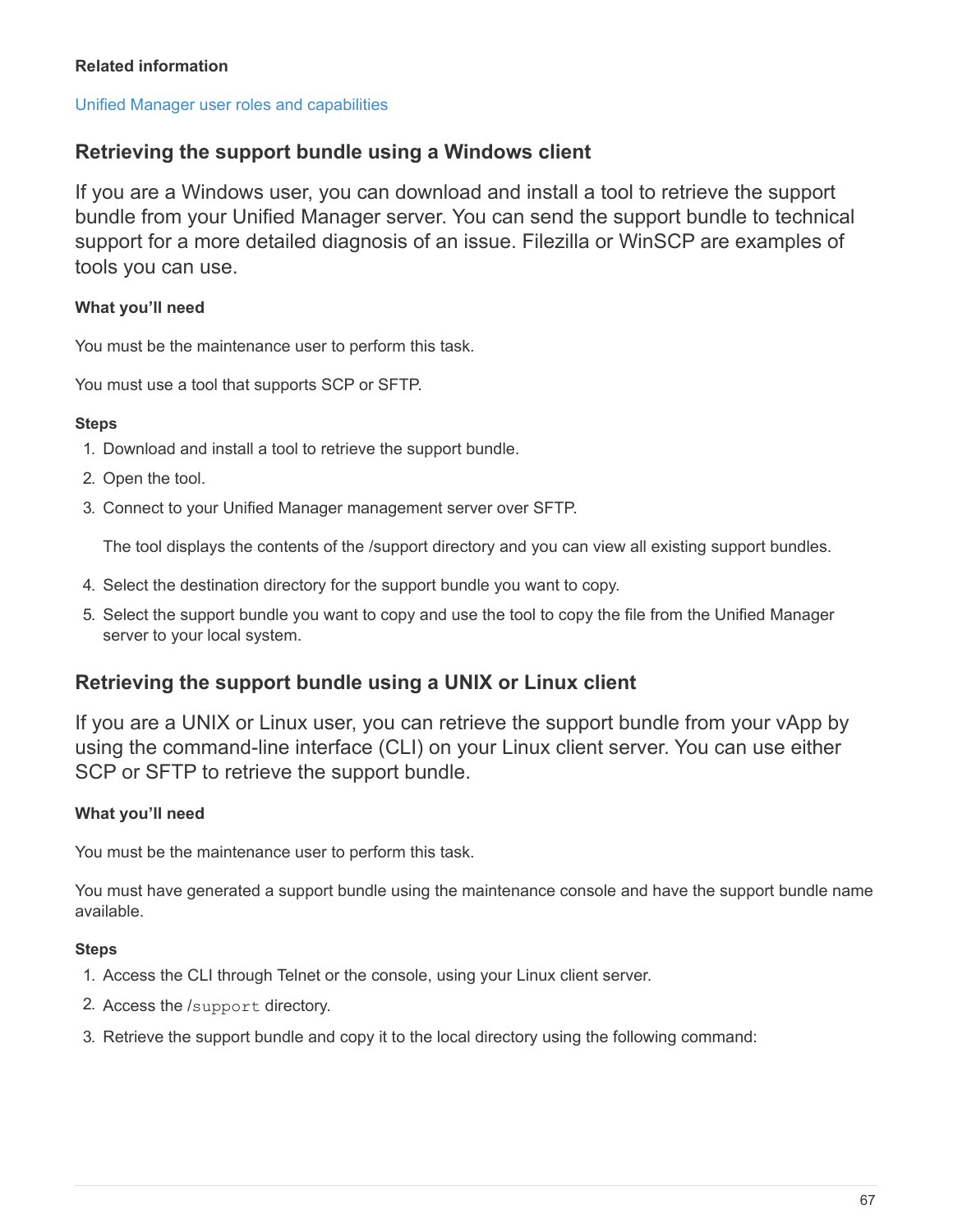| If you are using | Then use the following command                                                                                                                                                   |
|------------------|----------------------------------------------------------------------------------------------------------------------------------------------------------------------------------|
| <b>SCP</b>       | scp <maintenance-user>@<vapp-name-or-<br>ip&gt;:/support/support bundle file name.<br/>7z <destination-directory></destination-directory></vapp-name-or-<br></maintenance-user>  |
| <b>SFTP</b>      | sftp <maintenance-user>@<vapp-name-or-<br>ip&gt;:/support/support bundle file name.<br/>7z <destination-directory></destination-directory></vapp-name-or-<br></maintenance-user> |

The name of the support bundle is provided to you when you generate it using the maintenance console.

4. Enter the maintenance user password.

#### **Examples**

The following example uses SCP to retrieve the support bundle:

```
  `$ scp
admin@10.10.12.69:/support/support_bundle_20160216_145359.7z .`
Password: `<maintenance user password>`
support bundle 20160216 145359.7z 100% 119MB 11.9MB/s 00:10
```
The following example uses SFTP to retrieve the support bundle:

```
  `$ sftp
admin@10.10.12.69:/support/support_bundle_20160216_145359.7z .`
Password: `<maintenance user password>`
Connected to 10.228.212.69.
Fetching /support/support_bundle_20130216_145359.7z to
./support_bundle_20130216_145359.7z
/support/support_bundle_20160216_145359.7z
```
## **Sending a support bundle to technical support**

When an issue requires more detailed diagnosis and troubleshooting information than an AutoSupport message provides, you can send a support bundle to technical support.

#### **What you'll need**

You must have access to the support bundle to send it to technical support.

You must have a case number generated through the technical support web site.

#### **Steps**

1. Log in to the NetApp Support Site.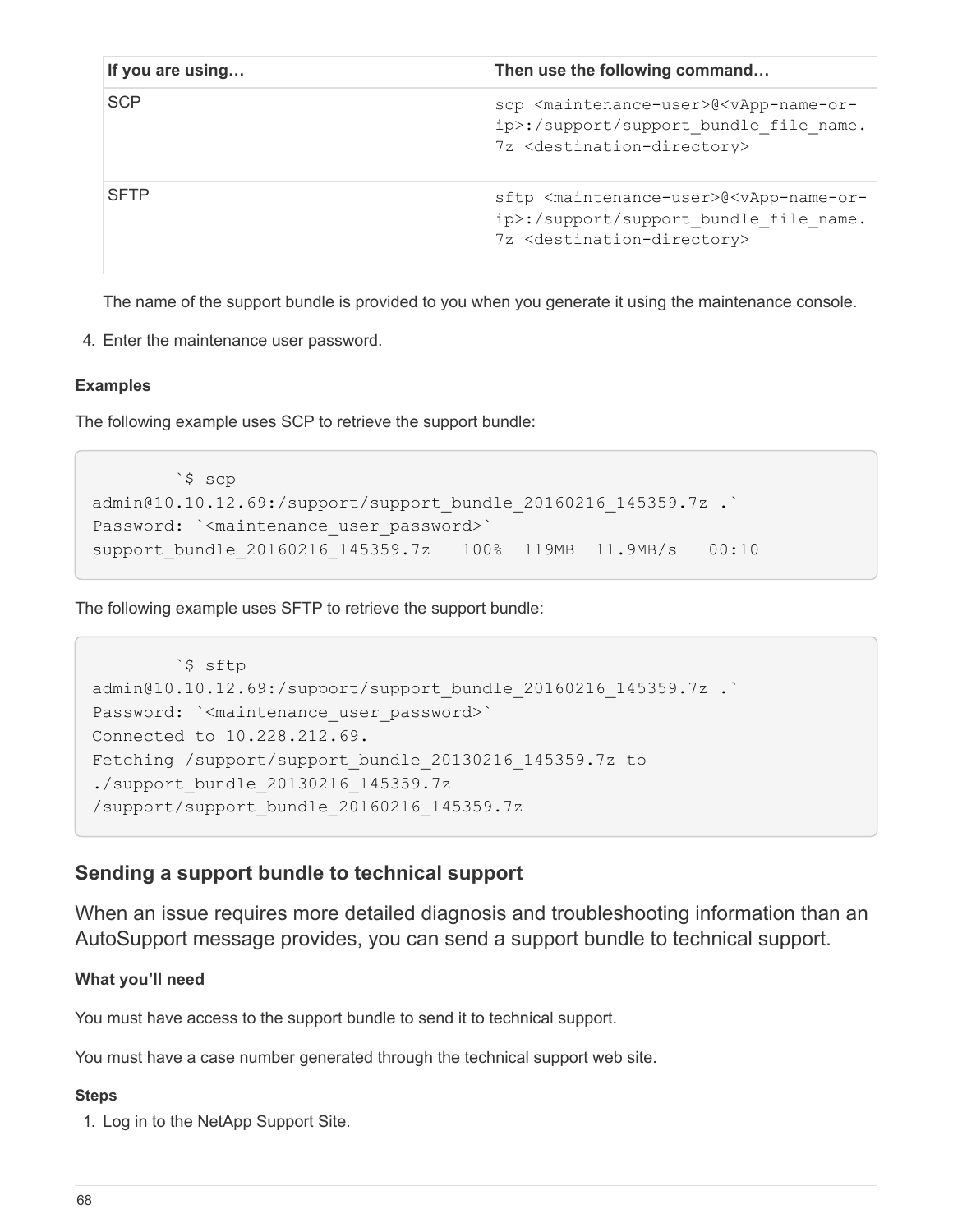2. Upload the file.

[How to upload a file to NetApp](https://kb.netapp.com/Advice_and_Troubleshooting/Miscellaneous/How_to_upload_a_file_to_NetApp)

# **Tasks and information related to several workflows**

Some tasks and reference texts that can help you understand and complete a workflow are common to many of the workflows in Unified Manager, including adding and reviewing notes about an event, assigning an event, acknowledging and resolving events, and details about volumes, storage virtual machines (SVMs), aggregates, and so on.

# **Cluster components and why they can be in contention**

You can identify cluster performance issues when a cluster component goes into contention. The performance of workloads that use the component slow down and their response time (latency) for client requests increases, which triggers an event in Unified Manager.

A component that is in contention cannot perform at an optimal level. Its performance has declined, and the performance of other cluster components and workloads, called *victims*, might have increased latency. To bring a component out of contention, you must reduce its workload or increase its ability to handle more work, so that the performance can return to normal levels. Because Unified Manager collects and analyzes workload performance in five-minute intervals, it detects only when a cluster component is consistently overused. Transient spikes of overusage that last for only a short duration within the five-minute interval are not detected.

For example, a storage aggregate might be under contention because one or more workloads on it are competing for their I/O requests to be fulfilled. Other workloads on the aggregate can be impacted, causing their performance to decrease. To reduce the amount of activity on the aggregate, there are different steps you can take, such as moving one or more workloads to a less busy aggregate or node, to lessen the overall workload demand on the current aggregate. For a QoS policy group, you can adjust the throughput limit, or move workloads to a different policy group, so that the workloads are no longer being throttled.

Unified Manager monitors the following cluster components to alert you when they are in contention:

#### • **Network**

Represents the wait time of I/O requests by the external networking protocols on the cluster. The wait time is time spent waiting for "transfer ready" transactions to finish before the cluster can respond to an I/O request. If the network component is in contention, it means high wait time at the protocol layer is impacting the latency of one or more workloads.

#### • **Network Processing**

Represents the software component in the cluster involved with I/O processing between the protocol layer and the cluster. The node handling network processing might have changed since the event was detected. If the network processing component is in contention, it means high utilization at the network processing node is impacting the latency of one or more workloads.

When using an All SAN Array cluster in an active-active configuration, the network processing latency value is displayed for both nodes so you can verify the nodes are sharing the load equally.

#### • **QoS Limit Max**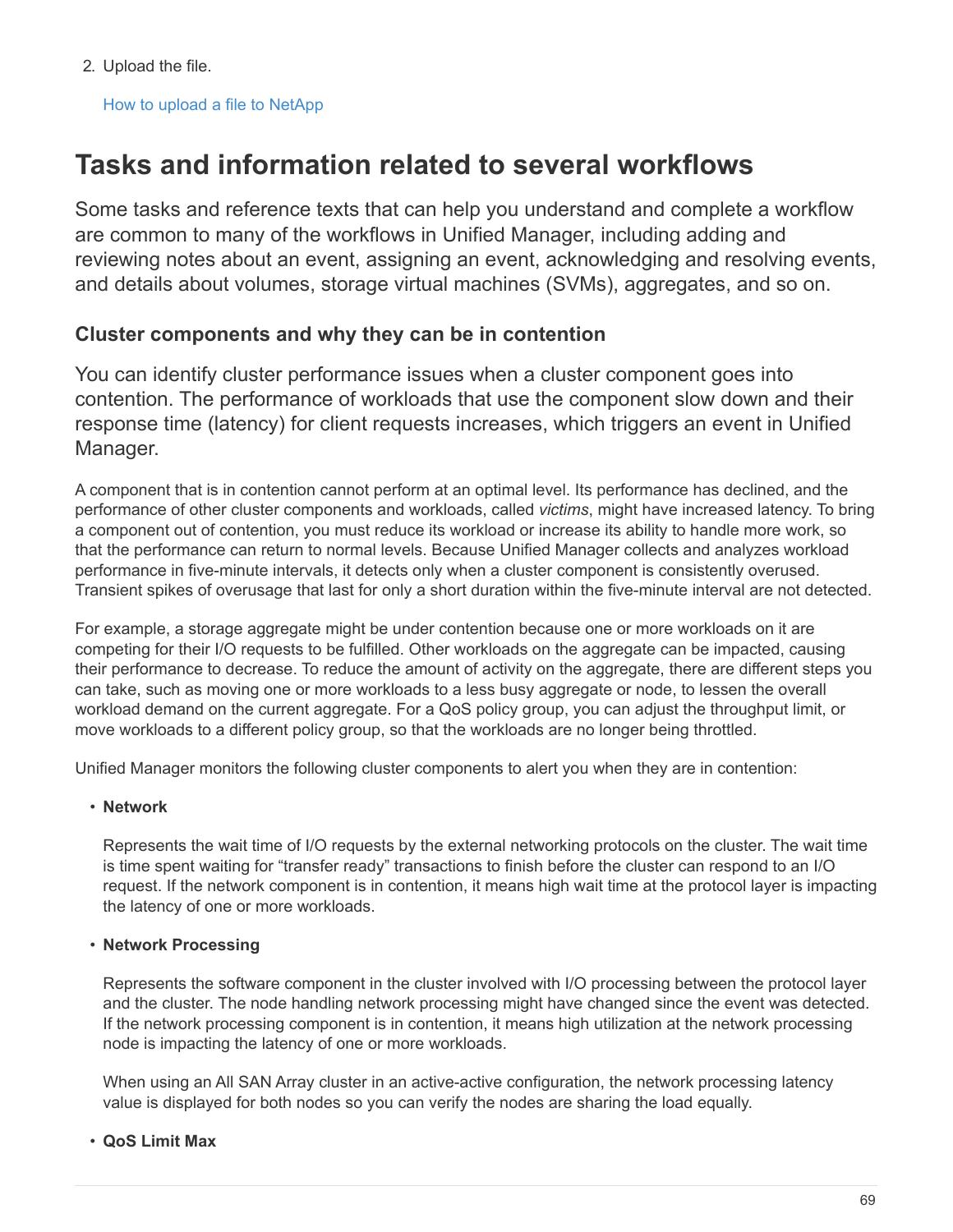Represents the throughput maximum (peak) setting of the storage Quality of Service (QoS) policy group assigned to the workload. If the policy group component is in contention, it means all workloads in the policy group are being throttled by the set throughput limit, which is impacting the latency of one or more of those workloads.

#### • **QoS Limit Min**

Represents the latency to a workload that is being caused by QoS throughput minimum (expected) setting assigned to other workloads. If the QoS minimum set on certain workloads use the majority of the bandwidth to guarantee the promised throughput, other workloads will be throttled and see more latency.

#### • **Cluster Interconnect**

Represents the cables and adapters with which clustered nodes are physically connected. If the cluster interconnect component is in contention, it means high wait time for I/O requests at the cluster interconnect is impacting the latency of one or more workloads.

#### • **Data Processing**

Represents the software component in the cluster involved with I/O processing between the cluster and the storage aggregate that contains the workload. The node handling data processing might have changed since the event was detected. If the data processing component is in contention, it means high utilization at the data processing node is impacting the latency of one or more workloads.

#### • **Volume Activation**

Represents the process that tracks the usage of all active volumes. In large environments where more than 1000 volumes are active, this process tracks how many critical volumes need to access resources through the node at the same time. When the number of concurrent active volumes exceeds the recommended maximum threshold, some of the non-critical volumes will experience latency as identified here.

#### • **MetroCluster Resources**

Represents the MetroCluster resources, including NVRAM and interswitch links (ISLs), used to mirror data between clusters in a MetroCluster configuration. If the MetroCluster component is in contention, it means high write throughput from workloads on the local cluster or a link health issue is impacting the latency of one or more workloads on the local cluster. If the cluster is not in a MetroCluster configuration, this icon is not displayed.

#### • **Aggregate or SSD Aggregate Ops**

Represents the storage aggregate on which the workloads are running. If the aggregate component is in contention, it means high utilization on the aggregate is impacting the latency of one or more workloads. An aggregate consists of all HDDs, or a mix of HDDs and SSDs (a Flash Pool aggregate), or a mix of HDDs and a cloud tier (a FabricPool aggregate). An "SSD Aggregate" consists of all SSDs (an all-flash aggregate), or a mix of SSDs and a cloud tier (a FabricPool aggregate).

#### • **Cloud Latency**

Represents the software component in the cluster involved with I/O processing between the cluster and the cloud tier on which user data is stored. If the cloud latency component is in contention, it means that a large amount of reads from volumes that are hosted on the cloud tier are impacting the latency of one or more workloads.

#### • **Sync SnapMirror**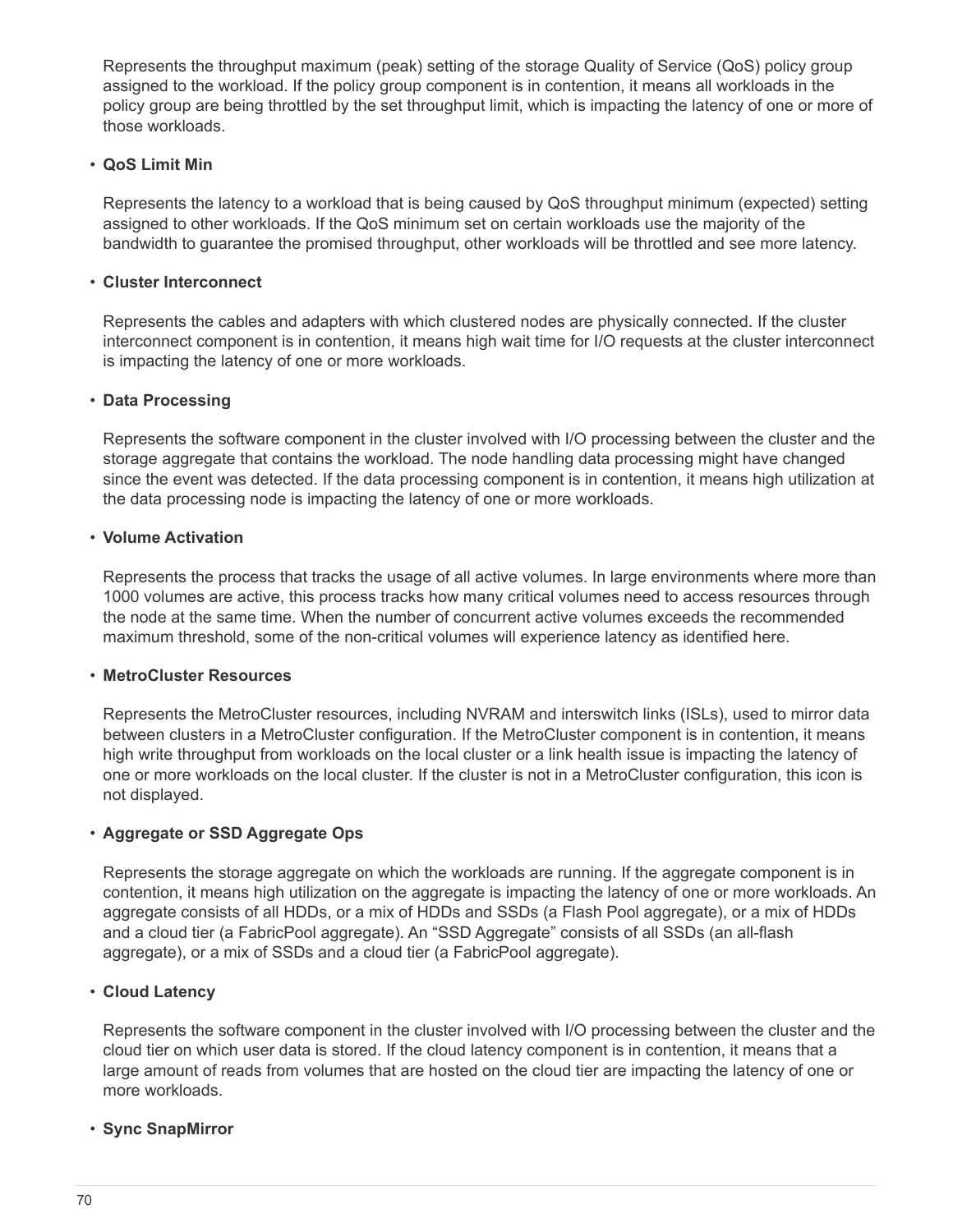Represents the software component in the cluster involved with replicating user data from the primary volume to the secondary volume in a SnapMirror Synchronous relationship. If the sync SnapMirror component is in contention, it means that the activity from SnapMirror Synchronous operations are impacting the latency of one or more workloads.

# **Volume / Health details page**

You can use the Volume / Health details page to view detailed information about a selected volume, such as capacity, storage efficiency, configuration, protection, annotation, and events generated. You can also view information about the related objects and related alerts for that volume.

You must have the Application Administrator or Storage Administrator role.

# **Command buttons**

The command buttons enable you to perform the following tasks for the selected volume:

• **Switch to Performance View**

Enables you to navigate to the Volume / Performance details page.

- **Actions**
	- Add Alert

Enables you to add an alert to the selected volume.

◦ Edit Thresholds

Enables you to modify the threshold settings for the selected volume.

◦ Annotate

Enables you to annotate the selected volume.

◦ Protect

Enables you to create either SnapMirror or SnapVault relationships for the selected volume.

◦ Relationship

Enables you to execute the following protection relationship operations:

▪ Edit

Launches the Edit Relationship dialog box which enables you to change existing SnapMirror policies, schedules, and maximum transfer rates for an existing protection relationship.

▪ Abort

Aborts transfers that are in progress for a selected relationship. Optionally, it enables you to remove the restart checkpoint for transfers other than the baseline transfer. You cannot remove the checkpoint for a baseline transfer.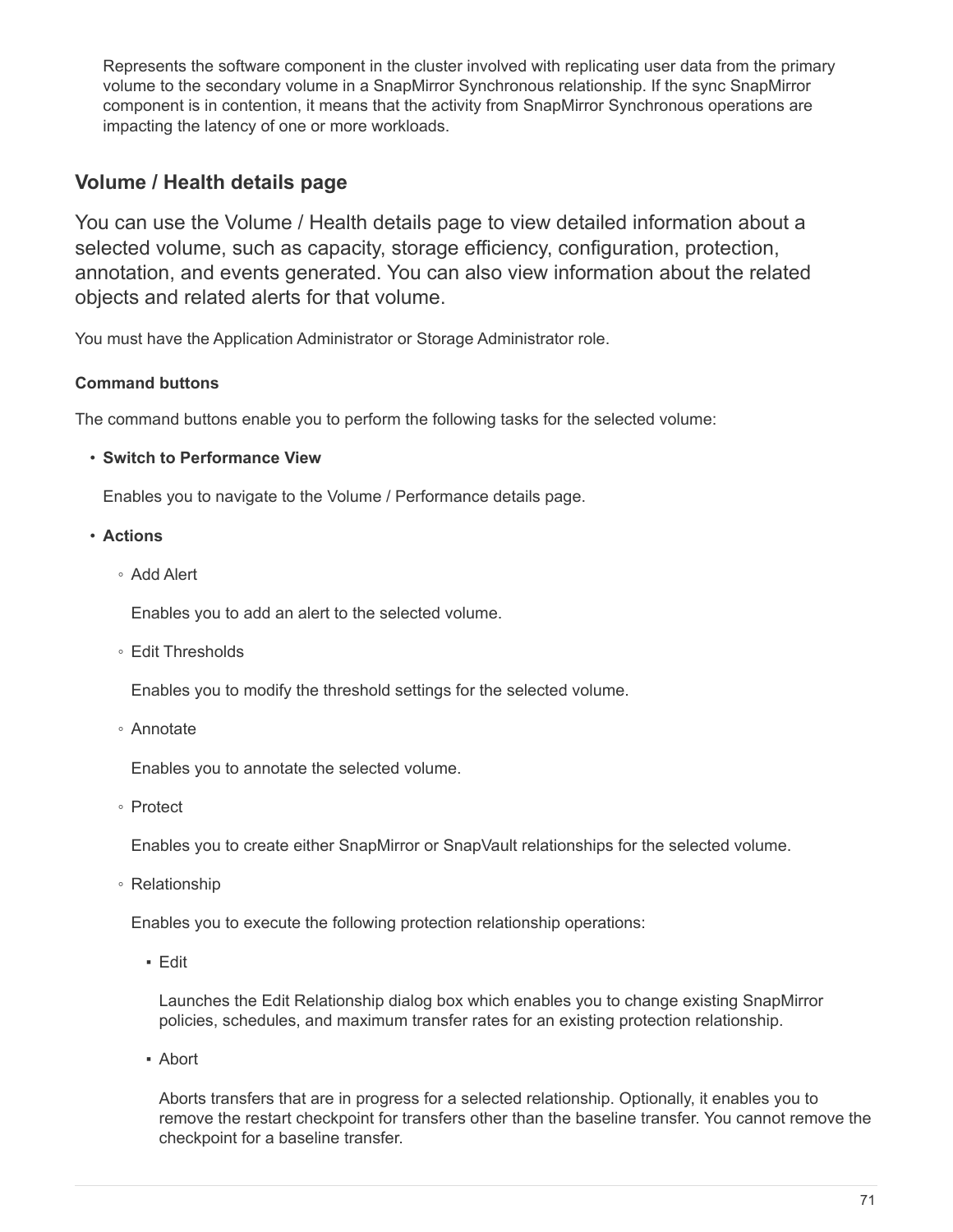▪ Quiesce

Temporarily disables scheduled updates for a selected relationship. Transfers that are already in progress must complete before the relationship is quiesced.

▪ Break

Breaks the relationship between the source and destination volumes and changes the destination to a read-write volume.

▪ Remove

Permanently deletes the relationship between the selected source and destination. The volumes are not destroyed and the Snapshot copies on the volumes are not removed. This operation cannot be undone.

▪ Resume

Enables scheduled transfers for a quiesced relationship. At the next scheduled transfer interval, a restart checkpoint is used, if one exists.

• Resynchronize

Enables you to resynchronize a previously broken relationship.

▪ Initialize/Update

Enables you to perform a first-time baseline transfer on a new protection relationship, or to perform a manual update if the relationship is already initialized.

**Reverse Resync** 

Enables you to reestablish a previously broken protection relationship, reversing the function of the source and destination by making the source a copy of the original destination. The contents on the source are overwritten by the contents on the destination, and any data that is newer than the data on the common Snapshot copy is deleted.

◦ Restore

Enables you to restore data from one volume to another volume.



The Restore button and the Relationship operation buttons are not available for volumes that are in synchronous protection relationships.

#### • **View Volumes**

Enables you to navigate to the Health: All Volumes view.

#### **Capacity tab**

The Capacity tab displays details about the selected volume, such as its physical capacity, logical capacity, threshold settings, quota capacity, and information about any volume move operation:

• **Capacity Physical**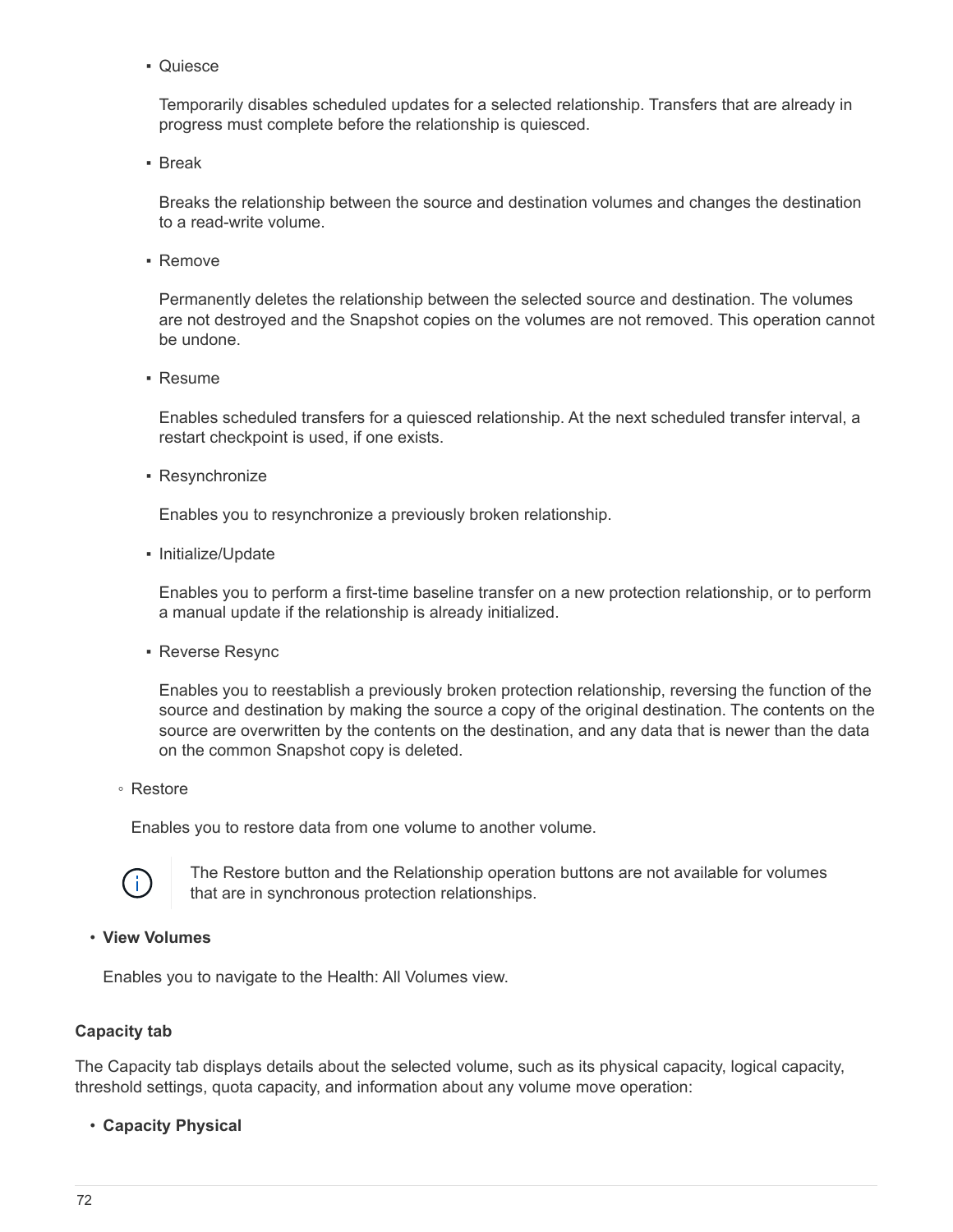Details the physical capacity of the volume:

◦ Snapshot Overflow

Displays the data space that is consumed by the Snapshot copies.

◦ Used

Displays the space used by data in the volume.

◦ Warning

Indicates that the space in the volume is nearly full. If this threshold is breached, the Space Nearly Full event is generated.

◦ Error

Indicates that the space in the volume is full. If this threshold is breached, the Space Full event is generated.

◦ Unusable

Indicates that the Thin-Provisioned Volume Space At Risk event is generated and that the space in the thinly provisioned volume is at risk because of aggregate capacity issues. The unusable capacity is displayed only for thinly provisioned volumes.

◦ Data graph

Displays the total data capacity and the used data capacity of the volume.

If autogrow is enabled, the data graph also displays the space available in the aggregate. The data graph displays the effective storage space that can be used by data in the volume, which can be one of the following:

- Actual data capacity of the volume for the following conditions:
	- Autogrow is disabled.
	- Autogrow-enabled volume has reached the maximum size.
	- Autogrow-enabled thickly provisioned volume cannot grow further.
- Data capacity of the volume after considering the maximum volume size (for thinly provisioned volumes and for thickly provisioned volumes when the aggregate has space for the volume to reach maximum size)
- Data capacity of the volume after considering the next possible autogrow size (for thickly provisioned volumes that have an autogrow percentage threshold)
- Snapshot copies graph

This graph is displayed only when the used Snapshot capacity or the Snapshot reserve is not zero.

Both the graphs display the capacity by which the Snapshot capacity exceeds the Snapshot reserve if the used Snapshot capacity exceeds the Snapshot reserve.

# • **Capacity Logical**

Displays the logical space characteristics of the volume. The logical space indicates the real size of the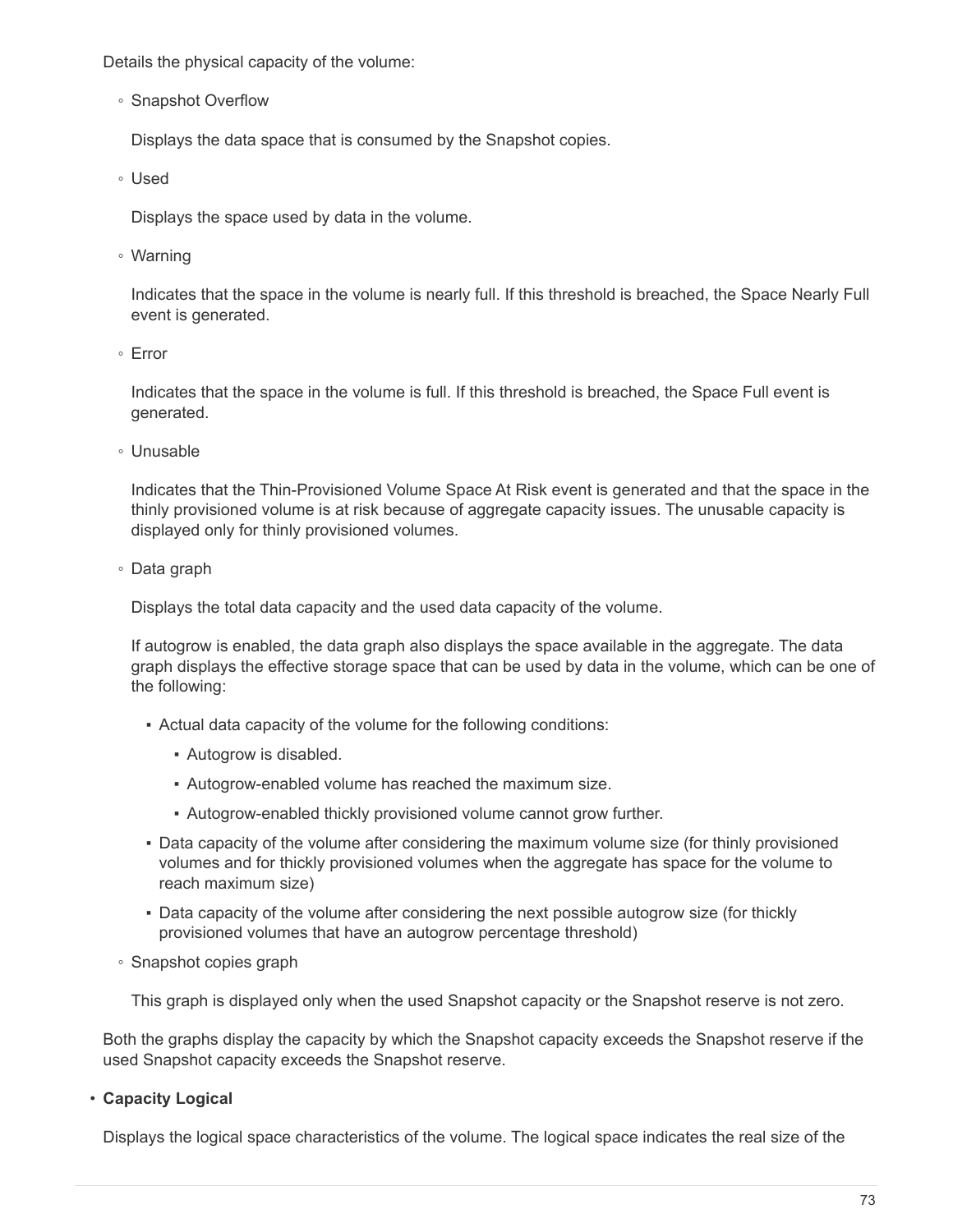data that is being stored on disk without applying the savings from using ONTAP storage efficiency technologies.

◦ Logical Space Reporting

Displays if the volume has logical space reporting configured. The value can be Enabled, Disabled, or Not applicable. "Not applicable" is displayed for volumes on older versions of ONTAP or on volumes that do not support logical space reporting.

◦ Used

Displays the amount of logical space that is being used by data in the volume, and the percentage of logical space used based on the total data capacity.

◦ Logical Space Enforcement

Displays whether logical space enforcement is configured for thinly provisioned volumes. When set to Enabled, the logical used size of the volume cannot be greater than the currently set physical volume size.

• **Autogrow**

Displays whether the volume automatically grows when it is out of space.

## • **Space Guarantee**

Displays the FlexVol volume setting control when a volume removes free blocks from an aggregate. These blocks are then guaranteed to be available for writes to files in the volume. The space guarantee can be set to one of the following:

◦ None

No space guarantee is configured for the volume.

◦ File

Full size of sparsely written files (for example, LUNs) is guaranteed.

◦ Volume

Full size of the volume is guaranteed.

◦ Partial

The FlexCache volume reserves space based on its size. If the FlexCache volume's size is 100 MB or more, the minimum space guarantee is set to 100 MB by default. If the FlexCache volume's size is less than 100 MB, the minimum space guarantee is set to the FlexCache volume's size. If the FlexCache volume's size is grown later, the minimum space guarantee is not incremented.



The space guarantee is Partial when the volume is of type Data-Cache.

# • **Details (Physical)**

Displays the physical characteristics of the volume.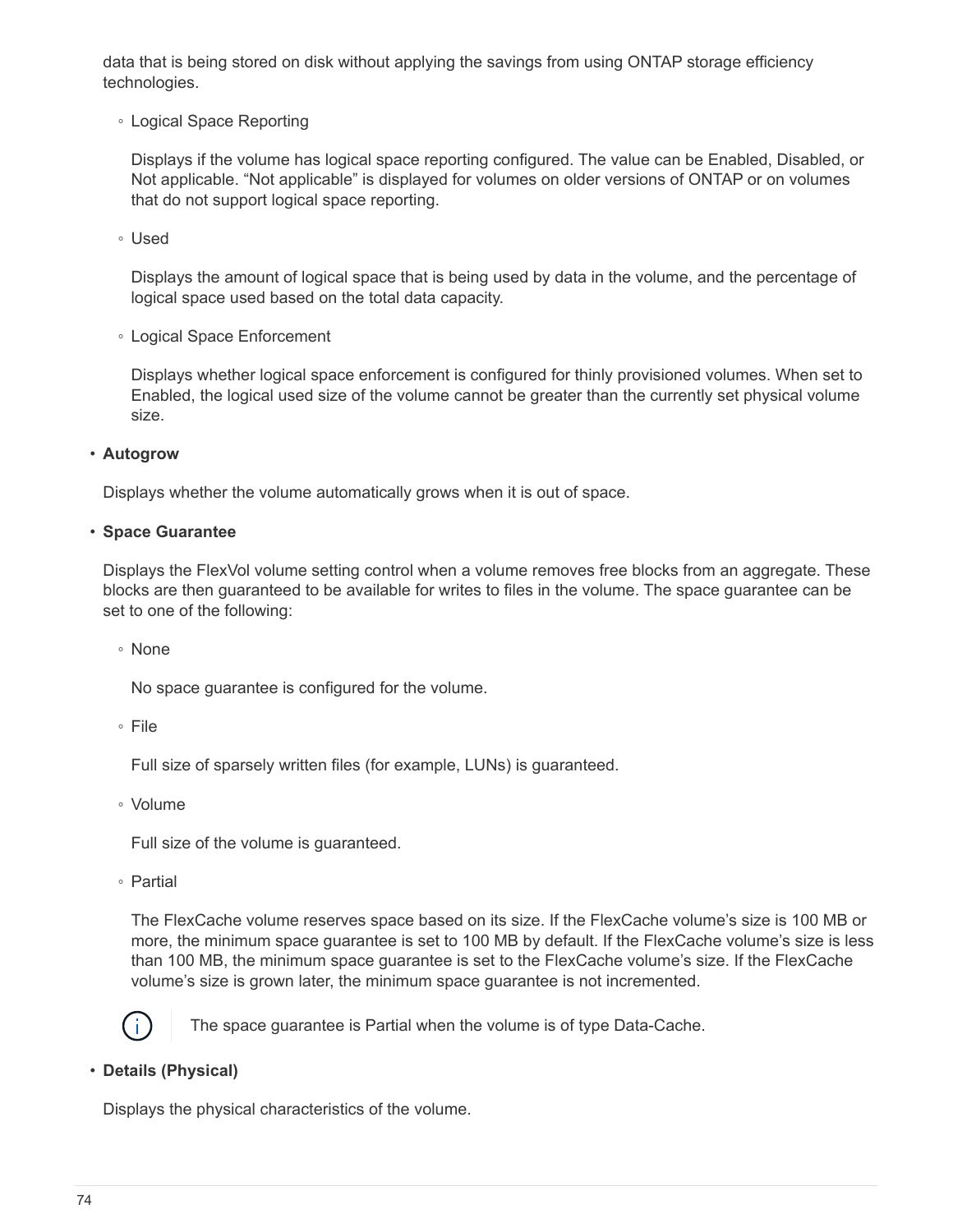# • **Total Capacity**

Displays the total physical capacity in the volume.

## • **Data Capacity**

Displays the amount of physical space used by the volume (used capacity) and the amount of physical space that is still available (free capacity) in the volume. These values are also displayed as a percentage of the total physical capacity.

When the Thin-Provisioned Volume Space At Risk event is generated for thinly provisioned volumes, the amount of space used by the volume (used capacity) and the amount of space that is available in the volume but cannot be used (unusable capacity) because of aggregate capacity issues is displayed.

## • **Snapshot Reserve**

Displays the amount of space used by the Snapshot copies (used capacity) and amount of space available for Snapshot copies (free capacity) in the volume. These values are also displayed as a percentage of the total snapshot reserve.

When the Thin-Provisioned Volume Space At Risk event is generated for thinly provisioned volumes, the amount of space used by the Snapshot copies (used capacity) and the amount of space that is available in the volume but cannot be used for making Snapshot copies (unusable capacity) because of aggregate capacity issues is displayed.

# • **Volume Thresholds**

Displays the following volume capacity thresholds:

◦ Nearly Full Threshold

Specifies the percentage at which a volume is nearly full.

◦ Full Threshold

Specifies the percentage at which a volume is full.

#### • **Other Details**

◦ Autogrow Max Size

Displays the maximum size up to which the volume can automatically grow. The default value is 120% of the volume size on creation. This field is displayed only when autogrow is enabled for the volume.

◦ Qtree Quota Committed Capacity

Displays the space reserved in the quotas.

◦ Qtree Quota Overcommitted Capacity

Displays the amount of space that can be used before the system generates the Volume Qtree Quota Overcommitted event.

◦ Fractional Reserve

Controls the size of the overwrite reserve. By default, the fractional reserve is set to 100, indicating that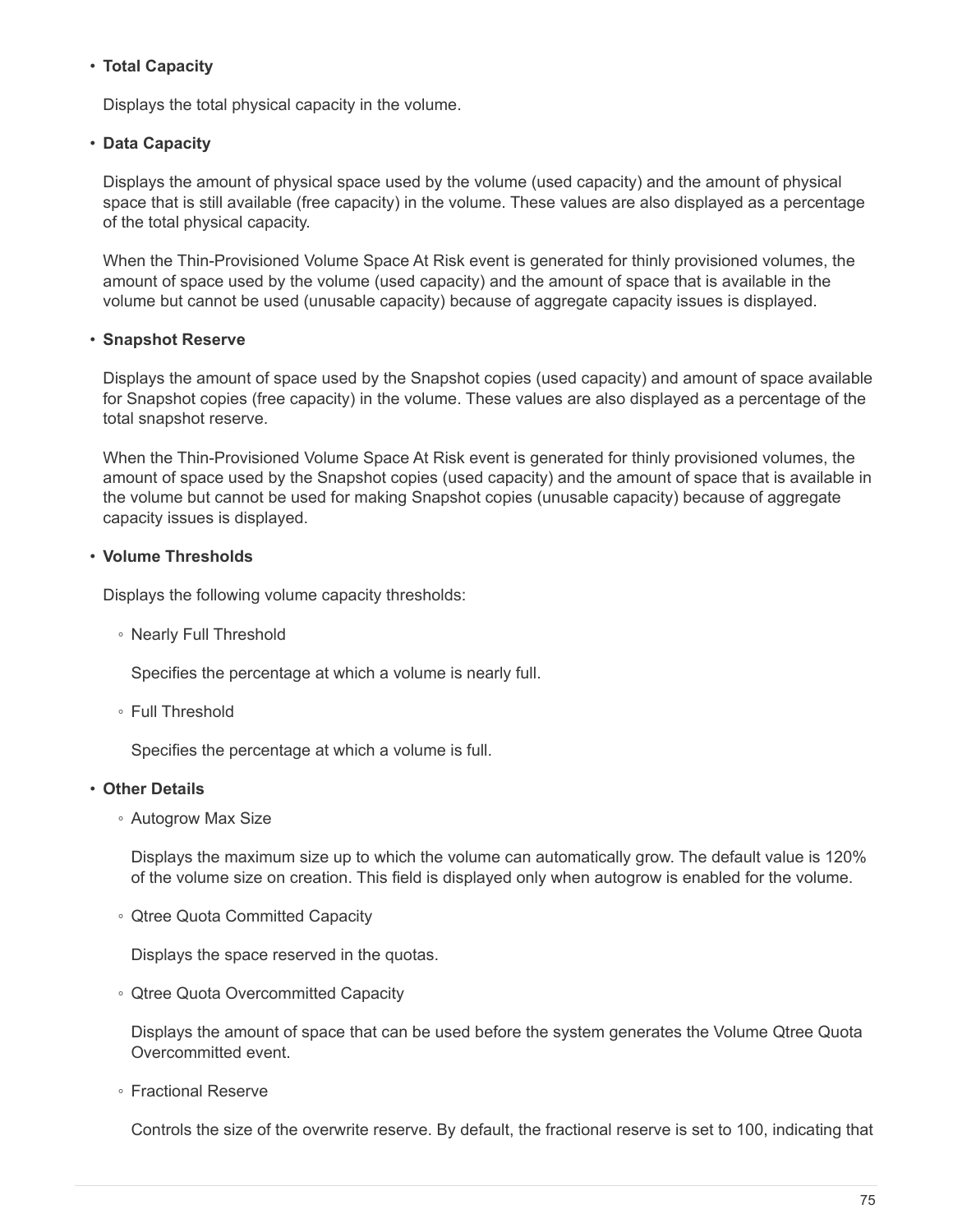100 percent of the required reserved space is reserved so that the objects are fully protected for overwrites. If the fractional reserve is less than 100 percent, the reserved space for all the spacereserved files in that volume is reduced to the fractional reserve percentage.

◦ Snapshot Daily Growth Rate

Displays the change (in percentage, or in KB, MB, GB, and so on) that occurs every 24 hours in the Snapshot copies in the selected volume.

◦ Snapshot Days to Full

Displays the estimated number of days remaining before the space reserved for the Snapshot copies in the volume reaches the specified threshold.

The Snapshot Days to Full field displays a Not Applicable value when the growth rate of the Snapshot copies in the volume is zero or negative, or when there is insufficient data to calculate the growth rate.

◦ Snapshot Autodelete

Specifies whether Snapshot copies are automatically deleted to free space when a write to a volume fails because of lack of space in the aggregate.

◦ Snapshot Copies

Displays information about the Snapshot copies in the volume.

The number of Snapshot copies in the volume is displayed as a link. Clicking the link opens the Snapshot Copies on a Volume dialog box, which displays details of the Snapshot copies.

The Snapshot copy count is updated approximately every hour; however, the list of Snapshot copies is updated at the time that you click the icon. This might result in a difference between the Snapshot copy count displayed in the topology and the number of Snapshot copies listed when you click the icon.

#### • **Volume Move**

Displays the status of either the current or the last volume move operation that was performed on the volume, and other details, such as the current phase of the volume move operation which is in progress, source aggregate, destination aggregate, start time, end time, and estimated end time.

Also displays the number of volume move operations that are performed on the selected volume. You can view more information about the volume move operations by clicking the **Volume Move History** link.

#### **Configuration tab**

The Configuration tab displays details about the selected volume, such as the export policy, RAID type, capacity and storage efficiency related features of the volume:

#### • **Overview**

◦ Full Name

Displays the full name of the volume.

◦ Aggregates

Displays the name of the aggregate on which the volume resides, or the number of aggregates on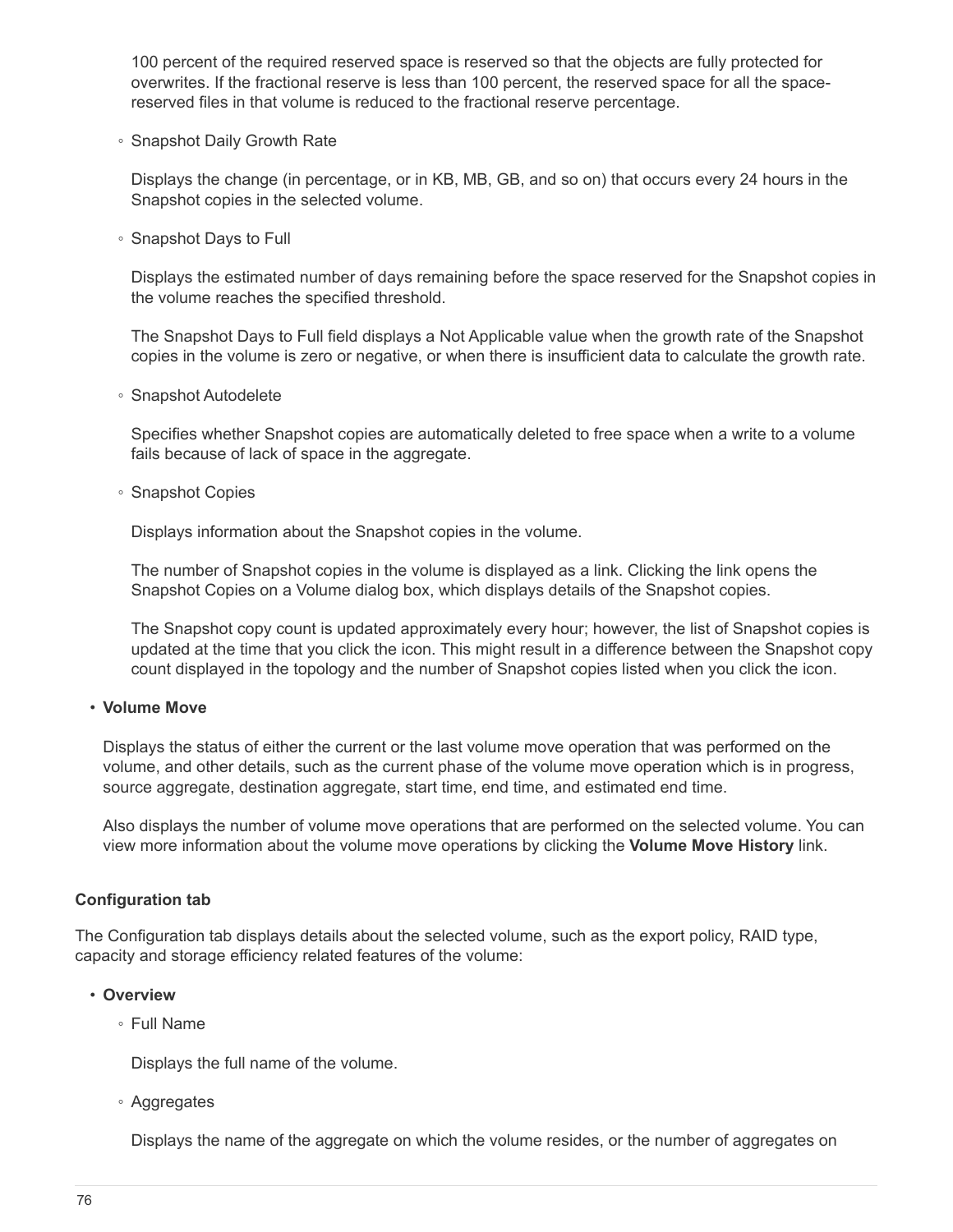which the FlexGroup volume resides.

◦ Tiering Policy

Displays the tiering policy set for the volume; if the volume is deployed on a FabricPool-enabled aggregate. The policy can be None, Snapshot Only, Backup, Auto, or All.

◦ Storage VM

Displays the name of the SVM that contains the volume.

◦ Junction Path

Displays the status of the path, which can be active or inactive. The path in the SVM to which the volume is mounted is also displayed. You can click the **History** link to view the most recent five changes to the junction path.

◦ Export Policy

Displays the name of the export policy that is created for the volume. You can click the link to view details about the export policies, authentication protocols, and access enabled on the volumes that belong to the SVM.

◦ Style

Displays the volume style. The volume style can be FlexVol or FlexGroup.

◦ Type

Displays the type of the selected volume. The volume type can be Read-write, Load-sharing, Data-Protection, Data-cache, or Temporary.

◦ RAID Type

Displays the RAID type of the selected volume. The RAID type can be RAID0, RAID4, RAID-DP, or RAID-TEC.



Multiple RAID types may display for FlexGroup volumes because the constituent volumes for FlexGroups can be on aggregates of different types.

◦ SnapLock Type

Displays the SnapLock Type of the aggregate that contains the volume.

◦ SnapLock Expiry

Displays the expiry date of SnapLock volume.

• **Capacity**

◦ Thin Provisioning

Displays whether thin provisioning is configured for the volume.

◦ Autogrow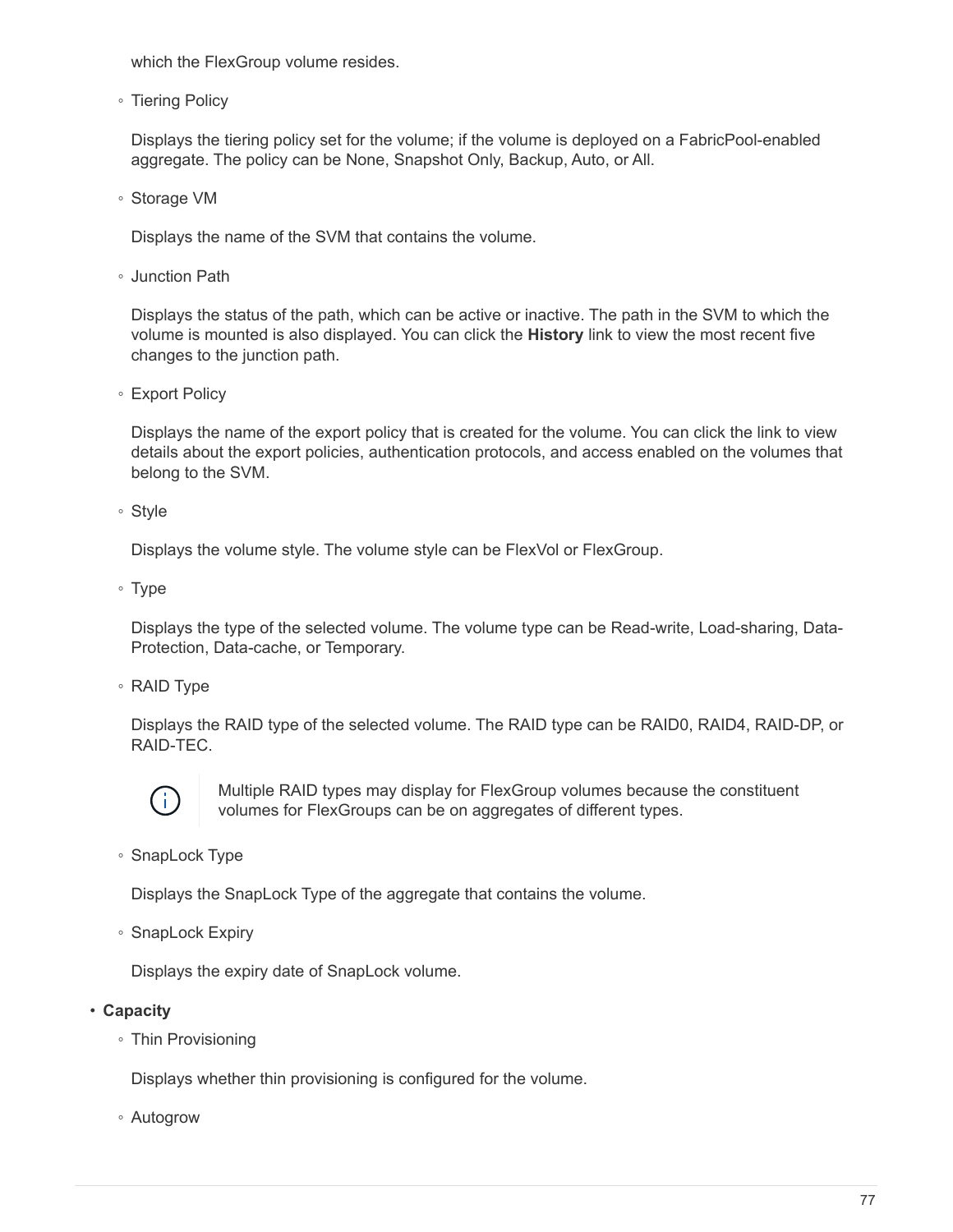Displays whether the flexible volume grows automatically within an aggregate.

◦ Snapshot Autodelete

Specifies whether Snapshot copies are automatically deleted to free space when a write to a volume fails because of lack of space in the aggregate.

◦ Quotas

Specifies whether the quotas are enabled for the volume.

#### • **Efficiency**

◦ Compression

Specifies whether compression is enabled or disabled.

◦ Deduplication

Specifies whether deduplication is enabled or disabled.

◦ Deduplication Mode

Specifies whether the deduplication operation enabled on a volume is a manual, scheduled, or policybased operation. If the mode is set to Scheduled, the operation schedule is displayed, and if the mode is set to a policy, the policy name is displayed.

◦ Deduplication Type

Specifies the type of deduplication operation running on the volume. If the volume is in a SnapVault relationship, the type displayed is SnapVault. For any other volume, the type is displayed as Regular.

◦ Storage Efficiency Policy

Specifies the name of the storage efficiency policy that has been assigned through Unified Manager to this volume. This policy can control the compression and deduplication settings.

#### • **Protection**

◦ Snapshot Copies

Specifies whether automatic Snapshot copies are enabled or disabled.

#### **Protection tab**

The Protection tab displays protection details about the selected volume, such as lag information, relationship type, and topology of the relationship.

#### • **Summary**

Displays protection relationships (SnapMirror, SnapVault, or Storage VM DR) properties for a selected volume. For any other relationship type, only the Relationship Type property is displayed. If a primary volume is selected, only the Managed and Local Snapshot copy Policy are displayed. Properties displayed for SnapMirror and SnapVault relationships include the following:

◦ Source Volume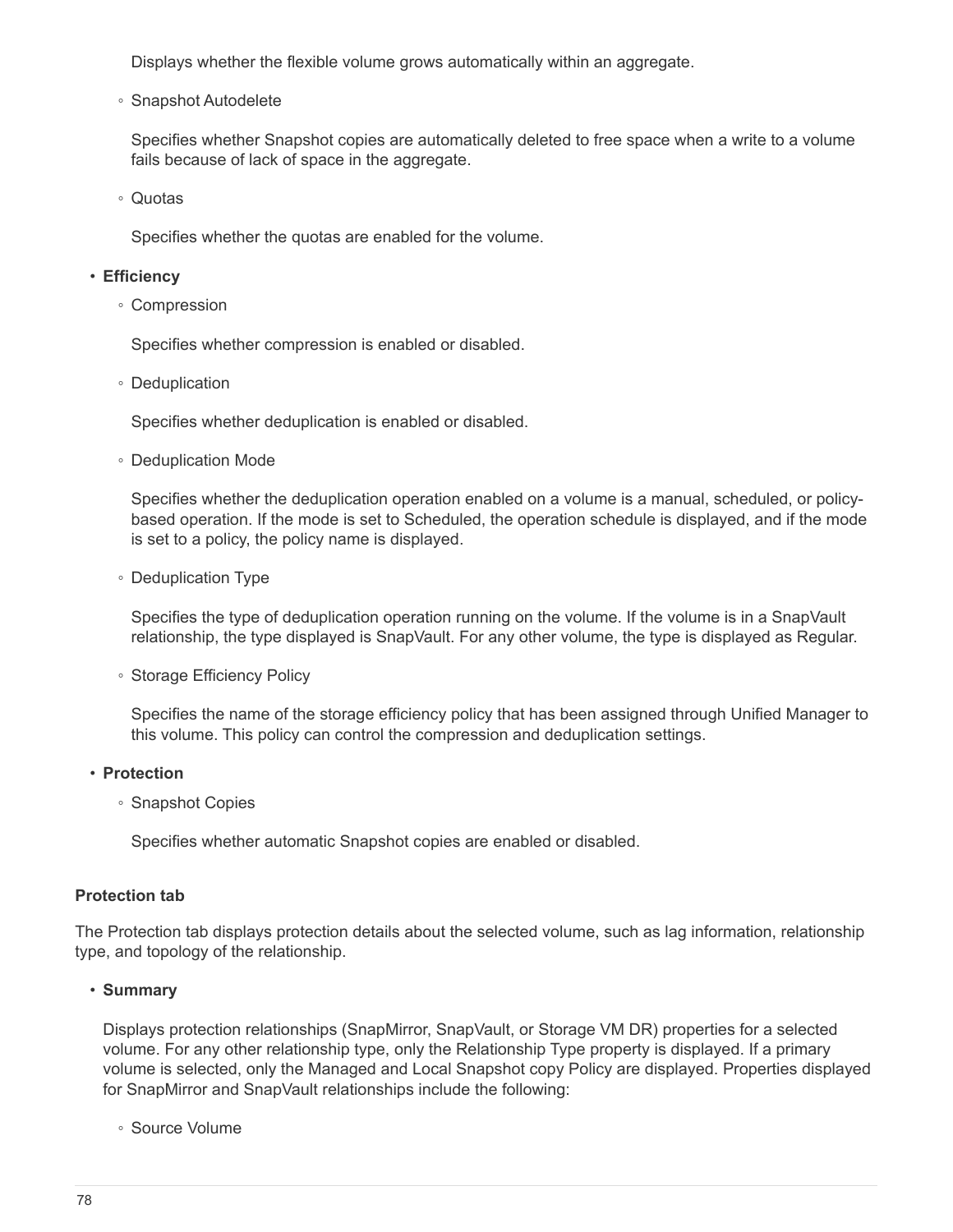Displays the name of the selected volume's source if the selected volume is a destination.

◦ Lag Status

Displays the update or transfer lag status for a protection relationship. The status can be Error, Warning, or Critical.

The lag status is not applicable for synchronous relationships.

◦ Lag Duration

Displays the time by which the data on the mirror lags behind the source.

◦ Last Successful Update

Displays the date and time of the most recent successful protection update.

The last successful update is not applicable for synchronous relationships.

◦ Storage Service Member

Displays either Yes or No to indicate whether or not the volume belongs to and is managed by a storage service.

◦ Version Flexible Replication

Displays either Yes, Yes with backup option, or None. Yes indicates that SnapMirror replication is possible even if source and destination volumes are running different versions of ONTAP software. Yes with backup option indicates the implementation of SnapMirror protection with the ability to retain multiple versions of backup copies on the destination. None indicates that Version Flexible Replication is not enabled.

◦ Relationship Capability

Indicates the ONTAP capabilities available to the protection relationship.

◦ Protection Service

Displays the name of the protection service if the relationship is managed by a protection partner application.

◦ Relationship Type

Displays any relationship type, including Asynchronous Mirror, Asynchronous Vault, Asynchronous MirrorVault, StrictSync, and Sync.

◦ Relationship State

Displays the state of the SnapMirror or SnapVault relationship. The state can be Uninitialized, SnapMirrored, or Broken-Off. If a source volume is selected, the relationship state is not applicable and is not displayed.

◦ Transfer Status

Displays the transfer status for the protection relationship. The transfer status can be one of the following: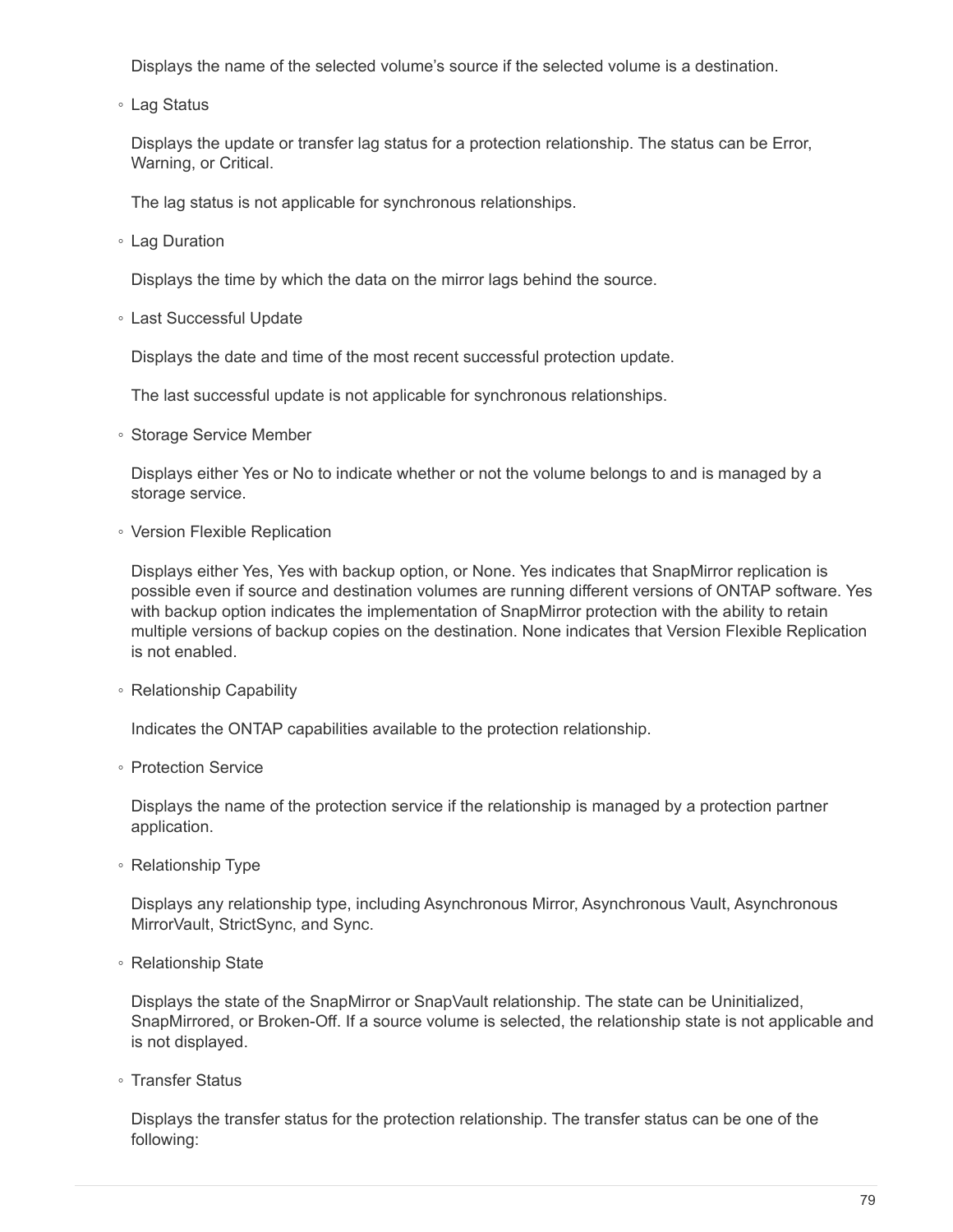• Aborting

SnapMirror transfers are enabled; however, a transfer abort operation that might include removal of the checkpoint is in progress.

• Checking

The destination volume is undergoing a diagnostic check and no transfer is in progress.

• Finalizing

SnapMirror transfers are enabled. The volume is currently in the post-transfer phase for incremental SnapVault transfers.

▪ Idle

Transfers are enabled and no transfer is in progress.

▪ In-Sync

The data in the two volumes in the synchronous relationship are synchronized.

▪ Out-of-Sync

The data in the destination volume is not synchronized with the source volume.

• Preparing

SnapMirror transfers are enabled. The volume is currently in the pre-transfer phase for incremental SnapVault transfers.

▪ Queued

SnapMirror transfers are enabled. No transfers are in progress.

▪ Quiesced

SnapMirror transfers are disabled. No transfer is in progress.

• Quiescing

A SnapMirror transfer is in progress. Additional transfers are disabled.

▪ Transferring

SnapMirror transfers are enabled and a transfer is in progress.

• Transitioning

The asynchronous transfer of data from the source to the destination volume is complete, and the transition to synchronous operation has started.

▪ Waiting

A SnapMirror transfer has been initiated, but some associated tasks are waiting to be queued.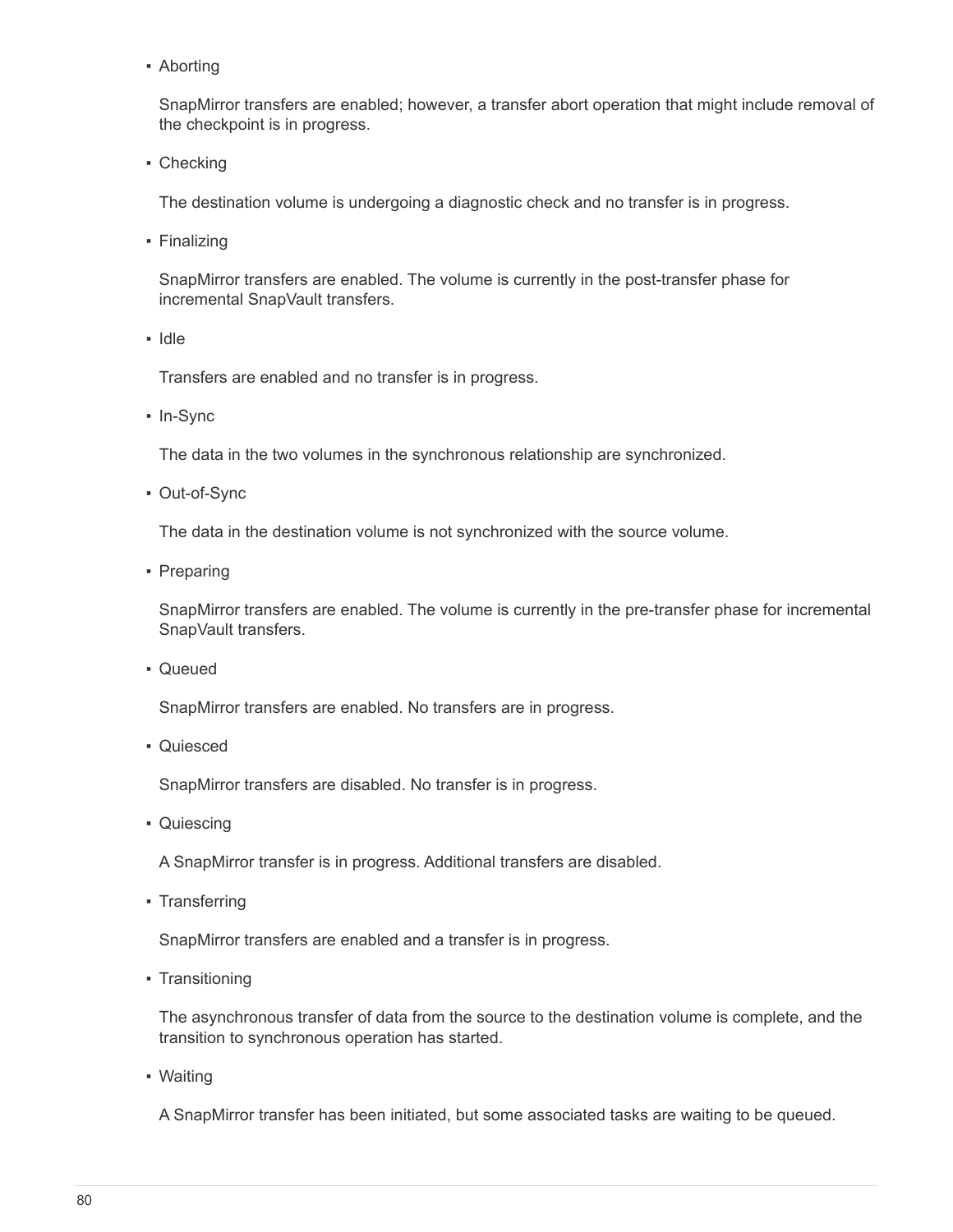◦ Max Transfer Rate

Displays the maximum transfer rate for the relationship. The maximum transfer rate can be a numerical value in either kilobytes per second (Kbps), Megabytes per second (Mbps), Gigabytes per second (Gbps), or Terabytes per second (Tbps). If No Limit is displayed, the baseline transfer between relationships is unlimited.

◦ SnapMirror Policy

Displays the protection policy for the volume. DPDefault indicates the default Asynchronous Mirror protection policy, XDPDefault indicates the default Asynchronous Vault policy, and DPSyncDefault indicates the default Asynchronous MirrorVault policy. StrictSync indicates the default Synchronous Strict protection policy, and Sync indicates the default Synchronous policy. You can click the policy name to view details associated with that policy, including the following information:

- Transfer priority
- Ignore access time setting
- Tries limit
- Comments
- SnapMirror labels
- Retention settings
- Actual Snapshot copies
- Preserve Snapshot copies
- Retention warning threshold
- Snapshot copies with no retention settings In a cascading SnapVault relationship where the source is a data protection (DP) volume, only the rule "sm\_created" applies.
- Update Schedule

Displays the SnapMirror schedule assigned to the relationship. Positioning your cursor over the information icon displays the schedule details.

◦ Local Snapshot Policy

Displays the Snapshot copy policy for the volume. The policy is Default, None, or any name given to a custom policy.

◦ Protected By

Displays the type of protection used for the selected volume. For example, if a volume is protected by Consistency Group and SnapMirror volume relationships, this field displays both SnapMirror and Consistency Group. This field also provides a link that redirects you to the Relationships page to view the unified relationship status. The link is only applicable to constituent relationships.

◦ Consistency Group

For volumes protected by SnapMirror Business Continuity (SM-BC) relationships, this column displays the Consistency Group of the volume.

• **Views**

Displays the protection topology of the selected volume. The topology includes graphical representations of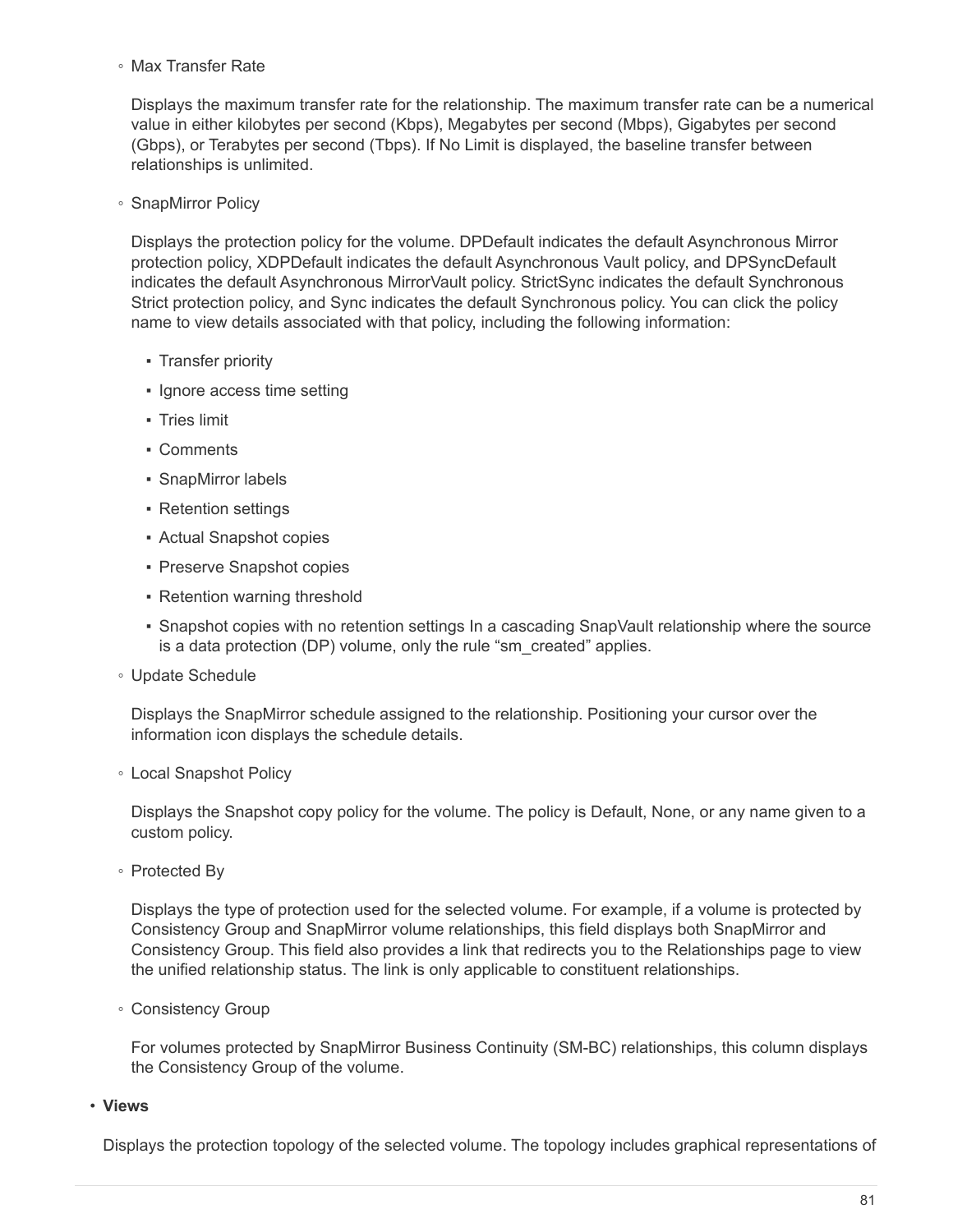all volumes that are related to the selected volume. The selected volume is indicated by a dark gray border, and lines between volumes in the topology indicate the protection relationship type. The direction of the relationships in the topology are displayed from left to right, with the source of each relationship on the left and the destination on the right.

Double bold lines specify an Asynchronous Mirror relationship, a single bold line specifies an Asynchronous Vault relationship, double single lines specify an Asynchronous MirrorVault relationship, and a bold line and non-bold line specifies a Synchronous relationship. The table below indicates if the Synchronous relationship is StrictSync or Sync.

Right-clicking a volume displays a menu from which you can choose either to protect the volume or restore data to it. Right-clicking a relationship displays a menu from which you can choose to either edit, abort, quiesce, break, remove, or resume a relationship.

The menus will not display in the following instances:

- If RBAC settings do not allow this action, for example, if you have only operator privileges
- If the volume is in a synchronous protection relationship
- When the volume ID is unknown, for example, when you have an intercluster relationship and the destination cluster has not yet been discovered Clicking another volume in the topology selects and displays information for that volume. A question mark  $\left( \bullet \right)$  in the upper-left corner of a volume indicates that either the volume is missing or that it has not yet been discovered. It might also indicate that the capacity information is missing. Positioning your cursor over the question mark displays additional information, including suggestions for remedial action.

The topology displays information about volume capacity, lag, Snapshot copies, and last successful data transfer if it conforms to one of several common topology templates. If a topology does not conform to one of those templates, information about volume lag and last successful data transfer is displayed in a relationship table under the topology. In that case, the highlighted row in the table indicates the selected volume, and, in the topology view, bold lines with a blue dot indicate the relationship between the selected volume and its source volume.

Topology views include the following information:

• Capacity

Displays the total amount of capacity used by the volume. Positioning your cursor over a volume in the topology displays the current warning and critical threshold settings for that volume in the Current Threshold Settings dialog box. You can also edit the threshold settings by clicking the **Edit Thresholds** link in the Current Threshold Settings dialog box. Clearing the **Capacity** check box hides all capacity information for all volumes in the topology.

• Lag

Displays the lag duration and the lag status of the incoming protection relationships. Clearing the **Lag** check box hides all lag information for all volumes in the topology. When the **Lag** check box is dimmed, then the lag information for the selected volume is displayed in the relationship table below the topology, as well as the lag information for all related volumes.

• Snapshot

Displays the number of Snapshot copies available for a volume. Clearing the **Snapshot** check box hides all

Snapshot copy information for all volumes in the topology. Clicking a Snapshot copy icon ( $\Box$ displays the Snapshot copy list for a volume. The Snapshot copy count displayed next to the icon is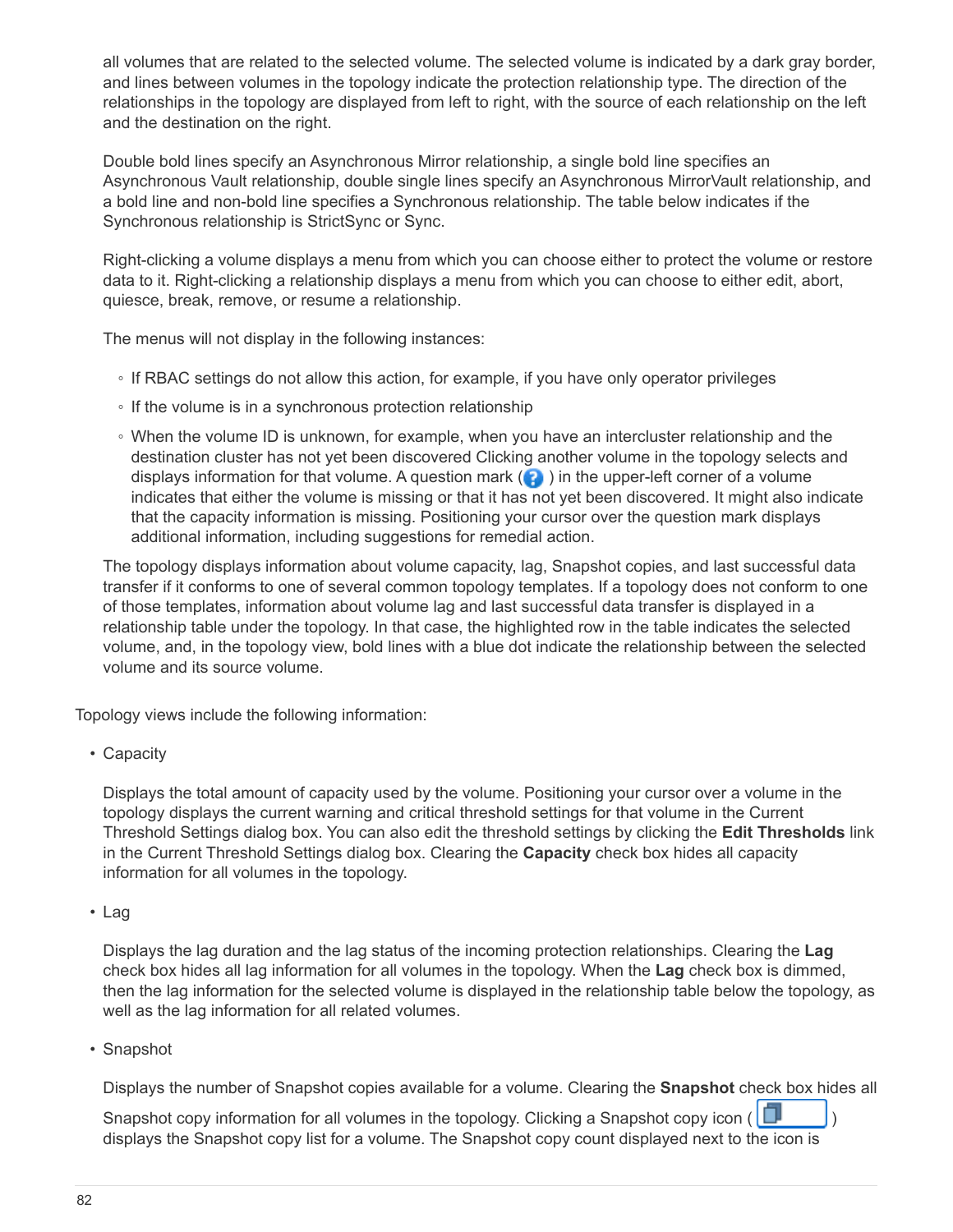updated approximately every hour; however, the list of Snapshot copies is updated at the time that you click the icon. This might result in a difference between the Snapshot copy count displayed in the topology and the number of Snapshot copies listed when you click the icon.

• Last Successful Transfer

Displays the amount, duration, time, and date of the last successful data transfer. When the **Last Successful Transfer** check box is dimmed, then the last successful transfer information for the selected volume is displayed in the relationship table below the topology, as well as the last successful transfer information for all related volumes.

◦ **History**

Displays in a graph the history of incoming SnapMirror and SnapVault protection relationships for the selected volume. There are three history graphs available: incoming relationship lag duration, incoming relationship transfer duration, and incoming relationship transfer size. History information is displayed only when you select a destination volume. If you select a primary volume, the graphs are empty, and the message No data found is displayed. If the volumes are protected by Consistency Group and SnapMirror synchronous relationships, information for the relationship transfer duration and relationship transfer size is not displayed.

You can select a graph type from the drop-down list at the top of the History pane. You can also view details for a specific time period by selecting either 1 week, 1 month, or 1 year. History graphs can help you identify trends: for example, if large amounts of data are being transferred at the same time of the day or week, or if the lag warning or lag error threshold is consistently being breached, you can take the appropriate action. Additionally, you can click the **Export** button to create a report in CSV format for the chart that you are viewing.

+ Protection history graphs display the following information:

# • **Relationship Lag Duration**

Displays seconds, minutes, or hours on the vertical (y) axis, and displays days, months, or years on the horizontal (x) axis, depending on the selected duration period. The upper value on the y axis indicates the maximum lag duration reached in the duration period shown in the x axis. The horizontal orange line on the graph depicts the lag error threshold, and the horizontal yellow line depicts the lag warning threshold. Positioning your cursor over these lines displays the threshold setting. The horizontal blue line depicts the lag duration. You can view the details for specific points on the graph by positioning your cursor over an area of interest.

# • **Relationship Transfer Duration**

Displays seconds, minutes, or hours on the vertical (y) axis, and displays days, months, or years on the horizontal (x) axis, depending on the selected duration period. The upper value on the y axis indicates the maximum transfer duration reached in the duration period shown in the x axis. You can view the details of specific points on the graph by positioning your cursor over the area of interest.



This chart is not available for volumes that are in synchronous protection relationships.

# • **Relationship Transferred Size**

Displays bytes, kilobytes, megabytes, and so on, on the vertical (y) axis depending on the transfer size, and displays days, months, or years on the horizontal (x) axis depending on the selected time period. The upper value on the y axis indicates the maximum transfer size reached in the duration period shown in the x axis. You can view the details for specific points on the graph by positioning your cursor over an area of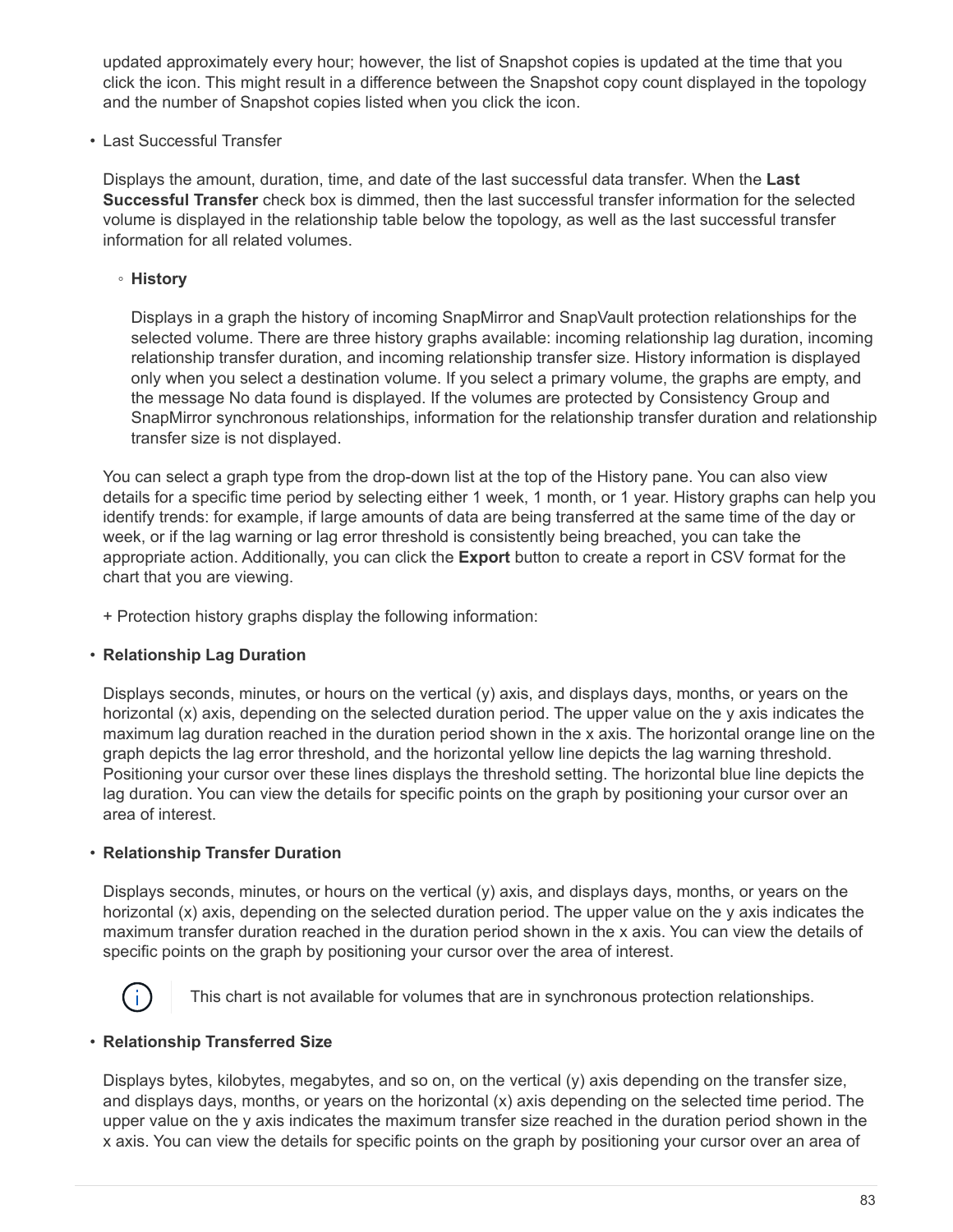interest.



This chart is not available for volumes that are in synchronous protection relationships.

## **History area**

The History area displays graphs that provide information about the capacity and space reservations of the selected volume. Additionally, you can click the **Export** button to create a report in CSV format for the chart that you are viewing.

Graphs might be empty and the message No data found displayed when the data or the state of the volume remains unchanged for a period of time.

You can select a graph type from the drop-down list at the top of the History pane. You can also view details for a specific time period by selecting either 1 week, 1 month, or 1 year. History graphs can help you identify trends—for example, if the volume usage is consistently breaching the Nearly Full threshold, you can take the appropriate action.

History graphs display the following information:

## • **Volume Capacity Used**

Displays the used capacity in the volume and the trend in how volume capacity is used based on the usage history, as line graphs in bytes, kilobytes, megabytes, and so on, on the vertical (y) axis. The time period is displayed on the horizontal (x) axis. You can select a time period of a week, a month, or a year. You can view the details for specific points on the graph by positioning your cursor over a particular area. You can hide or display a line graph by clicking the appropriate legend. For example, when you click the Volume Used Capacity legend, the Volume Used Capacity graph line is hidden.

#### • **Volume Capacity Used vs Total**

Displays the trend in how volume capacity is used based on the usage history, as well as the used capacity, total capacity, and details of the space savings from deduplication and compression, as line graphs, in bytes, kilobytes, megabytes, and so on, on the vertical (y) axis. The time period is displayed on the horizontal (x) axis. You can select a time period of a week, a month, or a year. You can view the details for specific points on the graph by positioning your cursor over a particular area. You can hide or display a line graph by clicking the appropriate legend. For example, when you click the Trend Capacity Used legend, the Trend Capacity Used graph line is hidden.

#### • **Volume Capacity Used (%)**

Displays the used capacity in the volume and the trend in how volume capacity is used based on the usage history, as line graphs, in percentage, on the vertical (y) axis. The time period is displayed on the horizontal (x) axis. You can select a time period of a week, a month, or a year. You can view the details for specific points on the graph by positioning your cursor over a particular area. You can hide or display a line graph by clicking the appropriate legend. For example, when you click the Volume Used Capacity legend, the Volume Used Capacity graph line is hidden.

# • **Snapshot Capacity Used (%)**

Displays the Snapshot reserve and Snapshot warning threshold as line graphs, and the capacity used by the Snapshot copies as an area graph, in percentage, on the vertical (y) axis. The Snapshot overflow is represented with different colors. The time period is displayed on the horizontal (x) axis. You can select a time period of a week, a month, or a year. You can view the details for specific points on the graph by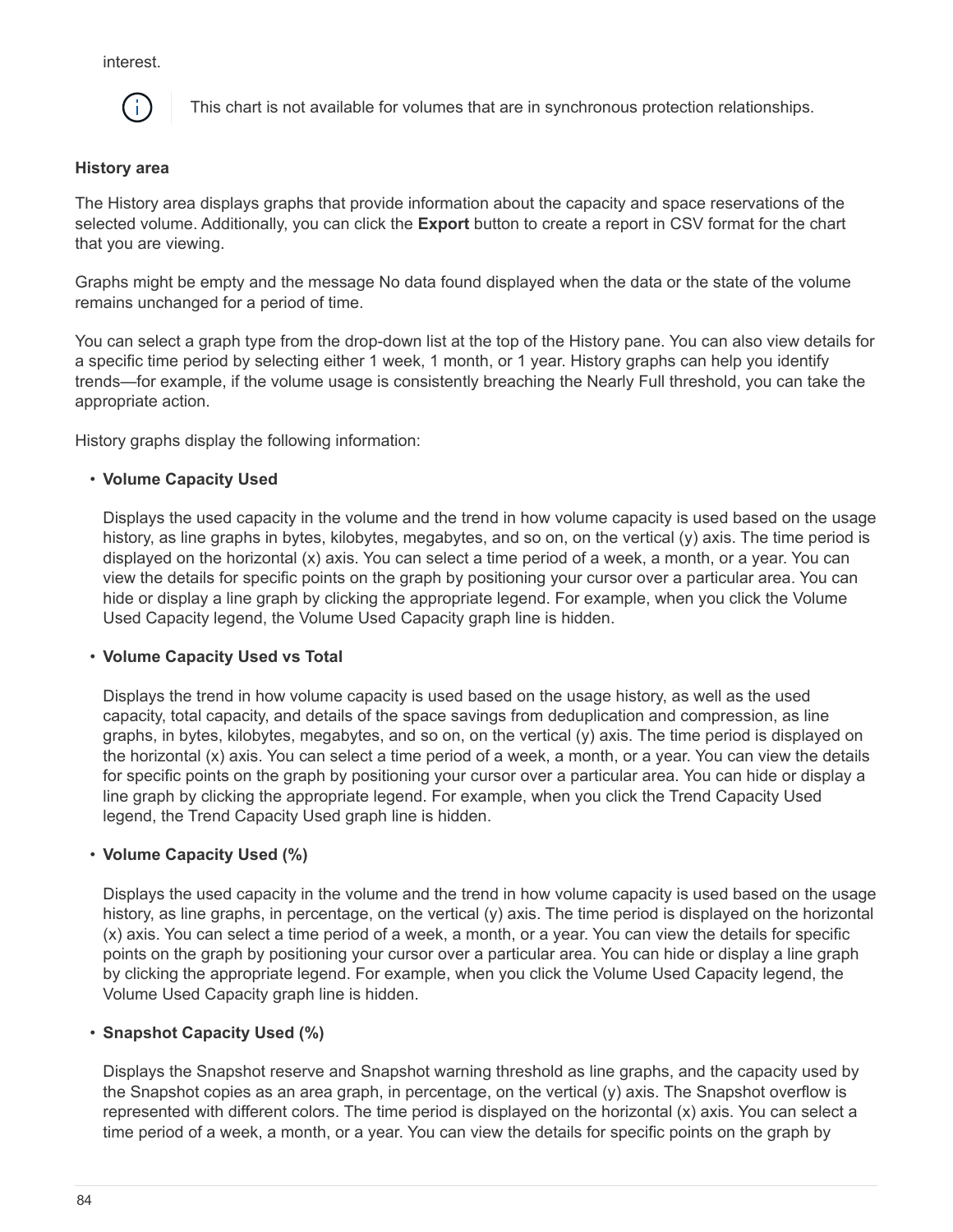positioning your cursor over a particular area. You can hide or display a line graph by clicking the appropriate legend. For example, when you click the Snapshot Reserve legend, the Snapshot Reserve graph line is hidden.

# **Events list**

The Events list displays details about new and acknowledged events:

# • **Severity**

Displays the severity of the event.

# • **Event**

Displays the event name.

# • **Triggered Time**

Displays the time that has elapsed since the event was generated. If the time elapsed exceeds a week, the timestamp when the event was generated is displayed.

# **Related Annotations pane**

The Related Annotations pane enables you to view annotation details associated with the selected volume. The details include the annotation name and the annotation values that are applied to the volume. You can also remove manual annotations from the Related Annotations pane.

# **Related Devices pane**

The Related Devices pane enables you to view and navigate to the SVMs, aggregates, qtrees, LUNs, and Snapshot copies that are related to the volume:

# • **Storage Virtual Machine**

Displays the capacity and the health status of the SVM that contains the selected volume.

# • **Aggregate**

Displays the capacity and the health status of the aggregate that contains the selected volume. For FlexGroup volumes, the number of aggregates that comprise the FlexGroup is listed.

# • **Volumes in the Aggregate**

Displays the number and capacity of all the volumes that belong to the parent aggregate of the selected volume. The health status of the volumes is also displayed, based on the highest severity level. For example, if an aggregate contains ten volumes, five of which display the Warning status and the remaining five display the Critical status, then the status displayed is Critical. This component does not appear for FlexGroup volumes.

# • **Qtrees**

Displays the number of qtrees that the selected volume contains and the capacity of qtrees with quota that the selected volume contains. The capacity of the qtrees with quota is displayed in relation to the volume data capacity. The health status of the qtrees is also displayed, based on the highest severity level. For example, if a volume has ten qtrees, five with Warning status and the remaining five with Critical status,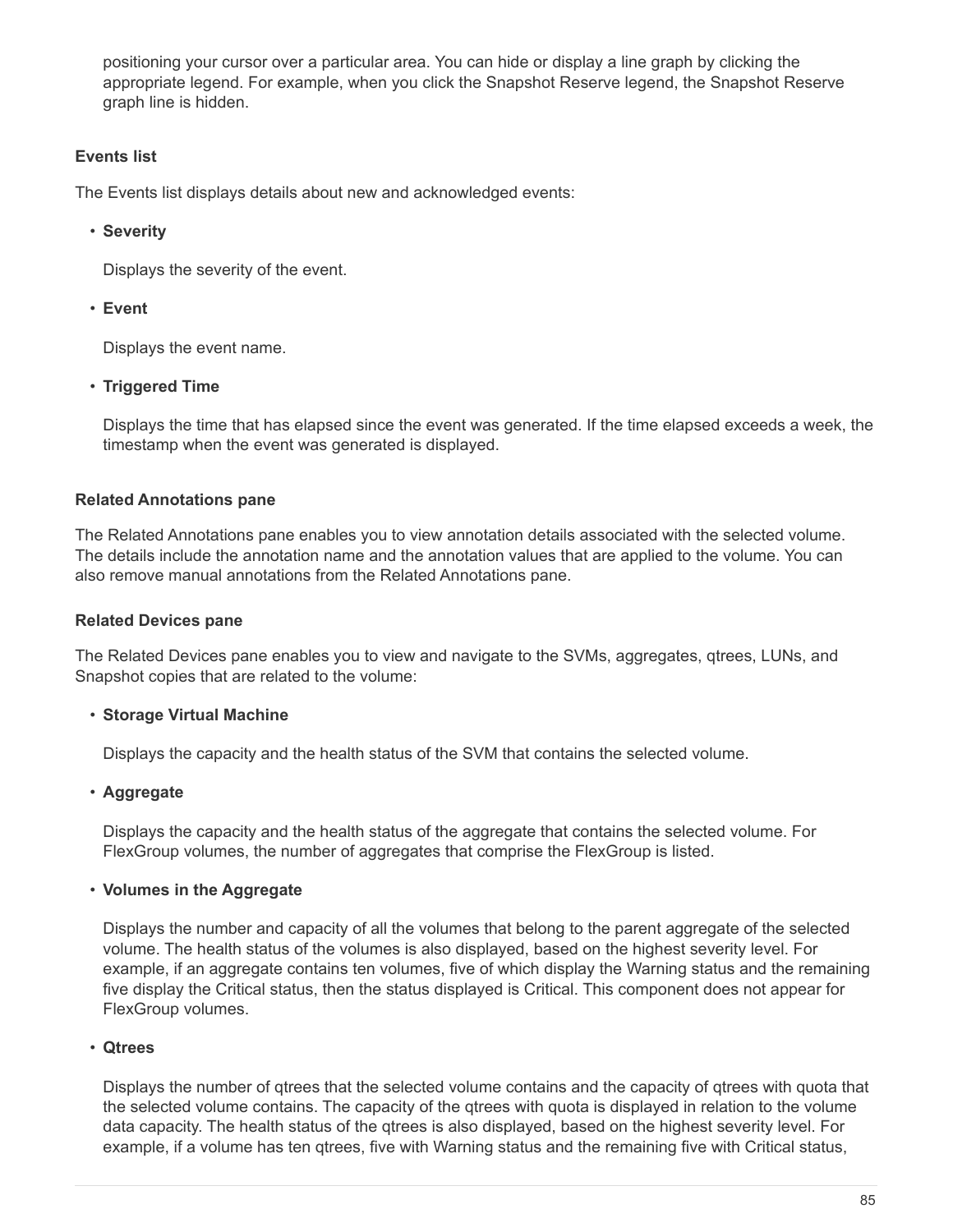then the status displayed is Critical.

## • **NFS Shares**

Displays the number and status of the NFS shares associated with the volume.

## • **SMB Shares**

Displays the number and status of the SMB/CIFS shares.

## • **LUNs**

Displays the number and total size of all the LUNs in the selected volume. The health status of the LUNs is also displayed, based on the highest severity level.

## • **User and Group Quotas**

Displays the number and status of the user and user group quotas associated with the volume and its qtrees.

## • **FlexClone Volumes**

Displays the number and capacity of all the cloned volumes of the selected volume. The number and capacity are displayed only if the selected volume contains any cloned volumes.

## • **Parent Volume**

Displays the name and capacity of the parent volume of a selected FlexClone volume. The parent volume is displayed only if the selected volume is a FlexClone volume.

# **Related Groups pane**

The Related Groups pane enables you to view the list of groups associated with the selected volume.

# **Related Alerts pane**

The Related Alerts pane enables you to view the list of alerts that are created for the selected volume. You can also add an alert by clicking the Add Alert link or edit an existing alert by clicking the alert name.

# **Storage VM / Health details page**

You can use the Storage VM / Health details page to view detailed information about the selected storage VM, such as its health, capacity, configuration, data policies, logical interfaces (LIFs), LUNs, qtrees, user, user group quotas, and protection details . You can also view information about the related objects and related alerts for the storage VM.



You can monitor only data storage VM.

# **Command buttons**

The command buttons enable you to perform the following tasks for the selected storage VM:

• **Switch to Performance View**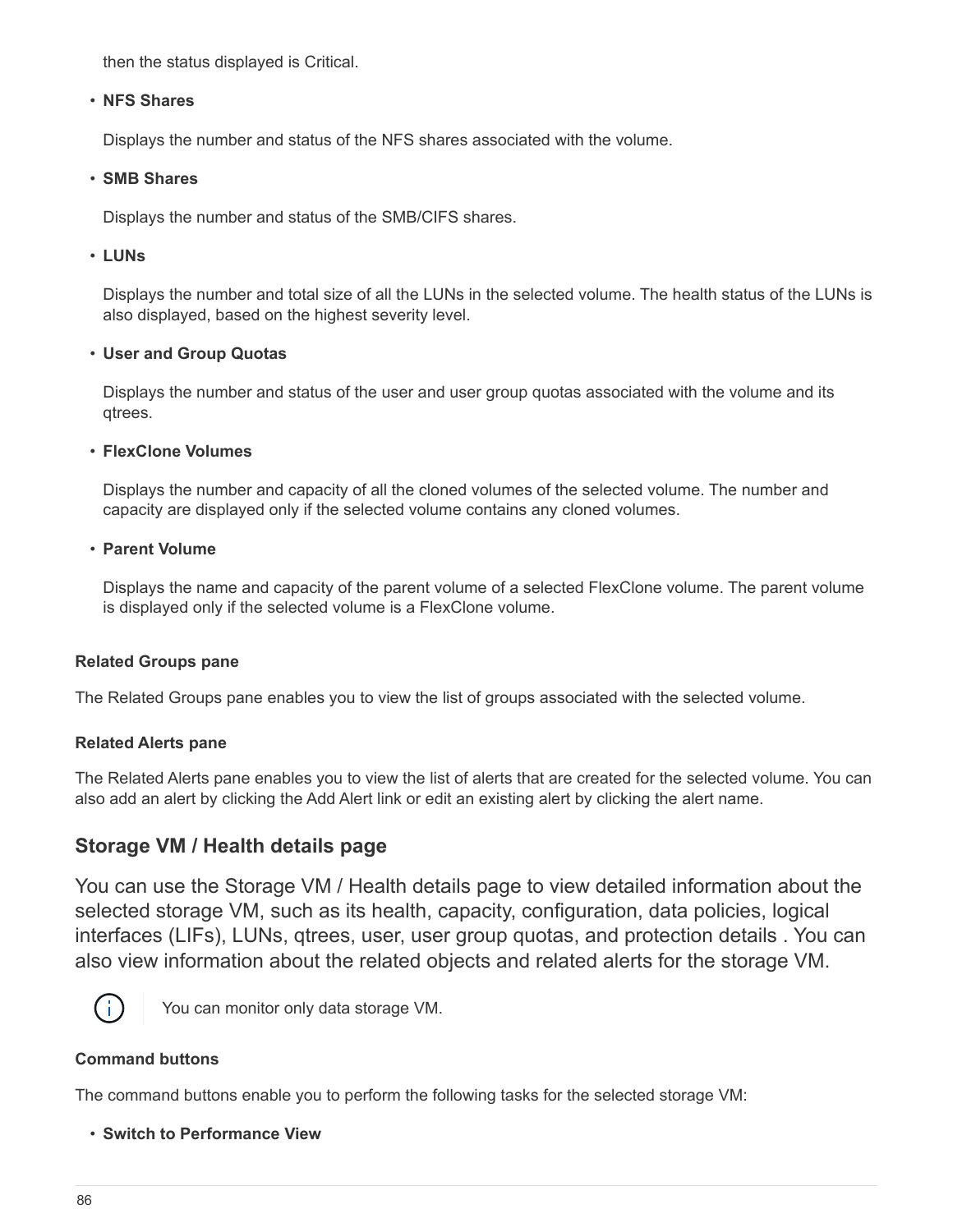Enables you to navigate to the Storage VM / Performance details page.

## • **Actions**

◦ Add Alert

Enables you to add an alert to the selected storage VM.

◦ Annotate

Enables you to annotate the selected storage VM.

## • **View Storage VMs**

Enables you to navigate to the Health: All Storage VMs view.

# **Health tab**

The Health tab displays detailed information about data availability, data capacity, and protection issues of various objects such as volumes, aggregates, NAS LIFs, SAN LIFs, LUNs, protocols, services, NFS shares, and CIFS shares.

You can click the graph of an object to view the filtered list of objects. For example, you can click the volume capacity graph that displays warnings to view the list of volumes that have capacity issues with severity as warning.

## • **Availability Issues**

Displays, as a graph, the total number of objects, including objects that have availability issues and objects that do not have any availability-related issues. The colors in the graph represent the different severity levels of the issues. The information below the graph provides details about availability issues that can impact or have already impacted the availability of data in the storage VM. For example, information is displayed about the NAS LIFs and the SAN LIFs that are down and volumes that are offline.

You can also view information about the related protocols and services that are currently running, and the number and status of NFS and CIFS shares.

# • **Capacity Issues**

Displays, as a graph, the total number of objects, including objects that have capacity issues and objects that do not have any capacity-related issues. The colors in the graph represent the different severity levels of the issues. The information below the graph provides details about capacity issues that can impact or have already impacted the capacity of data in the storage VM. For example, information is displayed about aggregates that are likely to breach the set threshold values.

# • **Protection Issues**

Provides a quick overview of storage VM protection-related health by displaying, as a field dialog box, the total number of relationships, including relationships that have protection issues and relationships that do not have any protection-related issues. You can also view the status of the storage VM DR relationship for the selected storage VM. The storage VM DR relationships events are displayed here and clicking on the events takes you to the event details page. When unprotected volumes exist, clicking on the link takes you to the Health: All Volumes view where you can view a filtered list of the unprotected volumes on the storage VM. The colors in the graph represent the different severity levels of the issues. Clicking a graph takes you to the Relationship: All Relationships view, where you can view a filtered list of protection relationship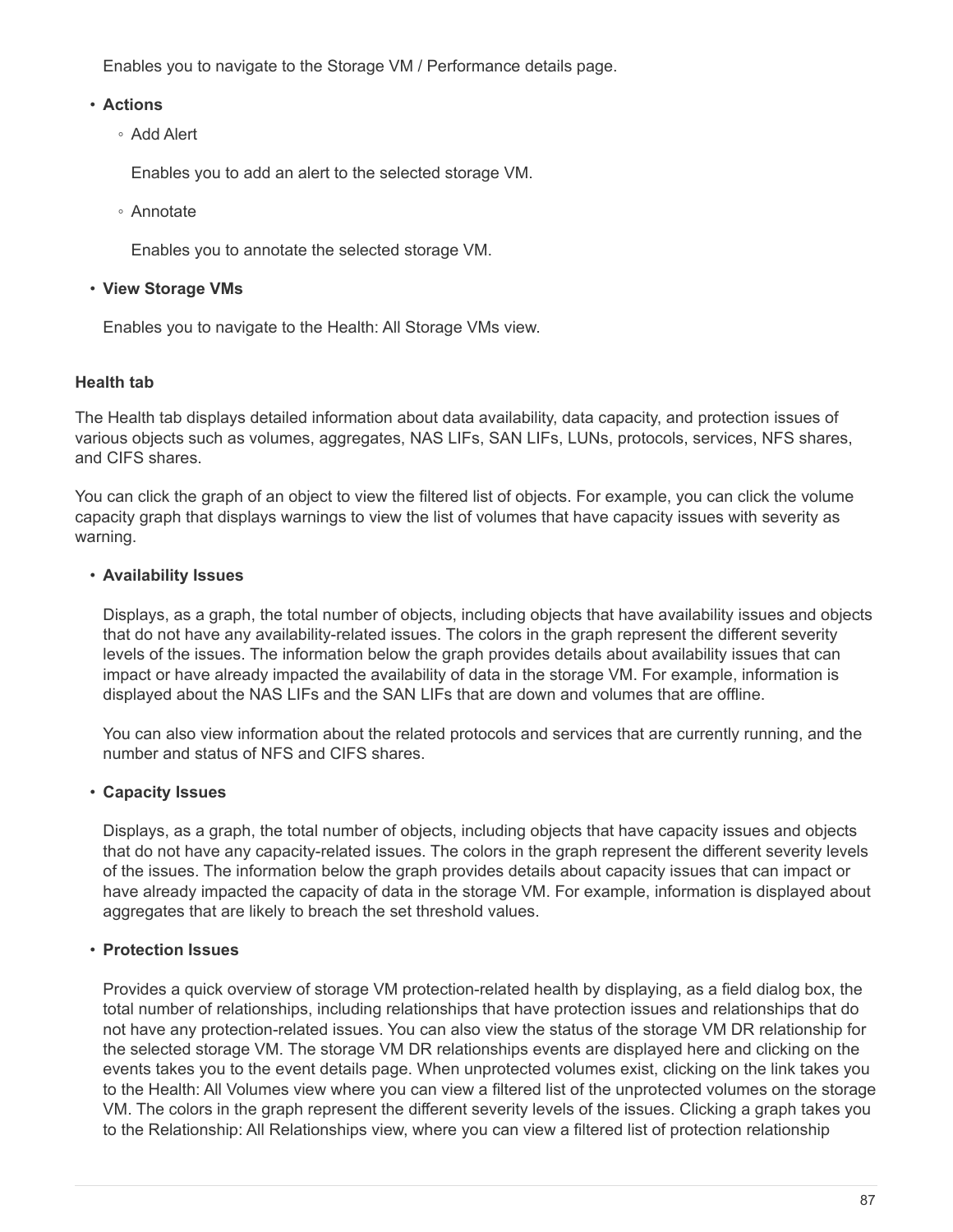details. The information below the graph provides details about protection issues that can impact or have already impacted the protection of data in the storage VM. For example, information is displayed about volumes that have a Snapshot copy reserve that is almost full or about SnapMirror relationship lag issues.

## **Capacity tab**

The Capacity tab displays detailed information about the data capacity of the selected SVM.

The following information is displayed for an Storage VM with FlexVol volume or FlexGroup volume:

• **Capacity**

The Capacity area displays details about the used and available capacity allocated from all volumes:

◦ Total Capacity

Displays the total capacity of the Storage VM.

◦ Used

Displays the space used by data in the volumes that belong to the Storage VM.

◦ Guaranteed Available

Displays the guaranteed available space for data that is available for volumes in the Storage VM.

◦ Unguaranteed

Displays the available space remaining for data that is allocated for thinly provisioned volumes in the Storage VM.

#### • **Volumes with Capacity Issues**

The Volumes with Capacity Issues list displays, in tabular format, details about the volumes that have capacity issues:

◦ Status

Indicates that the volume has a capacity-related issue of an indicated severity.

You can move the pointer over the status to view more information about the capacity-related event or events generated for the volume.

If the status of the volume is determined by a single event, you can view information such as the event name, time and date when the event was triggered, the name of the administrator to whom the event is assigned, and the cause of the event. You can use the **View Details** button to view more information about the event.

If the status of the volume is determined by multiple events of the same severity, the top three events are displayed with information such as the event name, time and date when the events were triggered, and the name of the administrator to whom the event is assigned. You can view more details about each of these events by clicking the event name. You can also click the **View All Events** link to view the list of generated events.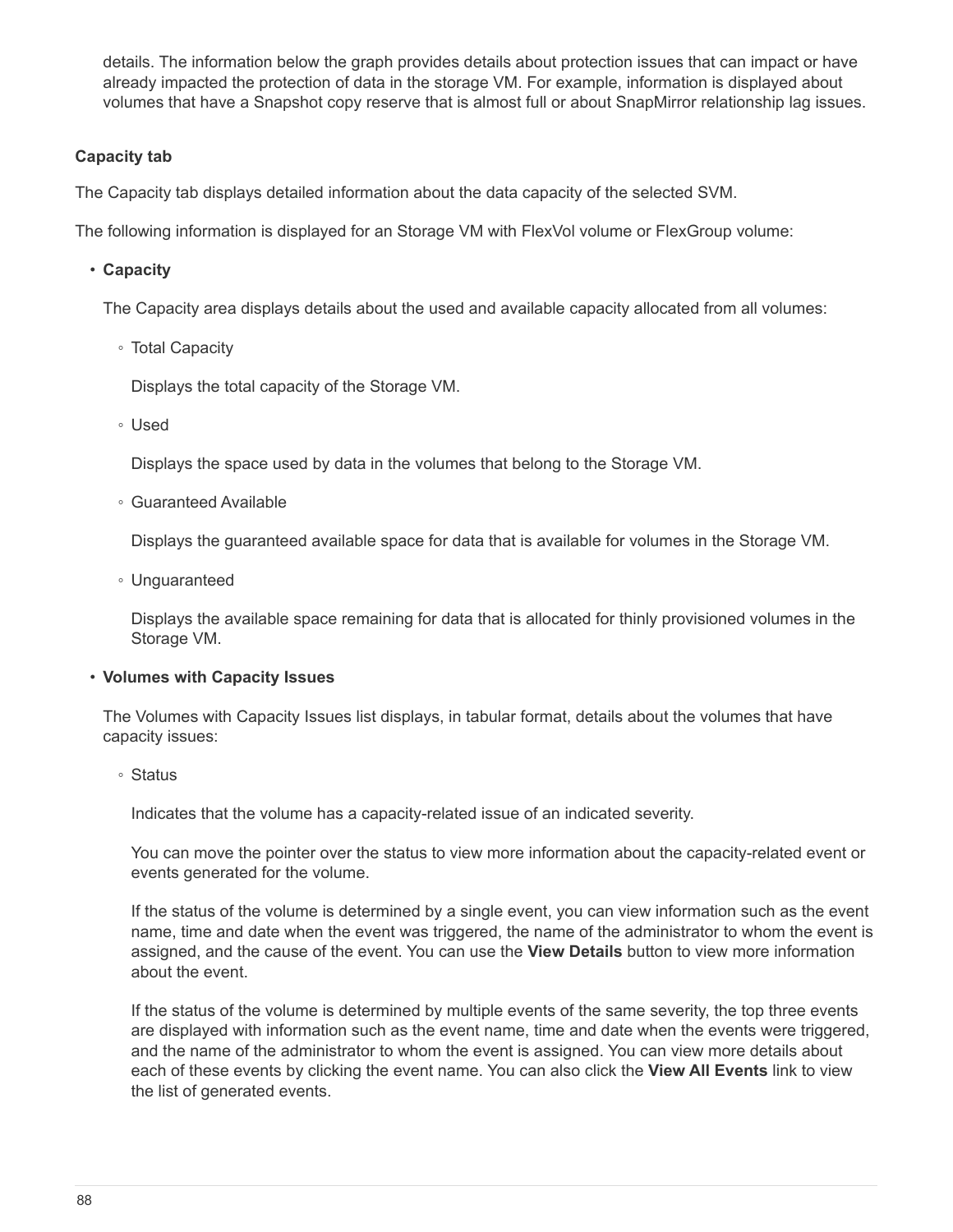

A volume can have multiple events of the same severity or different severities. However, only the highest severity is displayed. For example, if a volume has two events with severities of Error and Warning, only the Error severity is displayed.

◦ Volume

Displays the name of the volume.

◦ Used Data Capacity

Displays, as a graph, information about the volume capacity usage (in percentage).

◦ Days to Full

Displays the estimated number of days remaining before the volume reaches full capacity.

◦ Thin Provisioned

Displays whether space guarantee is set for the selected volume. Valid values are Yes and No.

◦ Aggregates

For FlexVol volumes, displays the name of the aggregate that contains the volume. For FlexGroup volumes, displays the number of aggregates that are used in the FlexGroup.

#### **Configuration tab**

The Configuration tab displays configuration details about the selected storage VM, such as its cluster, root volume, the type of volumes it contains (FlexVol volumes), policies, and protection created on the storage VM:

#### • **Overview**

◦ Cluster

Displays the name of the cluster to which the storage VM belongs.

◦ Allowed Volume Type

Displays the type of volumes that can be created in the storage VM. The type can be FlexVol or FlexVol/FlexGroup.

◦ Root Volume

Displays the name of the root volume of the storage VM.

◦ Allowed Protocols

Displays the type of protocols that can be configured on the storage VM. Also, indicates if a protocol is up  $(\bullet)$ , down  $(\bullet)$ , or is not configured  $(\bullet)$ .

#### • **Data Network Interfaces**

◦ NAS

Displays the number of NAS interfaces that are associated with the storage VM. Also, indicates if the interfaces are up  $(\bullet)$  or down  $(\bullet)$ .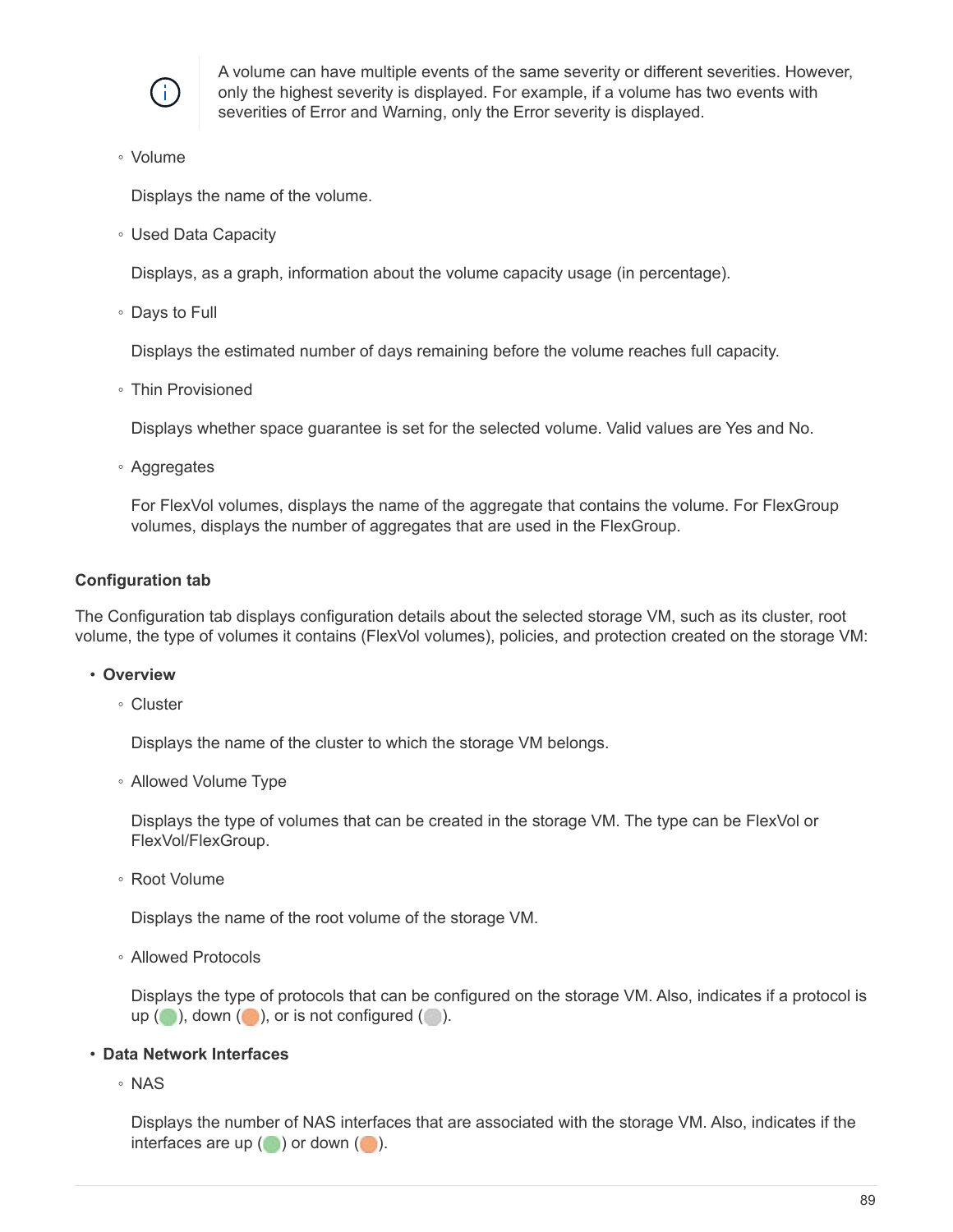◦ SAN

Displays the number of SAN interfaces that are associated with the storage VM. Also, indicates if the interfaces are up  $(\bullet)$  or down  $(\bullet)$ .

◦ FC-NVMe

Displays the number of FC-NVMe interfaces that are associated with the Storage VM. Also, indicates if the interfaces are up  $(\bullet)$  or down  $(\bullet)$ .

# • **Management Network Interfaces**

◦ Availability

Displays the number of management interfaces that are associated with the Storage VM. Also, indicates if the management interfaces are up  $( \bullet )$  or down  $( \bullet )$ .

## • **Policies**

◦ Snapshots

Displays the name of the Snapshot policy that is created on the Storage VM.

◦ Export Policies

Displays either the name of the export policy if a single policy is created or displays the number of export policies if multiple policies are created.

## • **Protection**

◦ Storage VM DR

Displays whether the selected storage VM is protected, destination, or unprotected and the name of the destination on which the storage VM is protected. If the selected storage VM is destination, then the details of source storage VM are displayed. In case of fan-out, this field displays the number of total destination storage VMs on which the storage VM is protected. The count link takes you to the storage VM relationship grid filtered on source storage VM.

◦ Protected Volumes

Displays the number of protected volumes on the selected storage VM out of the total volumes. If you are viewing a destination storage VM, then the number link is for the destination volumes of the selected storage VM.

◦ Unprotected Volumes

Displays the number of unprotected volumes on the selected storage VM.

- **Services**
	- Type

Displays the type of service that is configured on the storage VM. The type can be Domain Name System (DNS) or Network Information Service (NIS).

◦ State

Displays the state of the service, which can be Up  $(\bullet)$ , Down  $(\bullet)$ , or Not Configured  $(\bullet)$ .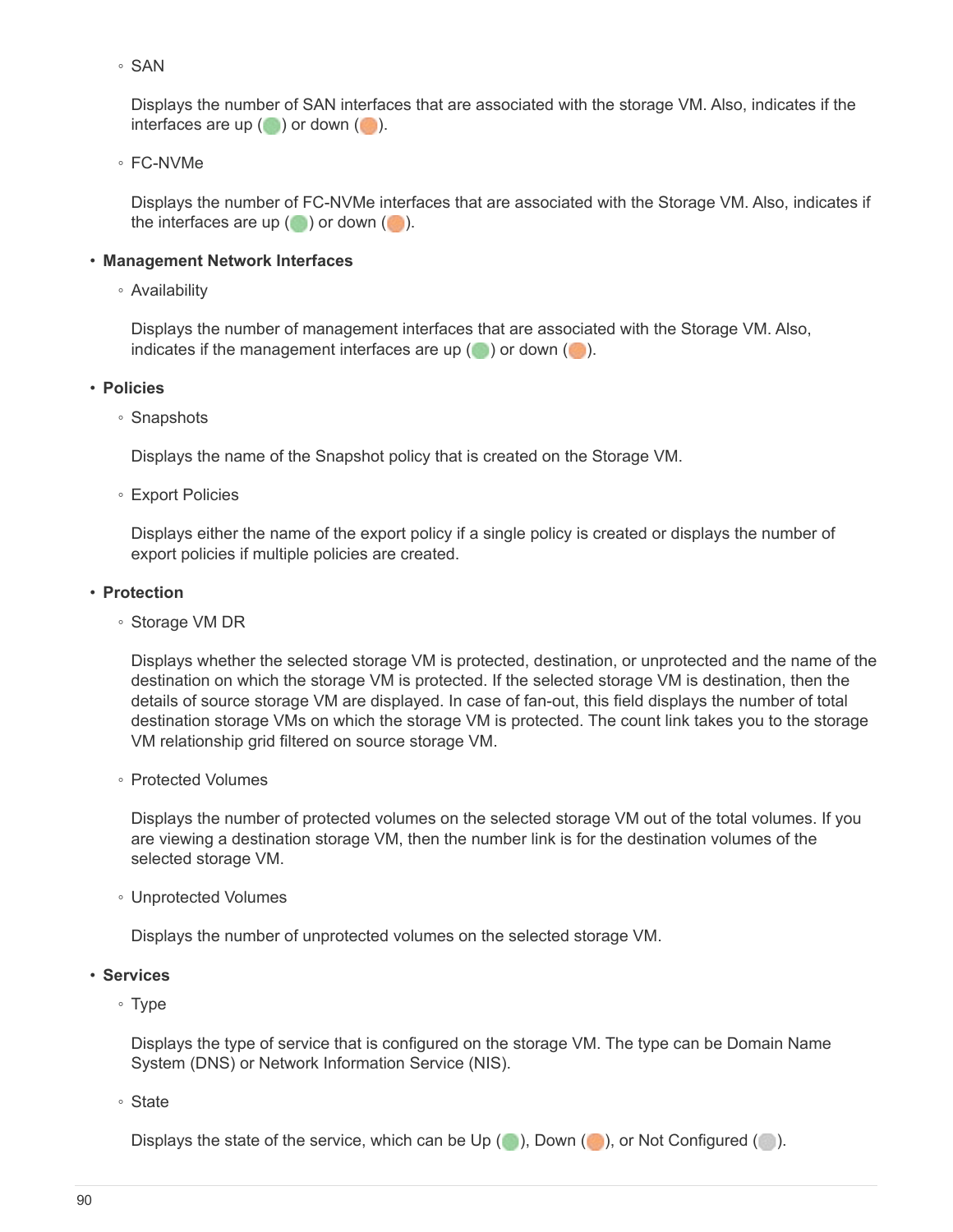◦ Domain Name

Displays the fully qualified domain names (FQDNs) of the DNS server for the DNS services or NIS server for the NIS services. When the NIS server is enabled, the active FQDN of the NIS server is displayed. When the NIS server is disabled, the list of all the FQDNs are displayed.

◦ IP Address

Displays the IP addresses of the DNS or NIS server. When the NIS server is enabled, the active IP address of the NIS server is displayed. When the NIS server is disabled, the list of all the IP addresses are displayed.

# **Network Interfaces tab**

The Network Interfaces tab displays details about the data network interfaces (LIFs) that are created on the selected storage VM:

#### • **Network Interface**

Displays the name of the interface that is created on the selected storage VM.

## • **Operational Status**

Displays the operational status of the interface, which can be Up  $(\bullet)$ , Down  $(\bullet)$ , or Unknown  $(\bullet)$ . The operational status of an interface is determined by the status of its physical ports.

## • **Administrative Status**

Displays the administrative status of the interface, which can be Up  $(\bullet)$ , Down  $(\bullet)$ , or Unknown  $(\bullet)$ . The administrative status of an interface is controlled by the storage administrator to make changes to the configuration or for maintenance purposes. The administrative status can be different from the operational status. However, if the administrative status of an interface is Down, the operational status is Down by default.

# • **IP Address / WWPN**

Displays the IP address for Ethernet interfaces and the World Wide Port Name (WWPN) for FC LIFs.

#### • **Protocols**

Displays the list of data protocols that are specified for the interface, such as CIFS, NFS, iSCSI, FC/FCoE, FC-NVMe, and FlexCache.

#### • **Role**

Displays the interface role. The roles can be Data or Management.

#### • **Home Port**

Displays the physical port to which the interface was originally associated.

• **Current Port**

Displays the physical port to which the interface is currently associated. If the interface is migrated, the current port might be different from the home port.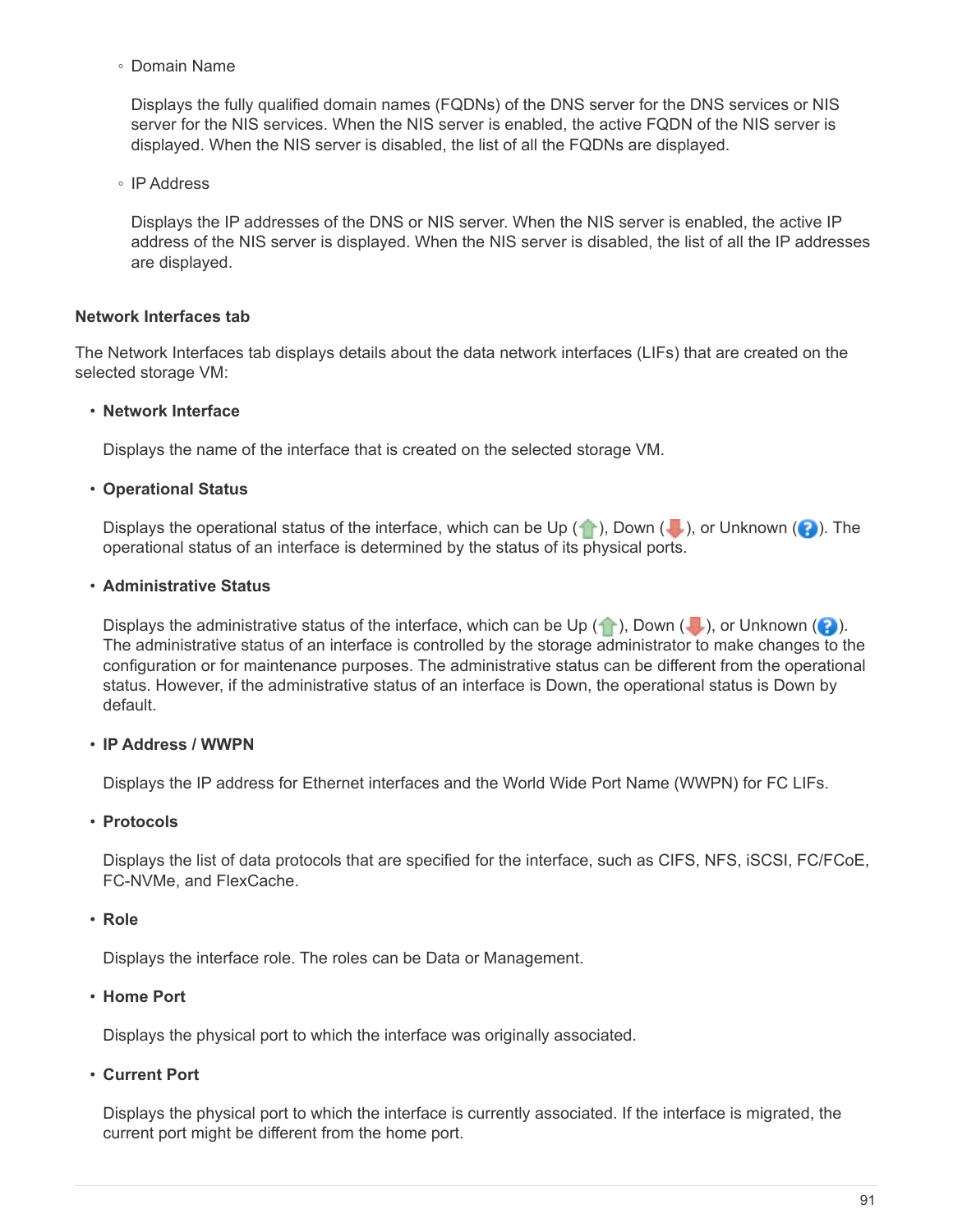## • **Port Set**

Displays the port set to which the interface is mapped.

#### • **Failover Policy**

Displays the failover policy that is configured for the interface. For NFS, CIFS, and FlexCache interfaces, the default failover policy is Next Available. Failover policy is not applicable for FC and iSCSI interfaces.

## • **Routing Groups**

Displays the name of the routing group. You can view more information about the routes and the destination gateway by clicking the routing group name.

Routing groups are not supported for ONTAP 8.3 or later and therefore a blank column is displayed for these clusters.

#### • **Failover Group**

Displays the name of the failover group.

#### **Qtrees tab**

The Qtrees tab displays details about qtrees and their quotas. You can click the **Edit Thresholds** button if you want to edit the health threshold settings for gtree capacity for one or more gtrees.

Use the **Export** button to create a comma-separated values (.csv) file containing the details of all the monitored qtrees. When exporting to a CSV file you can choose to create a qtrees report for the current storage VM, for all storage VMs in the current cluster, or for all storage VMs for all clusters in your data center. Some additional qtrees fields appear in the exported CSV file.

#### • **Status**

Displays the current status of the qtree. The status can be Critical ( $\otimes$ ), Error ( $\bullet$ ), Warning ( $\bullet$ ), or Normal  $(\vee)$ .

You can move the pointer over the status icon to view more information about the event or events generated for the qtree.

If the status of the qtree is determined by a single event, you can view information such as the event name, time and date when the event was triggered, the name of the administrator to whom the event is assigned, and the cause of the event. You can use **View Details** to view more information about the event.

If the status of the qtree is determined by multiple events of the same severity, the top three events are displayed with information such as the event name, time and date when the events were triggered, and the name of the administrator to whom the event is assigned. You can view more details about each of these events by clicking the event name. You can also use **View All Events** to view the list of generated events.



A qtree can have multiple events of the same severity or different severities. However, only the highest severity is displayed. For example, if a gtree has two events with severities of Error and Warning, only the Error severity is displayed.

• **Qtree**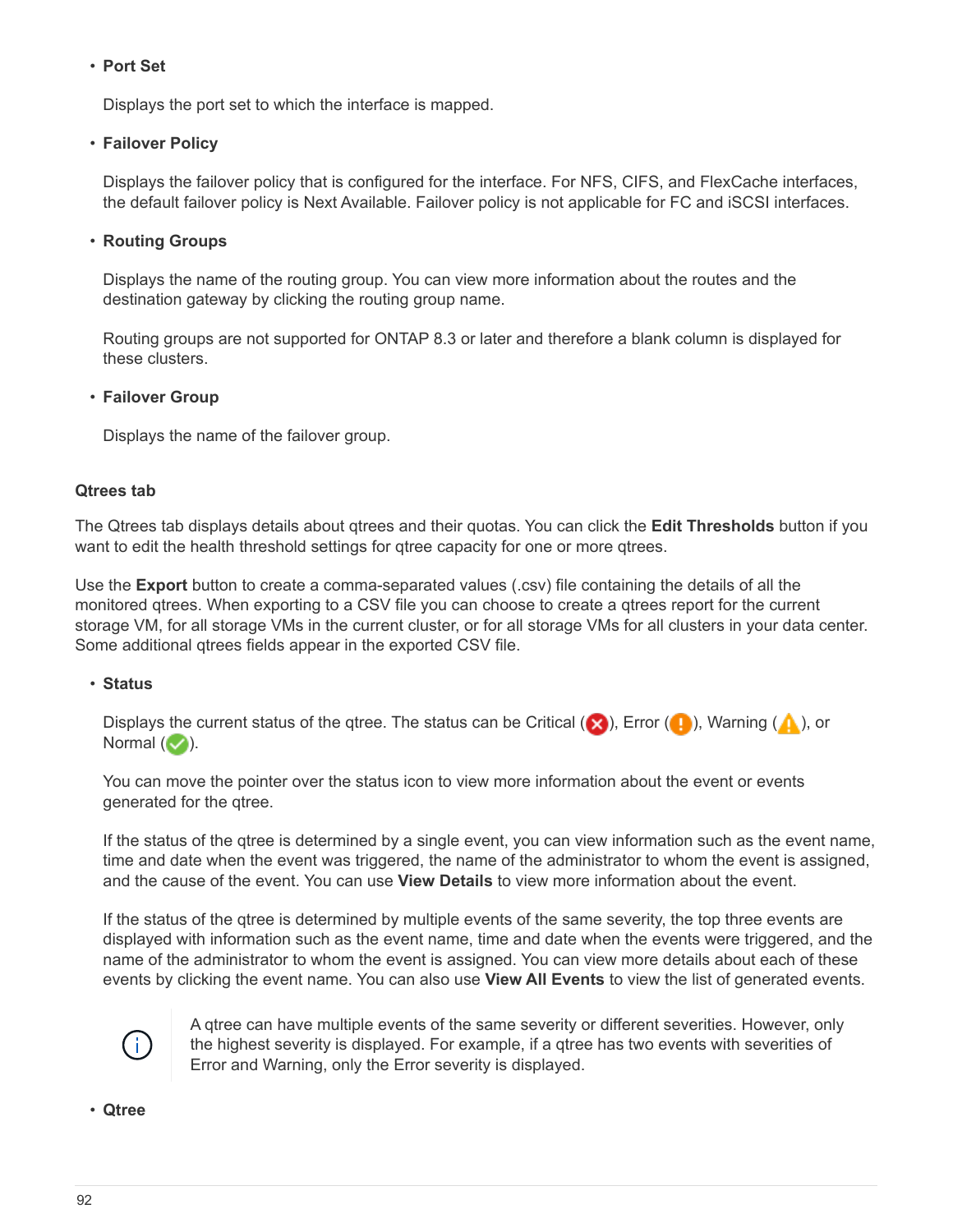Displays the name of the qtree.

## • **Cluster**

Displays the name of the cluster containing the qtree. Appears only in the exported CSV file.

## • **Storage Virtual Machine**

Displays the storage virtual machine (SVM) name containing the qtree. Appears only in the exported CSV file.

## • **Volume**

Displays the name of the volume that contains the qtree.

You can move the pointer over the volume name to view more information about the volume.

## • **Quota Set**

Indicates whether a quota is enabled or disabled on the qtree.

# • **Quota Type**

Specifies if the quota is for a user, user group, or a qtree. Appears only in the exported CSV file.

• **User or Group**

Displays the name of the user or user group. There will be multiple rows for each user and user group. When the quota type is qtree or if the quota is not set, then the column is empty. Appears only in the exported CSV file.

# • **Disk Used %**

Displays the percentage of disk space used. If a disk hard limit is set, this value is based on the disk hard limit. If the quota is set without a disk hard limit, the value is based on the volume data space. If the quota is not set or if quotas are off on the volume to which the qtree belongs, then "Not applicable" is displayed in the grid page and the field is blank in the CSV export data.

# • **Disk Hard Limit**

Displays the maximum amount of disk space allocated for the qtree. Unified Manager generates a critical event when this limit is reached and no further disk writes are allowed. The value is displayed as "Unlimited" for the following conditions: if the quota is set without a disk hard limit, if the quota is not set, or if quotas are off on the volume to which the qtree belongs.

# • **Disk Soft Limit**

Displays the amount of disk space allocated for the gtree before a warning event is generated. The value is displayed as "Unlimited" for the following conditions: if the quota is set without a disk soft limit, if the quota is not set, or if quotas are off on the volume to which the qtree belongs. By default, this column is hidden.

#### • **Disk Threshold**

Displays the threshold value set on the disk space. The value is displayed as "Unlimited" for the following conditions: if the quota is set without a disk threshold limit, if the quota is not set, or if quotas are off on the volume to which the qtree belongs. By default, this column is hidden.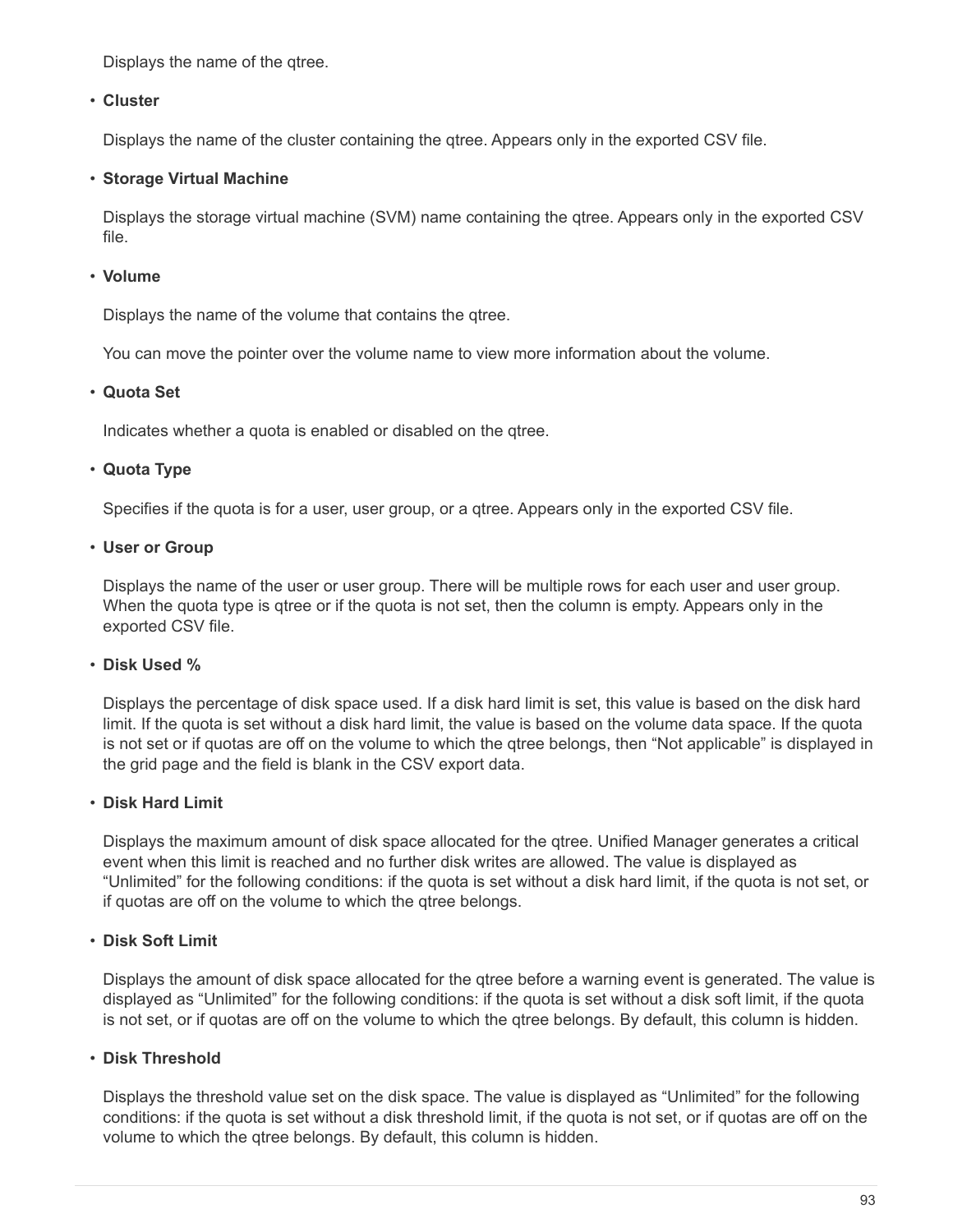## • **Files Used %**

Displays the percentage of files used in the qtree. If the file hard limit is set, this value is based on the file hard limit. No value is displayed if the quota is set without a file hard limit. If the quota is not set or if quotas are off on the volume to which the qtree belongs, then "Not applicable" is displayed in the grid page and the field is blank in the CSV export data.

#### • **File Hard Limit**

Displays the hard limit for the number of files permitted on the qtrees. The value is displayed as "Unlimited" for the following conditions: if the quota is set without a file hard limit, if the quota is not set, or if quotas are off on the volume to which the qtree belongs.

## • **File Soft Limit**

Displays the soft limit for the number of files permitted on the qtrees. The value is displayed as "Unlimited" for the following conditions: if the quota is set without a file soft limit, if the quota is not set, or if quotas are off on the volume to which the qtree belongs. By default, this column is hidden.

## **User and Group Quotas tab**

Displays details about the user and user group quotas for the selected storage VM. You can view information such as the status of the quota, name of the user or user group, soft and hard limits set on the disks and files, amount of disk space and number of files used, and the disk threshold value. You can also change the email address associated with a user or user group.

## • **Edit Email Address command button**

Opens the Edit Email Address dialog box, which displays the current email address of the selected user or user group. You can modify the email address. If the **Edit Email Address** field is blank, the default rule is used to generate an email address for the selected user or user group.

If more than one user has the same quota, the names of the users are displayed as comma-separated values. Also, the default rule is not used to generate the email address; therefore, you must provide the required email address for notifications to be sent.

#### • **Configure Email Rules command button**

Enables you to create or modify rules to generate an email address for the user or user group quotas that are configured on the storage VM. A notification is sent to the specified email address when there is a quota breach.

#### • **Status**

Displays the current status of the quota. The status can be Critical ( $\blacktriangleright$ ), Warning ( $\blacktriangle$ ), or Normal ( $\blacktriangleright$ ).

You can move the pointer over the status icon to view more information about the event or events generated for the quota.

If the status of the quota is determined by a single event, you can view information such as the event name, time and date when the event was triggered, the name of the administrator to whom the event is assigned, and the cause of the event. You can use **View Details** to view more information about the event.

If the status of the quota is determined by multiple events of the same severity, the top three events are displayed with information such as the event name, time and date when the events were triggered, and the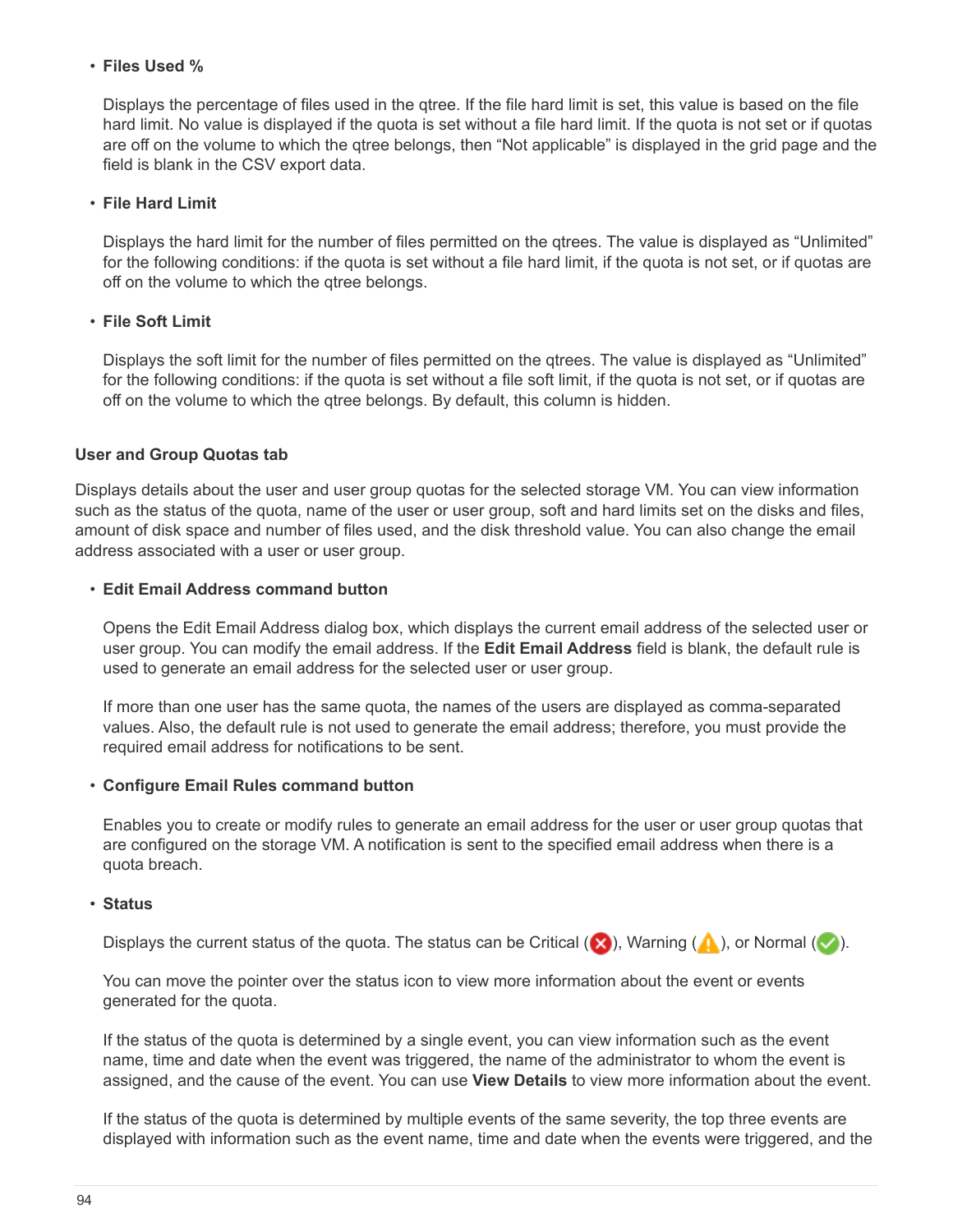name of the administrator to whom the event is assigned. You can view more details about each of these events by clicking the event name. You can also use **View All Events** to view the list of generated events.



A quota can have multiple events of the same severity or different severities. However, only the highest severity is displayed. For example, if a quota has two events with severities of Error and Warning, only the Error severity is displayed.

#### • **User or Group**

Displays the name of the user or user group. If more than one user has the same quota, the names of the users are displayed as comma-separated values.

The value is displayed as "Unknown" when ONTAP does not provide a valid user name because of SecD errors.

#### • **Type**

Specifies if the quota is for a user or a user group.

#### • **Volume or Qtree**

Displays the name of the volume or qtree on which the user or user group quota is specified.

You can move the pointer over the name of the volume or qtree to view more information about the volume or qtree.

#### • **Disk Used %**

Displays the percentage of disk space used. The value is displayed as "Not applicable" if the quota is set without a disk hard limit.

#### • **Disk Hard Limit**

Displays the maximum amount of disk space allocated for the quota. Unified Manager generates a critical event when this limit is reached and no further disk writes are allowed. The value is displayed as "Unlimited" if the quota is set without a disk hard limit.

#### • **Disk Soft Limit**

Displays the amount of disk space allocated for the quota before a warning event is generated. The value is displayed as "Unlimited" if the quota is set without a disk soft limit. By default, this column is hidden.

#### • **Disk Threshold**

Displays the threshold value set on the disk space. The value is displayed as "Unlimited" if the quota is set without a disk threshold limit. By default, this column is hidden.

#### • **Files Used %**

Displays the percentage of files used in the qtree. The value is displayed as "Not applicable" if the quota is set without a file hard limit.

#### • **File Hard Limit**

Displays the hard limit for the number of files permitted on the quota. The value is displayed as "Unlimited"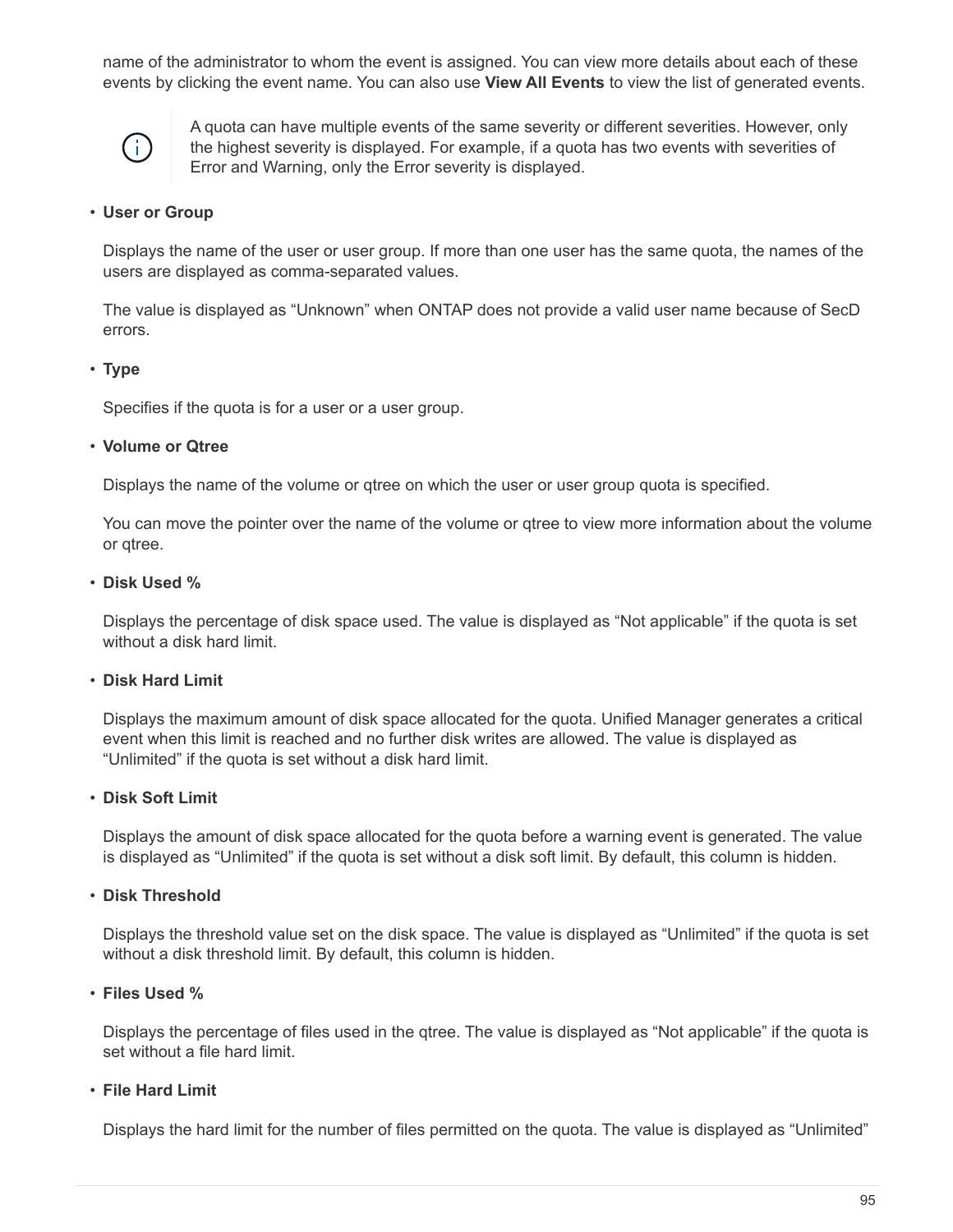if the quota is set without a file hard limit.

#### • **File Soft Limit**

Displays the soft limit for the number of files permitted on the quota. The value is displayed as "Unlimited" if the quota is set without a file soft limit. By default, this column is hidden.

#### • **Email Address**

Displays the email address of the user or user group to which notifications are sent when there is a breach in the quotas.

#### **NFS Shares tab**

The NFS Shares tab displays information about NFS shares such as its status, the path associated with the volume (FlexGroup volumes or FlexVol volumes), access levels of clients to the NFS shares, and the export policy defined for the volumes that are exported. NFS shares will not be displayed in the following conditions: if the volume is not mounted or if the protocols associated with the export policy for the volume do not contain NFS shares.

#### • **Status**

Displays the current status of the NFS shares. The status can be Error  $(\Box)$  or Normal  $(\Box)$ .

#### • **Junction Path**

Displays the path to which the volume is mounted. If an explicit NFS exports policy is applied to a qtree, the column displays the path of the volume through which the qtree can be accessed.

#### • **Junction Path Active**

Displays whether the path to access the mounted volume is active or inactive.

#### • **Volume or Qtree**

Displays the name of the volume or qtree to which the NFS export policy is applied. If an NFS export policy is applied to a qtree in the volume, the column displays both the names of the volume and the qtree.

You can click the link to view details about the object in the respective details page. If the object is a gtree, links are displayed for both the qtree and the volume.

#### • **Volume State**

Displays the state of the volume that is being exported. The state can be Offline, Online, Restricted, or Mixed.

◦ Offline

Read or write access to the volume is not allowed.

◦ Online

Read and write access to the volume is allowed.

◦ Restricted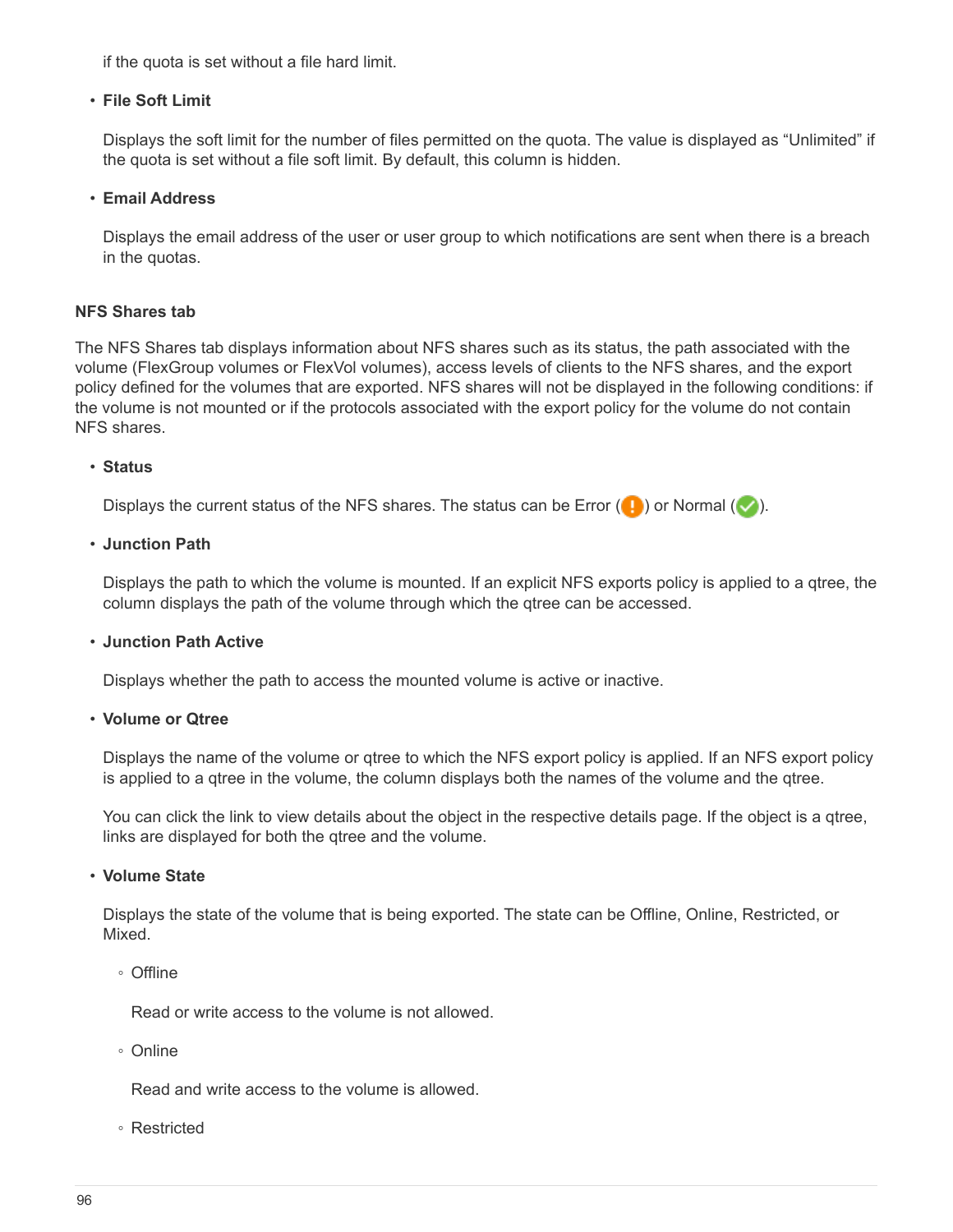Limited operations, such as parity reconstruction, are allowed, but data access is not allowed.

◦ Mixed

The constituents of a FlexGroup volume are not all in the same state.

# • **Security Style**

Displays the access permission for the volumes that are exported. The security style can be UNIX, Unified, NTFS, or Mixed.

◦ UNIX (NFS clients)

Files and directories in the volume have UNIX permissions.

◦ Unified

Files and directories in the volume have a unified security style.

◦ NTFS (CIFS clients)

Files and directories in the volume have Windows NTFS permissions.

◦ Mixed

Files and directories in the volume can have either UNIX permissions or Windows NTFS permissions.

• **UNIX Permission**

Displays the UNIX permission bits in an octal string format, which is set for the volumes that are exported. It is similar to the UNIX style permission bits.

# • **Export Policy**

Displays the rules that define the access permission for volumes that are exported. You can click the link to view details about the rules associated with the export policy such as the authentication protocols and the access permission.

# **SMB Shares tab**

Displays information about the SMB shares on the selected storage VM. You can view information such as the status of the SMB share, share name, path associated with the storage VM, the status of the junction path of the share, containing object, state of the containing volume, security data of the share, and export policies defined for the share. You can also determine whether an equivalent NFS path for the SMB share exists.



Shares in folders are not displayed in the SMB Shares tab.

# • **View User Mapping command button**

Launches the User Mapping dialog box.

You can view the details of user mapping for the storage VM.

# • **Show ACL command button**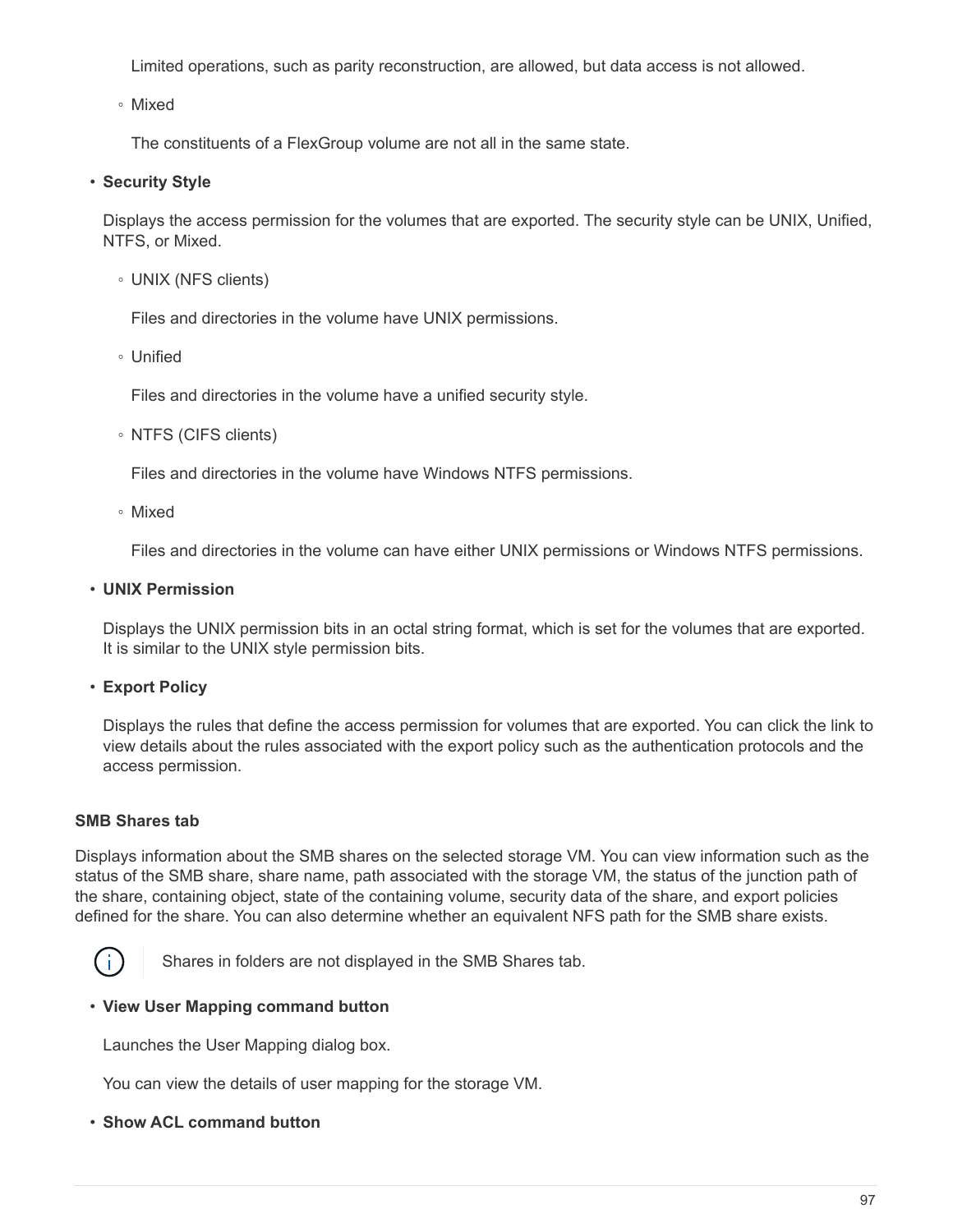Launches the Access Control dialog box for the share.

You can view user and permission details for the selected share.

#### • **Status**

Displays the current status of the share. The status can be Normal  $(\vee)$  or Error  $(\bullet)$ .

#### • **Share Name**

Displays the name of the SMB share.

## • **Path**

Displays the junction path on which the share is created.

## • **Junction Path Active**

Displays whether the path to access the share is active or inactive.

## • **Containing Object**

Displays the name of the containing object to which the share belongs. The containing object can be a volume or a qtree.

By clicking the link, you can view details about the containing object in the respective Details page. If the containing object is a qtree, links are displayed for both qtree and volume.

#### • **Volume State**

Displays the state of the volume that is being exported. The state can be Offline, Online, Restricted, or Mixed.

◦ Offline

Read or write access to the volume is not allowed.

◦ Online

Read and write access to the volume is allowed.

◦ Restricted

Limited operations, such as parity reconstruction, are allowed, but data access is not allowed.

◦ Mixed

The constituents of a FlexGroup volume are not all in the same state.

• **Security**

Displays the access permission for the volumes that are exported. The security style can be UNIX, Unified, NTFS, or Mixed.

◦ UNIX (NFS clients)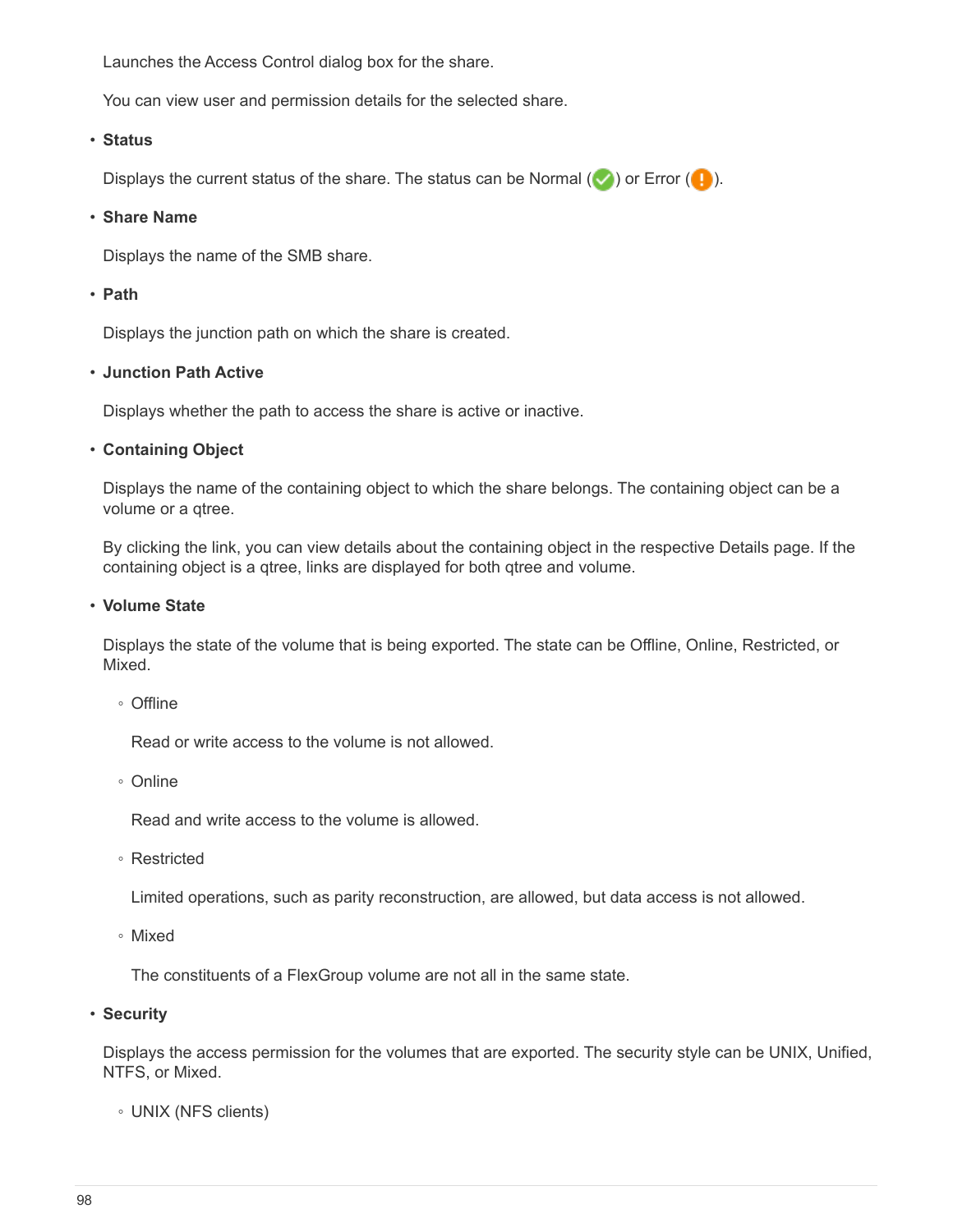Files and directories in the volume have UNIX permissions.

◦ Unified

Files and directories in the volume have a unified security style.

◦ NTFS (CIFS clients)

Files and directories in the volume have Windows NTFS permissions.

◦ Mixed

Files and directories in the volume can have either UNIX permissions or Windows NTFS permissions.

• **Export Policy**

Displays the name of the export policy applicable to the share. If an export policy is not specified for the storage VM, the value is displayed as Not Enabled.

You can click the link to view details about the rules associated with the export policy, such as access protocols and permissions. The link is disabled if the export policy is disabled for the selected storage VM.

# • **NFS Equivalent**

Specifies whether there is an NFS equivalent for the share.

## **SAN tab**

Displays details about LUNs, initiator groups, and initiators for the selected storage VM. By default, the LUNs view is displayed. You can view details about the initiator groups in the Initiator Groups tab and details about initiators in the Initiators tab.

#### • **LUNs tab**

Displays details about the LUNs that belong to the selected storage VM. You can view information such as the LUN name, LUN state (online or offline), the name of the file system (volume or qtree) that contains the LUN, the type of host operating system, the total data capacity and serial number of the LUN. The LUN Performance column provides a link to the LUN/Performance details page.

You can also view information whether thin provisioning is enabled on the LUN and if the LUN is mapped to an initiator group. If it is mapped to an initiator, you can view the initiator groups and initiators that are mapped to the selected LUN.

# • **Initiator Groups tab**

Displays details about initiator groups. You can view details such as the name of the initiator group, the access state, the type of host operating system that is used by all the initiators in the group, and the supported protocol. When you click the link in the access state column, you can view the current access state of the initiator group.

# ◦ **Normal**

The initiator group is connected to multiple access paths.

# ◦ **Single Path**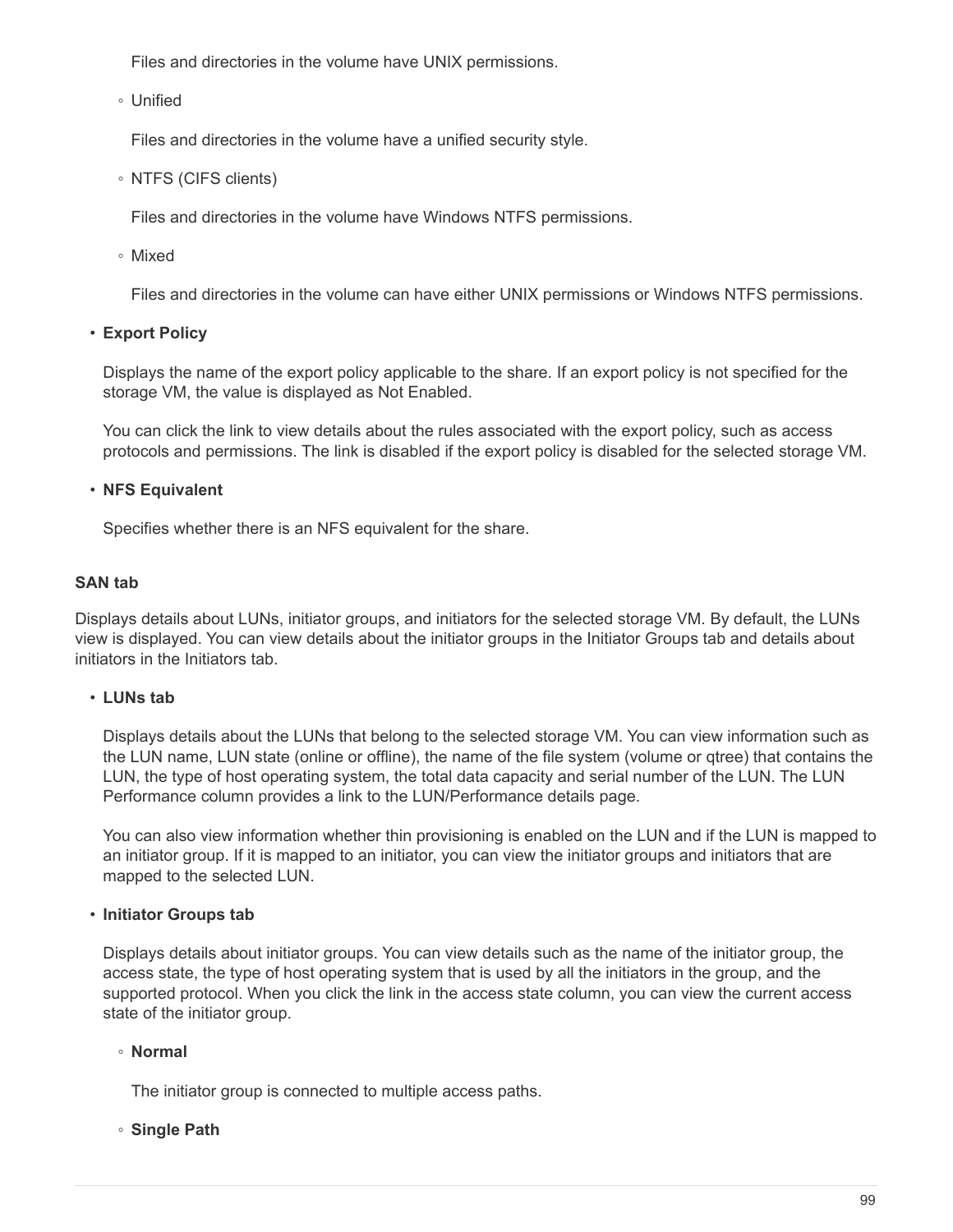The initiator group is connected to a single access path.

## ◦ **No Paths**

There is no access path connected to the initiator group.

You can view whether initiator groups are mapped to all the interfaces or specific interfaces through a port set. When you click the count link in the Mapped interfaces column, either all interfaces are displayed or specific interfaces for a port set are displayed. Interfaces that are mapped through the target portal are not displayed. The total number of initiators and LUNs that are mapped to an initiator group is displayed.

+ You can also view the LUNs and initiators that are mapped to the selected initiator group.

# • **Initiators tab**

Displays the name and type of the initiator and the total number of initiator groups mapped to this initiator for the selected storage VM.

You can also view the LUNs and initiator groups that are mapped to the selected initiator group.

# **Related Annotations pane**

The Related Annotations pane enables you to view the annotation details associated with the selected storage VM. Details include the annotation name and the annotation values that are applied to the storage VM. You can also remove manual annotations from the Related Annotations pane.

## **Related Devices pane**

The Related Devices pane enables you to view the cluster, aggregates, and volumes that are related to the storage VM:

#### • **Cluster**

Displays the health status of the cluster to which the storage VM belongs.

# • **Aggregates**

Displays the number of aggregates that belong to the selected storage VM. The health status of the aggregates is also displayed, based on the highest severity level. For example, if an storage VM contains ten aggregates, five of which display the Warning status and the remaining five display the Critical status, then the status displayed is Critical.

# • **Assigned Aggregates**

Displays the number of aggregates that are assigned to an storage VM. The health status of the aggregates is also displayed, based on the highest severity level.

#### • **Volumes**

Displays the number and capacity of the volumes that belong to the selected storage VM. The health status of the volumes is also displayed, based on the highest severity level. When there are FlexGroup volumes in the storage VM, the count also includes FlexGroups; it does not include FlexGroup constituents.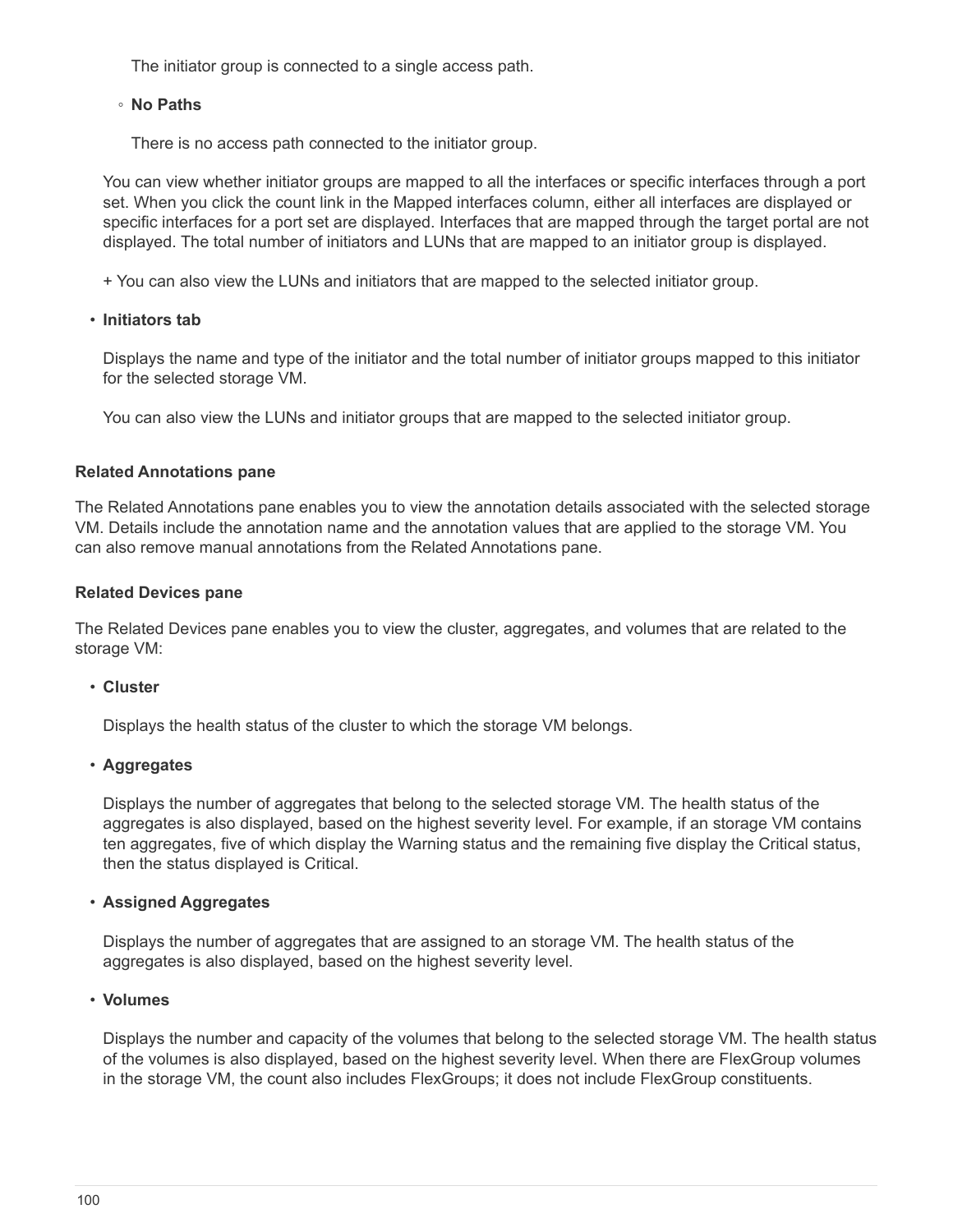# **Related Groups pane**

The Related Groups pane enables you to view the list of groups associated with the selected storage VM.

## **Related Alerts pane**

The Related Alerts pane enables you to view the list of alerts that are created for the selected storage VM. You can also add an alert by clicking the **Add Alert** link or edit an existing alert by clicking the alert name.

# **Cluster / Health details page**

The Cluster / Health details page provides detailed information about a selected cluster, such as health, capacity, and configuration details. You can also view information about the network interfaces (LIFs), nodes, disks, related devices, and related alerts for the cluster.

The status next to the cluster name, for example (Good), represents the communication status; whether Unified Manager can communicate with the cluster. It does not represent the failover status or overall status of the cluster.

## **Command buttons**

The command buttons enable you to perform the following tasks for the selected cluster:

#### • **Switch to Performance View**

Enables you to navigate to the Cluster / Performance details page.

- **Actions**
	- Add Alert: Opens the Add Alert dialog box, which enables you to add an alert to the selected cluster.
	- Rediscover: Initiates a manual refresh of the cluster, which enables Unified Manager to discover recent changes to the cluster.

If Unified Manager is paired with OnCommand Workflow Automation, the rediscovery operation also reacquires cached data from WFA, if any.

After the rediscovery operation is initiated, a link to the associated job details is displayed to enable tracking of the job status.

- Annotate: Enables you to annotate the selected cluster.
- **View Clusters**

Enables you to navigate to the Health: All Clusters view.

#### **Health tab**

Displays detailed information about the data availability and data capacity issues of various cluster objects such as nodes, SVMs, and aggregates. Availability issues are related to the data-serving capability of the cluster objects. Capacity issues are related to the data-storing capability of the cluster objects.

You can click the graph of an object to view a filtered list of the objects. For example, you can click the SVM capacity graph that displays warnings to view a filtered list of SVMs. This list contains SVMs that have volumes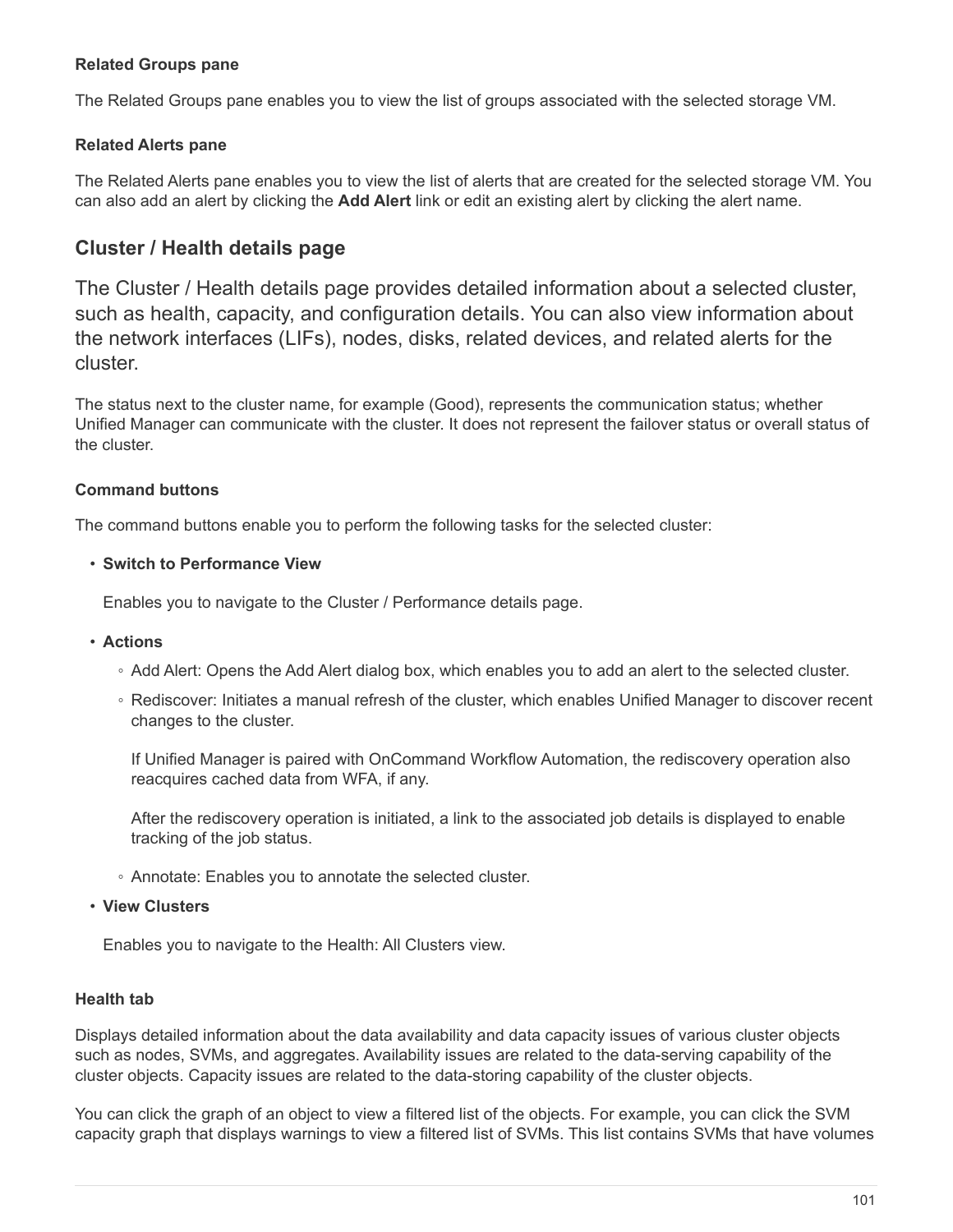or qtrees that have capacity issues with a severity level of Warning. You can also click the SVMs availability graph that displays warnings to view the list of SVMs that have availability issues with a severity level of Warning.

## • **Availability Issues**

Graphically displays the total number of objects, including objects that have availability issues and objects that do not have any availability-related issues. The colors in the graph represent the different severity levels of the issues. The information below the graph provides details about availability issues that can impact or have already impacted the availability of data in the cluster. For example, information is displayed about disk shelves that are down and aggregates that are offline.



The data displayed for the SFO bar graph is based on the HA state of the nodes. The data displayed for all other bar graphs is calculated based on the events generated.

#### • **Capacity Issues**

Graphically displays the total number of objects, including objects that have capacity issues and objects that do not have any capacity-related issues. The colors in the graph represent the different severity levels of the issues. The information below the graph provides details about capacity issues that can impact or have already impacted the capacity of data in the cluster. For example, information is displayed about aggregates that are likely to breach the set threshold values.

# **Capacity tab**

Displays detailed information about the capacity of the selected cluster.

#### • **Capacity**

Displays the data capacity graph about the used capacity and available capacity from all allocated aggregates:

◦ Logical Space Used

The real size of the data that is being stored on all aggregates on this cluster without applying the savings from using ONTAP storage efficiency technologies.

◦ Used

The physical capacity that is used by data on all aggregates. This does not include the capacity that is used for parity, right-sizing, and reservation.

◦ Available

Displays the capacity available for data.

◦ Spares

Displays the storable capacity available for storage in all the spare disks.

◦ Provisioned

Displays the capacity that is provisioned for all the underlying volumes.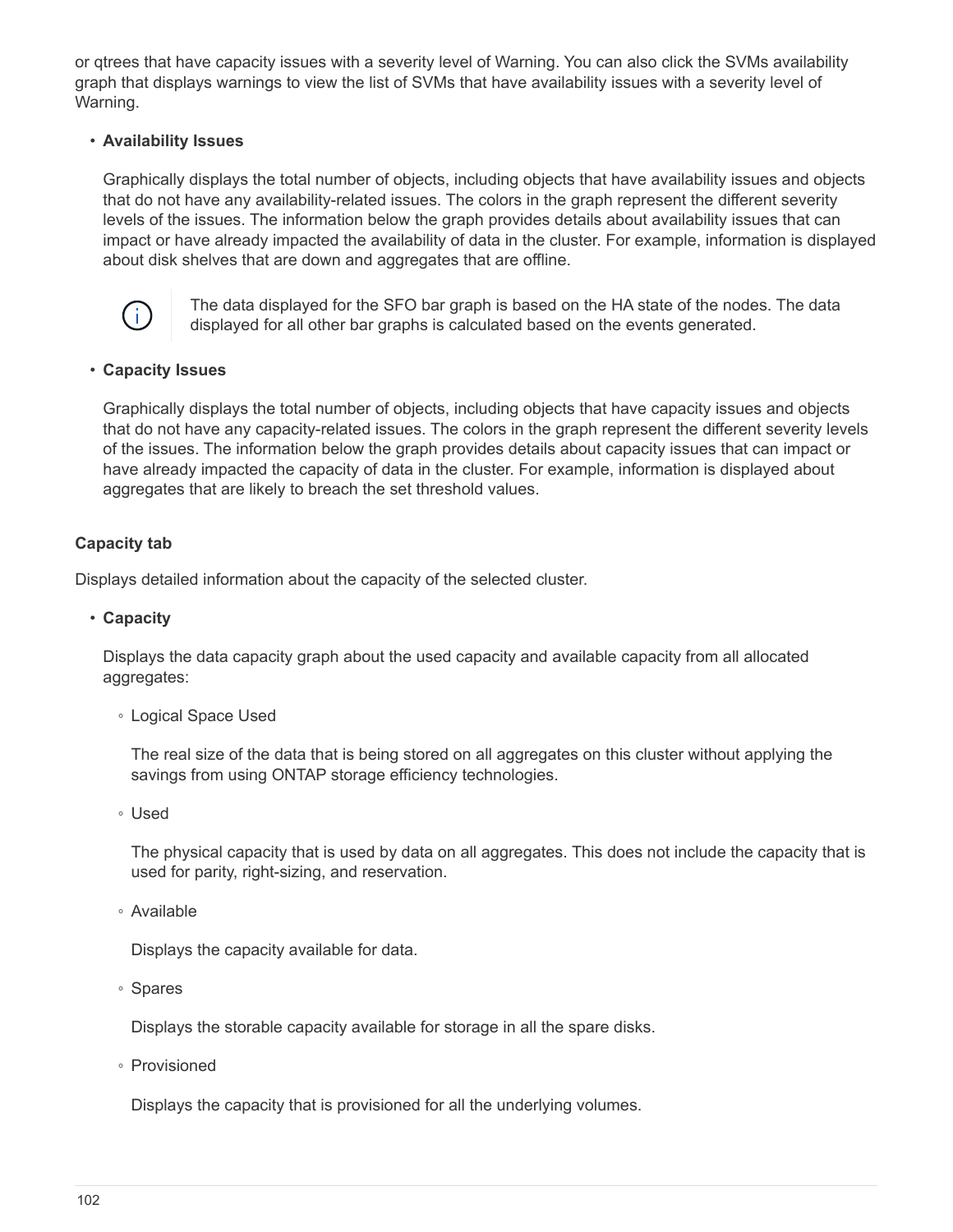## • **Details**

Displays detailed information about the used and available capacity.

◦ Total Capacity

Displays the total capacity of the cluster. This does not include the capacity that is assigned for parity.

◦ Used

Displays the capacity that is used by data. This does not include the capacity that is used for parity, right-sizing, and reservation.

◦ Available

Displays the capacity available for data.

◦ Provisioned

Displays the capacity that is provisioned for all the underlying volumes.

◦ Spares

Displays the storable capacity available for storage in all the spare disks.

• **Cloud Tier**

Displays the total cloud tier capacity used, and the capacity used for each connected cloud tier for FabricPool-enabled aggregates on the cluster. A FabricPool can be either licensed or unlicensed.

# • **Physical Capacity Breakout by Disk Type**

The Physical Capacity Breakout by Disk Type area displays detailed information about the disk capacity of the various types of disks in the cluster. By clicking the disk type, you can view more information about the disk type from the Disks tab.

◦ Total Usable Capacity

Displays the available capacity and spare capacity of the data disks.

◦ HDD

Graphically displays the used capacity and available capacity of all the HDD data disks in the cluster. The dotted line represents the spare capacity of the data disks in the HDD.

- Flash
	- SSD Data

Graphically displays the used capacity and available capacity of the SSD data disks in the cluster.

▪ SSD Cache

Graphically displays the storable capacity of the SSD cache disks in the cluster.

▪ SSD Spare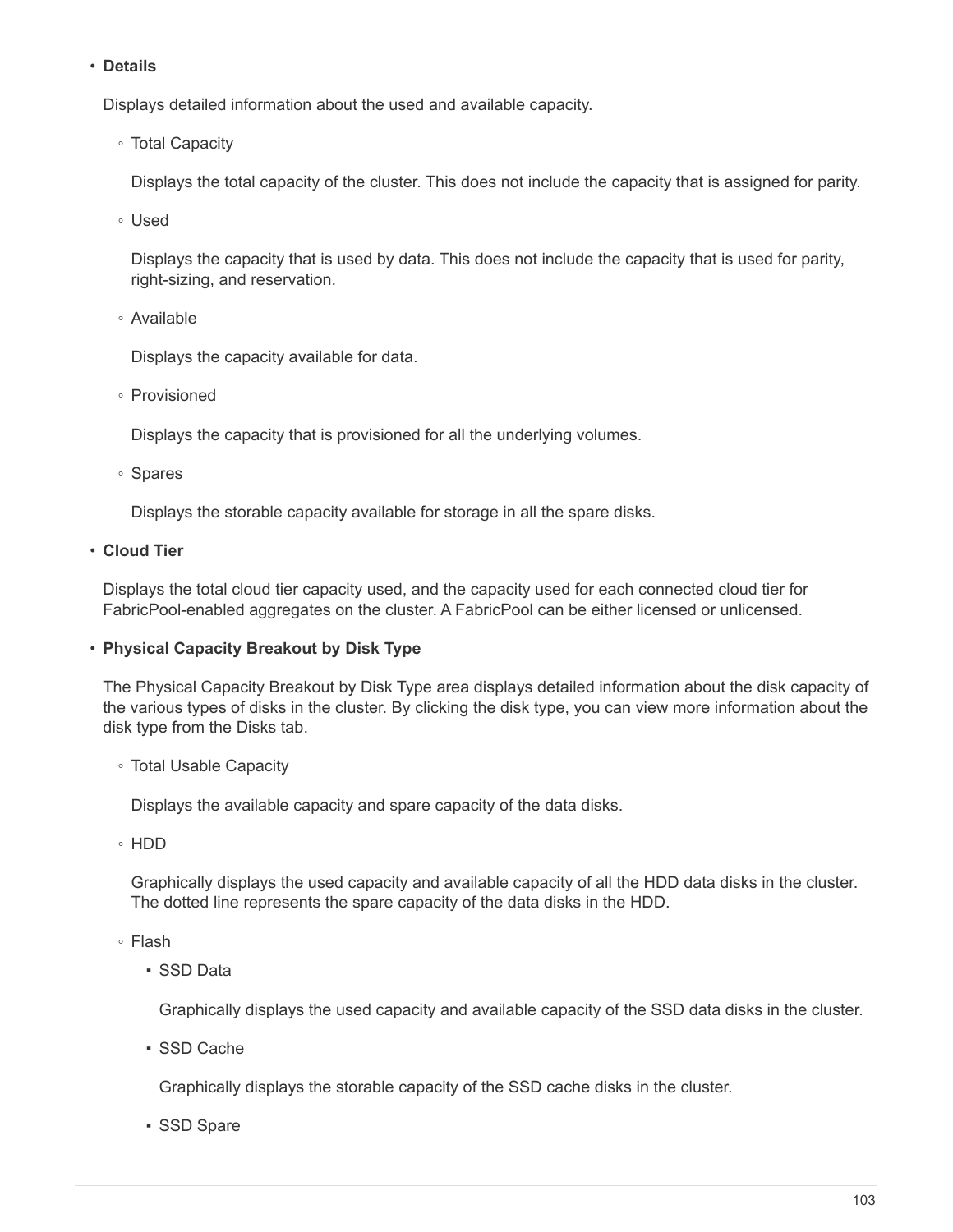Graphically displays the spare capacity of the SSD, data, and cache disks in the cluster.

◦ Unassigned Disks

Displays the number of unassigned disks in the cluster.

#### • **Aggregates with Capacity Issues list**

Displays in tabular format details about the used capacity and available capacity of the aggregates that have capacity risk issues.

◦ Status

Indicates that the aggregate has a capacity-related issue of a certain severity.

You can move the pointer over the status to view more information about the event or events generated for the aggregate.

If the status of the aggregate is determined by a single event, you can view information such as the event name, time and date when the event was triggered, the name of the administrator to whom the event is assigned, and the cause of the event. You can click the **View Details** button to view more information about the event.

If the status of the aggregate is determined by multiple events of the same severity, the top three events are displayed with information such as the event name, time and date when the events are triggered, and the name of the administrator to whom the event is assigned. You can view more details about each of these events by clicking the event name. You can also click the **View All Events** link to view the list of generated events.



An aggregate can have multiple capacity-related events of the same severity or different severities. However, only the highest severity is displayed. For example, if an aggregate has two events with severity levels of Error and Critical, only the Critical severity is displayed.

◦ Aggregate

Displays the name of the aggregate.

◦ Used Data Capacity

Graphically displays information about the aggregate capacity usage (in percentage).

◦ Days to Full

Displays the estimated number of days remaining before the aggregate reaches full capacity.

#### **Configuration tab**

Displays details about the selected cluster, such as IP address, contact, and location:

- **Cluster Overview**
	- Management Interface

Displays the cluster-management LIF that Unified Manager uses to connect to the cluster. The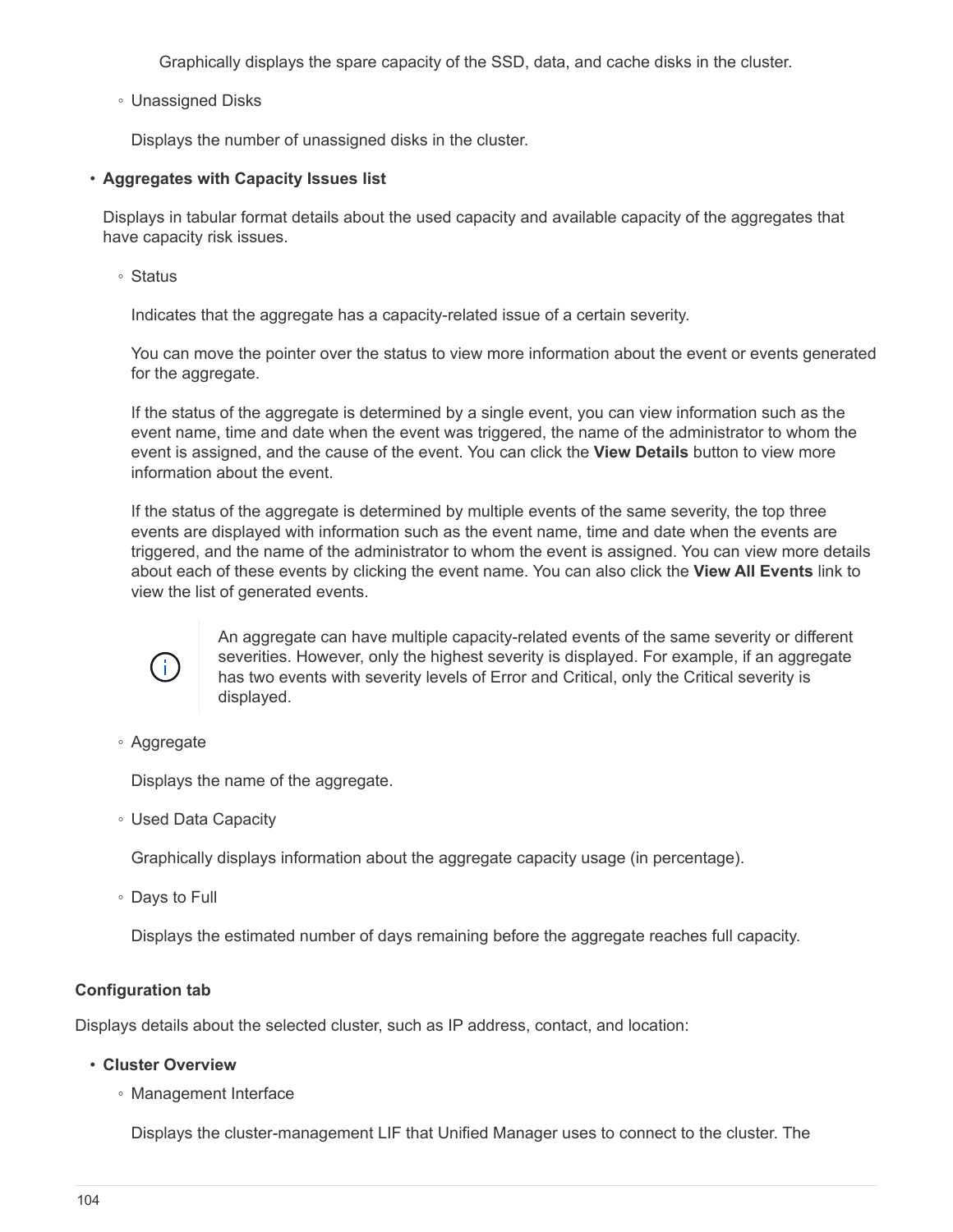operational status of the interface is also displayed.

◦ Host Name or IP Address

Displays the FQDN, short name, or the IP address of the cluster-management LIF that Unified Manager uses to connect to the cluster.

◦ FQDN

Displays the fully qualified domain name (FQDN) of the cluster.

◦ OS Version

Displays the ONTAP version that the cluster is running. If the nodes in the cluster are running different versions of ONTAP, then the earliest ONTAP version is displayed.

◦ Contact

Displays details about the administrator whom you should contact in case of issues with the cluster.

◦ Location

Displays the location of the cluster.

◦ Personality

Identifies if this is an All SAN Array configured cluster.

#### • **Remote Cluster Overview**

Provides details about the remote cluster in a MetroCluster configuration. This information is displayed only for MetroCluster configurations.

◦ Cluster

Displays the name of the remote cluster. You can click the cluster name to navigate to the details page of the cluster.

◦ Host name or IP Address

Displays the FQDN, short name, or IP address of the remote cluster.

◦ Location

Displays the location of the remote cluster.

#### • **MetroCluster Overview**

Provides details about the local cluster in a MetroCluster configuration. This information is displayed only for MetroCluster configurations.

◦ Type

Displays whether the MetroCluster type is two-node or four-node.

◦ Configuration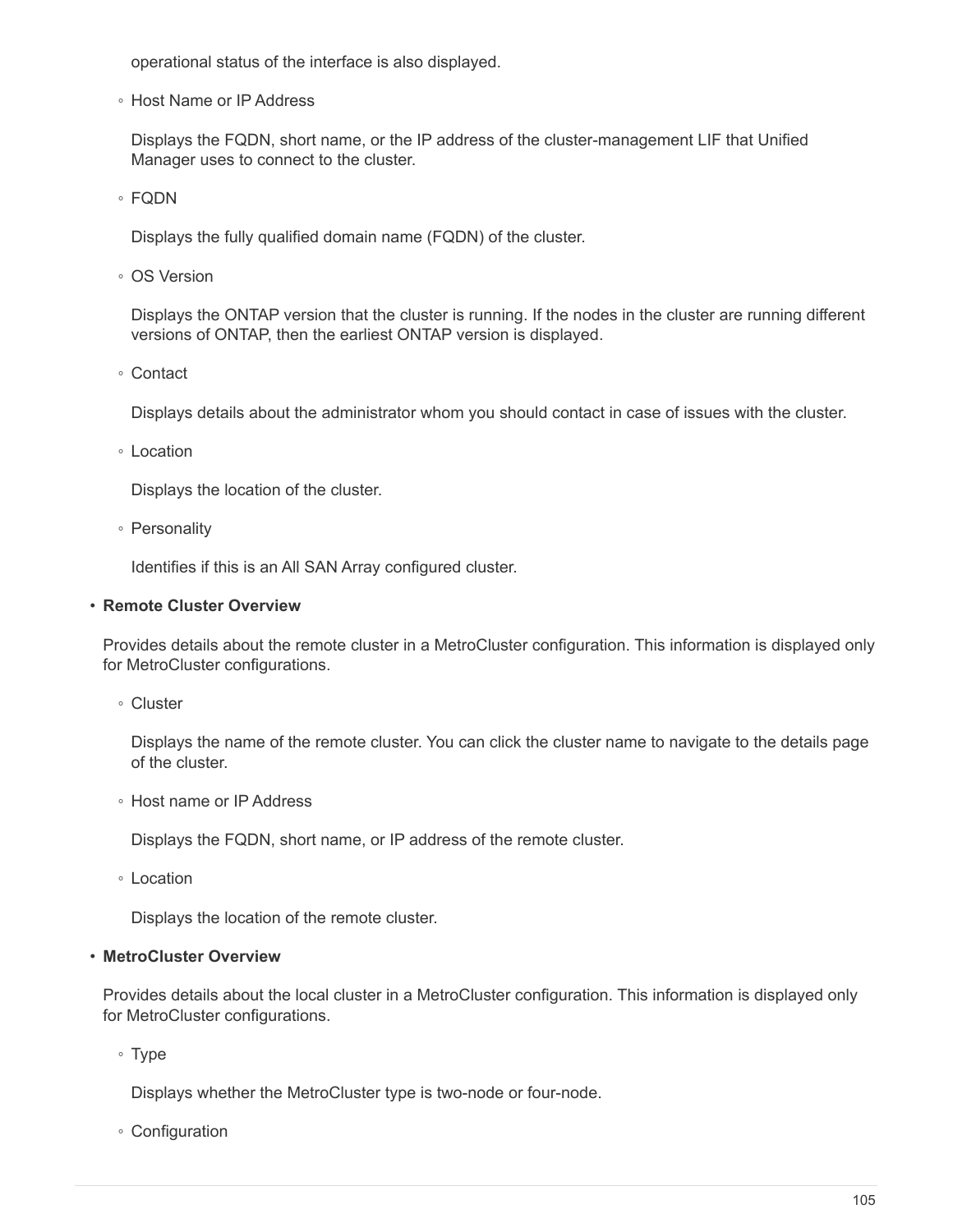Displays the MetroCluster configuration, which can have the following values:

- **Stretch Configuration with SAS cables**
- **Stretch Configuration with FC-SAS bridge**
- **Fabric Configuration with FC switches**

For a four-node MetroCluster, only Fabric Configuration with FC switches is supported.

◦ Automated Unplanned Switch Over (AUSO)

Displays whether automated unplanned switchover is enabled for the local cluster. By default, AUSO is enabled for all clusters in a two-node MetroCluster configuration in Unified Manager. You can use the command-line interface to change the AUSO setting.

#### • **Nodes**

 $\mathbf{d}$ 

◦ Availability

Displays the number of nodes that are up  $(\bullet)$  or down  $(\bullet)$  in the cluster.

◦ OS Versions

Displays the ONTAP versions that the nodes are running as well as the number of nodes running a particular version of ONTAP. For example, 9.6 (2), 9.3 (1) specifies that two nodes are running ONTAP 9.6, and one node is running ONTAP 9.3.

#### • **Storage Virtual Machines**

◦ Availability

Displays the number of SVMs that are up  $($  ) or down  $($  ) in the cluster.

#### • **Network Interfaces**

◦ Availability

Displays the number of non-data LIFs that are up  $(\bullet)$  or down  $(\bullet)$  in the cluster.

◦ Cluster-Management Interfaces

Displays the number of cluster-management LIFs.

◦ Node-Management Interfaces

Displays the number of node-management LIFs.

◦ Cluster Interfaces

Displays the number of cluster LIFs.

◦ Intercluster Interfaces

Displays the number of intercluster LIFs.

#### • **Protocols**

◦ Data Protocols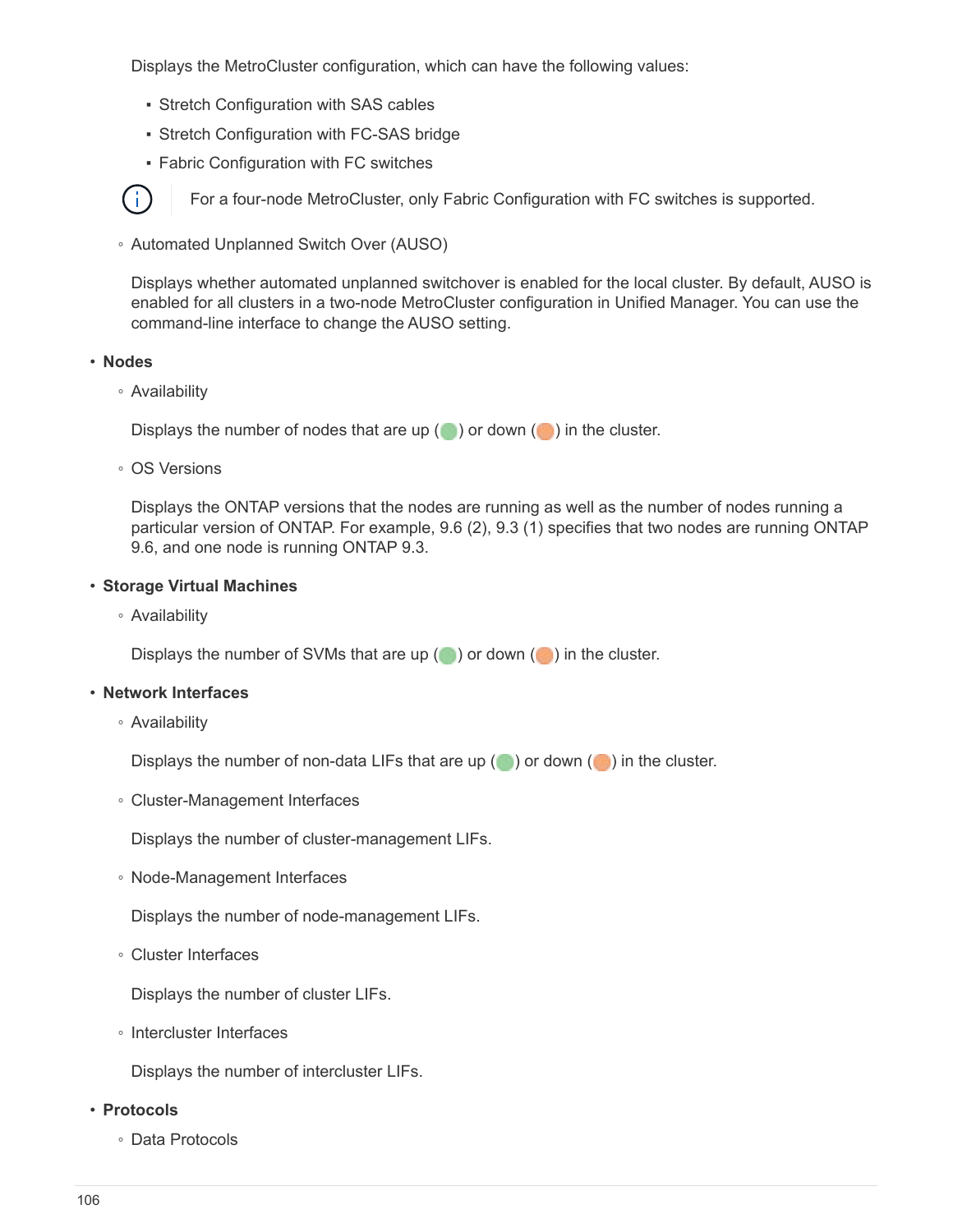Displays the list of licensed data protocols that are enabled for the cluster. The data protocols include iSCSI, CIFS, NFS, NVMe, and FC/FCoE.

# • **Cloud Tiers**

Lists the names of the cloud tiers to which this cluster is connected. It also lists the type (Amazon S3, Microsoft Azure Cloud, IBM Cloud Object Storage, Google Cloud Storage, Alibaba Cloud Object Storage, or StorageGRID), and the states of the cloud tiers (Available or Unavailable).

# **MetroCluster Connectivity tab**

Displays the issues and connectivity status of the cluster components in the MetroCluster configuration. A cluster is displayed in a red box when the disaster recovery partner of the cluster has issues.



The MetroCluster Connectivity tab is displayed only for clusters that are in a MetroCluster configuration.

You can navigate to the details page of a remote cluster by clicking the name of the remote cluster. You can also view the details of the components by clicking the count link of a component. For example, clicking the count link of the node in the cluster displays the node tab in the details page of the cluster. Clicking the count link of the disks in the remote cluster displays the disk tab in the details page of the remote cluster.



When managing an eight-node MetroCluster configuration, clicking the count link of the Disk Shelves component displays only the local shelves of the default HA pair. Also, there is no way to display the local shelves on the other HA pair.

You can move the pointer over the components to view the details and the connectivity status of the clusters in case of any issue and to view more information about the event or events generated for the issue.

If the status of the connectivity issue between components is determined by a single event, you can view information such as the event name, time and date when the event was triggered, the name of the administrator to whom the event is assigned, and the cause of the event. The View Details button provides more information about the event.

If status of the connectivity issue between components is determined by multiple events of the same severity, the top three events are displayed with information such as the event name, time and date when the events are triggered, and the name of the administrator to whom the event is assigned. You can view more details about each of these events by clicking the event name. You can also click the **View All Events** link to view the list of generated events.

# **MetroCluster Replication tab**

Displays the status of the data that is being replicated. You can use the MetroCluster Replication tab to ensure data protection by synchronously mirroring the data with the already peered clusters. A cluster is displayed in a red box when the disaster recovery partner of the cluster has issues.



The MetroCluster Replication tab is displayed only for clusters that are in a MetroCluster configuration.

In a MetroCluster environment, you can use this tab to verify the logical connections and peering of the local cluster with the remote cluster. You can view the objective representation of the cluster components with their logical connections. This helps to identify the issues that might occur during mirroring of metadata and data.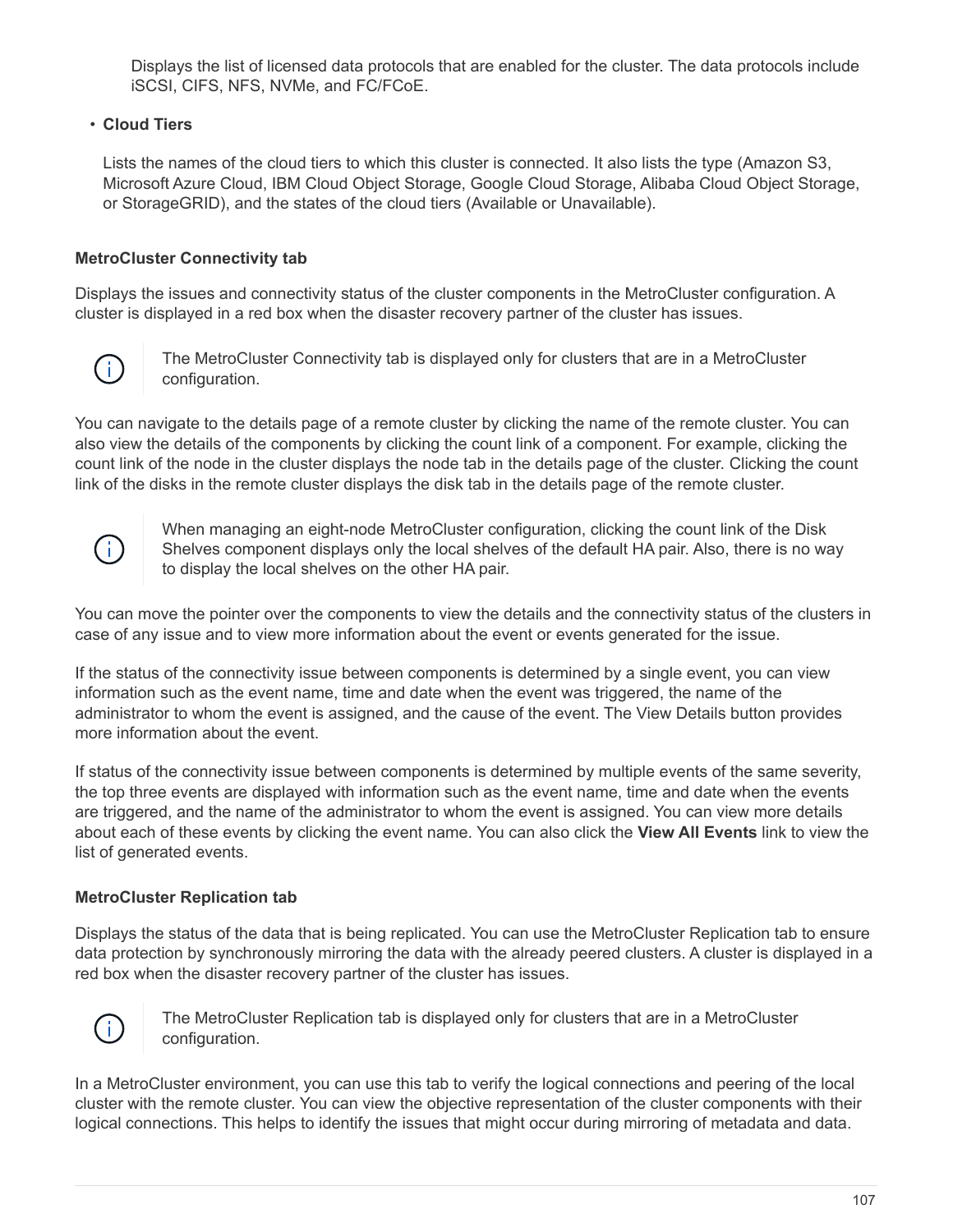In the MetroCluster Replication tab, local cluster provides the detailed graphical representation of the selected cluster and MetroCluster partner refers to the remote cluster.

### **Network Interfaces tab**

Displays details about all the non-data LIFs that are created on the selected cluster.

### • **Network Interface**

Displays the name of the LIF that is created on the selected cluster.

### • **Operational Status**

Displays the operational status of the interface, which can be Up  $(\bullet)$ , Down  $(\bullet)$ , or Unknown  $(\bullet)$ . The operational status of a network interface is determined by the status of its physical ports.

### • **Administrative Status**

Displays the administrative status of the interface, which can be Up ( $\langle \cdot \rangle$ ), Down ( $\langle \cdot \rangle$ ), or Unknown ( $\langle \cdot \rangle$ ). You can control the administrative status of an interface when you make changes to the configuration or during maintenance. The administrative status can be different from the operational status. However, if the administrative status of a LIF is Down, the operational status is Down by default.

### • **IP Address**

Displays the IP address of the interface.

• **Role**

Displays the role of the interface. Possible roles are Cluster-Management LIFs, Node-Management LIFs, Cluster LIFs, and Intercluster LIFs.

# • **Home Port**

Displays the physical port to which the interface was originally associated.

# • **Current Port**

Displays the physical port to which the interface is currently associated. After LIF migration, the current port might be different from the home port.

# • **Failover Policy**

Displays the failover policy that is configured for the interface.

# • **Routing Groups**

Displays the name of the routing group. You can view more information about the routes and the destination gateway by clicking the routing group name.

Routing groups are not supported for ONTAP 8.3 or later and therefore a blank column is displayed for these clusters.

### • **Failover Group**

Displays the name of the failover group.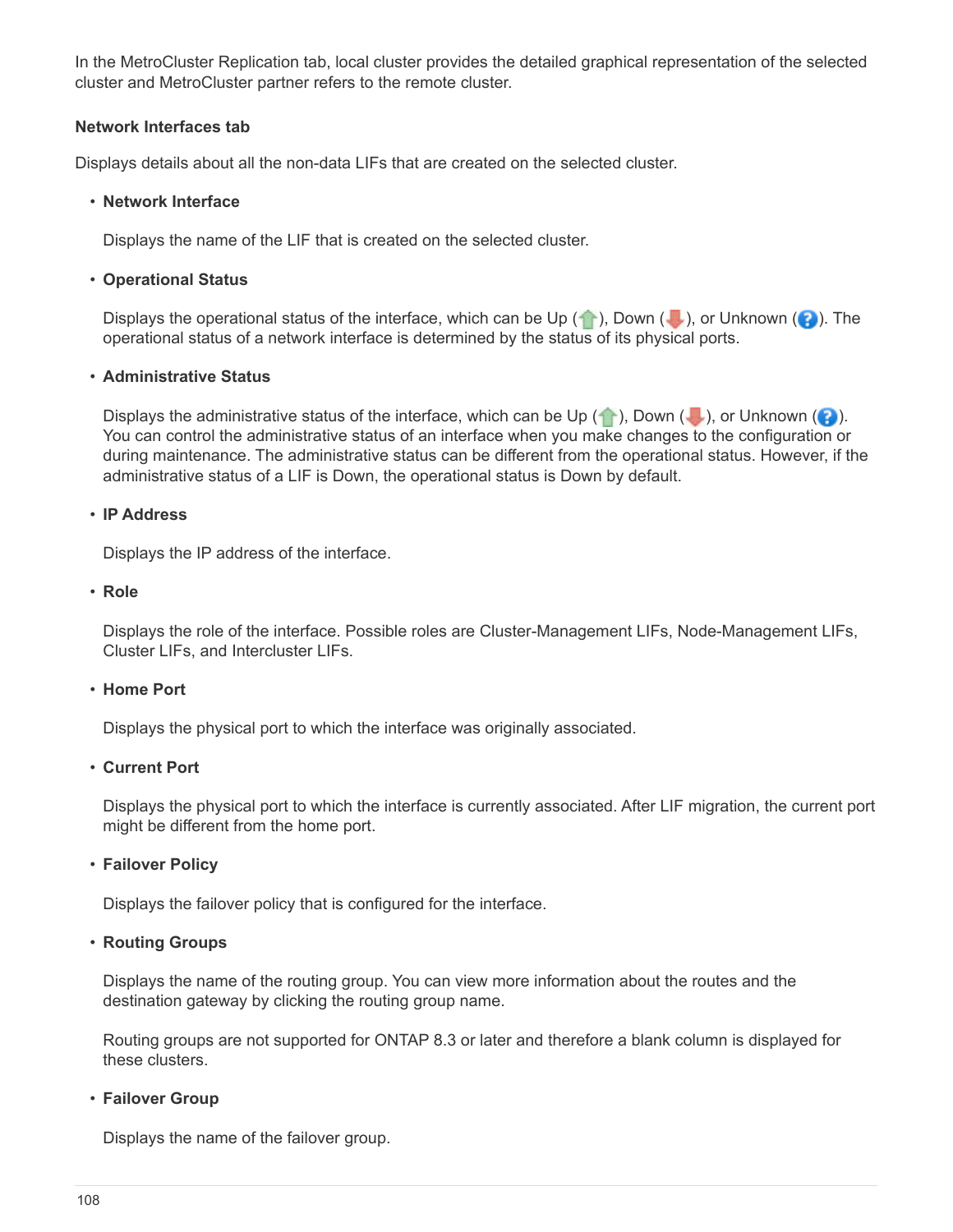## **Nodes tab**

Displays information about nodes in the selected cluster. You can view detailed information about the HA pairs, disk shelves, and ports:

### • **HA Details**

Provides a pictorial representation of the HA state and the health status of the nodes in the HA pair. The health status of the node is indicated by the following colors:

### ◦ **Green**

The node is in a working condition.

### ◦ **Yellow**

The node has taken over the partner node or the node is facing some environmental issues.

### ◦ **Red**

The node is down.

You can view information about the availability of the HA pair and take required action to prevent any risks. For example, in the case of a possible takeover operation, the following message is displayed: Storage failover possible.

You can view a list of the events related to the HA pair and its environment, such as fans, power supplies, NVRAM battery, flash cards, service processor, and connectivity of disk shelves. You can also view the time when the events were triggered.

You can view other node-related information, such as the model number.

If there are single-node clusters, you can also view details about the nodes.

### • **Disk Shelves**

Displays information about the disk shelves in the HA pair.

You can also view events generated for the disk shelves and the environmental components, and the time when the events were triggered.

### ◦ **Shelf ID**

Displays the ID of the shelf where the disk is located.

### ◦ **Component Status**

Displays environmental details of the disk shelves, such as power supplies, fans, temperature sensors, current sensors, disk connectivity, and voltage sensors. The environmental details are displayed as icons in the following colors:

### ▪ **Green**

The environmental components are in working properly.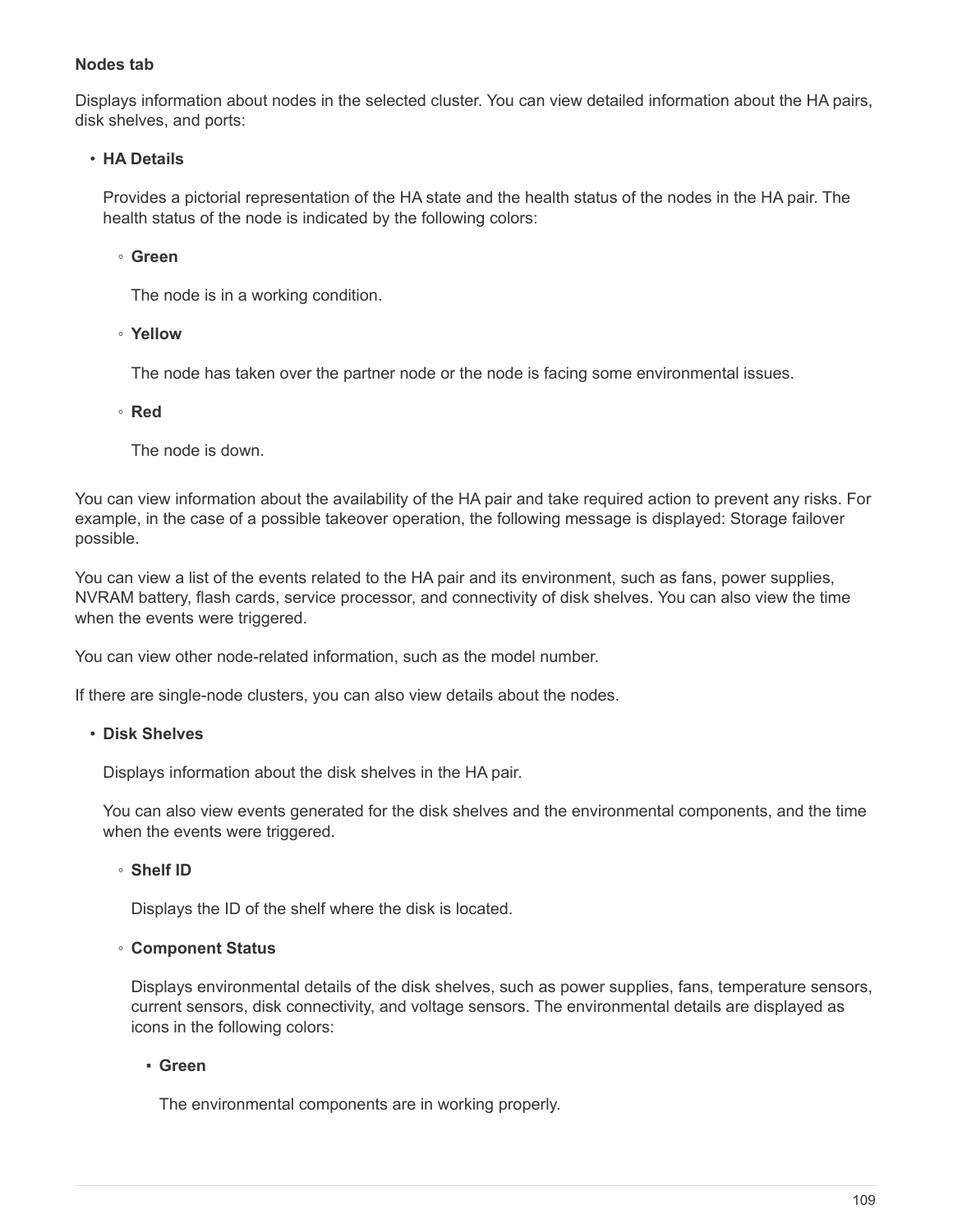# ▪ **Grey**

No data is available for the environmental components.

### ▪ **Red**

Some of the environmental components are down.

### ◦ **State**

Displays the state of the disk shelf. The possible states are Offline, Online, No status, Initialization required, Missing, and Unknown.

### ◦ **Model**

Displays the model number of the disk shelf.

### ◦ **Local Disk Shelf**

Indicates whether the disk shelf is located on the local cluster or the remote cluster. This column is displayed only for clusters in a MetroCluster configuration.

### ◦ **Unique ID**

Displays the unique identifier of the disk shelf.

### ◦ **Firmware Version**

Displays the firmware version of the disk shelf.

### • **Ports**

Displays information about the associated FC, FCoE, and Ethernet ports. You can view details about the ports and the associated LIFs by clicking the port icons.

You can also view the events generated for the ports.

You can view the following port details:

◦ Port ID

Displays the name of the port. For example, the port names can be e0M, e0a, and e0b.

◦ Role

Displays the role of the port. The possible roles are Cluster, Data, Intercluster, Node-Management, and Undefined.

◦ Type

Displays the physical layer protocol used for the port. The possible types are Ethernet, Fibre Channel, and FCoE.

◦ WWPN

Displays the World Wide Port Name (WWPN) of the port.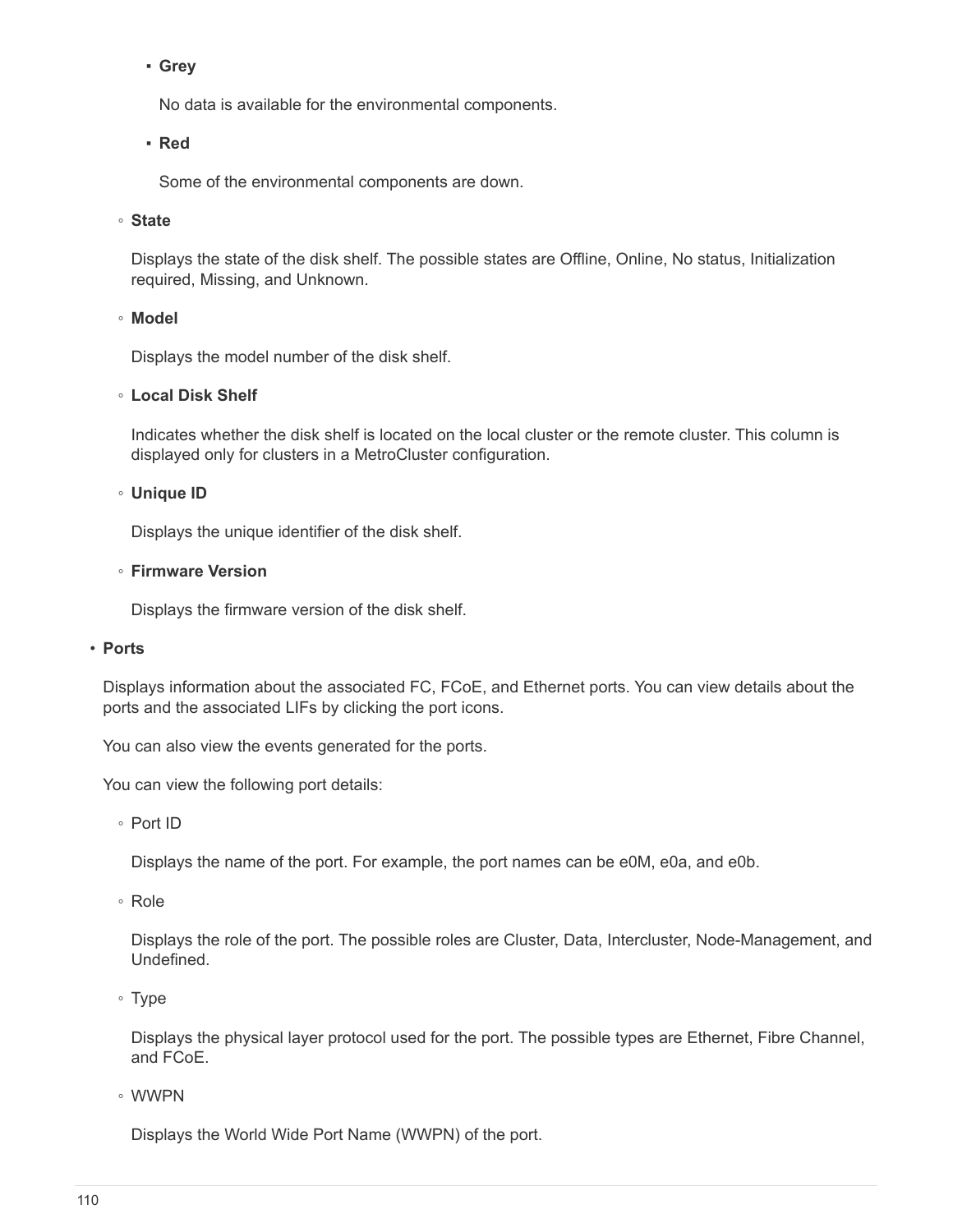◦ Firmware Rev

Displays the firmware revision of the FC/FCoE port.

◦ Status

Displays the current state of the port. The possible states are Up, Down, Link Not Connected, or Unknown  $\left( \bullet \right)$ .

You can view the port-related events from the Events list. You can also view the associated LIF details, such as LIF name, operational status, IP address or WWPN, protocols, name of the SVM associated with the LIF, current port, failover policy and failover group.

# **Disks tab**

Displays details about the disks in the selected cluster. You can view disk-related information such as the number of used disks, spare disks, broken disks, and unassigned disks. You can also view other details such as the disk name, disk type, and the owner node of the disk.

# • **Disk Pool Summary**

Displays the number of disks, which are categorized by effective types (FCAL, SAS, SATA, MSATA, SSD, NVMe SSD, SSD CAP, Array LUN, and VMDISK), and the state of the disks. You can also view other details, such as the number of aggregates, shared disks, spare disks, broken disks, unassigned disks, and unsupported disks. If you click the effective disk type count link, disks of the selected state and effective type are displayed. For example, if you click the count link for the disk state Broken and effective type SAS, all disks with the disk state Broken and effective type SAS are displayed.

### • **Disk**

Displays the name of the disk.

# • **RAID Groups**

Displays the name of the RAID group.

### • **Owner Node**

Displays the name of the node to which the disk belongs. If the disk is unassigned, no value is displayed in this column.

### • **State**

Displays the state of the disk: Aggregate, Shared, Spare, Broken, Unassigned, Unsupported or Unknown. By default, this column is sorted to display the states in the following order: Broken, Unassigned, Unsupported, Spare, Aggregate, and Shared.

# • **Local Disk**

Displays either Yes or No to indicate whether the disk is located on the local cluster or the remote cluster. This column is displayed only for clusters in a MetroCluster configuration.

### • **Position**

Displays the position of the disk based on its container type: for example, Copy, Data, or Parity. By default,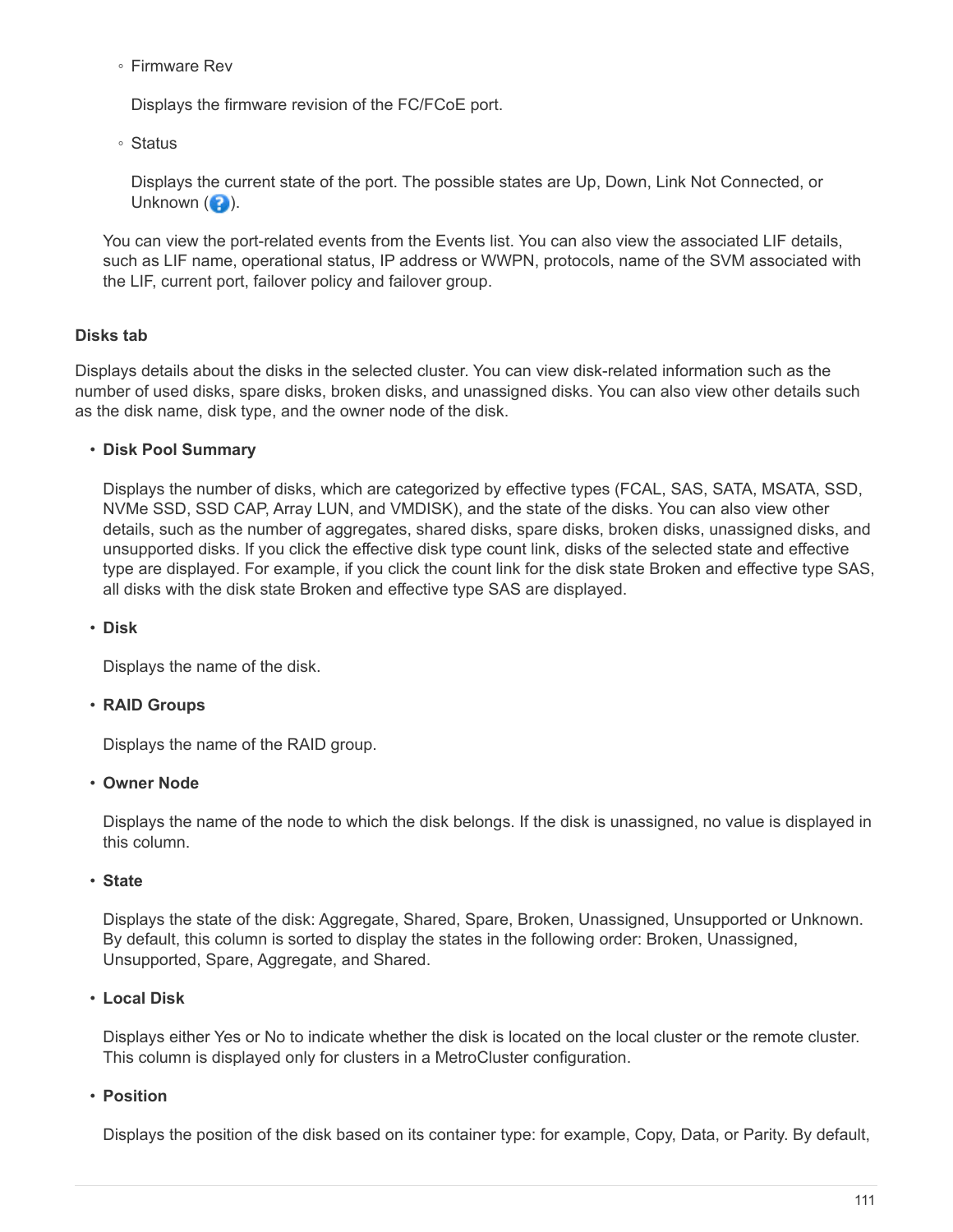this column is hidden.

### • **Impacted Aggregates**

Displays the number of aggregates that are impacted due to the failed disk. You can move the pointer over the count link to view the impacted aggregates and then click the aggregate name to view details of the aggregate. You can also click the aggregate count to view the list of impacted aggregates in the Health: All Aggregates view.

No value is displayed in this column for the following cases:

- For broken disks when a cluster containing such disks is added to Unified Manager
- When there are no failed disks

#### • **Storage Pool**

Displays the name of the storage pool to which the SSD belongs. You can move the pointer over the storage pool name to view details of the storage pool.

#### • **Storable Capacity**

Displays the disk capacity that is available for use.

#### • **Raw Capacity**

Displays the capacity of the raw, unformatted disk before right-sizing and RAID configuration. By default, this column is hidden.

#### • **Type**

Displays the types of disks: for example, ATA, SATA, FCAL, or VMDISK.

### • **Effective Type**

Displays the disk type assigned by ONTAP.

Certain ONTAP disk types are considered equivalent for the purposes of creating and adding to aggregates, and spare management. ONTAP assigns an effective disk type for each disk type.

#### • **Spare Blocks Consumed %**

Displays in percentage the spare blocks that are consumed in the SSD disk. This column is blank for disks other than SSD disks.

### • **Rated Life Used %**

Displays in percentage an estimate of the SSD life used, based on the actual SSD usage and the manufacturer's prediction of SSD life. A value greater than 99 indicates that the estimated endurance has been consumed, but may not indicate SSD failure. If the value is unknown, then the disk is omitted.

#### • **Firmware**

Displays the firmware version of the disk.

### • **RPM**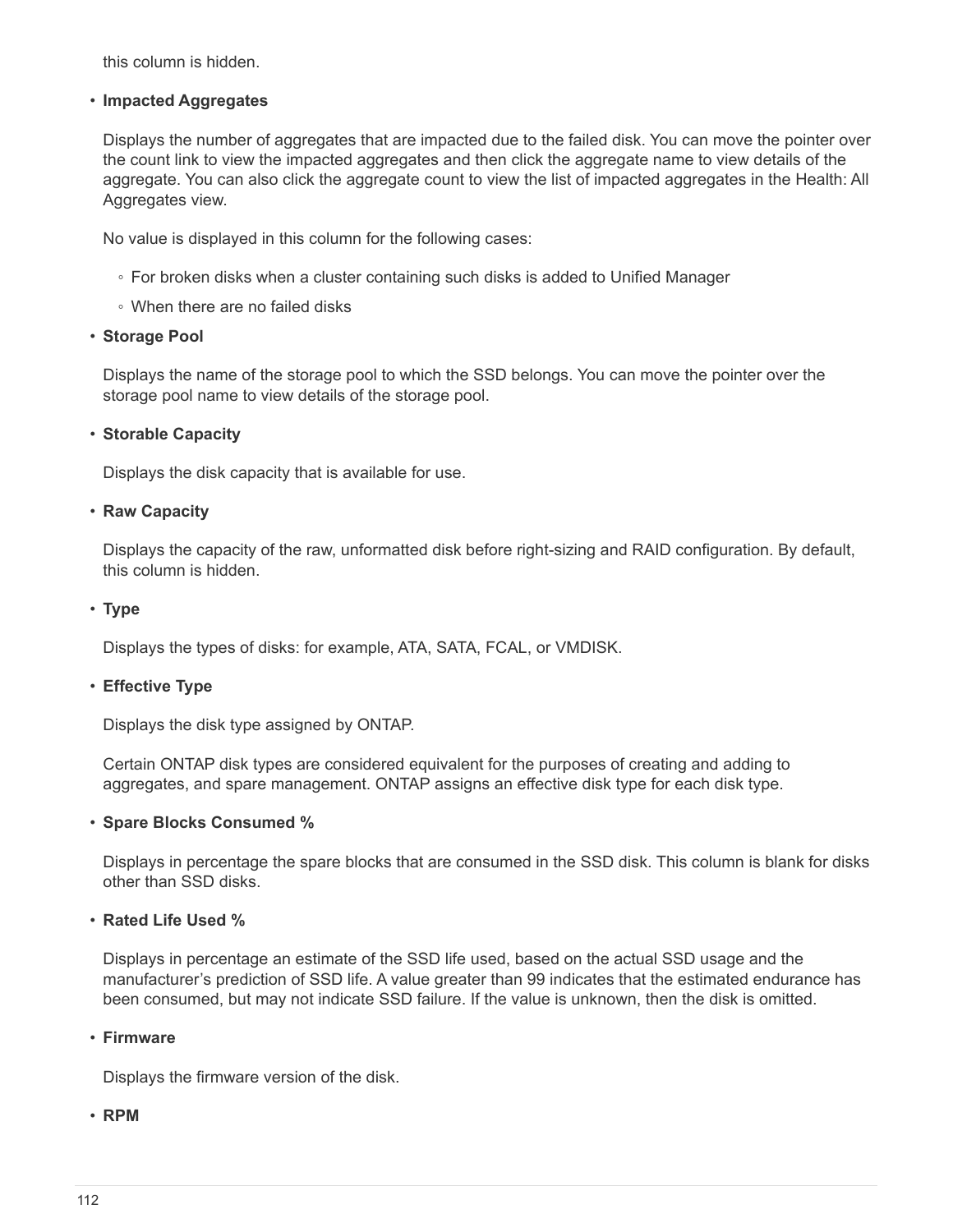Displays the revolutions per minute (RPM) of the disk. By default, this column is hidden.

## • **Model**

Displays the model number of the disk. By default, this column is hidden.

• **Vendor**

Displays the name of the disk vendor. By default, this column is hidden.

# • **Shelf ID**

Displays the ID of the shelf where the disk is located.

• **Bay**

Displays the ID of the bay where the disk is located.

### **Related Annotations pane**

Enables you to view the annotation details associated with the selected cluster. The details include the annotation name and the annotation values that are applied to the cluster. You can also remove manual annotations from the Related Annotations pane.

# **Related Devices pane**

Enables you to view device details that are associated with the selected cluster.

The details include properties of the device that is connected to the cluster such as the device type, size, count, and health status. You can click on the count link for further analysis on that particular device.

You can use MetroCluster Partner pane to obtain count and also details on the remote MetroCluster partner along with its associated cluster components such as nodes, aggregates, and SVMs. The MetroCluster Partner pane is displayed only for clusters in a MetroCluster configuration.

The Related Devices pane enables you to view and navigate to the nodes, SVMs, and aggregates that are related to the cluster:

### • **MetroCluster Partner**

Displays the health status of the MetroCluster partner. Using the count link, you can navigate further and obtain information about the health and capacity of the cluster components.

### • **Nodes**

Displays the number, capacity, and health status of the nodes that belong to the selected cluster. Capacity indicates the total usable capacity over available capacity.

# • **Storage Virtual Machines**

Displays the number of SVMs that belong to the selected cluster.

# • **Aggregates**

Displays the number, capacity, and the health status of the aggregates that belong to the selected cluster.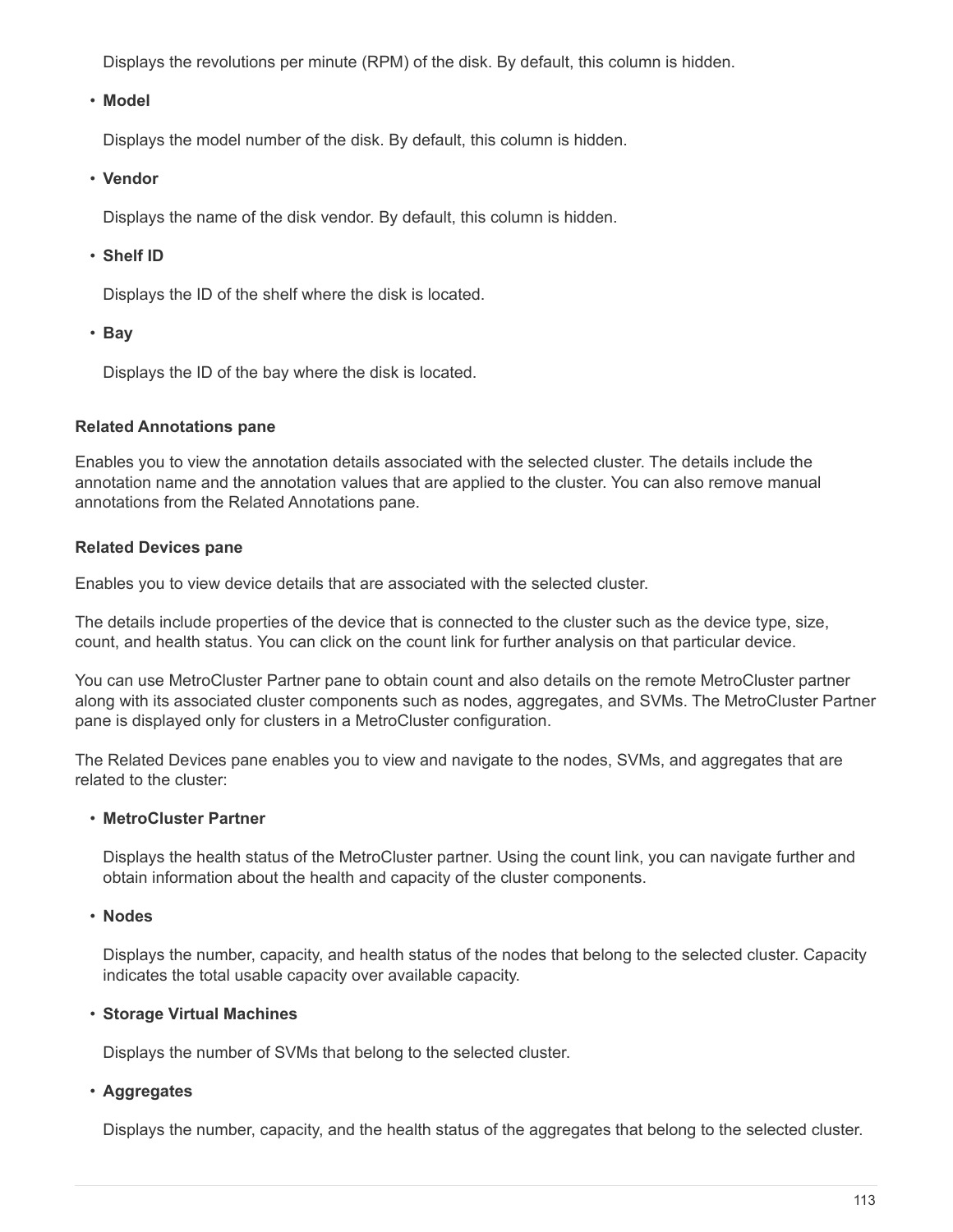# **Related Groups pane**

Enables you to view the list of groups that includes the selected cluster.

### **Related Alerts pane**

The Related Alerts pane enables you to view the list of alerts for the selected cluster. You can also add an alert by clicking the Add Alert link or edit an existing alert by clicking the alert name.

### **Related information**

Storage Pool dialog box

# **Aggregate / Health details page**

You can use the Aggregate / Health details page to view detailed information about the selected aggregate, such as the capacity, disk information, configuration details, and events generated. You can also view information about the related objects and related alerts for that aggregate.

### **Command buttons**



When monitoring a FabricPool-enabled aggregate, the committed and overcommitted values on this page are relevant only to the local, or performance tier, capacity. The amount of space available in the cloud tier is not reflected in the overcommitted values. Similarly, the aggregate threshold values are relevant only to the local performance tier.

The command buttons enable you to perform the following tasks for the selected aggregate:

#### • **Switch to Performance View**

Enables you to navigate to the Aggregate / Performance details page.

- **Actions**
	- Add Alert

Enables you to add an alert to the selected aggregate.

◦ Edit Thresholds

Enables you to modify the threshold settings for the selected aggregate.

• **View Aggregates**

Enables you to navigate to the Health: All Aggregates view.

### **Capacity tab**

The Capacity tab displays detailed information about the selected aggregate, such as its capacity, thresholds, and daily growth rate.

By default, capacity events are not generated for root aggregates. Also, the threshold values used by Unified Manager are not applicable to node root aggregates. Only a technical support representative can modify the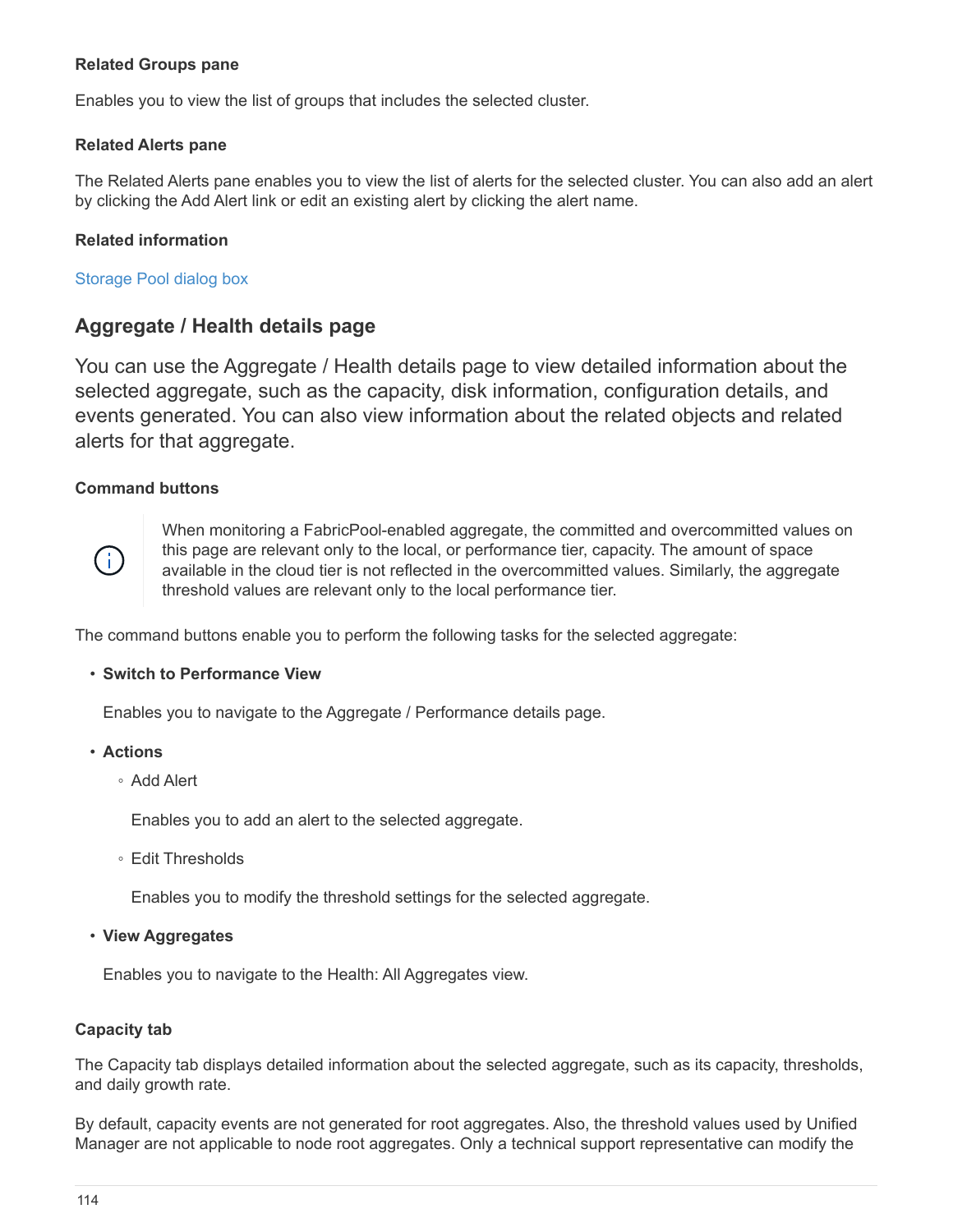settings for these events to be generated. When the settings are modified by a technical support representative, the threshold values are applied to the node root aggregate.

### • **Capacity**

Displays the data capacity graph and the Snapshot copies graph, which display capacity details about the aggregate:

◦ Logical Space Used

The real size of the data that is being stored on the aggregate without applying the savings from using ONTAP storage efficiency technologies.

◦ Used

The physical capacity used by data in the aggregate.

◦ Overcommitted

When space in the aggregate is overcommitted, the chart displays a flag with the overcommitted amount.

◦ Warning

Displays a dotted line at the location where the warning threshold is set; meaning space in the aggregate is nearly full. If this threshold is breached, the Space Nearly Full event is generated.

◦ Error

Displays a solid line at the location where the error threshold is set; meaning space in the aggregate is full. If this threshold is breached, the Space Full event is generated.

◦ Snapshot Copies graph

This graph is displayed only when the used Snapshot capacity or the Snapshot reserve is not zero.

Both of the graphs display the capacity by which the Snapshot capacity exceeds the Snapshot reserve if the used Snapshot capacity exceeds the Snapshot reserve.

• **Cloud Tier**

Displays the space used by data in the cloud tier for FabricPool-enabled aggregates. A FabricPool can be either licensed or unlicensed.

When the cloud tier is mirrored to another cloud provider (the "mirror tier") then both cloud tiers are displayed here.

### • **Details**

Displays detailed information about capacity.

◦ Total Capacity

Displays the total capacity in the aggregate.

◦ Data Capacity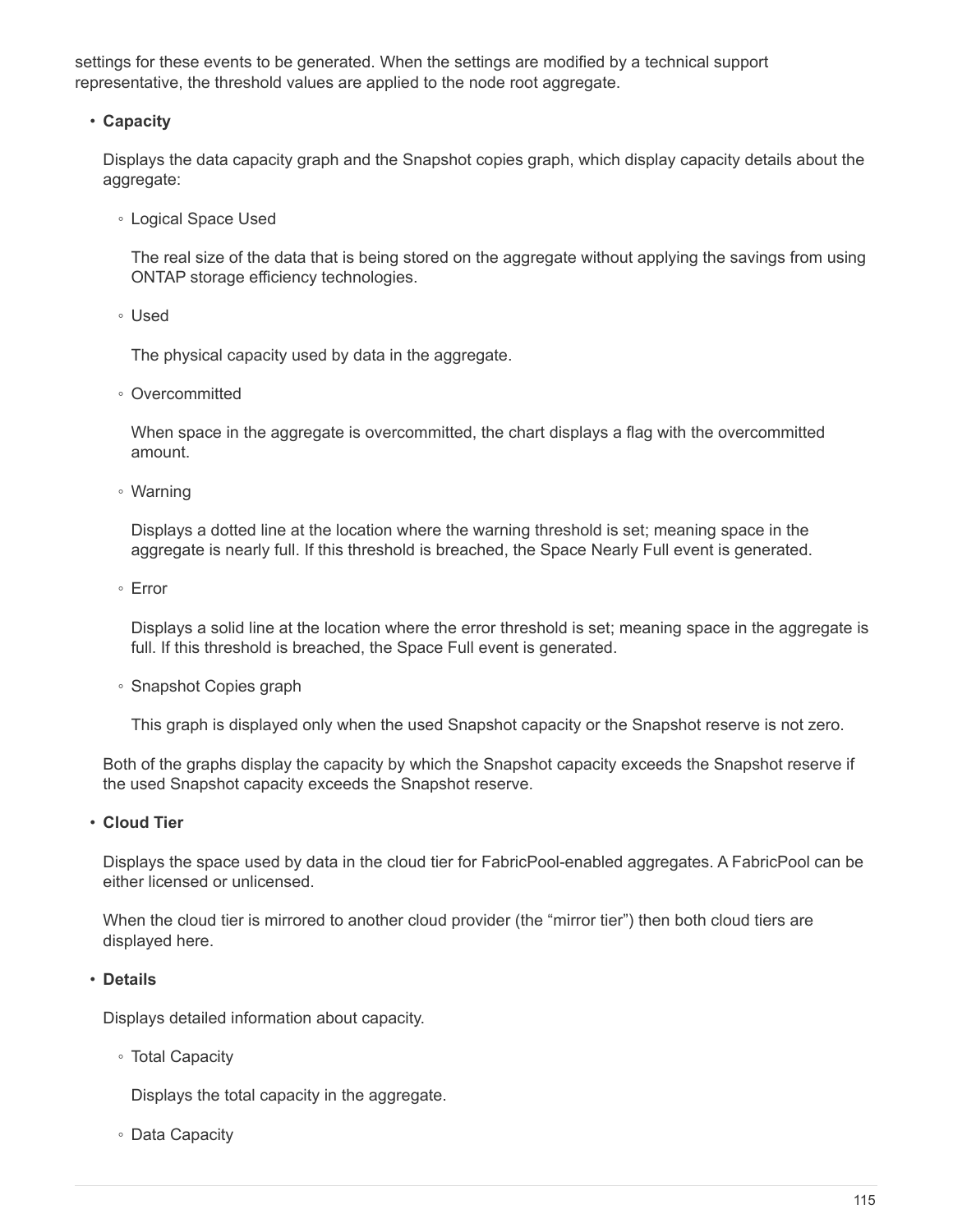Displays the amount of space used by the aggregate (used capacity) and the amount of available space in the aggregate (free capacity).

◦ Snapshot Reserve

Displays the used and free Snapshot capacity of the aggregate.

◦ Overcommitted Capacity

Displays the aggregate overcommitment. Aggregate overcommitment enables you to provide more storage than is actually available from a given aggregate, as long as not all of that storage is currently being used. When thin provisioning is in use, the total size of volumes in the aggregate can exceed the total capacity of the aggregate.



If you have overcommitted your aggregate, you must monitor its available space carefully and add storage as required to avoid write errors due to insufficient space.

◦ Cloud Tier

Displays the space used by data in the cloud tier for FabricPool-enabled aggregates. A FabricPool can be either licensed or unlicensed. When the cloud tier is mirrored to another cloud provider (the mirror tier) then both cloud tiers are displayed here

◦ Total Cache Space

Displays the total space of the solid-state drives (SSDs) or allocation units that are added to a Flash Pool aggregate. If you have enabled Flash Pool for an aggregate but have not added any SSDs, then the cache space is displayed as 0 KB.



This field is hidden if Flash Pool is disabled for an aggregate.

◦ Aggregate Thresholds

Displays the following aggregate capacity thresholds:

• Nearly Full Threshold

Specifies the percentage at which an aggregate is nearly full.

• Full Threshold

Specifies the percentage at which an aggregate is full.

• Nearly Overcommitted Threshold

Specifies the percentage at which an aggregate is nearly overcommitted.

• Overcommitted Threshold

Specifies the percentage at which an aggregate is overcommitted.

◦ Other Details: Daily Growth Rate

Displays the disk space used in the aggregate if the rate of change between the last two samples continues for 24 hours.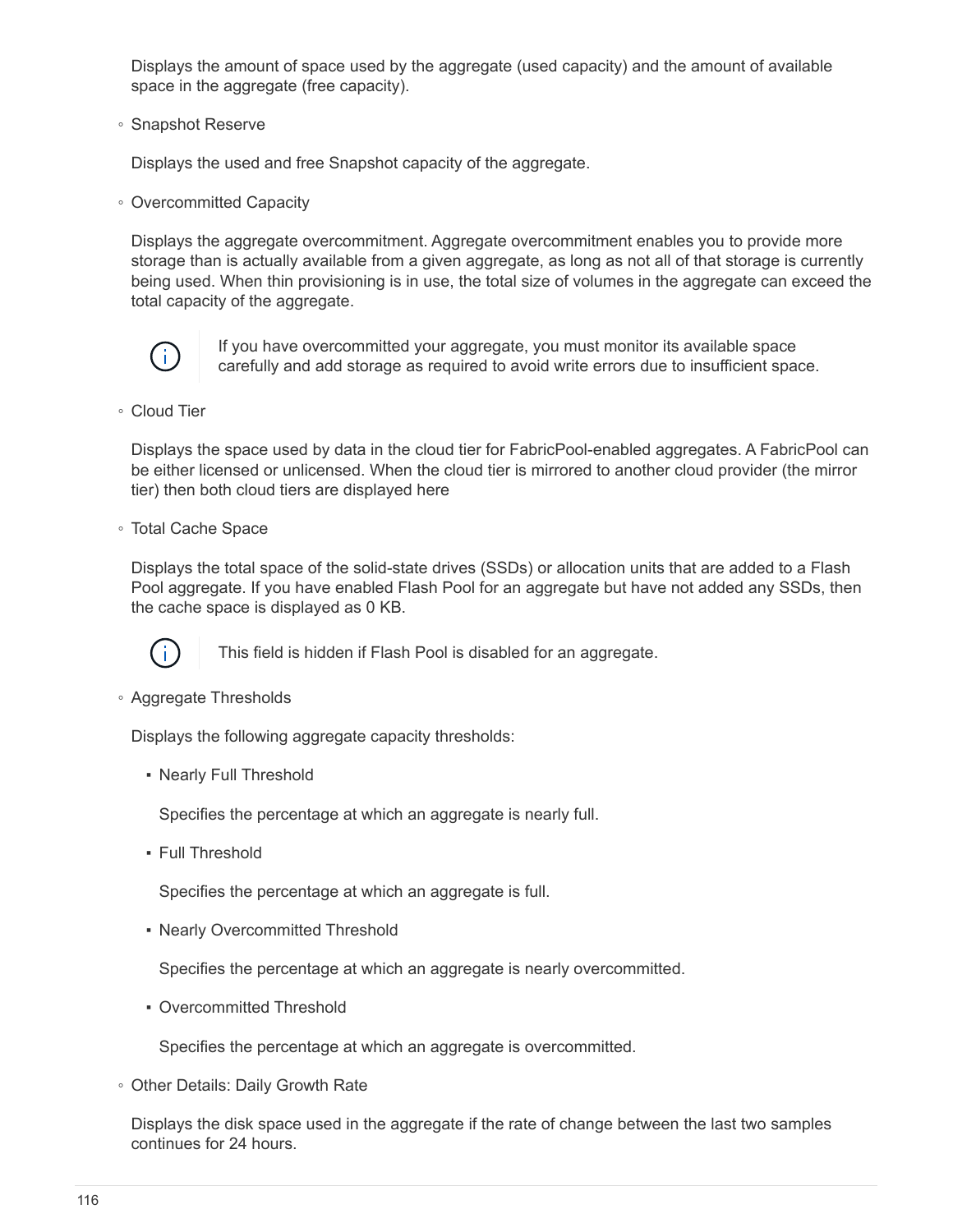For example, if an aggregate uses 10 GB of disk space at 2 pm and 12 GB at 6 pm, the daily growth rate (GB) for this aggregate is 2 GB.

◦ Volume Move

Displays the number of volume move operations that are currently in progress:

▪ Volumes Out

Displays the number and capacity of the volumes that are being moved out of the aggregate.

You can click the link to view more details, such as the volume name, aggregate to which the volume is moved, status of the volume move operation, and the estimated end time.

▪ Volumes In

Displays the number and remaining capacity of the volumes that are being moved into the aggregate.

You can click the link to view more details, such as the volume name, aggregate from which the volume is moved, status of the volume move operation, and the estimated end time.

**Estimated used capacity after volume move** 

Displays the estimated amount of used space (as a percentage, and in KB, MB, GB, and so on) in the aggregate after the volume move operations are complete.

### • **Capacity Overview - Volumes**

Displays graphs that provide information about the capacity of the volumes contained in the aggregate. The amount of space used by the volume (used capacity) and the amount of available space (free capacity) in the volume is displayed. When the Thin-Provisioned Volume Space At Risk event is generated for thinly provisioned volumes, the amount of space used by the volume (used capacity) and the amount of space that is available in the volume but cannot be used (unusable capacity) because of aggregate capacity issues is displayed.

You can select the graph you want to view from the drop-down lists. You can sort the data displayed in the graph to display details such as the used size, provisioned size, available capacity, fastest daily growth rate, and slowest growth rate. You can filter the data based on the storage virtual machines (SVMs) that contain the volumes in the aggregate. You can also view details for thinly provisioned volumes. You can view the details of specific points on the graph by positioning your cursor over the area of interest. By default, the graph displays the top 30 filtered volumes in the aggregate.

# **Disk Information tab**

Displays detailed information about the disks in the selected aggregate, including the RAID type and size, and the type of disks used in the aggregate. The tab also graphically displays the RAID groups, and the types of disks used (such as SAS, ATA, FCAL, SSD, or VMDISK). You can view more information, such as the disk's bay, shelf, and rotational speed, by positioning your cursor over the parity disks and data disks.

# • **Data**

Graphically displays details about dedicated data disks, shared data disks, or both. When the data disks contain shared disks, graphical details of the shared disks are displayed. When the data disks contain dedicated disks and shared disks, graphical details of both the dedicated data disks and the shared data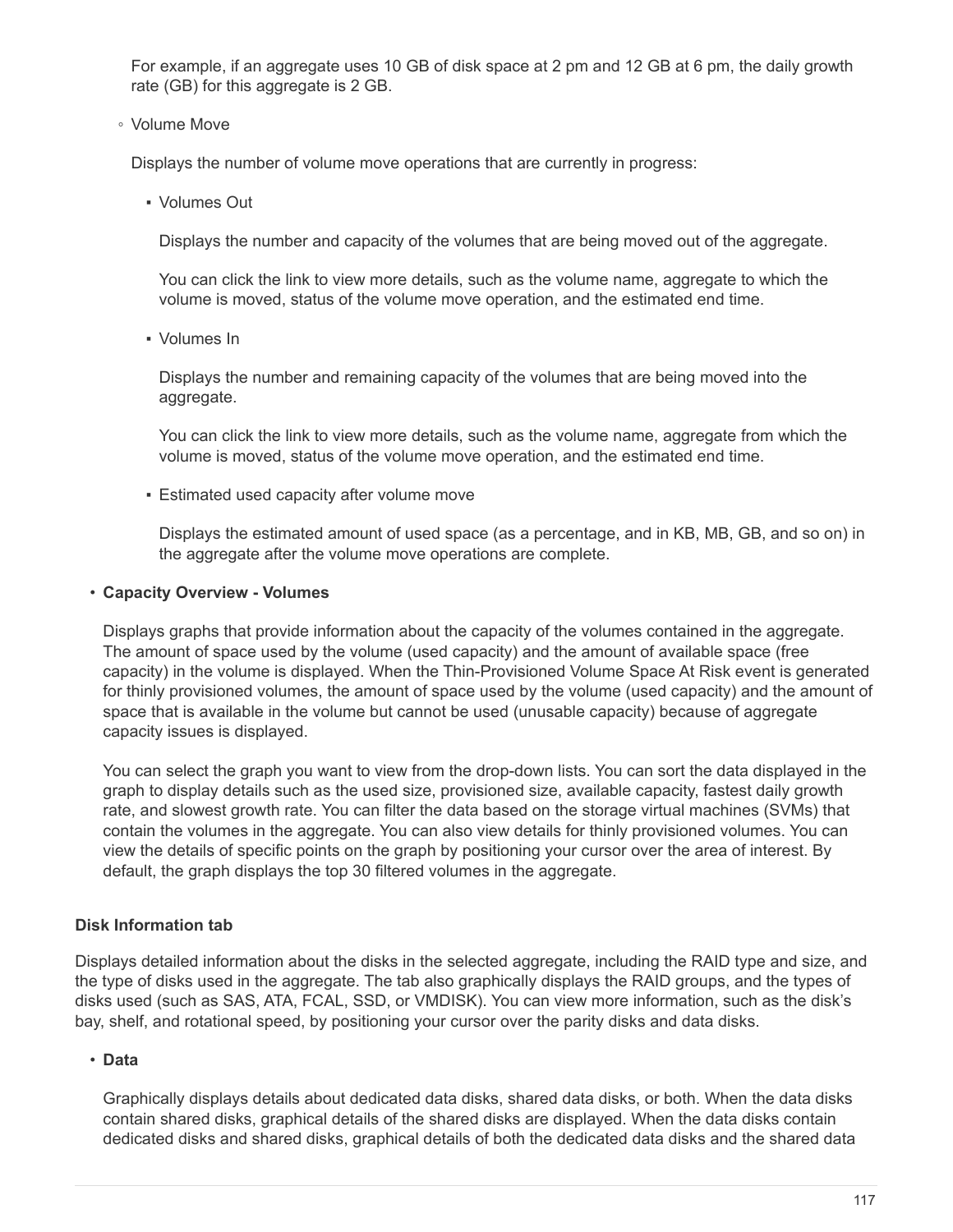disks are displayed.

#### ◦ **RAID Details**

RAID details are displayed only for dedicated disks.

▪ Type

Displays the RAID type (RAID0, RAID4, RAID-DP, or RAID-TEC).

**• Group Size** 

Displays the maximum number of disks allowed in the RAID group.

▪ Groups

Displays the number of RAID groups in the aggregate.

#### ◦ **Disks Used**

**Effective Type** 

Displays the types of data disks (for example, ATA, SATA, FCAL, SSD, or VMDISK) in the aggregate.

▪ Data Disks

Displays the number and capacity of the data disks that are assigned to an aggregate. Data disk details are not displayed when the aggregate contains only shared disks.

**• Parity Disks** 

Displays the number and capacity of the parity disks that are assigned to an aggregate. Parity disk details are not displayed when the aggregate contains only shared disks.

■ Shared Disks

Displays the number and capacity of the shared data disks that are assigned to an aggregate. Shared disk details are displayed only when the aggregate contains shared disks.

◦ **Spare Disks**

Displays the disk effective type, number, and capacity of the spare data disks that are available for the node in the selected aggregate.



When an aggregate is failed over to the partner node, Unified Manager does not display all of the spare disks that are compatible with the aggregate.

### • **SSD Cache**

Provides details about dedicated cache SSD disks and shared cache SSD disks.

The following details for the dedicated cache SSD disks are displayed:

#### ◦ **RAID Details**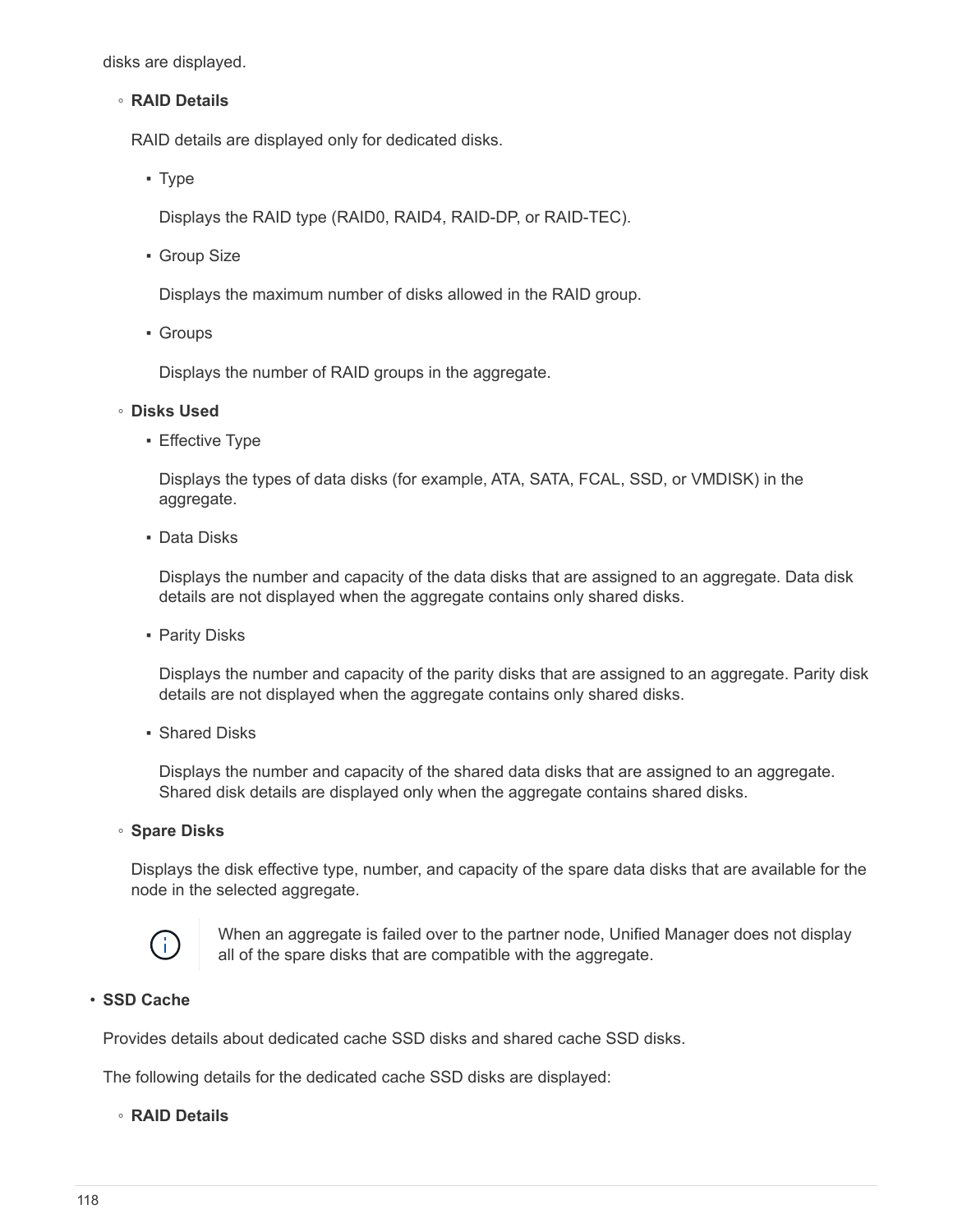▪ Type

Displays the RAID type (RAID0, RAID4, RAID-DP or RAID-TEC).

**• Group Size** 

Displays the maximum number of disks allowed in the RAID group.

▪ Groups

Displays the number of RAID groups in the aggregate.

### ◦ **Disks Used**

**Effective Type** 

Indicates that the disks used for cache in the aggregate are of type SSD.

▪ Data Disks

Displays the number and capacity of the data disks that are assigned to an aggregate for cache.

**• Parity Disks** 

Displays the number and capacity of the parity disks that are assigned to an aggregate for cache.

◦ **Spare Disks**

Displays the disk effective type, number, and capacity of the spare disks that are available for the node in the selected aggregate for cache.



When an aggregate is failed over to the partner node, Unified Manager does not display all of the spare disks that are compatible with the aggregate.

Provides the following details for the shared cache:

### ◦ **Storage Pool**

Displays the name of the storage pool. You can move the pointer over the storage pool name to view the following details:

▪ Status

Displays the status of the storage pool, which can be healthy or unhealthy.

▪ Total Allocations

Displays the total allocation units and the size in the storage pool.

**• Allocation Unit Size** 

Displays the minimum amount of space in the storage pool that can be allocated to an aggregate.

▪ Disks

Displays the number of disks used to create the storage pool. If the disk count in the storage pool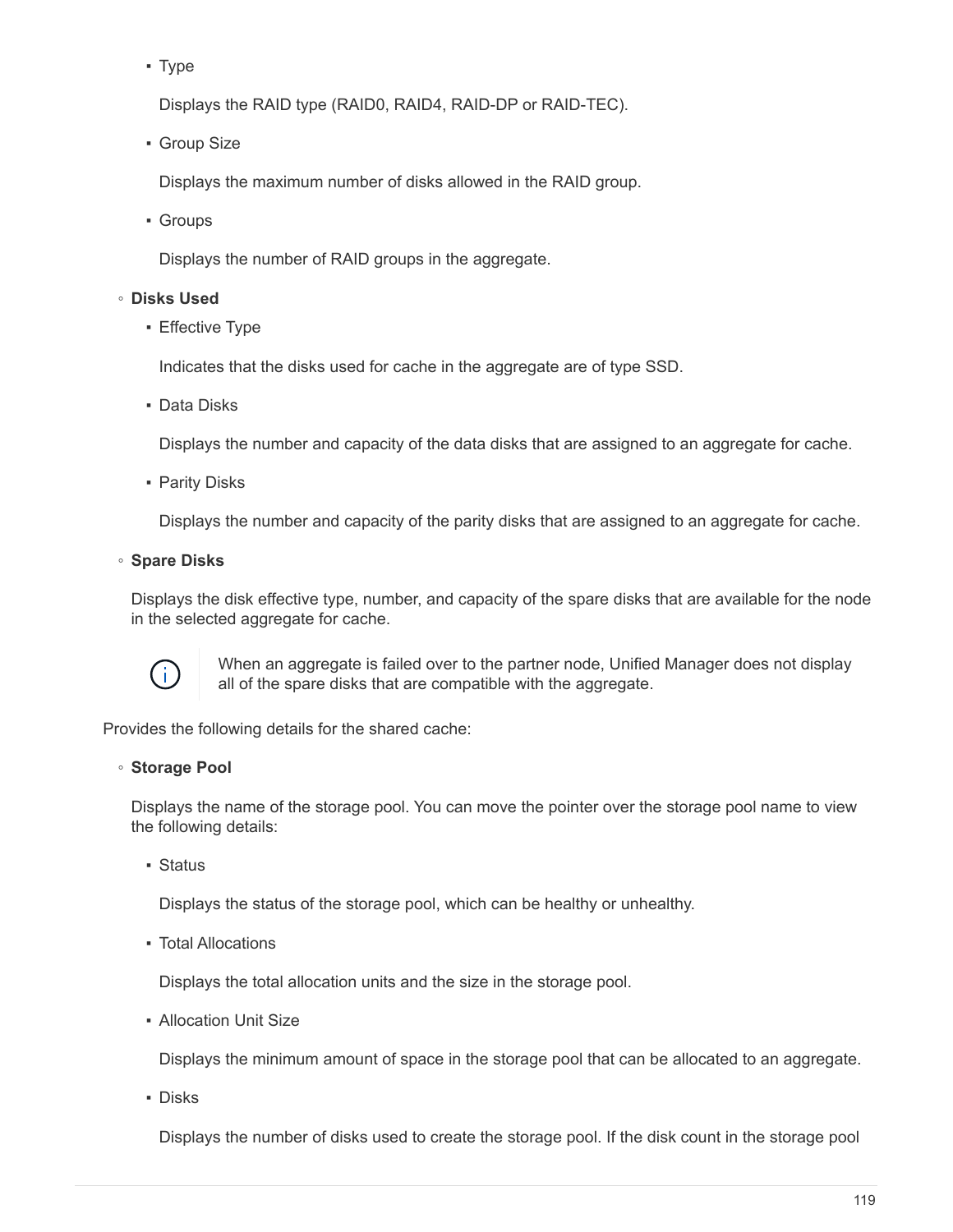column and the number of disks displayed in the Disk Information tab for that storage pool do not match, then it indicates that one or more disks are broken and the storage pool is unhealthy.

**· Used Allocation** 

Displays the number and size of the allocation units used by the aggregates. You can click the aggregate name to view the aggregate details.

▪ Available Allocation

Displays the number and size of the allocation units available for the nodes. You can click the node name to view the aggregate details.

### ◦ **Allocated Cache**

Displays the size of the allocation units used by the aggregate.

### ◦ **Allocation Units**

Displays the number of allocation units used by the aggregate.

### ◦ **Disks**

Displays the number of disks contained in the storage pool.

### ◦ **Details**

**• Storage Pool** 

Displays the number of storage pools.

▪ Total Size

Displays the total size of the storage pools.

### • **Cloud Tier**

Displays the name of the cloud tier, if you have configured a FabricPool-enabled aggregate, and shows the total space used. When the cloud tier is mirrored to another cloud provider (the mirror tier) then the details for both cloud tiers are displayed here

# **Configuration tab**

The Configuration tab displays details about the selected aggregate, such as its cluster node, block type, RAID type, RAID size, and RAID group count:

### • **Overview**

◦ Node

Displays the name of the node that contains the selected aggregate.

◦ Block Type

Displays the block format of the aggregate: either 32-bit or 64-bit.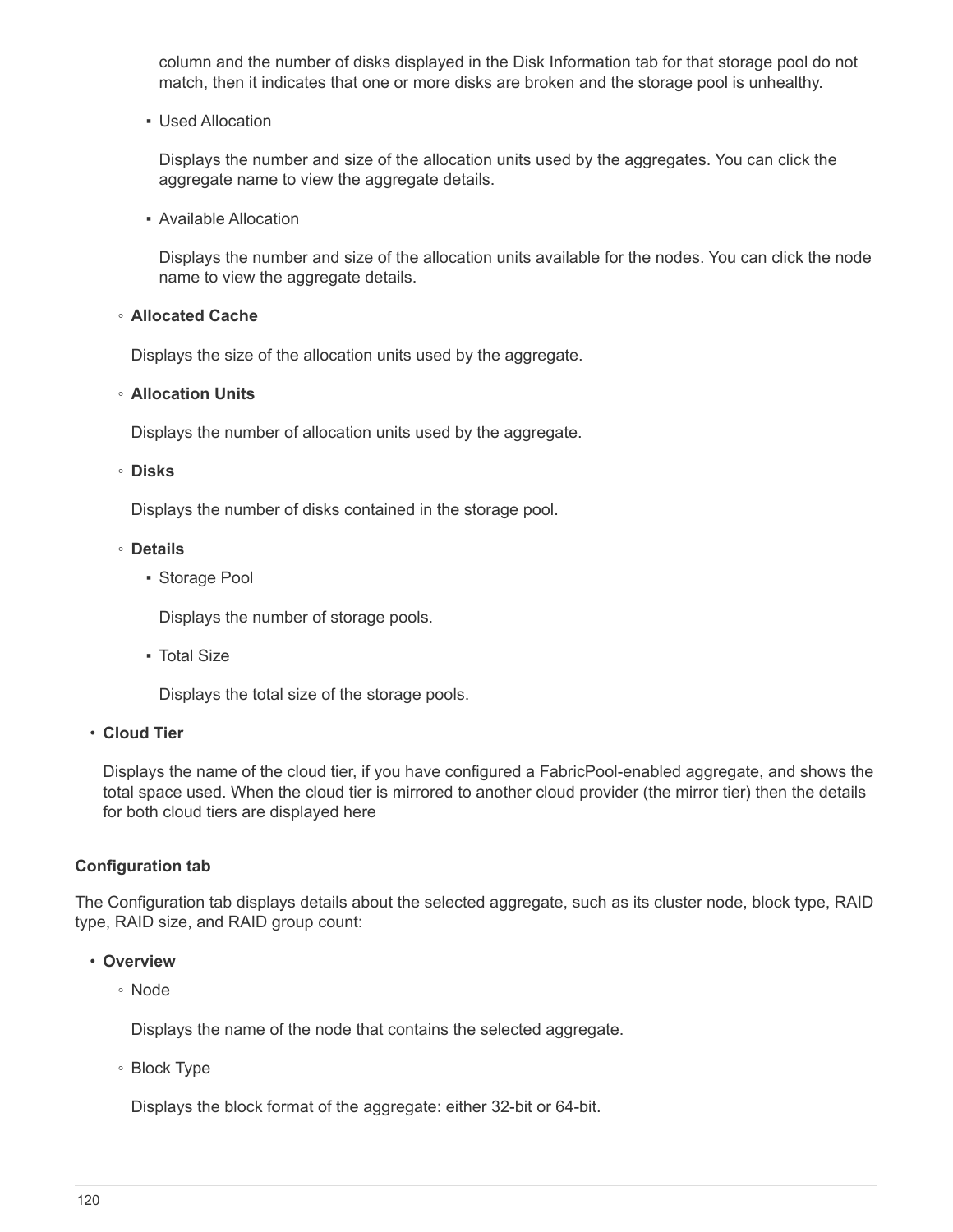◦ RAID Type

Displays the RAID type (RAID0, RAID4, RAID-DP, RAID-TEC or Mixed RAID).

◦ RAID Size

Displays the size of the RAID group.

◦ RAID Groups

Displays the number of RAID groups in the aggregate.

◦ SnapLock Type

Displays the SnapLock Type of the aggregate.

### • **Cloud Tier**

If this is a FabricPool-enabled aggregate, the details for the cloud tier are displayed. Some fields are different depending on the storage provider. When the cloud tier is mirrored to another cloud provider (the "mirror tier") then both cloud tiers are displayed here.

◦ Provider

Displays the name of the storage provider, for example, StorageGRID, Amazon S3, IBM Cloud Object Storage, Microsoft Azure Cloud, Google Cloud Storage, or Alibaba Cloud Object Storage.

◦ Name

Displays the name of the cloud tier when it was created by ONTAP.

◦ Server

Displays the FQDN of the cloud tier.

◦ Port

The port being used to communicate with the cloud provider.

◦ Access Key or Account

Displays the access key or account for the cloud tier.

◦ Container Name

Displays the bucket or container name of the cloud tier.

◦ SSL

Displays whether SSL encryption is enabled for the cloud tier.

# **History area**

The History area displays graphs that provide information about the capacity of the selected aggregate. Additionally, you can click the **Export** button to create a report in CSV format for the chart that you are viewing.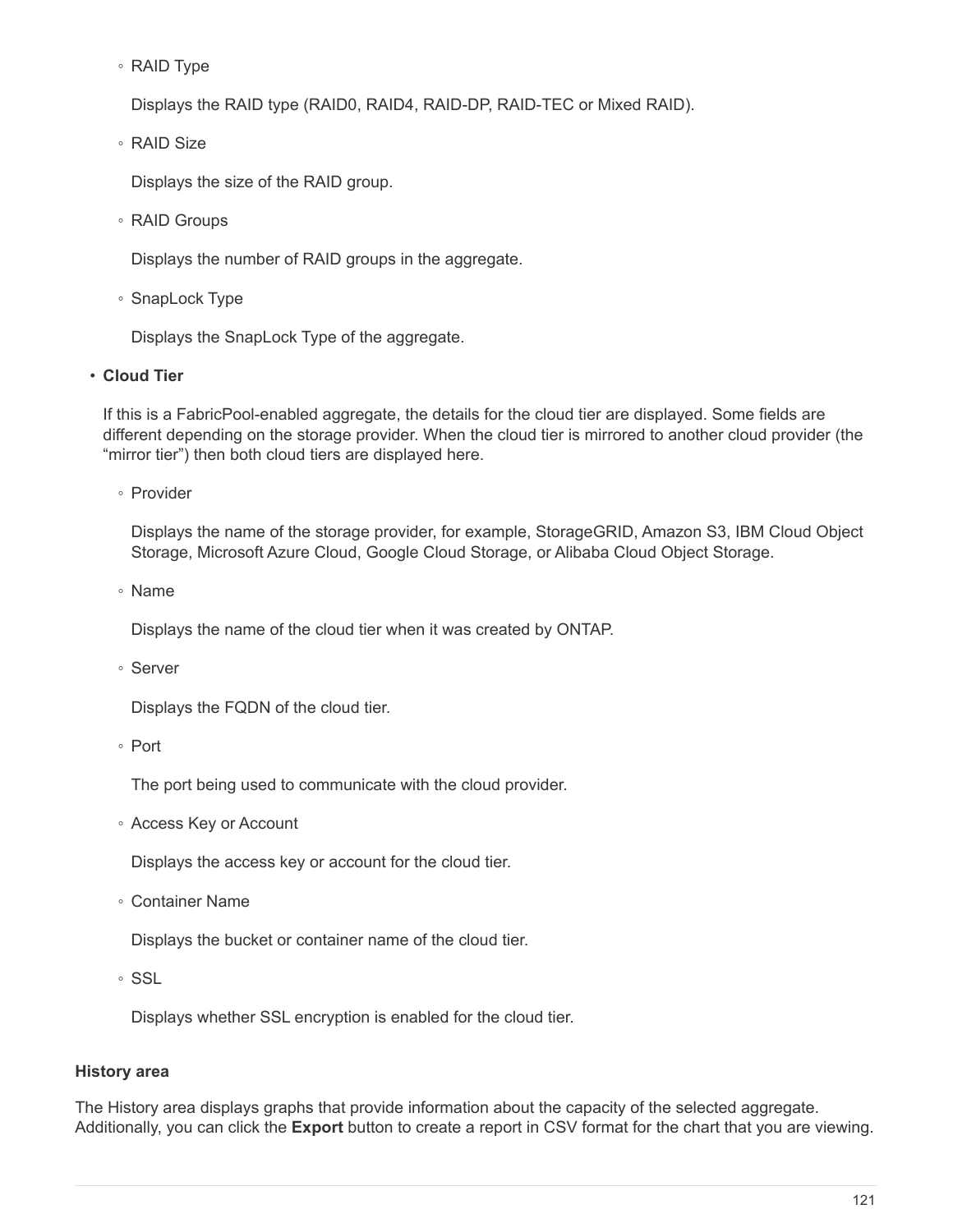You can select a graph type from the drop-down list at the top of the History pane. You can also view details for a specific time period by selecting either 1 week, 1 month, or 1 year. History graphs can help you identify trends: for example, if the aggregate usage is consistently breaching the Nearly Full threshold, you can take the appropriate action.

History graphs display the following information:

# • **Aggregate Capacity Used (%)**

Displays the used capacity in the aggregate and the trend in how aggregate capacity is used based on the usage history as line graphs, in percentage, on the vertical (y) axis. The time period is displayed on the horizontal (x) axis. You can select a time period of a week, a month, or a year. You can view the details for specific points on the graph by positioning your cursor over a particular area. You can hide or display a line graph by clicking the appropriate legend. For example, when you click the Capacity Used legend, the Capacity Used graph line is hidden.

# • **Aggregate Capacity Used vs Total Capacity**

Displays the trend in how aggregate capacity is used based on the usage history, as well as the used capacity and the total capacity, as line graphs, in bytes, kilobytes, megabytes, and so on, on the vertical (y) axis. The time period is displayed on the horizontal (x) axis. You can select a time period of a week, a month, or a year. You can view the details for specific points on the graph by positioning your cursor over a particular area. You can hide or display a line graph by clicking the appropriate legend. For example, when you click the Trend Capacity Used legend, the Trend Capacity Used graph line is hidden.

# • **Aggregate Capacity Used (%) vs Committed (%)**

Displays the trend in how aggregate capacity is used based on the usage history, as well as the committed space as line graphs, as a percentage, on the vertical  $(y)$  axis. The time period is displayed on the horizontal (x) axis. You can select a time period of a week, a month, or a year. You can view the details for specific points on the graph by positioning your cursor over a particular area. You can hide or display a line graph by clicking the appropriate legend. For example, when you click the Space Committed legend, the Space Committed graph line is hidden.

# **Events list**

The Events list displays details about new and acknowledged events:

### • **Severity**

Displays the severity of the event.

### • **Event**

Displays the event name.

# • **Triggered Time**

Displays the time that has elapsed since the event was generated. If the time elapsed exceeds a week, the timestamp for when the event was generated is displayed.

# **Related Devices pane**

The Related Devices pane enables you to view the cluster node, volumes, and disks that are related to the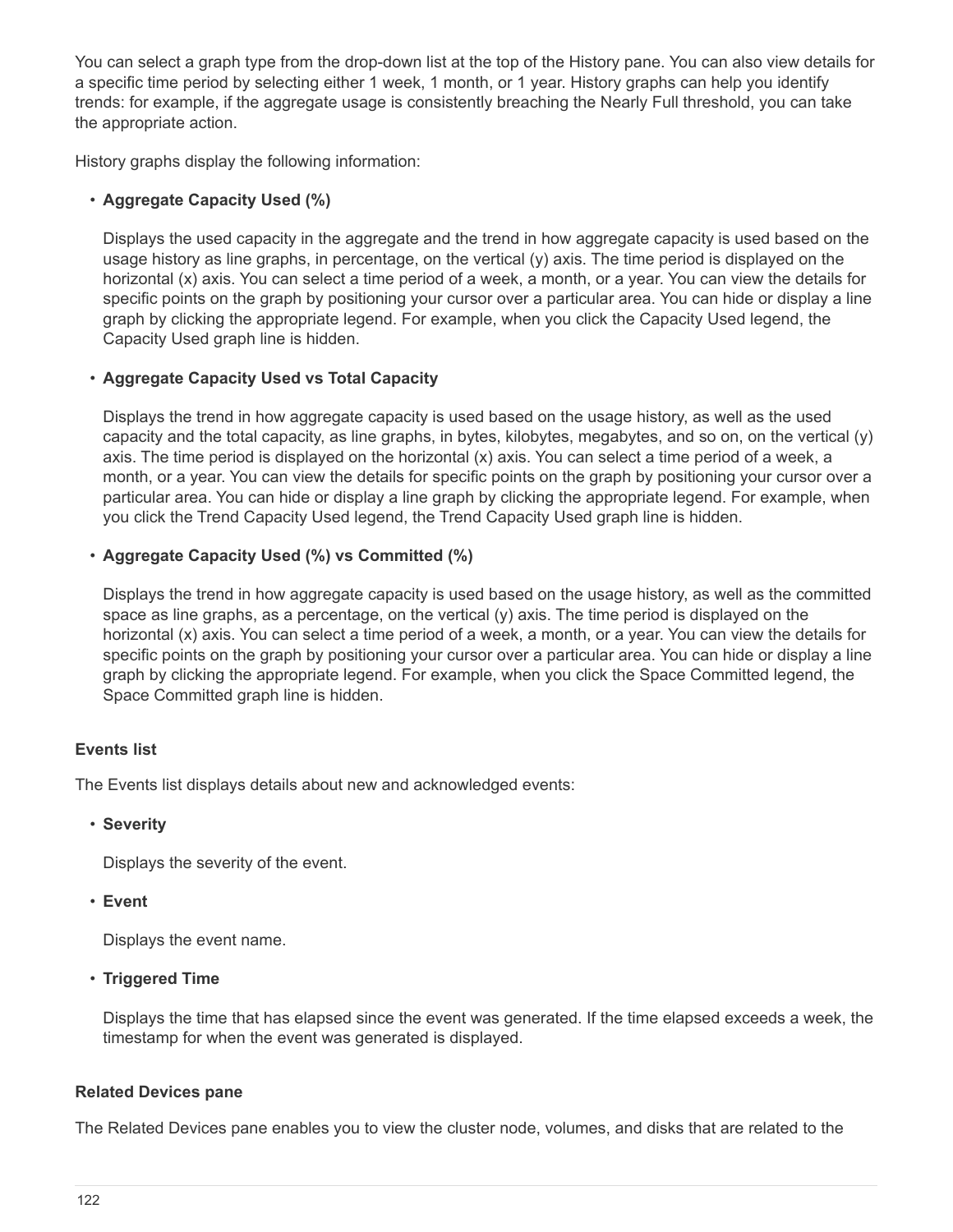aggregate:

# • **Node**

Displays the capacity and the health status of the node that contains the aggregate. Capacity indicates the total usable capacity over available capacity.

# • **Aggregates in the Node**

Displays the number and capacity of all the aggregates in the cluster node that contains the selected aggregate. The health status of the aggregates is also displayed, based on the highest severity level. For example, if a cluster node contains ten aggregates, five of which display the Warning status and the remaining five of which display the Critical status, then the status displayed is Critical.

### • **Volumes**

Displays the number and capacity of FlexVol volumes and FlexGroup volumes in the aggregate; the number does not include FlexGroup constituents. The health status of the volumes is also displayed, based on the highest severity level.

# • **Resource Pool**

Displays the resource pools related to the aggregate.

### • **Disks**

Displays the number of disks in the selected aggregate.

## **Related Alerts pane**

The Related Alerts pane enables you to view the list of alerts that are created for the selected aggregate. You can also add an alert by clicking the Add Alert link or edit an existing alert by clicking the alert name.

# **Related information**

[Viewing storage pool details](https://docs.netapp.com/us-en/active-iq-unified-manager-910/health-checker/task_view_storage_pool_details.html)